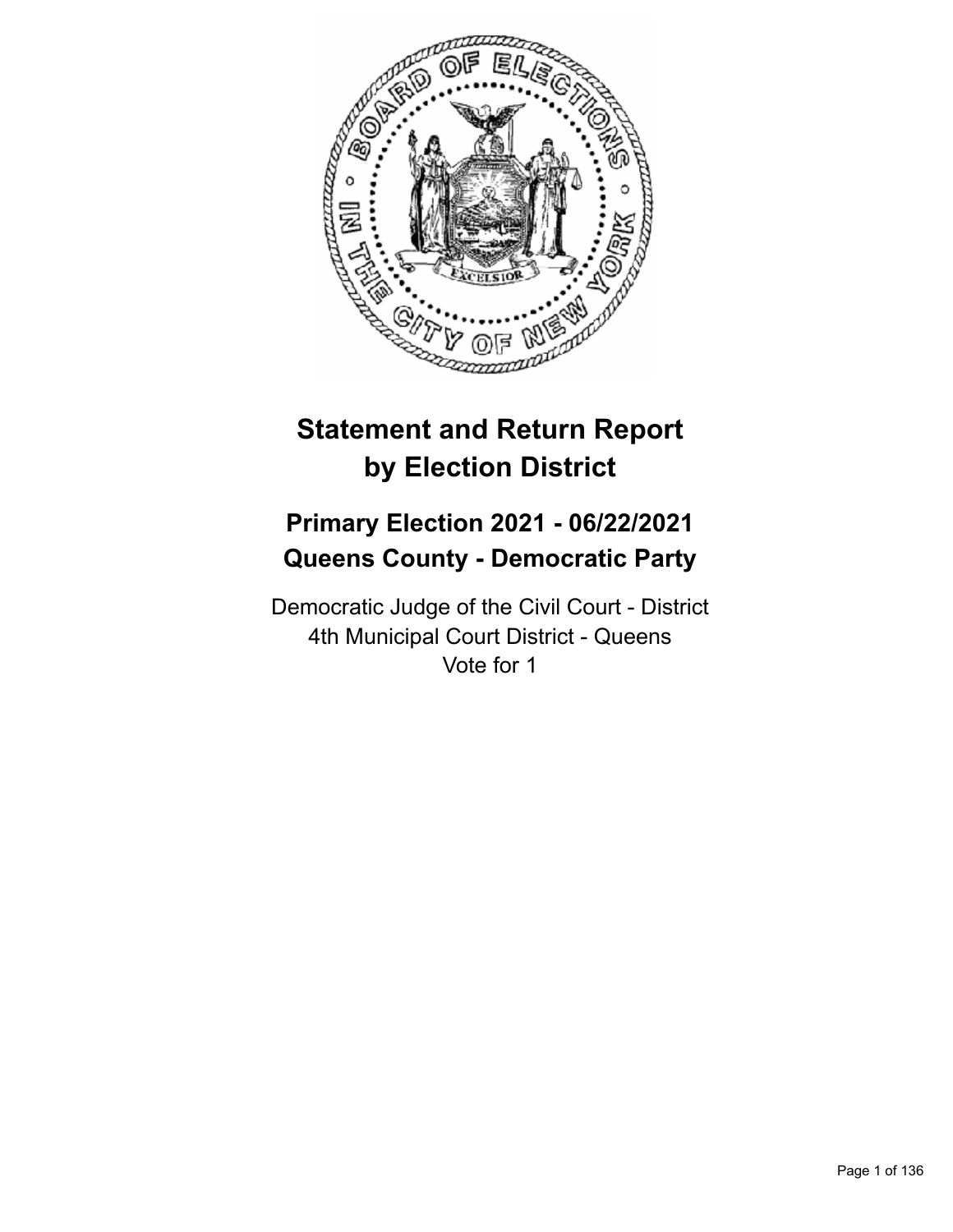

| PUBLIC COUNTER                                           | 179      |
|----------------------------------------------------------|----------|
| <b>MANUALLY COUNTED EMERGENCY</b>                        | $\Omega$ |
| ABSENTEE / MILITARY                                      | 45       |
| <b>AFFIDAVIT</b>                                         |          |
| <b>Total Ballots</b>                                     | 225      |
| Less - Inapplicable Federal/Special Presidential Ballots | 0        |
| <b>Total Applicable Ballots</b>                          | 225      |
| CASSANDRA A. JOHNSON                                     | 134      |
| DEVIAN SHONDEL DANIELS                                   | 39       |
| <b>Total Votes</b>                                       | 173      |
| Unrecorded                                               | 52       |

## **006/24**

| PUBLIC COUNTER                                           | 195 |
|----------------------------------------------------------|-----|
| <b>MANUALLY COUNTED EMERGENCY</b>                        | 0   |
| ABSENTEE / MILITARY                                      | 45  |
| AFFIDAVIT                                                | 4   |
| <b>Total Ballots</b>                                     | 244 |
| Less - Inapplicable Federal/Special Presidential Ballots | 0   |
| <b>Total Applicable Ballots</b>                          | 244 |
| CASSANDRA A. JOHNSON                                     | 135 |
| DEVIAN SHONDEL DANIELS                                   | 41  |
| <b>Total Votes</b>                                       | 176 |
| Unrecorded                                               | 68  |

| PUBLIC COUNTER                                           | 182      |
|----------------------------------------------------------|----------|
| <b>MANUALLY COUNTED EMERGENCY</b>                        | $\Omega$ |
| ABSENTEE / MILITARY                                      | 49       |
| <b>AFFIDAVIT</b>                                         | 2        |
| <b>Total Ballots</b>                                     | 233      |
| Less - Inapplicable Federal/Special Presidential Ballots | 0        |
| <b>Total Applicable Ballots</b>                          | 233      |
| CASSANDRA A. JOHNSON                                     | 136      |
| DEVIAN SHONDEL DANIELS                                   | 31       |
| <b>Total Votes</b>                                       | 167      |
| Unrecorded                                               | 66       |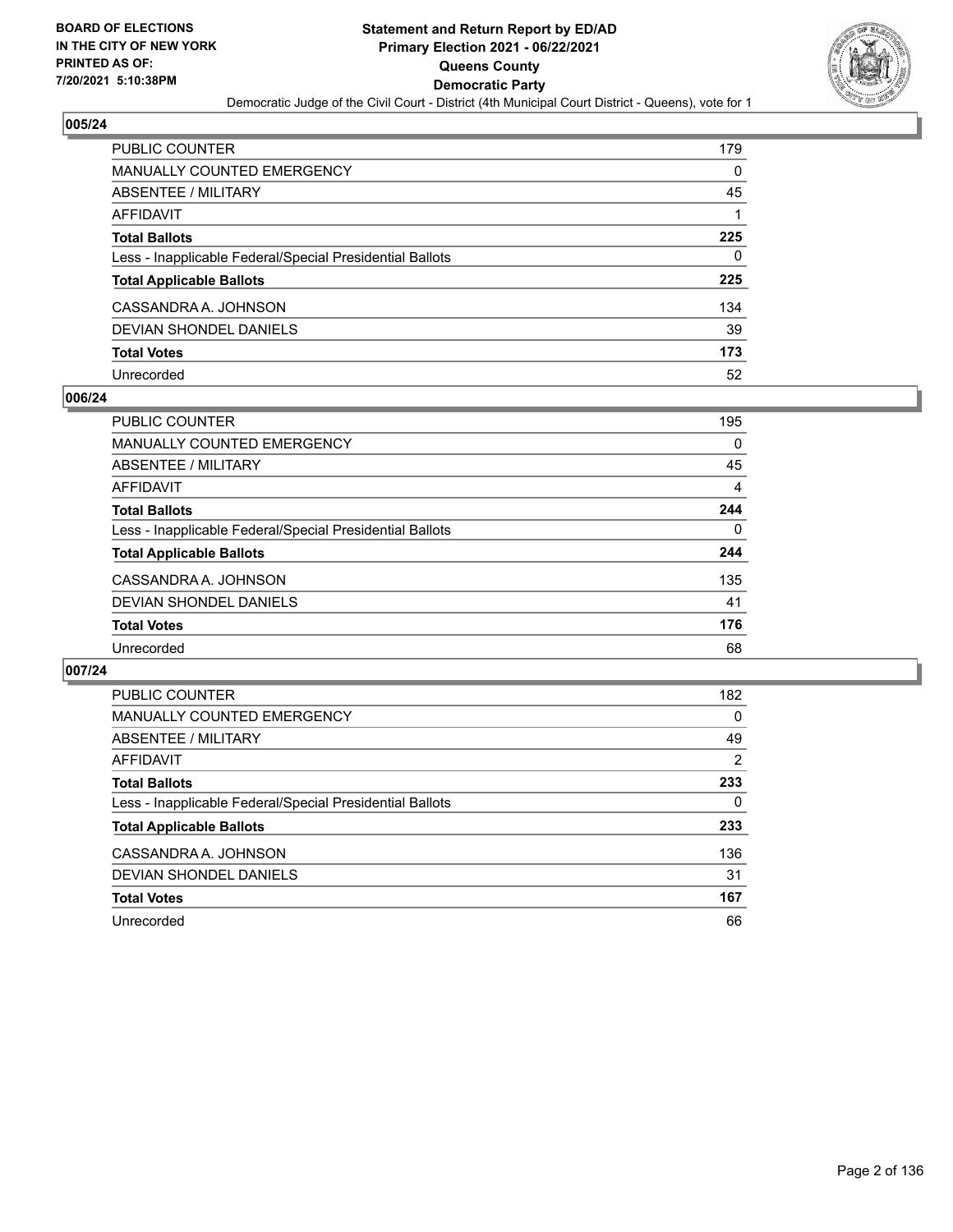

| PUBLIC COUNTER                                           | 41       |
|----------------------------------------------------------|----------|
| <b>MANUALLY COUNTED EMERGENCY</b>                        | 0        |
| <b>ABSENTEE / MILITARY</b>                               | 8        |
| <b>AFFIDAVIT</b>                                         | 0        |
| <b>Total Ballots</b>                                     | 49       |
| Less - Inapplicable Federal/Special Presidential Ballots | $\Omega$ |
| <b>Total Applicable Ballots</b>                          | 49       |
| CASSANDRA A. JOHNSON                                     | 36       |
| <b>DEVIAN SHONDEL DANIELS</b>                            | 7        |
| <b>Total Votes</b>                                       | 43       |
| Unrecorded                                               | 6        |

## **010/24**

| <b>PUBLIC COUNTER</b>                                    | 77       |
|----------------------------------------------------------|----------|
| <b>MANUALLY COUNTED EMERGENCY</b>                        | 0        |
| ABSENTEE / MILITARY                                      | 35       |
| AFFIDAVIT                                                | $\Omega$ |
| <b>Total Ballots</b>                                     | $112$    |
| Less - Inapplicable Federal/Special Presidential Ballots | $\Omega$ |
| <b>Total Applicable Ballots</b>                          | $112$    |
| CASSANDRA A. JOHNSON                                     | 57       |
| DEVIAN SHONDEL DANIELS                                   | 21       |
| <b>Total Votes</b>                                       | 78       |
| Unrecorded                                               | 34       |
|                                                          |          |

| PUBLIC COUNTER                                           | 127      |
|----------------------------------------------------------|----------|
| <b>MANUALLY COUNTED EMERGENCY</b>                        | 0        |
| ABSENTEE / MILITARY                                      | 24       |
| <b>AFFIDAVIT</b>                                         |          |
| <b>Total Ballots</b>                                     | 152      |
| Less - Inapplicable Federal/Special Presidential Ballots | $\Omega$ |
| <b>Total Applicable Ballots</b>                          | 152      |
| CASSANDRA A. JOHNSON                                     | 82       |
| <b>DEVIAN SHONDEL DANIELS</b>                            | 26       |
| DONALD J. TRUMP (WRITE-IN)                               |          |
| RYAN TROY (WRITE-IN)                                     |          |
| <b>Total Votes</b>                                       | 110      |
| Unrecorded                                               | 42       |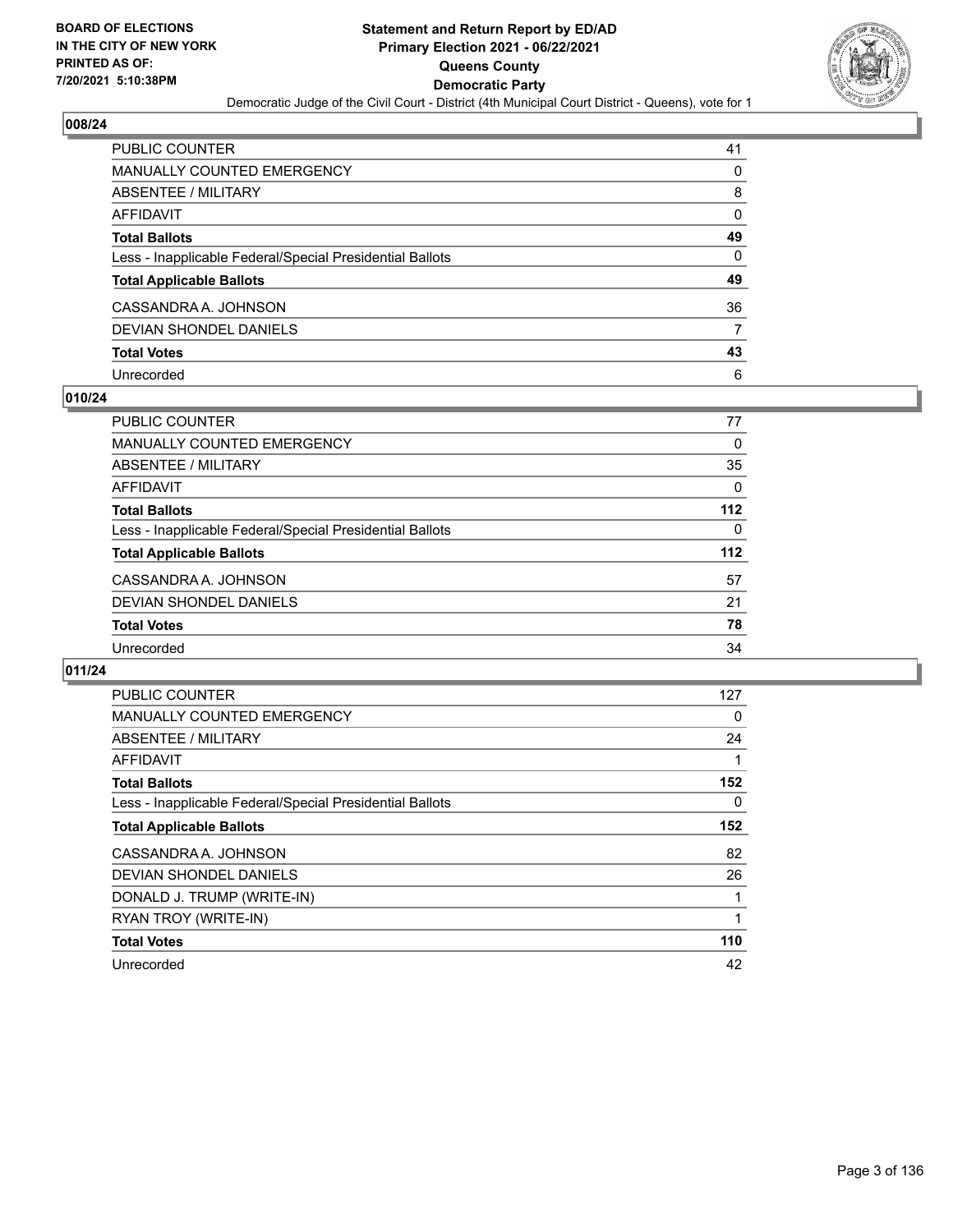

| PUBLIC COUNTER                                           | 12             |
|----------------------------------------------------------|----------------|
| MANUALLY COUNTED EMERGENCY                               | 0              |
| ABSENTEE / MILITARY                                      | 0              |
| <b>AFFIDAVIT</b>                                         | 0              |
| <b>Total Ballots</b>                                     | 12             |
| Less - Inapplicable Federal/Special Presidential Ballots | 0              |
| <b>Total Applicable Ballots</b>                          | 12             |
| CASSANDRA A. JOHNSON                                     | 9              |
| DEVIAN SHONDEL DANIELS                                   | $\mathfrak{p}$ |
| <b>Total Votes</b>                                       | 11             |
| Unrecorded                                               |                |

## **013/24**

| <b>PUBLIC COUNTER</b>                                    | 189 |
|----------------------------------------------------------|-----|
| <b>MANUALLY COUNTED EMERGENCY</b>                        | 0   |
| ABSENTEE / MILITARY                                      | 33  |
| AFFIDAVIT                                                |     |
| <b>Total Ballots</b>                                     | 223 |
| Less - Inapplicable Federal/Special Presidential Ballots | 0   |
| <b>Total Applicable Ballots</b>                          | 223 |
| CASSANDRA A. JOHNSON                                     | 149 |
| DEVIAN SHONDEL DANIELS                                   | 31  |
| <b>Total Votes</b>                                       | 180 |
| Unrecorded                                               | 43  |

| PUBLIC COUNTER                                           | 138 |
|----------------------------------------------------------|-----|
| <b>MANUALLY COUNTED EMERGENCY</b>                        | 0   |
| ABSENTEE / MILITARY                                      | 13  |
| AFFIDAVIT                                                | 0   |
| <b>Total Ballots</b>                                     | 151 |
| Less - Inapplicable Federal/Special Presidential Ballots | 0   |
| <b>Total Applicable Ballots</b>                          | 151 |
| CASSANDRA A. JOHNSON                                     | 80  |
| DEVIAN SHONDEL DANIELS                                   | 24  |
| UNATTRIBUTABLE WRITE-IN (WRITE-IN)                       |     |
| <b>Total Votes</b>                                       | 105 |
| Unrecorded                                               | 46  |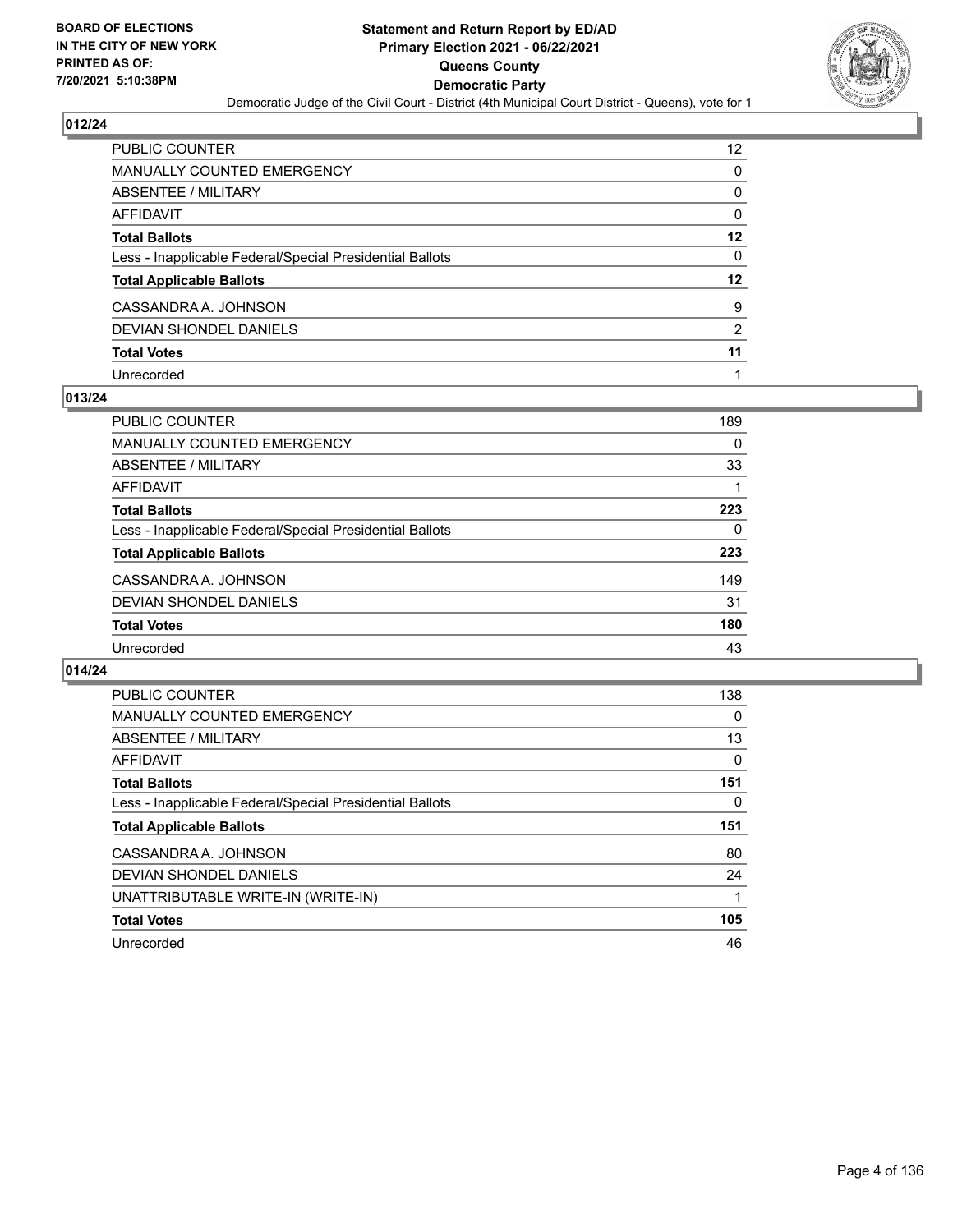

| PUBLIC COUNTER                                           | 177      |
|----------------------------------------------------------|----------|
| <b>MANUALLY COUNTED EMERGENCY</b>                        | 0        |
| ABSENTEE / MILITARY                                      | 26       |
| AFFIDAVIT                                                | $\Omega$ |
| <b>Total Ballots</b>                                     | 203      |
| Less - Inapplicable Federal/Special Presidential Ballots | 0        |
| <b>Total Applicable Ballots</b>                          | 203      |
| CASSANDRA A. JOHNSON                                     | 123      |
| DEVIAN SHONDEL DANIELS                                   | 31       |
| <b>Total Votes</b>                                       | 154      |
| Unrecorded                                               | 49       |

## **025/24**

| <b>PUBLIC COUNTER</b>                                    | 160 |
|----------------------------------------------------------|-----|
| MANUALLY COUNTED EMERGENCY                               | 0   |
| ABSENTEE / MILITARY                                      | 43  |
| <b>AFFIDAVIT</b>                                         | 0   |
| <b>Total Ballots</b>                                     | 203 |
| Less - Inapplicable Federal/Special Presidential Ballots | 0   |
| <b>Total Applicable Ballots</b>                          | 203 |
| CASSANDRA A. JOHNSON                                     | 124 |
| DEVIAN SHONDEL DANIELS                                   | 21  |
| STEPHEN ATTANASIO (WRITE-IN)                             |     |
| <b>Total Votes</b>                                       | 146 |
| Unrecorded                                               | 57  |

| <b>PUBLIC COUNTER</b>                                    | 75       |
|----------------------------------------------------------|----------|
| MANUALLY COUNTED EMERGENCY                               | $\Omega$ |
| ABSENTEE / MILITARY                                      | 7        |
| AFFIDAVIT                                                | 2        |
| <b>Total Ballots</b>                                     | 84       |
| Less - Inapplicable Federal/Special Presidential Ballots | $\Omega$ |
| <b>Total Applicable Ballots</b>                          | 84       |
| CASSANDRA A. JOHNSON                                     | 49       |
| DEVIAN SHONDEL DANIELS                                   | 13       |
| <b>Total Votes</b>                                       | 62       |
| Unrecorded                                               | 22       |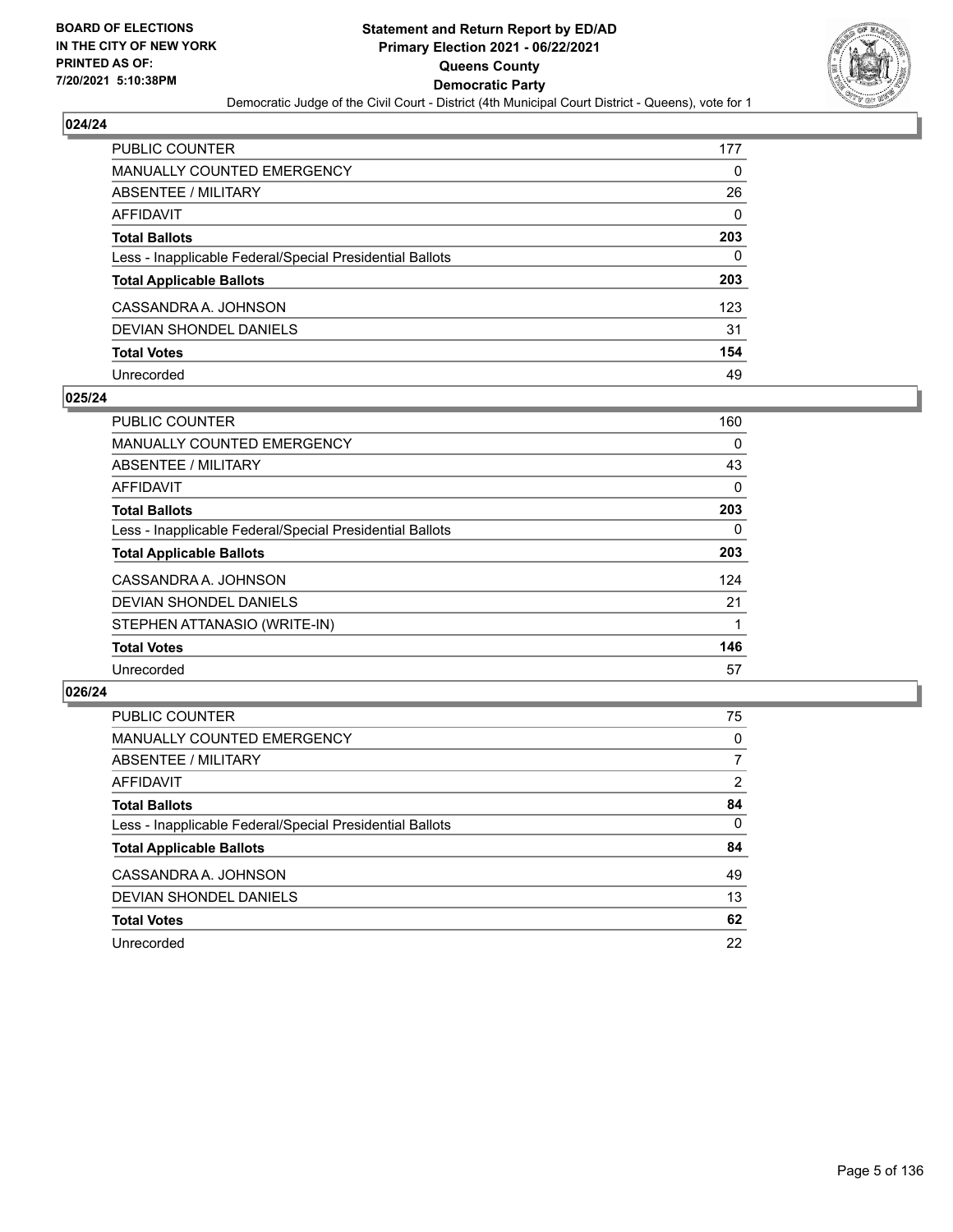

| <b>PUBLIC COUNTER</b>                                    | 237 |
|----------------------------------------------------------|-----|
| <b>MANUALLY COUNTED EMERGENCY</b>                        | 0   |
| ABSENTEE / MILITARY                                      | 45  |
| AFFIDAVIT                                                | 0   |
| <b>Total Ballots</b>                                     | 282 |
| Less - Inapplicable Federal/Special Presidential Ballots | 0   |
| <b>Total Applicable Ballots</b>                          | 282 |
| CASSANDRA A. JOHNSON                                     | 203 |
| DEVIAN SHONDEL DANIELS                                   | 42  |
| UNCOUNTED WRITE-IN PER STATUTE (WRITE-IN)                |     |
| <b>Total Votes</b>                                       | 246 |
| Unrecorded                                               | 36  |

## **028/24**

| PUBLIC COUNTER                                           | 169      |
|----------------------------------------------------------|----------|
| <b>MANUALLY COUNTED EMERGENCY</b>                        | 0        |
| ABSENTEE / MILITARY                                      | 29       |
| AFFIDAVIT                                                | 0        |
| <b>Total Ballots</b>                                     | 198      |
| Less - Inapplicable Federal/Special Presidential Ballots | $\Omega$ |
| <b>Total Applicable Ballots</b>                          | 198      |
| CASSANDRA A. JOHNSON                                     | 115      |
| DEVIAN SHONDEL DANIELS                                   | 29       |
| <b>Total Votes</b>                                       | 144      |
| Unrecorded                                               | 54       |

| <b>PUBLIC COUNTER</b>                                    | 223      |
|----------------------------------------------------------|----------|
| <b>MANUALLY COUNTED EMERGENCY</b>                        | $\Omega$ |
| ABSENTEE / MILITARY                                      | 28       |
| AFFIDAVIT                                                | $\Omega$ |
| <b>Total Ballots</b>                                     | 251      |
| Less - Inapplicable Federal/Special Presidential Ballots | 0        |
| <b>Total Applicable Ballots</b>                          | 251      |
| CASSANDRA A. JOHNSON                                     | 174      |
| DEVIAN SHONDEL DANIELS                                   | 37       |
| <b>Total Votes</b>                                       | 211      |
| Unrecorded                                               | 40       |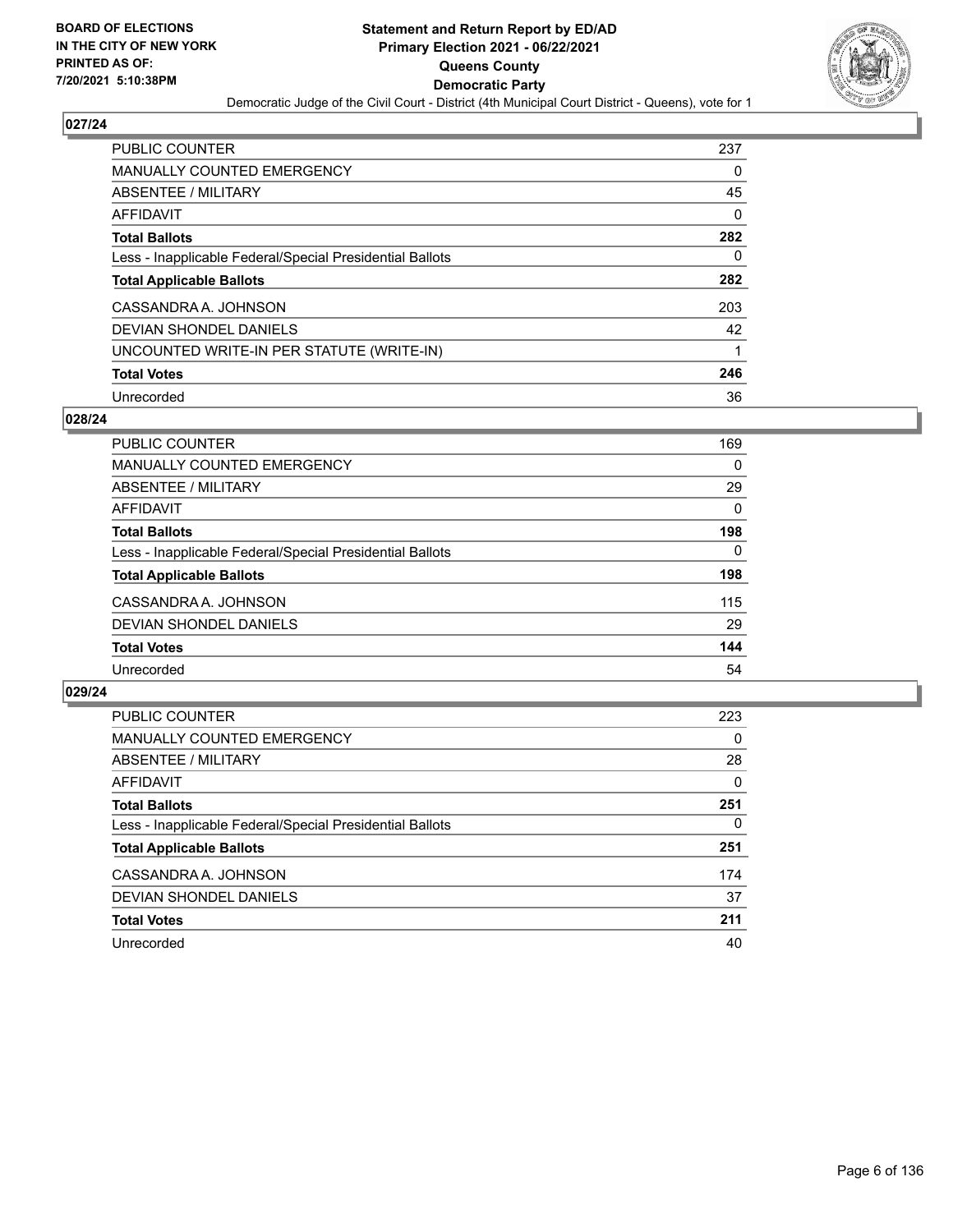

| PUBLIC COUNTER                                           | 234      |
|----------------------------------------------------------|----------|
| <b>MANUALLY COUNTED EMERGENCY</b>                        | 0        |
| ABSENTEE / MILITARY                                      | 26       |
| AFFIDAVIT                                                | $\Omega$ |
| <b>Total Ballots</b>                                     | 260      |
| Less - Inapplicable Federal/Special Presidential Ballots | 0        |
| <b>Total Applicable Ballots</b>                          | 260      |
| CASSANDRA A. JOHNSON                                     | 164      |
| DEVIAN SHONDEL DANIELS                                   | 46       |
| <b>Total Votes</b>                                       | 210      |
| Unrecorded                                               | 50       |

## **031/24**

| <b>PUBLIC COUNTER</b>                                    | 98  |
|----------------------------------------------------------|-----|
| <b>MANUALLY COUNTED EMERGENCY</b>                        | 0   |
| ABSENTEE / MILITARY                                      | 8   |
| AFFIDAVIT                                                |     |
| <b>Total Ballots</b>                                     | 107 |
| Less - Inapplicable Federal/Special Presidential Ballots | 0   |
| <b>Total Applicable Ballots</b>                          | 107 |
| CASSANDRA A. JOHNSON                                     | 67  |
| DEVIAN SHONDEL DANIELS                                   | 20  |
| UNATTRIBUTABLE WRITE-IN (WRITE-IN)                       |     |
| <b>Total Votes</b>                                       | 88  |
| Unrecorded                                               | 19  |
|                                                          |     |

| <b>PUBLIC COUNTER</b>                                    | 85       |
|----------------------------------------------------------|----------|
| MANUALLY COUNTED EMERGENCY                               | $\Omega$ |
| ABSENTEE / MILITARY                                      | 20       |
| AFFIDAVIT                                                |          |
| <b>Total Ballots</b>                                     | 106      |
| Less - Inapplicable Federal/Special Presidential Ballots | $\Omega$ |
| <b>Total Applicable Ballots</b>                          | 106      |
| CASSANDRA A. JOHNSON                                     | 63       |
| DEVIAN SHONDEL DANIELS                                   | 12       |
| <b>Total Votes</b>                                       | 75       |
| Unrecorded                                               | 31       |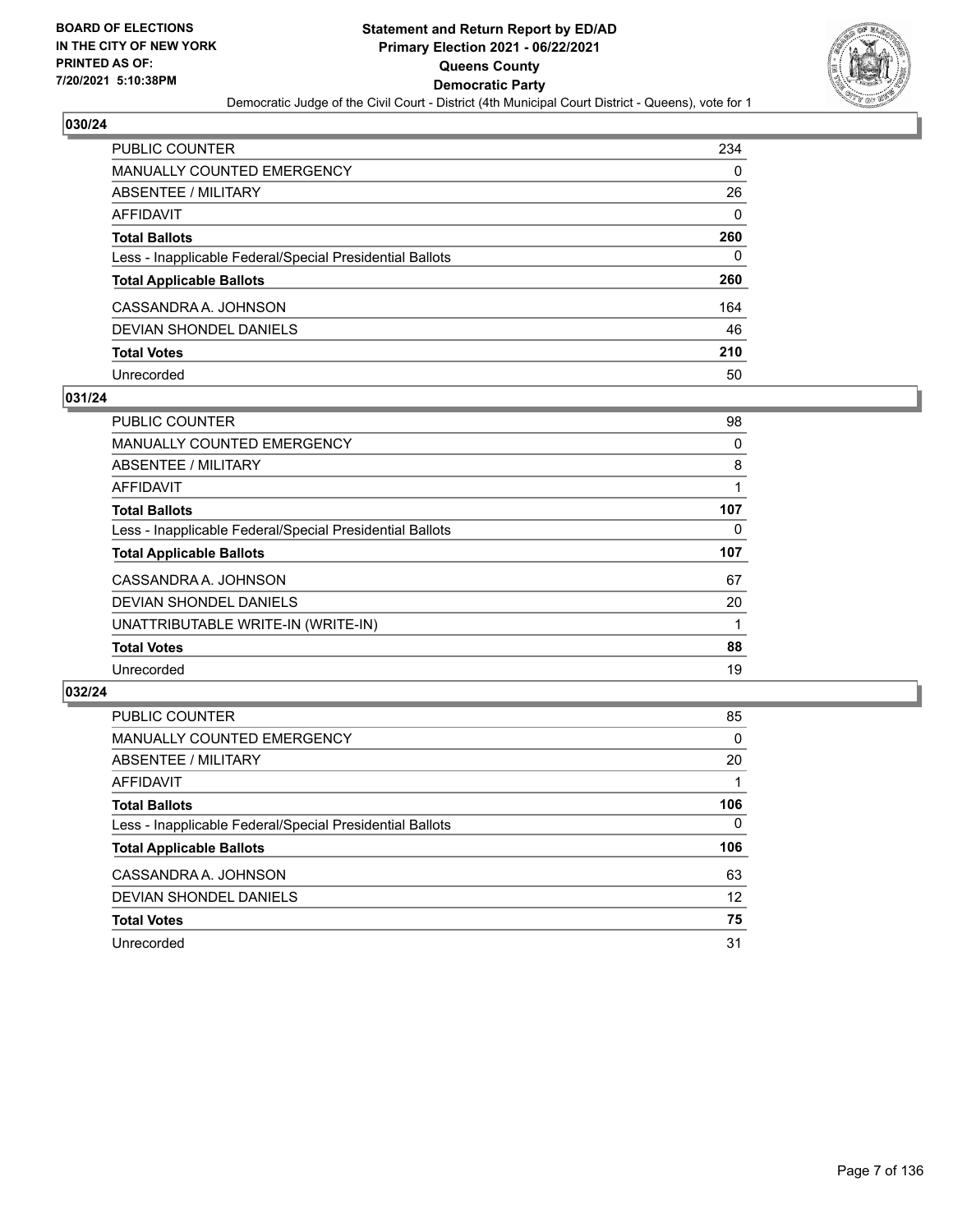

| PUBLIC COUNTER                                           | 155          |
|----------------------------------------------------------|--------------|
| <b>MANUALLY COUNTED EMERGENCY</b>                        | 0            |
| <b>ABSENTEE / MILITARY</b>                               | 30           |
| AFFIDAVIT                                                | $\mathbf{0}$ |
| <b>Total Ballots</b>                                     | 185          |
| Less - Inapplicable Federal/Special Presidential Ballots | 0            |
| <b>Total Applicable Ballots</b>                          | 185          |
| CASSANDRA A. JOHNSON                                     | 88           |
| <b>DEVIAN SHONDEL DANIELS</b>                            | 22           |
| <b>Total Votes</b>                                       | 110          |
| Unrecorded                                               | 75           |

## **034/24**

| <b>PUBLIC COUNTER</b>                                    | 100 |
|----------------------------------------------------------|-----|
| <b>MANUALLY COUNTED EMERGENCY</b>                        | 0   |
| ABSENTEE / MILITARY                                      | 17  |
| AFFIDAVIT                                                | 0   |
| <b>Total Ballots</b>                                     | 117 |
| Less - Inapplicable Federal/Special Presidential Ballots | 0   |
| <b>Total Applicable Ballots</b>                          | 117 |
| CASSANDRA A. JOHNSON                                     | 60  |
| <b>DEVIAN SHONDEL DANIELS</b>                            | 13  |
| DEBORAH ROSENSWEIG (WRITE-IN)                            | 2   |
| UNATTRIBUTABLE WRITE-IN (WRITE-IN)                       |     |
| <b>Total Votes</b>                                       | 76  |
| Unrecorded                                               | 41  |

| <b>PUBLIC COUNTER</b>                                    | 145      |
|----------------------------------------------------------|----------|
| <b>MANUALLY COUNTED EMERGENCY</b>                        | $\Omega$ |
| ABSENTEE / MILITARY                                      | 28       |
| AFFIDAVIT                                                | 3        |
| <b>Total Ballots</b>                                     | 176      |
| Less - Inapplicable Federal/Special Presidential Ballots | 0        |
| <b>Total Applicable Ballots</b>                          | 176      |
| CASSANDRA A. JOHNSON                                     | 112      |
| DEVIAN SHONDEL DANIELS                                   | 22       |
| <b>Total Votes</b>                                       | 134      |
| Unrecorded                                               | 42       |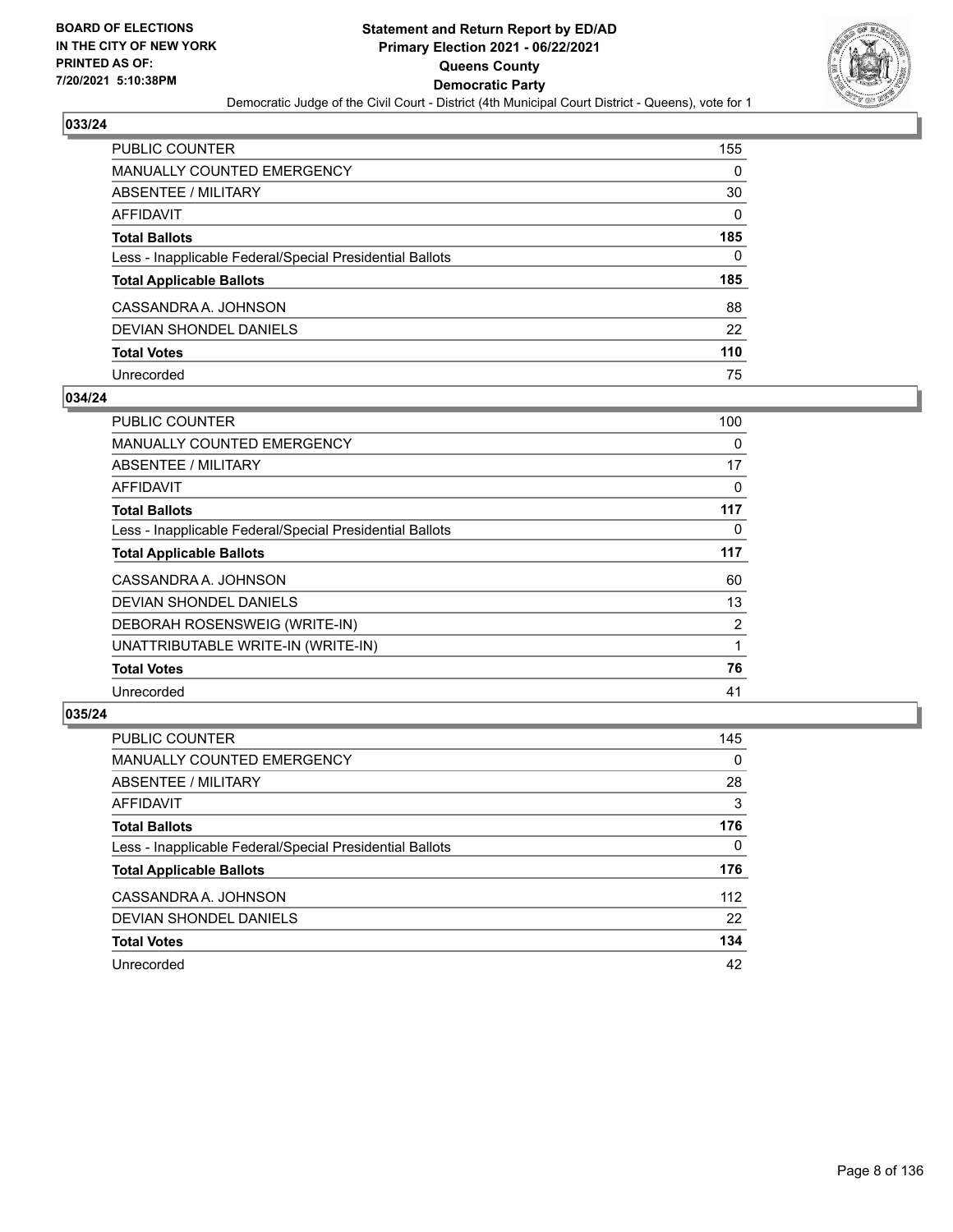

| PUBLIC COUNTER                                           | 69       |
|----------------------------------------------------------|----------|
| MANUALLY COUNTED EMERGENCY                               | $\Omega$ |
| <b>ABSENTEE / MILITARY</b>                               | 13       |
| <b>AFFIDAVIT</b>                                         | 0        |
| <b>Total Ballots</b>                                     | 82       |
| Less - Inapplicable Federal/Special Presidential Ballots | $\Omega$ |
| <b>Total Applicable Ballots</b>                          | 82       |
| CASSANDRA A. JOHNSON                                     | 44       |
| <b>DEVIAN SHONDEL DANIELS</b>                            | 26       |
| <b>Total Votes</b>                                       | 70       |
| Unrecorded                                               | 12       |

## **037/24**

| <b>PUBLIC COUNTER</b>                                    | 95       |
|----------------------------------------------------------|----------|
| <b>MANUALLY COUNTED EMERGENCY</b>                        | 0        |
| ABSENTEE / MILITARY                                      | 36       |
| AFFIDAVIT                                                | $\Omega$ |
| <b>Total Ballots</b>                                     | 131      |
| Less - Inapplicable Federal/Special Presidential Ballots | $\Omega$ |
| <b>Total Applicable Ballots</b>                          | 131      |
| CASSANDRA A. JOHNSON                                     | 91       |
| DEVIAN SHONDEL DANIELS                                   | 16       |
| <b>Total Votes</b>                                       | 107      |
| Unrecorded                                               | 24       |

| <b>Total Votes</b>                                       |   |
|----------------------------------------------------------|---|
| DEVIAN SHONDEL DANIELS                                   | 0 |
| CASSANDRA A. JOHNSON                                     |   |
| <b>Total Applicable Ballots</b>                          |   |
| Less - Inapplicable Federal/Special Presidential Ballots | 0 |
| <b>Total Ballots</b>                                     |   |
| AFFIDAVIT                                                | 0 |
| ABSENTEE / MILITARY                                      |   |
| <b>MANUALLY COUNTED EMERGENCY</b>                        | 0 |
| <b>PUBLIC COUNTER</b>                                    | 0 |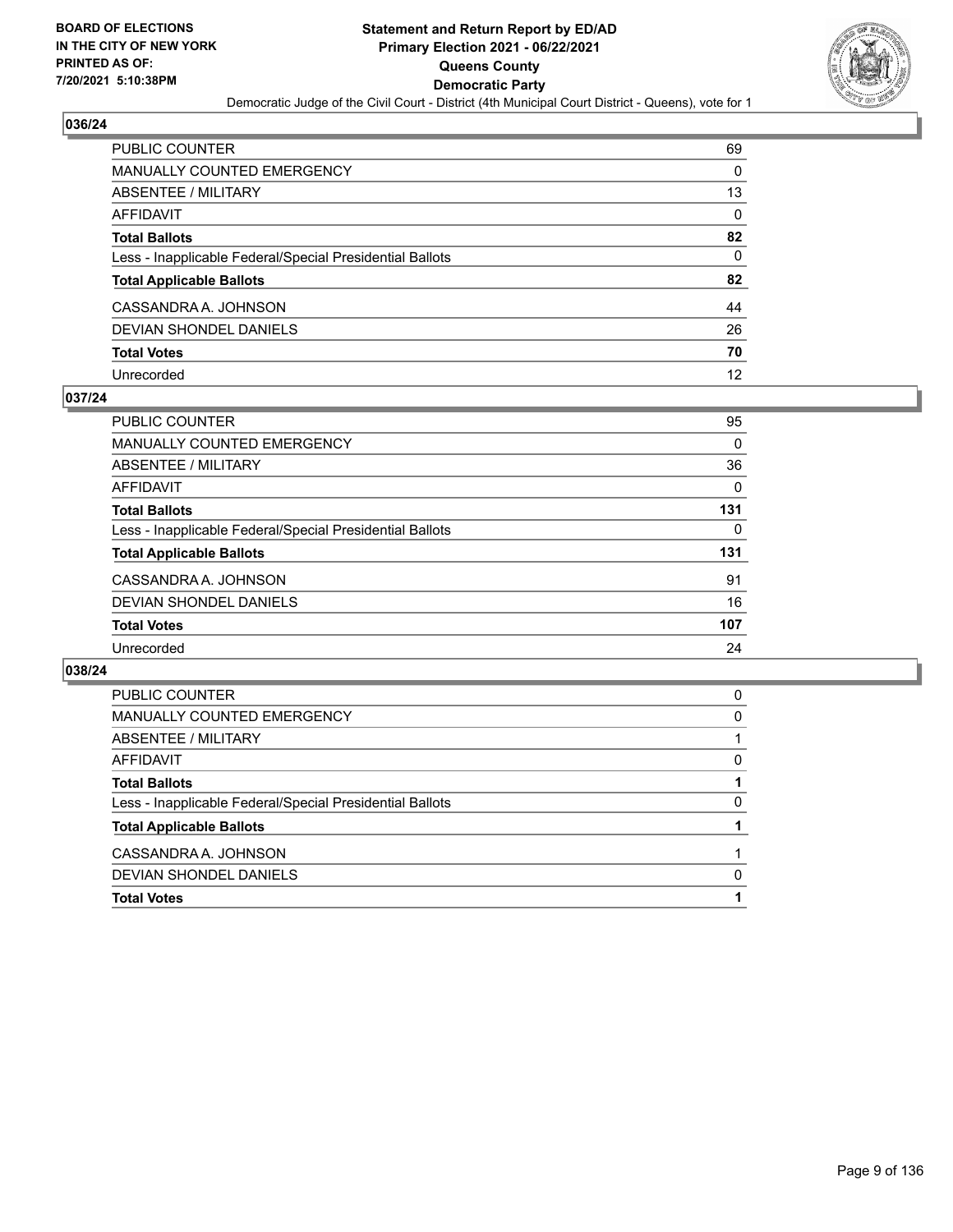

| PUBLIC COUNTER                                           | 10       |
|----------------------------------------------------------|----------|
| <b>MANUALLY COUNTED EMERGENCY</b>                        | 0        |
| <b>ABSENTEE / MILITARY</b>                               | 5        |
| <b>AFFIDAVIT</b>                                         | 0        |
| <b>Total Ballots</b>                                     | 15       |
| Less - Inapplicable Federal/Special Presidential Ballots | $\Omega$ |
| <b>Total Applicable Ballots</b>                          | 15       |
| CASSANDRA A. JOHNSON                                     | 8        |
| <b>DEVIAN SHONDEL DANIELS</b>                            | 3        |
| <b>Total Votes</b>                                       | 11       |
| Unrecorded                                               | 4        |

## **040/24**

| <b>PUBLIC COUNTER</b>                                    | 231 |
|----------------------------------------------------------|-----|
| <b>MANUALLY COUNTED EMERGENCY</b>                        | 0   |
| ABSENTEE / MILITARY                                      | 41  |
| AFFIDAVIT                                                | 0   |
| <b>Total Ballots</b>                                     | 272 |
| Less - Inapplicable Federal/Special Presidential Ballots | 0   |
| <b>Total Applicable Ballots</b>                          | 272 |
| CASSANDRA A. JOHNSON                                     | 193 |
| DEVIAN SHONDEL DANIELS                                   | 37  |
| UNATTRIBUTABLE WRITE-IN (WRITE-IN)                       |     |
| <b>Total Votes</b>                                       | 231 |
| Unrecorded                                               | 41  |

| <b>PUBLIC COUNTER</b>                                    | 182      |
|----------------------------------------------------------|----------|
| <b>MANUALLY COUNTED EMERGENCY</b>                        | $\Omega$ |
| ABSENTEE / MILITARY                                      | 37       |
| <b>AFFIDAVIT</b>                                         |          |
| <b>Total Ballots</b>                                     | 220      |
| Less - Inapplicable Federal/Special Presidential Ballots | $\Omega$ |
| <b>Total Applicable Ballots</b>                          | 220      |
| CASSANDRA A. JOHNSON                                     | 108      |
| DEVIAN SHONDEL DANIELS                                   | 33       |
| UNATTRIBUTABLE WRITE-IN (WRITE-IN)                       |          |
| <b>Total Votes</b>                                       | 142      |
| Unrecorded                                               | 78       |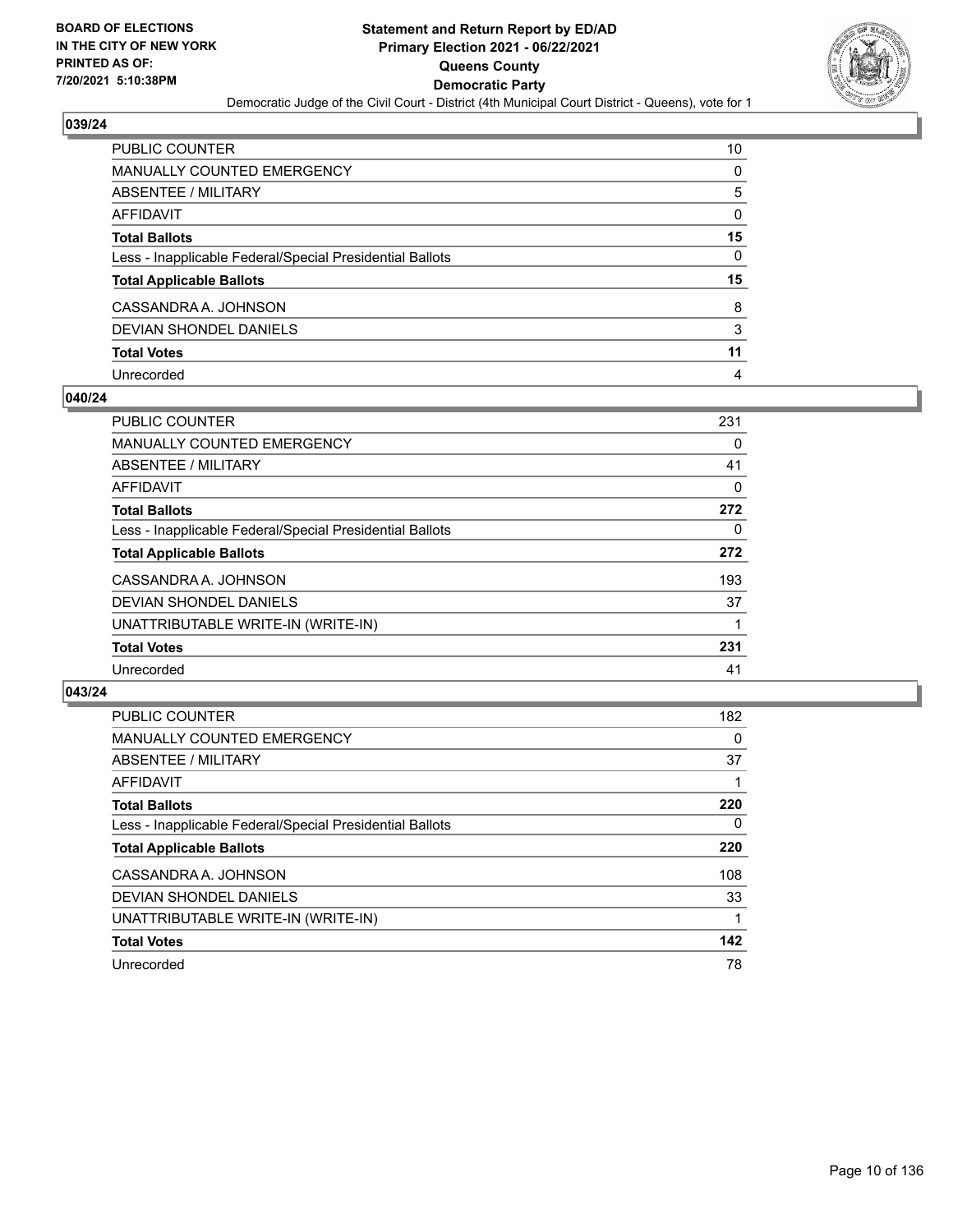

| <b>PUBLIC COUNTER</b>                                    | 126      |
|----------------------------------------------------------|----------|
| <b>MANUALLY COUNTED EMERGENCY</b>                        | 0        |
| ABSENTEE / MILITARY                                      | 27       |
| <b>AFFIDAVIT</b>                                         | $\Omega$ |
| <b>Total Ballots</b>                                     | 153      |
| Less - Inapplicable Federal/Special Presidential Ballots | 0        |
| <b>Total Applicable Ballots</b>                          | 153      |
| CASSANDRA A. JOHNSON                                     | 93       |
| DEVIAN SHONDEL DANIELS                                   | 29       |
| <b>Total Votes</b>                                       | 122      |
| Unrecorded                                               | 31       |

## **045/24**

| PUBLIC COUNTER                                           | 130      |
|----------------------------------------------------------|----------|
| MANUALLY COUNTED EMERGENCY                               | $\Omega$ |
| ABSENTEE / MILITARY                                      | 35       |
| AFFIDAVIT                                                | 10       |
| <b>Total Ballots</b>                                     | 175      |
| Less - Inapplicable Federal/Special Presidential Ballots | 0        |
| <b>Total Applicable Ballots</b>                          | 175      |
| CASSANDRA A. JOHNSON                                     | 118      |
| DEVIAN SHONDEL DANIELS                                   | 28       |
| <b>Total Votes</b>                                       | 146      |
| Unrecorded                                               | 29       |

| <b>PUBLIC COUNTER</b>                                    | 139      |
|----------------------------------------------------------|----------|
| <b>MANUALLY COUNTED EMERGENCY</b>                        | $\Omega$ |
| ABSENTEE / MILITARY                                      | 12       |
| <b>AFFIDAVIT</b>                                         |          |
| <b>Total Ballots</b>                                     | 152      |
| Less - Inapplicable Federal/Special Presidential Ballots | $\Omega$ |
| <b>Total Applicable Ballots</b>                          | 152      |
| CASSANDRA A. JOHNSON                                     | 109      |
| DEVIAN SHONDEL DANIELS                                   | 18       |
| AARON VAN SCYOC (WRITE-IN)                               |          |
| MARIA DAVILA (WRITE-IN)                                  |          |
| <b>Total Votes</b>                                       | 129      |
| Unrecorded                                               | 23       |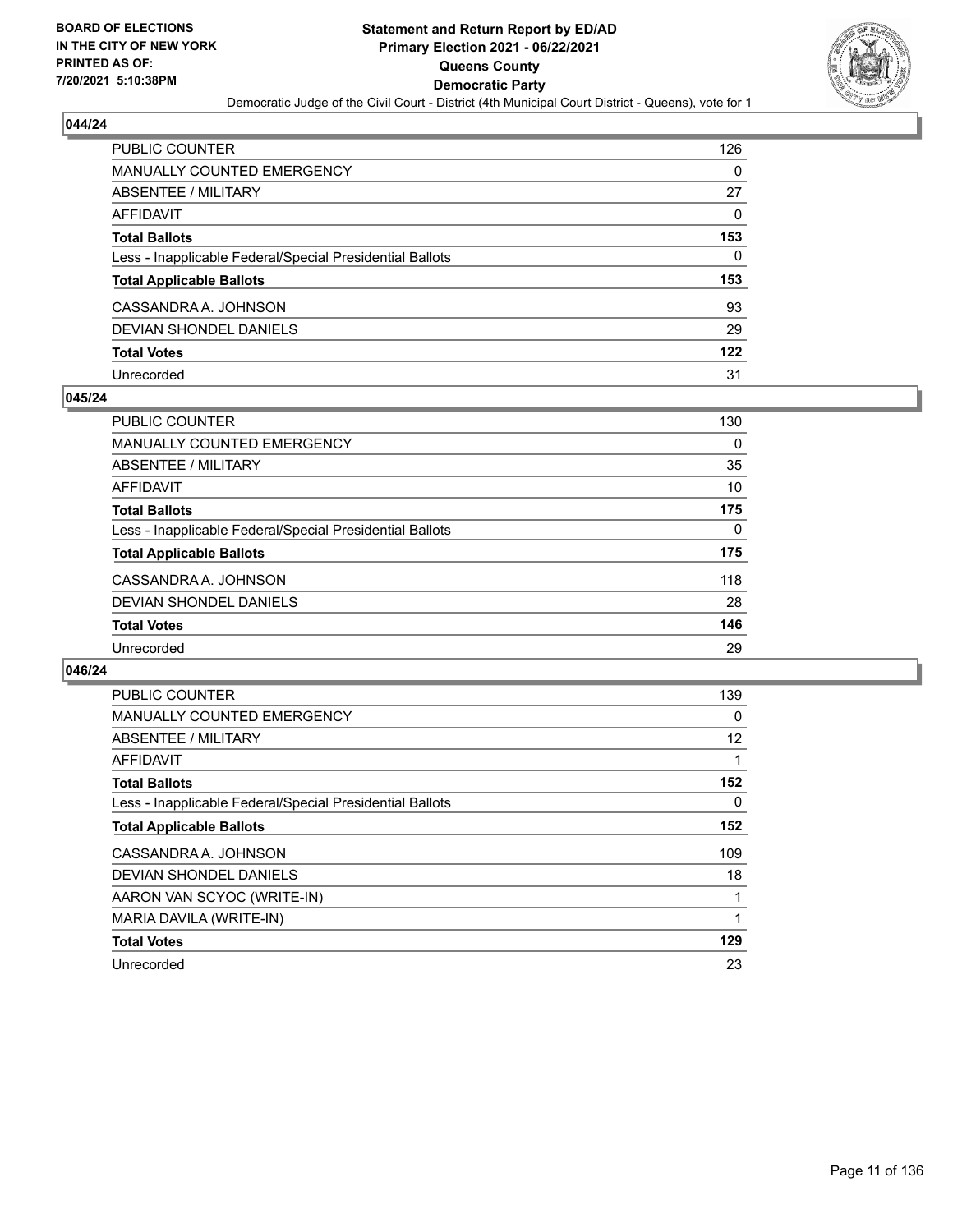

| <b>PUBLIC COUNTER</b>                                    | 130 |
|----------------------------------------------------------|-----|
| <b>MANUALLY COUNTED EMERGENCY</b>                        | 0   |
| ABSENTEE / MILITARY                                      | 29  |
| <b>AFFIDAVIT</b>                                         |     |
| <b>Total Ballots</b>                                     | 160 |
| Less - Inapplicable Federal/Special Presidential Ballots | 0   |
| <b>Total Applicable Ballots</b>                          | 160 |
| CASSANDRA A. JOHNSON                                     | 74  |
| <b>DEVIAN SHONDEL DANIELS</b>                            | 26  |
| <b>Total Votes</b>                                       | 100 |
| Unrecorded                                               | 60  |

## **048/24**

| <b>PUBLIC COUNTER</b>                                    | 40       |
|----------------------------------------------------------|----------|
| <b>MANUALLY COUNTED EMERGENCY</b>                        | 0        |
| ABSENTEE / MILITARY                                      | 9        |
| AFFIDAVIT                                                | $\Omega$ |
| <b>Total Ballots</b>                                     | 49       |
| Less - Inapplicable Federal/Special Presidential Ballots | $\Omega$ |
| <b>Total Applicable Ballots</b>                          | 49       |
| CASSANDRA A. JOHNSON                                     | 22       |
| DEVIAN SHONDEL DANIELS                                   | 10       |
| <b>Total Votes</b>                                       | 32       |
| Unrecorded                                               | 17       |

| PUBLIC COUNTER                                           | 84       |
|----------------------------------------------------------|----------|
| <b>MANUALLY COUNTED EMERGENCY</b>                        | 0        |
| ABSENTEE / MILITARY                                      | 24       |
| AFFIDAVIT                                                | $\Omega$ |
| <b>Total Ballots</b>                                     | 108      |
| Less - Inapplicable Federal/Special Presidential Ballots | 0        |
|                                                          |          |
| <b>Total Applicable Ballots</b>                          | 108      |
| CASSANDRA A. JOHNSON                                     | 64       |
| DEVIAN SHONDEL DANIELS                                   | 20       |
| UNATTRIBUTABLE WRITE-IN (WRITE-IN)                       |          |
| <b>Total Votes</b>                                       | 85       |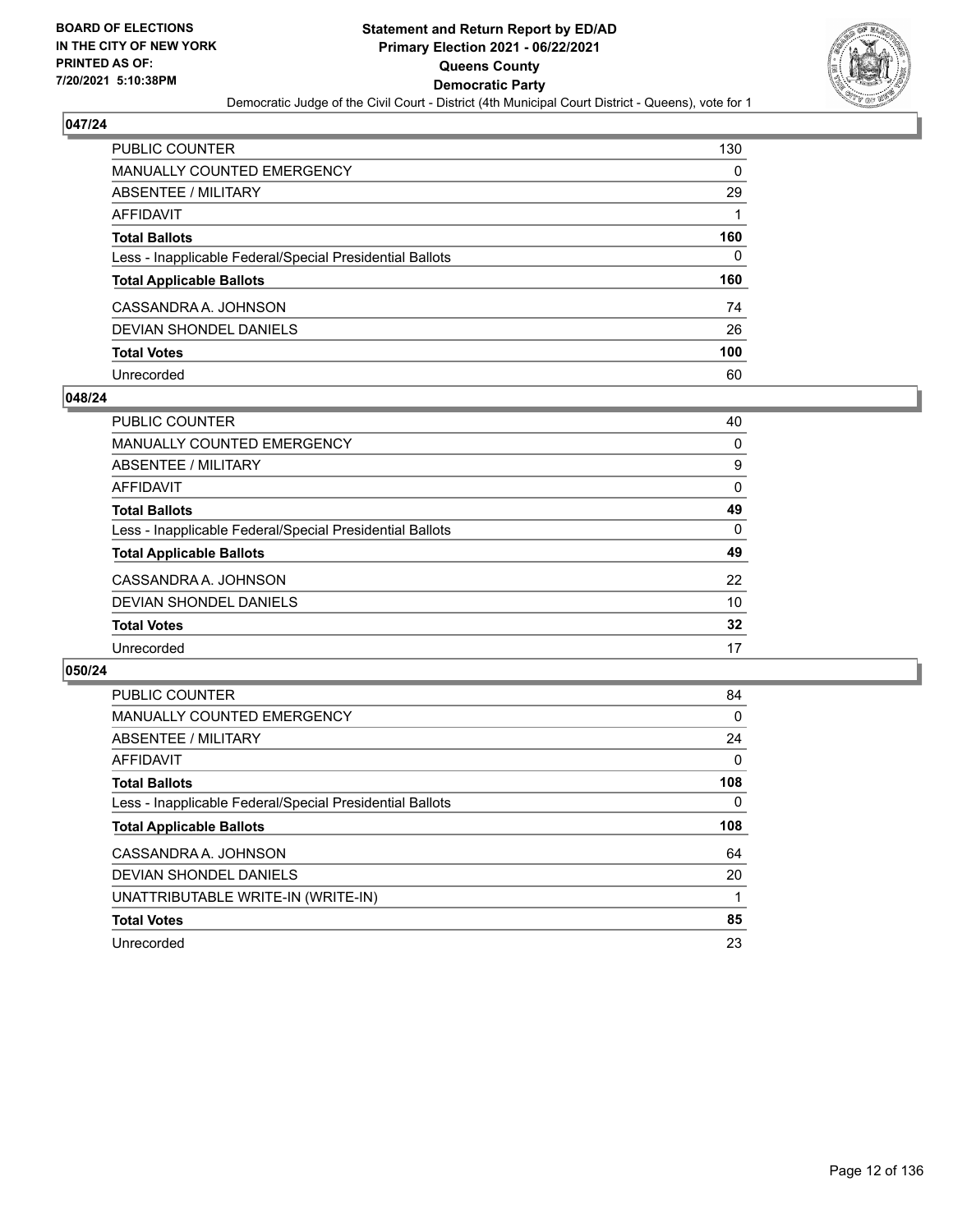

| PUBLIC COUNTER                                           | 151 |
|----------------------------------------------------------|-----|
| <b>MANUALLY COUNTED EMERGENCY</b>                        | 0   |
| ABSENTEE / MILITARY                                      | 19  |
| AFFIDAVIT                                                |     |
| <b>Total Ballots</b>                                     | 171 |
| Less - Inapplicable Federal/Special Presidential Ballots | 0   |
| <b>Total Applicable Ballots</b>                          | 171 |
| CASSANDRA A. JOHNSON                                     | 94  |
| DEVIAN SHONDEL DANIELS                                   | 38  |
| <b>Total Votes</b>                                       | 132 |
| Unrecorded                                               | 39  |

## **052/24**

| <b>PUBLIC COUNTER</b>                                    | 112      |
|----------------------------------------------------------|----------|
| <b>MANUALLY COUNTED EMERGENCY</b>                        | 0        |
| ABSENTEE / MILITARY                                      | 10       |
| AFFIDAVIT                                                |          |
| <b>Total Ballots</b>                                     | 123      |
| Less - Inapplicable Federal/Special Presidential Ballots | $\Omega$ |
| <b>Total Applicable Ballots</b>                          | 123      |
| CASSANDRA A. JOHNSON                                     | 77       |
| DEVIAN SHONDEL DANIELS                                   | 17       |
| RYAN BRAVATA (WRITE-IN)                                  |          |
| <b>Total Votes</b>                                       | 95       |
| Unrecorded                                               | 28       |

| PUBLIC COUNTER                                           | 146      |
|----------------------------------------------------------|----------|
| <b>MANUALLY COUNTED EMERGENCY</b>                        | 0        |
| <b>ABSENTEE / MILITARY</b>                               | 28       |
| <b>AFFIDAVIT</b>                                         | $\Omega$ |
| <b>Total Ballots</b>                                     | 174      |
| Less - Inapplicable Federal/Special Presidential Ballots | 0        |
| <b>Total Applicable Ballots</b>                          | 174      |
| CASSANDRA A. JOHNSON                                     | 83       |
| <b>DEVIAN SHONDEL DANIELS</b>                            | 38       |
| CARL FOSTER (WRITE-IN)                                   |          |
| IAN FOUKAS (WRITE-IN)                                    |          |
| JOHN SINGH (WRITE-IN)                                    | 1        |
| SOMA SYED (WRITE-IN)                                     | 1        |
| <b>Total Votes</b>                                       | 125      |
| Unrecorded                                               | 49       |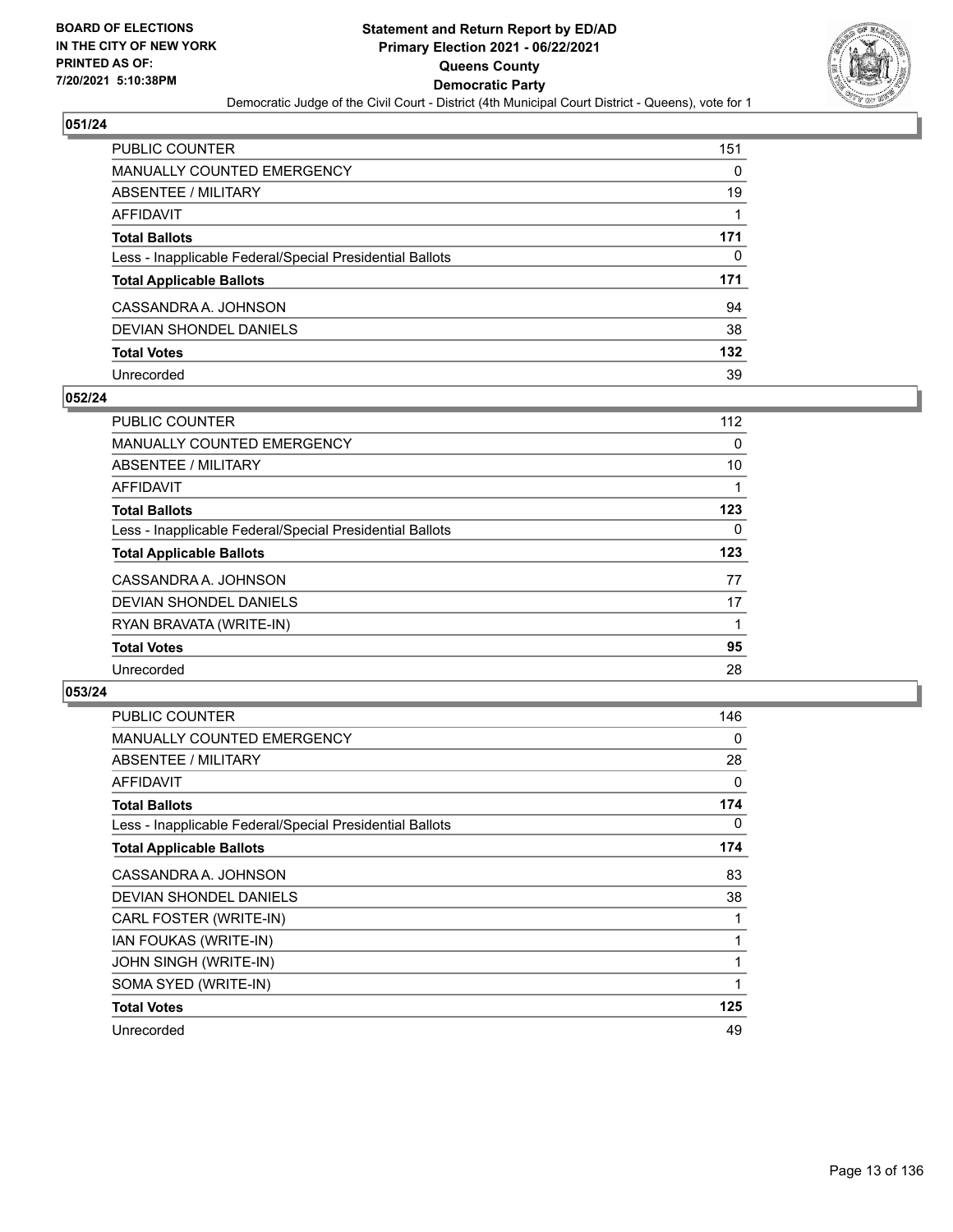

| <b>PUBLIC COUNTER</b>                                    | 205 |
|----------------------------------------------------------|-----|
| <b>MANUALLY COUNTED EMERGENCY</b>                        | 0   |
| ABSENTEE / MILITARY                                      | 27  |
| AFFIDAVIT                                                | 2   |
| <b>Total Ballots</b>                                     | 234 |
| Less - Inapplicable Federal/Special Presidential Ballots | 0   |
| <b>Total Applicable Ballots</b>                          | 234 |
| CASSANDRA A. JOHNSON                                     | 105 |
| DEVIAN SHONDEL DANIELS                                   | 44  |
| CASILDA ELENA ROPER-SIMPSON (WRITE-IN)                   | 1   |
| <b>Total Votes</b>                                       | 150 |
| Unrecorded                                               | 84  |

## **055/24**

| <b>PUBLIC COUNTER</b>                                    | 169 |
|----------------------------------------------------------|-----|
| <b>MANUALLY COUNTED EMERGENCY</b>                        | 0   |
| ABSENTEE / MILITARY                                      | 32  |
| AFFIDAVIT                                                | 0   |
| <b>Total Ballots</b>                                     | 201 |
| Less - Inapplicable Federal/Special Presidential Ballots | 0   |
| <b>Total Applicable Ballots</b>                          | 201 |
| CASSANDRA A. JOHNSON                                     | 75  |
| DEVIAN SHONDEL DANIELS                                   | 32  |
| <b>Total Votes</b>                                       | 107 |
| Unrecorded                                               | 94  |

| <b>PUBLIC COUNTER</b>                                    | 9               |
|----------------------------------------------------------|-----------------|
| <b>MANUALLY COUNTED EMERGENCY</b>                        | 0               |
| ABSENTEE / MILITARY                                      |                 |
| AFFIDAVIT                                                | 0               |
| <b>Total Ballots</b>                                     | 16              |
| Less - Inapplicable Federal/Special Presidential Ballots | 0               |
| <b>Total Applicable Ballots</b>                          | 16              |
| CASSANDRA A. JOHNSON                                     | 12 <sup>2</sup> |
| DEVIAN SHONDEL DANIELS                                   | 2               |
| <b>Total Votes</b>                                       | 14              |
| Unrecorded                                               | $\overline{2}$  |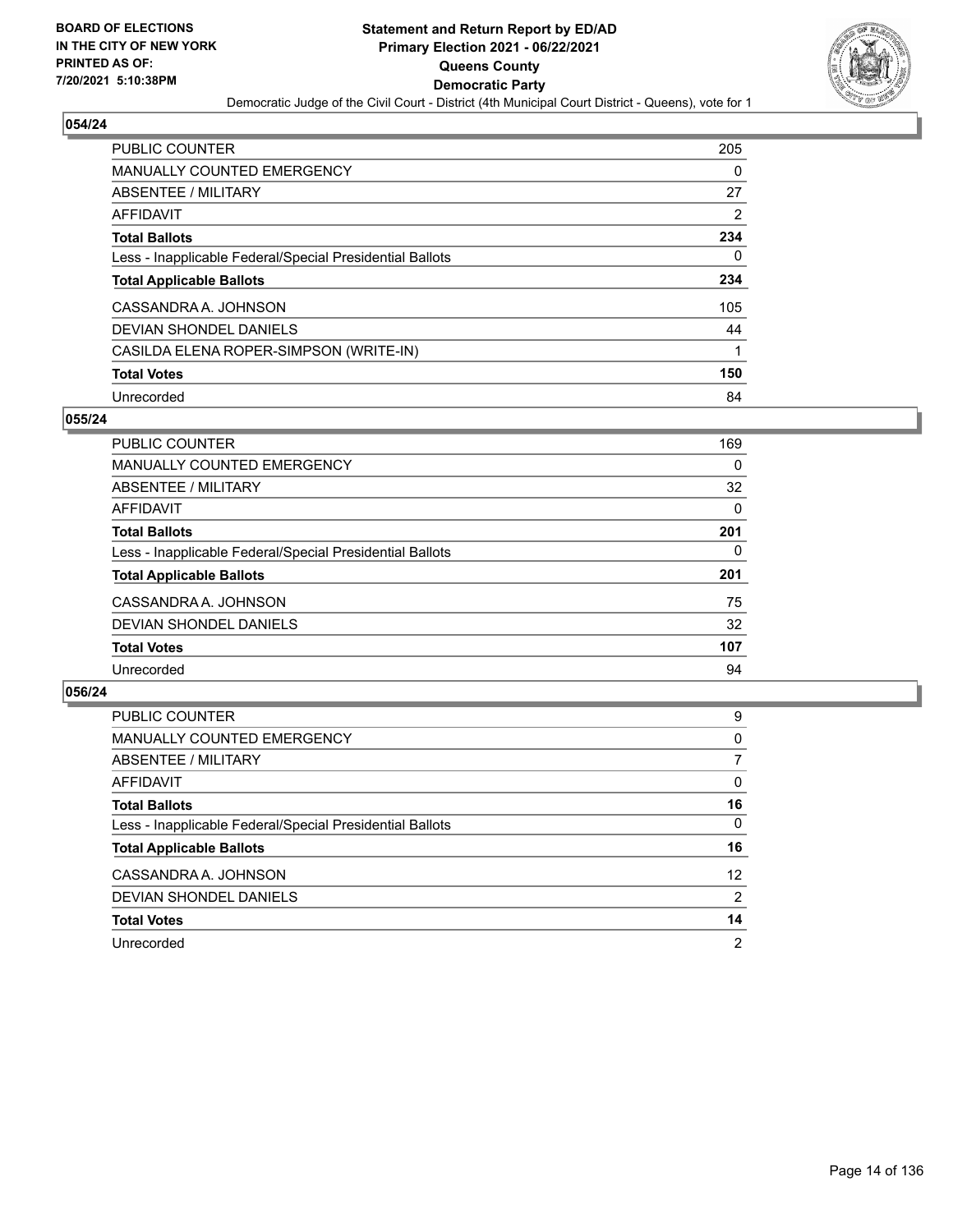

| PUBLIC COUNTER                                           | 60 |
|----------------------------------------------------------|----|
| <b>MANUALLY COUNTED EMERGENCY</b>                        | 0  |
| <b>ABSENTEE / MILITARY</b>                               | 9  |
| AFFIDAVIT                                                |    |
| <b>Total Ballots</b>                                     | 70 |
| Less - Inapplicable Federal/Special Presidential Ballots | 0  |
| <b>Total Applicable Ballots</b>                          | 70 |
| CASSANDRA A. JOHNSON                                     | 44 |
| <b>DEVIAN SHONDEL DANIELS</b>                            | 9  |
| <b>Total Votes</b>                                       | 53 |
| Unrecorded                                               | 17 |

## **058/24**

| PUBLIC COUNTER                                           | 51       |
|----------------------------------------------------------|----------|
| <b>MANUALLY COUNTED EMERGENCY</b>                        | 0        |
|                                                          |          |
| ABSENTEE / MILITARY                                      | 4        |
| AFFIDAVIT                                                | 0        |
| <b>Total Ballots</b>                                     | 55       |
| Less - Inapplicable Federal/Special Presidential Ballots | $\Omega$ |
| <b>Total Applicable Ballots</b>                          | 55       |
| CASSANDRA A. JOHNSON                                     | 29       |
| DEVIAN SHONDEL DANIELS                                   | 8        |
| <b>Total Votes</b>                                       | 37       |
| Unrecorded                                               | 18       |

| <b>PUBLIC COUNTER</b>                                    | 93  |
|----------------------------------------------------------|-----|
| <b>MANUALLY COUNTED EMERGENCY</b>                        | 0   |
| ABSENTEE / MILITARY                                      | 10  |
| AFFIDAVIT                                                | 0   |
| <b>Total Ballots</b>                                     | 103 |
| Less - Inapplicable Federal/Special Presidential Ballots | 0   |
| <b>Total Applicable Ballots</b>                          | 103 |
| CASSANDRA A. JOHNSON                                     | 68  |
| DEVIAN SHONDEL DANIELS                                   | 11  |
| MISTER CRAB (WRITE-IN)                                   |     |
| <b>Total Votes</b>                                       | 80  |
| Unrecorded                                               | 23  |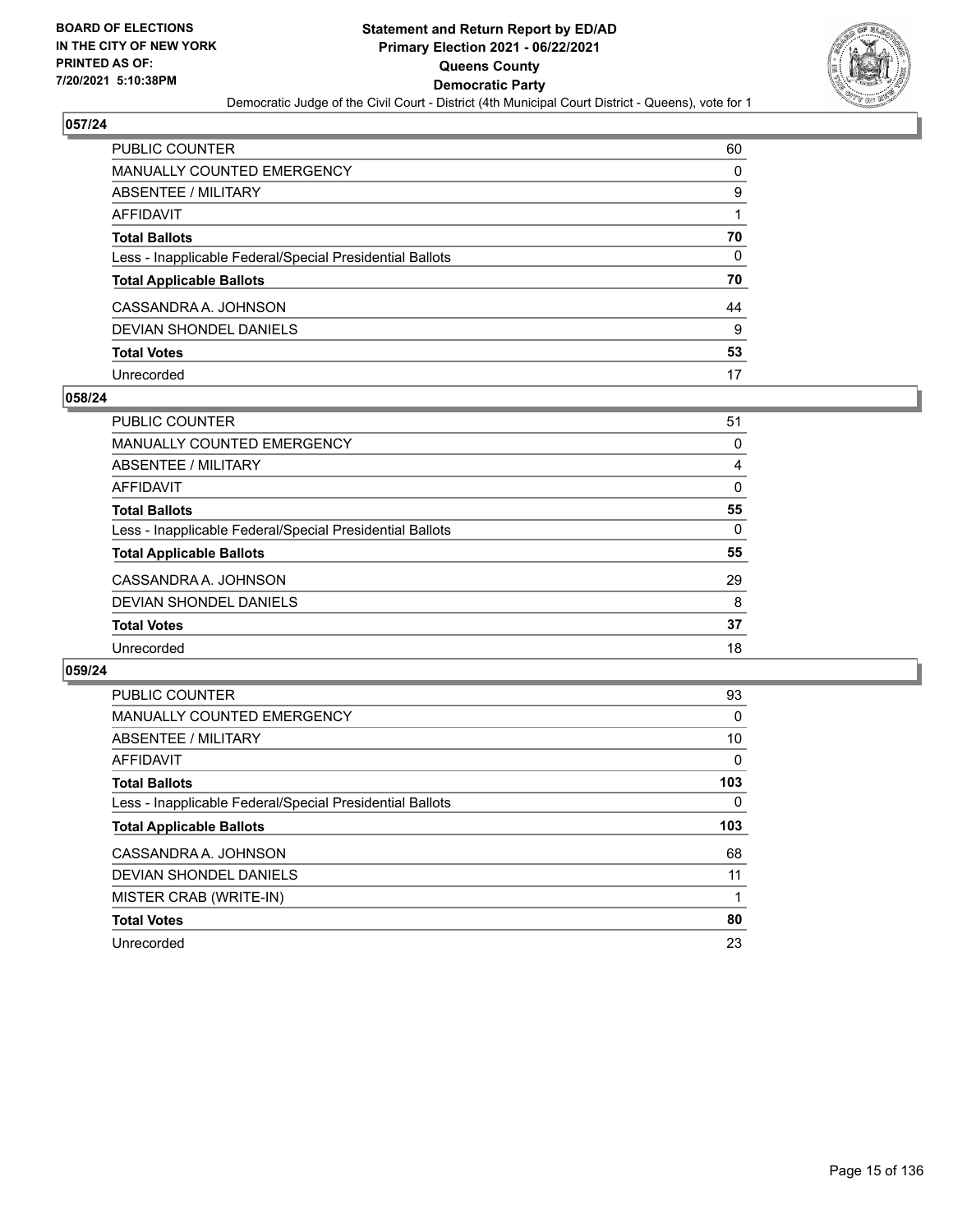

| <b>PUBLIC COUNTER</b>                                    | 25 |
|----------------------------------------------------------|----|
| <b>MANUALLY COUNTED EMERGENCY</b>                        | 0  |
| ABSENTEE / MILITARY                                      |    |
| AFFIDAVIT                                                | 0  |
| <b>Total Ballots</b>                                     | 32 |
| Less - Inapplicable Federal/Special Presidential Ballots | 0  |
| <b>Total Applicable Ballots</b>                          | 32 |
| CASSANDRA A. JOHNSON                                     | 20 |
| DEVIAN SHONDEL DANIELS                                   | 3  |
| ANDREW YANG (WRITE-IN)                                   |    |
| <b>Total Votes</b>                                       | 24 |
| Unrecorded                                               | 8  |

## **061/24**

| <b>PUBLIC COUNTER</b>                                    | 129      |
|----------------------------------------------------------|----------|
| <b>MANUALLY COUNTED EMERGENCY</b>                        | 0        |
| ABSENTEE / MILITARY                                      | 35       |
| <b>AFFIDAVIT</b>                                         | $\Omega$ |
| <b>Total Ballots</b>                                     | 164      |
| Less - Inapplicable Federal/Special Presidential Ballots | $\Omega$ |
| <b>Total Applicable Ballots</b>                          | 164      |
| CASSANDRA A. JOHNSON                                     | 97       |
| <b>DEVIAN SHONDEL DANIELS</b>                            | 22       |
| UNATTRIBUTABLE WRITE-IN (WRITE-IN)                       |          |
| <b>Total Votes</b>                                       | 120      |
| Unrecorded                                               | 44       |

| <b>PUBLIC COUNTER</b>                                    | 160      |
|----------------------------------------------------------|----------|
| MANUALLY COUNTED EMERGENCY                               | $\Omega$ |
| ABSENTEE / MILITARY                                      | 35       |
| AFFIDAVIT                                                | $\Omega$ |
| <b>Total Ballots</b>                                     | 195      |
| Less - Inapplicable Federal/Special Presidential Ballots | $\Omega$ |
| <b>Total Applicable Ballots</b>                          | 195      |
| CASSANDRA A. JOHNSON                                     | 86       |
| DEVIAN SHONDEL DANIELS                                   | 37       |
|                                                          |          |
| <b>Total Votes</b>                                       | 123      |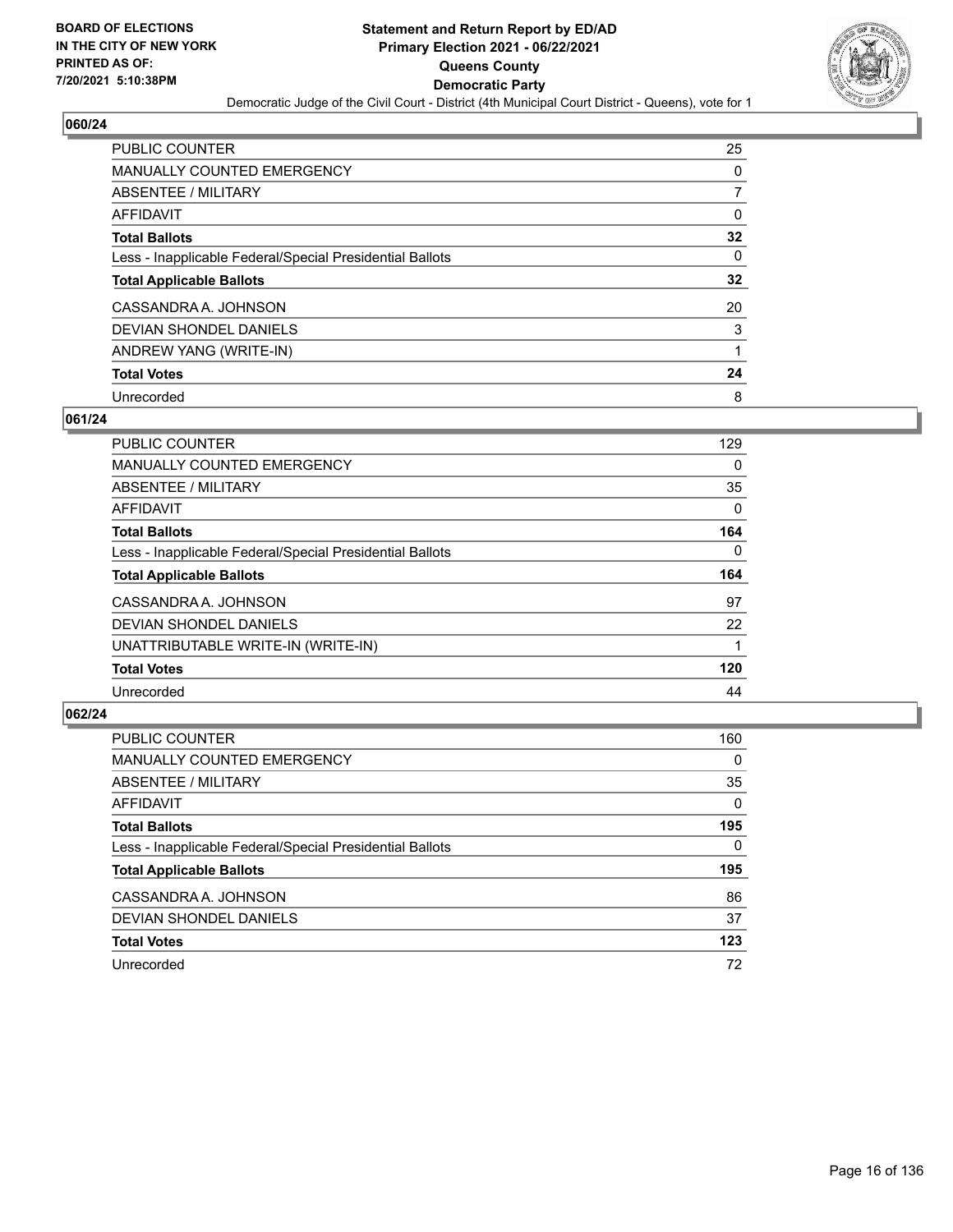

| PUBLIC COUNTER                                           | 65       |
|----------------------------------------------------------|----------|
| <b>MANUALLY COUNTED EMERGENCY</b>                        | 0        |
| <b>ABSENTEE / MILITARY</b>                               | 32       |
| AFFIDAVIT                                                | $\Omega$ |
| <b>Total Ballots</b>                                     | 97       |
| Less - Inapplicable Federal/Special Presidential Ballots | 0        |
| <b>Total Applicable Ballots</b>                          | 97       |
| CASSANDRA A. JOHNSON                                     | 68       |
| <b>DEVIAN SHONDEL DANIELS</b>                            | 10       |
| <b>Total Votes</b>                                       | 78       |
| Unrecorded                                               | 19       |

## **064/24**

| <b>PUBLIC COUNTER</b>                                    | 78       |
|----------------------------------------------------------|----------|
| <b>MANUALLY COUNTED EMERGENCY</b>                        | 0        |
| ABSENTEE / MILITARY                                      | 28       |
| AFFIDAVIT                                                | $\Omega$ |
| <b>Total Ballots</b>                                     | 106      |
| Less - Inapplicable Federal/Special Presidential Ballots | 0        |
| <b>Total Applicable Ballots</b>                          | 106      |
| CASSANDRA A. JOHNSON                                     | 49       |
| DEVIAN SHONDEL DANIELS                                   | 23       |
| <b>Total Votes</b>                                       | 72       |
| Unrecorded                                               | 34       |

| <b>PUBLIC COUNTER</b>                                    | 44       |
|----------------------------------------------------------|----------|
| <b>MANUALLY COUNTED EMERGENCY</b>                        | 0        |
| ABSENTEE / MILITARY                                      | 12       |
| <b>AFFIDAVIT</b>                                         | $\Omega$ |
| <b>Total Ballots</b>                                     | 56       |
| Less - Inapplicable Federal/Special Presidential Ballots | 0        |
| <b>Total Applicable Ballots</b>                          | 56       |
| CASSANDRA A. JOHNSON                                     | 36       |
| DEVIAN SHONDEL DANIELS                                   | 9        |
| <b>Total Votes</b>                                       | 45       |
|                                                          |          |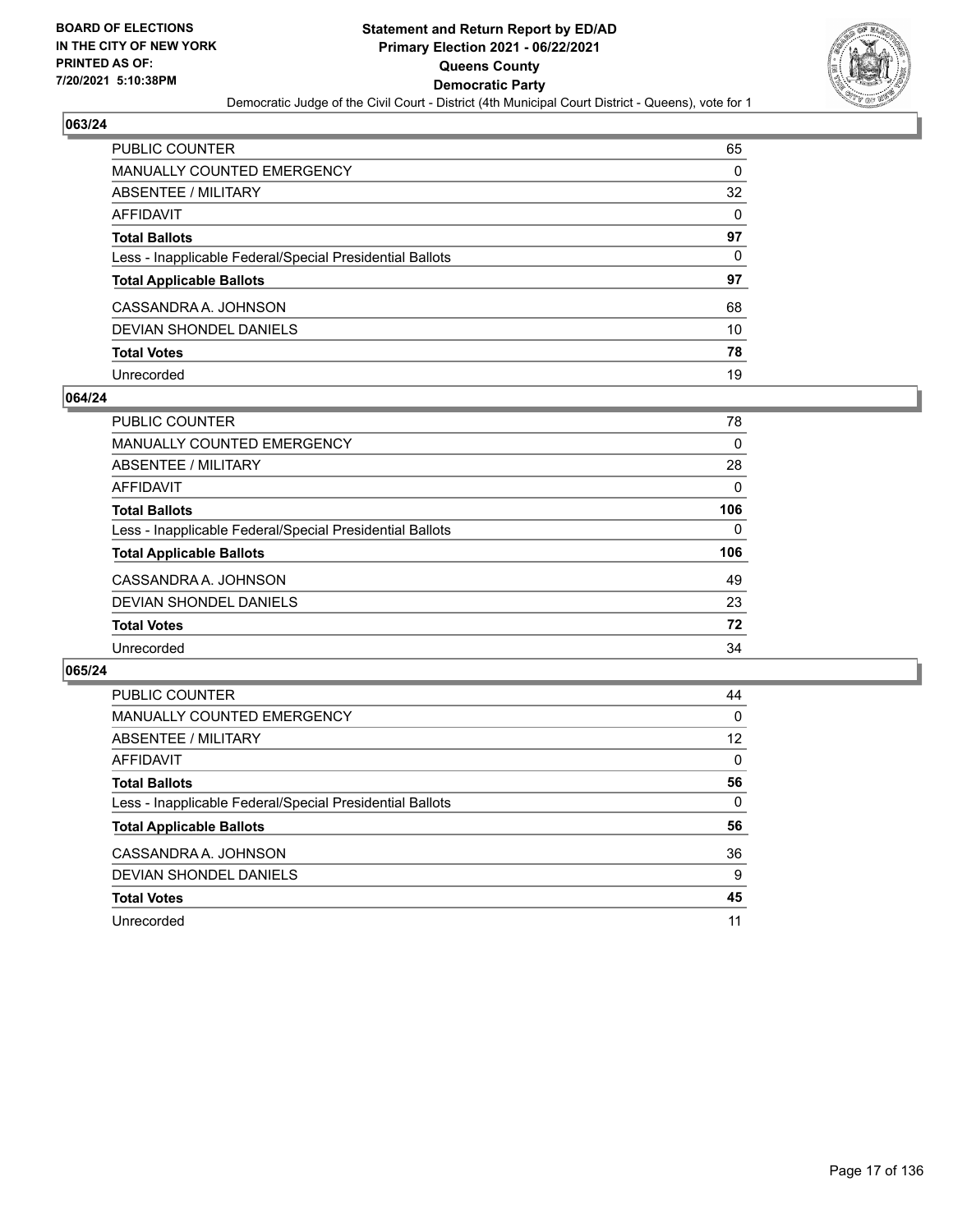

| PUBLIC COUNTER                                           | 78       |
|----------------------------------------------------------|----------|
| <b>MANUALLY COUNTED EMERGENCY</b>                        | $\Omega$ |
| <b>ABSENTEE / MILITARY</b>                               | 12       |
| <b>AFFIDAVIT</b>                                         | $\Omega$ |
| <b>Total Ballots</b>                                     | 90       |
| Less - Inapplicable Federal/Special Presidential Ballots | 0        |
| <b>Total Applicable Ballots</b>                          | 90       |
| CASSANDRA A. JOHNSON                                     | 51       |
| <b>DEVIAN SHONDEL DANIELS</b>                            | 17       |
| <b>Total Votes</b>                                       | 68       |
| Unrecorded                                               | 22       |

## **067/24**

| PUBLIC COUNTER                                           | 110      |
|----------------------------------------------------------|----------|
| MANUALLY COUNTED EMERGENCY                               | $\Omega$ |
| <b>ABSENTEE / MILITARY</b>                               | 49       |
| AFFIDAVIT                                                | 0        |
| <b>Total Ballots</b>                                     | 159      |
| Less - Inapplicable Federal/Special Presidential Ballots | $\Omega$ |
| <b>Total Applicable Ballots</b>                          | 159      |
| CASSANDRA A. JOHNSON                                     | 74       |
| DEVIAN SHONDEL DANIELS                                   | 28       |
| <b>Total Votes</b>                                       | 102      |
| Unrecorded                                               | 57       |

| PUBLIC COUNTER                                           | 55       |
|----------------------------------------------------------|----------|
| <b>MANUALLY COUNTED EMERGENCY</b>                        | $\Omega$ |
| ABSENTEE / MILITARY                                      | 21       |
| AFFIDAVIT                                                | $\Omega$ |
| <b>Total Ballots</b>                                     | 76       |
| Less - Inapplicable Federal/Special Presidential Ballots | $\Omega$ |
| <b>Total Applicable Ballots</b>                          | 76       |
| CASSANDRA A. JOHNSON                                     | 53       |
| DEVIAN SHONDEL DANIELS                                   | 7        |
| <b>Total Votes</b>                                       | 60       |
| Unrecorded                                               | 16       |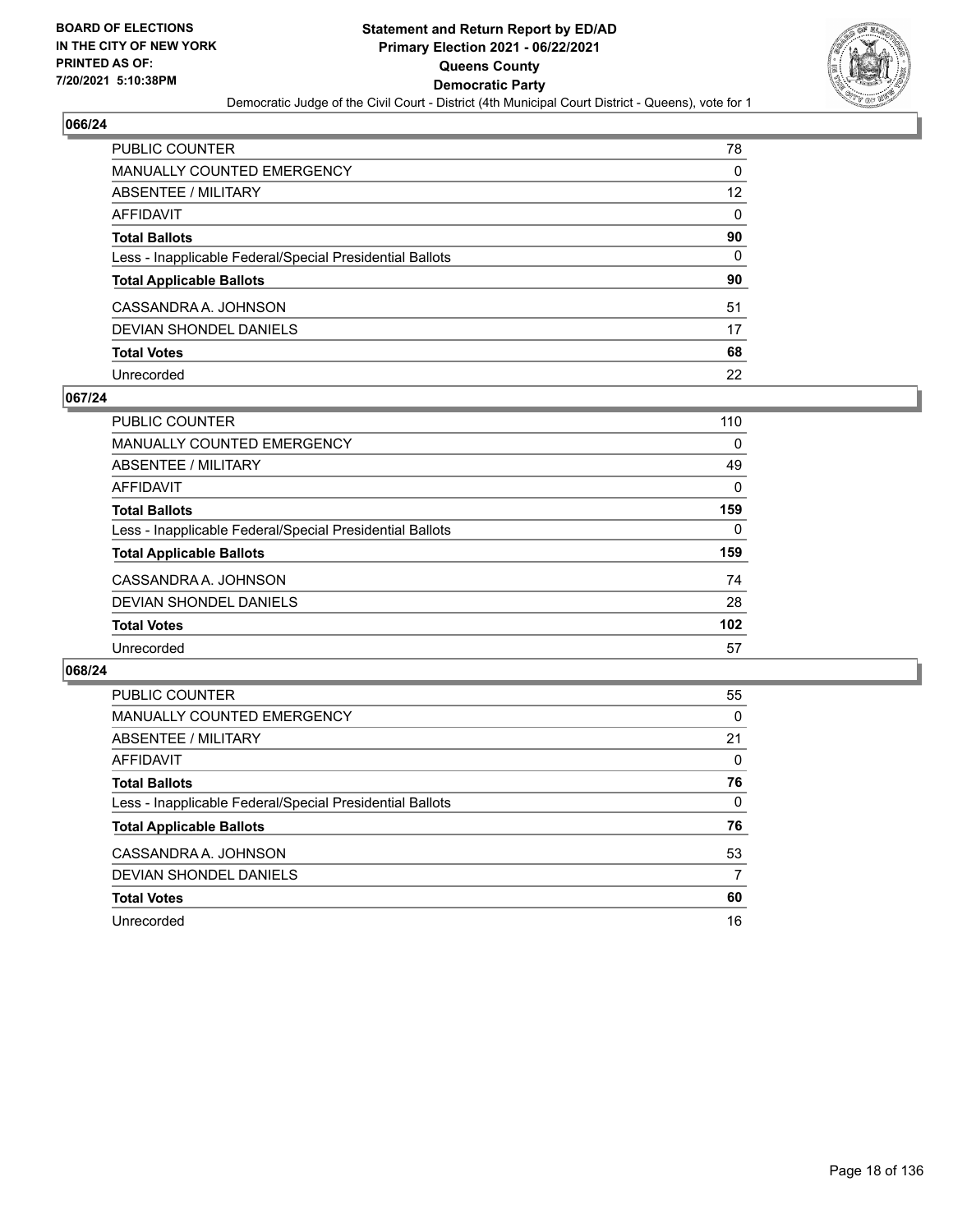

| <b>PUBLIC COUNTER</b>                                    | 83  |
|----------------------------------------------------------|-----|
| <b>MANUALLY COUNTED EMERGENCY</b>                        | 0   |
| ABSENTEE / MILITARY                                      | 26  |
| AFFIDAVIT                                                | 0   |
| <b>Total Ballots</b>                                     | 109 |
| Less - Inapplicable Federal/Special Presidential Ballots | 0   |
|                                                          |     |
| <b>Total Applicable Ballots</b>                          | 109 |
| CASSANDRA A. JOHNSON                                     | 61  |
| DEVIAN SHONDEL DANIELS                                   | 27  |
| UNATTRIBUTABLE WRITE-IN (WRITE-IN)                       |     |
| <b>Total Votes</b>                                       | 89  |

## **078/24**

| PUBLIC COUNTER                                           | 106      |
|----------------------------------------------------------|----------|
| <b>MANUALLY COUNTED EMERGENCY</b>                        | $\Omega$ |
| ABSENTEE / MILITARY                                      | 19       |
| AFFIDAVIT                                                |          |
| <b>Total Ballots</b>                                     | 126      |
| Less - Inapplicable Federal/Special Presidential Ballots | 0        |
| <b>Total Applicable Ballots</b>                          | 126      |
| CASSANDRA A. JOHNSON                                     | 75       |
| DEVIAN SHONDEL DANIELS                                   | 24       |
| <b>Total Votes</b>                                       | 99       |
| Unrecorded                                               | 27       |

| <b>Total Votes</b>                                       | 0        |
|----------------------------------------------------------|----------|
| DEVIAN SHONDEL DANIELS                                   | 0        |
| CASSANDRA A. JOHNSON                                     | $\Omega$ |
| <b>Total Applicable Ballots</b>                          | 0        |
| Less - Inapplicable Federal/Special Presidential Ballots | $\Omega$ |
| <b>Total Ballots</b>                                     | 0        |
| AFFIDAVIT                                                | 0        |
| <b>ABSENTEE / MILITARY</b>                               | 0        |
| MANUALLY COUNTED EMERGENCY                               | $\Omega$ |
| <b>PUBLIC COUNTER</b>                                    | 0        |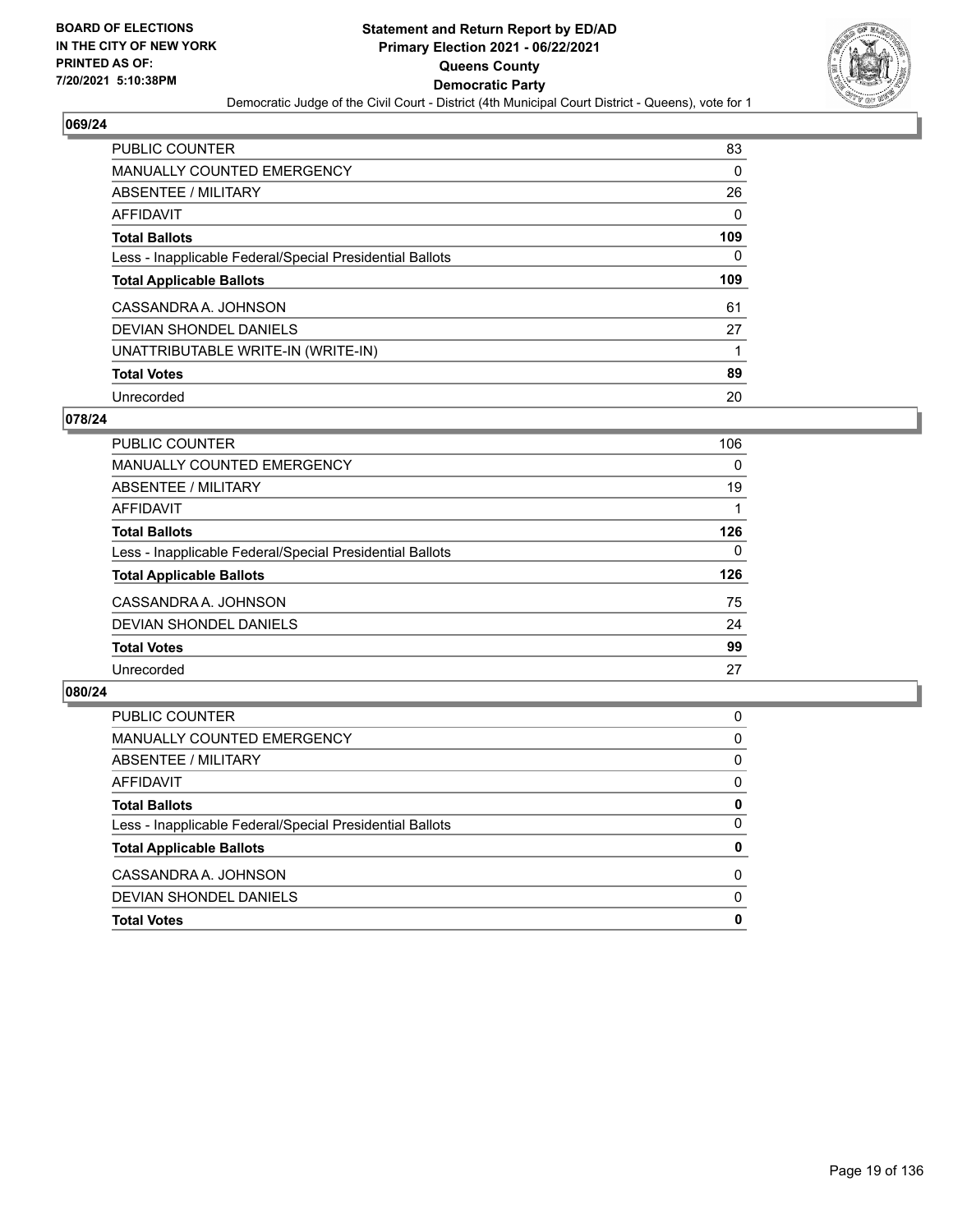

| <b>PUBLIC COUNTER</b>                                    | $\Omega$ |
|----------------------------------------------------------|----------|
| MANUALLY COUNTED EMERGENCY                               | 0        |
| ABSENTEE / MILITARY                                      | 0        |
| AFFIDAVIT                                                | 0        |
| <b>Total Ballots</b>                                     | 0        |
| Less - Inapplicable Federal/Special Presidential Ballots | 0        |
| <b>Total Applicable Ballots</b>                          | 0        |
| CASSANDRA A. JOHNSON                                     | 0        |
| DEVIAN SHONDEL DANIELS                                   | $\Omega$ |
| <b>Total Votes</b>                                       | 0        |

## **082/24**

| <b>Total Votes</b>                                       | $\mathbf{0}$ |
|----------------------------------------------------------|--------------|
| DEVIAN SHONDEL DANIELS                                   | $\Omega$     |
| CASSANDRA A. JOHNSON                                     | 0            |
| <b>Total Applicable Ballots</b>                          | 0            |
| Less - Inapplicable Federal/Special Presidential Ballots | $\Omega$     |
| <b>Total Ballots</b>                                     | 0            |
| <b>AFFIDAVIT</b>                                         | 0            |
| ABSENTEE / MILITARY                                      | 0            |
| <b>MANUALLY COUNTED EMERGENCY</b>                        | 0            |
| PUBLIC COUNTER                                           | 0            |

| PUBLIC COUNTER                                           | 103 |
|----------------------------------------------------------|-----|
| <b>MANUALLY COUNTED EMERGENCY</b>                        | 0   |
| ABSENTEE / MILITARY                                      | 23  |
| AFFIDAVIT                                                | 0   |
| <b>Total Ballots</b>                                     | 126 |
| Less - Inapplicable Federal/Special Presidential Ballots | 0   |
| <b>Total Applicable Ballots</b>                          | 126 |
| CASSANDRA A. JOHNSON                                     | 73  |
| DEVIAN SHONDEL DANIELS                                   | 15  |
| <b>Total Votes</b>                                       | 88  |
| Unrecorded                                               | 38  |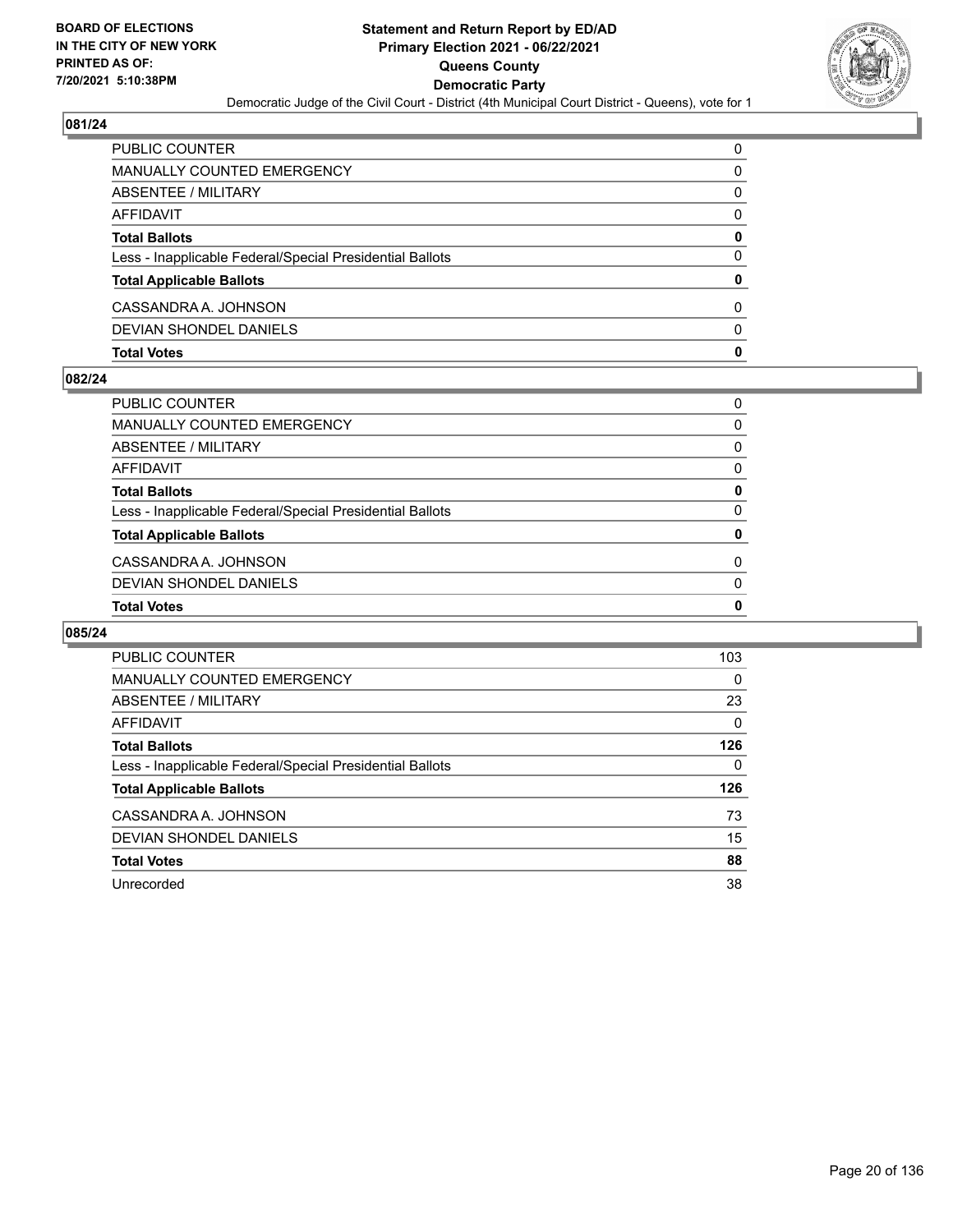

| <b>PUBLIC COUNTER</b>                                    | 71 |
|----------------------------------------------------------|----|
| <b>MANUALLY COUNTED EMERGENCY</b>                        | 0  |
| ABSENTEE / MILITARY                                      | 17 |
| AFFIDAVIT                                                | 0  |
| <b>Total Ballots</b>                                     | 88 |
| Less - Inapplicable Federal/Special Presidential Ballots | 0  |
| <b>Total Applicable Ballots</b>                          | 88 |
| CASSANDRA A. JOHNSON                                     | 54 |
| DEVIAN SHONDEL DANIELS                                   | 12 |
| FRANK NERRO (WRITE-IN)                                   |    |
| <b>Total Votes</b>                                       | 67 |
| Unrecorded                                               | 21 |

## **087/24**

| <b>PUBLIC COUNTER</b>                                    | 55       |
|----------------------------------------------------------|----------|
| <b>MANUALLY COUNTED EMERGENCY</b>                        | 0        |
| ABSENTEE / MILITARY                                      | 20       |
| <b>AFFIDAVIT</b>                                         | 0        |
| <b>Total Ballots</b>                                     | 75       |
| Less - Inapplicable Federal/Special Presidential Ballots | $\Omega$ |
| <b>Total Applicable Ballots</b>                          | 75       |
| CASSANDRA A. JOHNSON                                     | 43       |
| DEVIAN SHONDEL DANIELS                                   | 9        |
| <b>Total Votes</b>                                       | 52       |
| Unrecorded                                               | 23       |

| <b>PUBLIC COUNTER</b>                                    | 158 |
|----------------------------------------------------------|-----|
| <b>MANUALLY COUNTED EMERGENCY</b>                        | 0   |
| <b>ABSENTEE / MILITARY</b>                               | 37  |
| AFFIDAVIT                                                | 0   |
| <b>Total Ballots</b>                                     | 195 |
| Less - Inapplicable Federal/Special Presidential Ballots | 0   |
| <b>Total Applicable Ballots</b>                          | 195 |
| CASSANDRA A. JOHNSON                                     | 116 |
| <b>DEVIAN SHONDEL DANIELS</b>                            | 23  |
| JOSEPH CROTAR (WRITE-IN)                                 |     |
| PHILLIP SERRA (WRITE-IN)                                 |     |
| WILLIAM J. HARAP (WRITE-IN)                              |     |
| <b>Total Votes</b>                                       | 142 |
| Unrecorded                                               | 53  |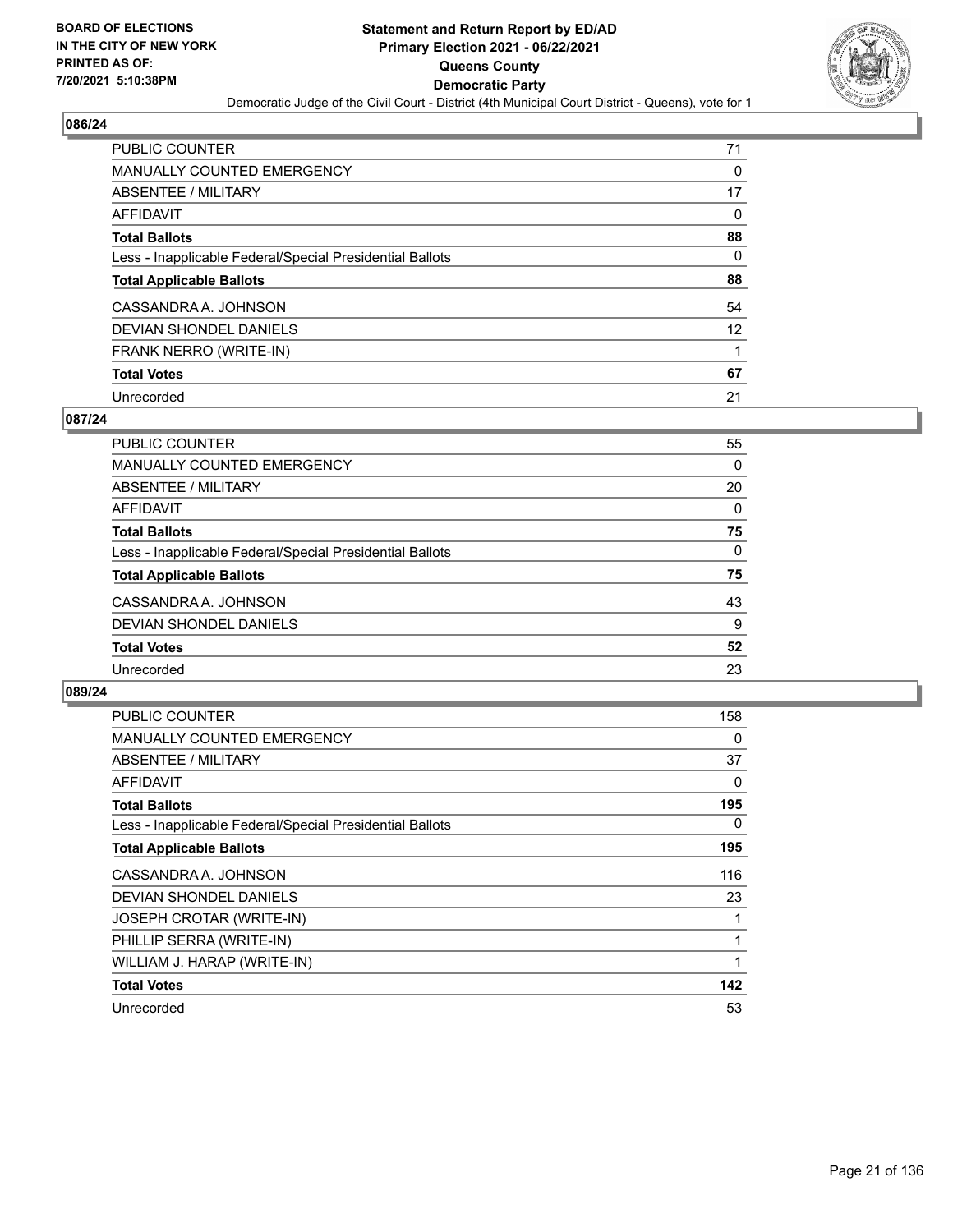

| <b>PUBLIC COUNTER</b>                                    | 96       |
|----------------------------------------------------------|----------|
| MANUALLY COUNTED EMERGENCY                               | 0        |
| ABSENTEE / MILITARY                                      | 25       |
| AFFIDAVIT                                                | $\Omega$ |
| <b>Total Ballots</b>                                     | 121      |
| Less - Inapplicable Federal/Special Presidential Ballots | 0        |
| <b>Total Applicable Ballots</b>                          | 121      |
| CASSANDRA A. JOHNSON                                     | 73       |
| DEVIAN SHONDEL DANIELS                                   | 22       |
| <b>Total Votes</b>                                       | 95       |
| Unrecorded                                               | 26       |

| <b>PUBLIC COUNTER</b>                                    | 101            |
|----------------------------------------------------------|----------------|
|                                                          |                |
| MANUALLY COUNTED EMERGENCY                               | 0              |
| ABSENTEE / MILITARY                                      | 37             |
| AFFIDAVIT                                                | $\overline{2}$ |
| <b>Total Ballots</b>                                     | 140            |
| Less - Inapplicable Federal/Special Presidential Ballots | 0              |
| <b>Total Applicable Ballots</b>                          | 140            |
| CASSANDRA A. JOHNSON                                     | 99             |
| DEVIAN SHONDEL DANIELS                                   | 11             |
| <b>Total Votes</b>                                       | 110            |
| Unrecorded                                               | 30             |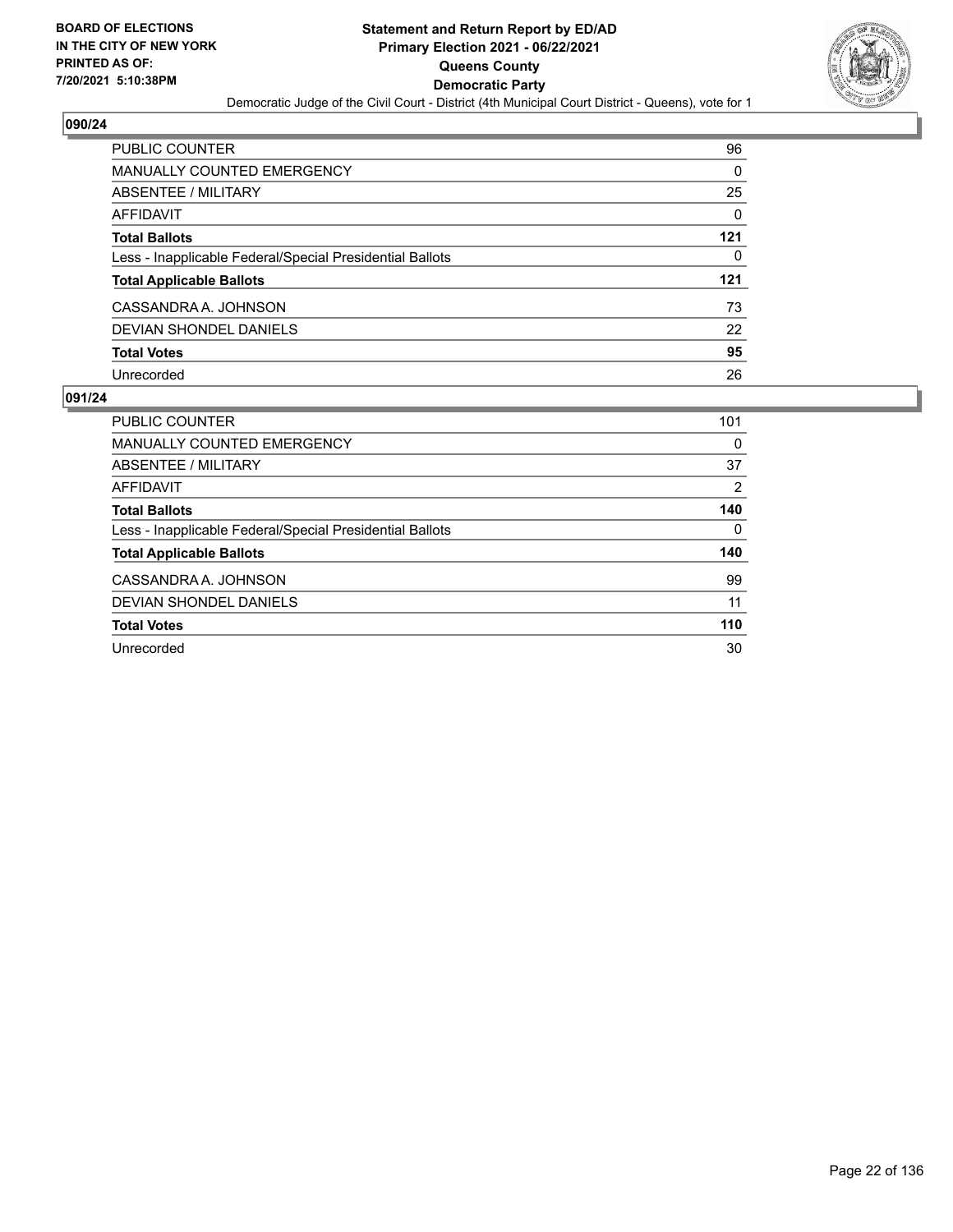

| PUBLIC COUNTER                                           | 24       |
|----------------------------------------------------------|----------|
| <b>MANUALLY COUNTED EMERGENCY</b>                        | 0        |
| ABSENTEE / MILITARY                                      | 5        |
| AFFIDAVIT                                                | $\Omega$ |
| <b>Total Ballots</b>                                     | 29       |
| Less - Inapplicable Federal/Special Presidential Ballots | $\Omega$ |
| <b>Total Applicable Ballots</b>                          | 29       |
| CASSANDRA A. JOHNSON                                     | 14       |
| <b>DEVIAN SHONDEL DANIELS</b>                            | 5        |
| <b>Total Votes</b>                                       | 19       |
| Unrecorded                                               | 10       |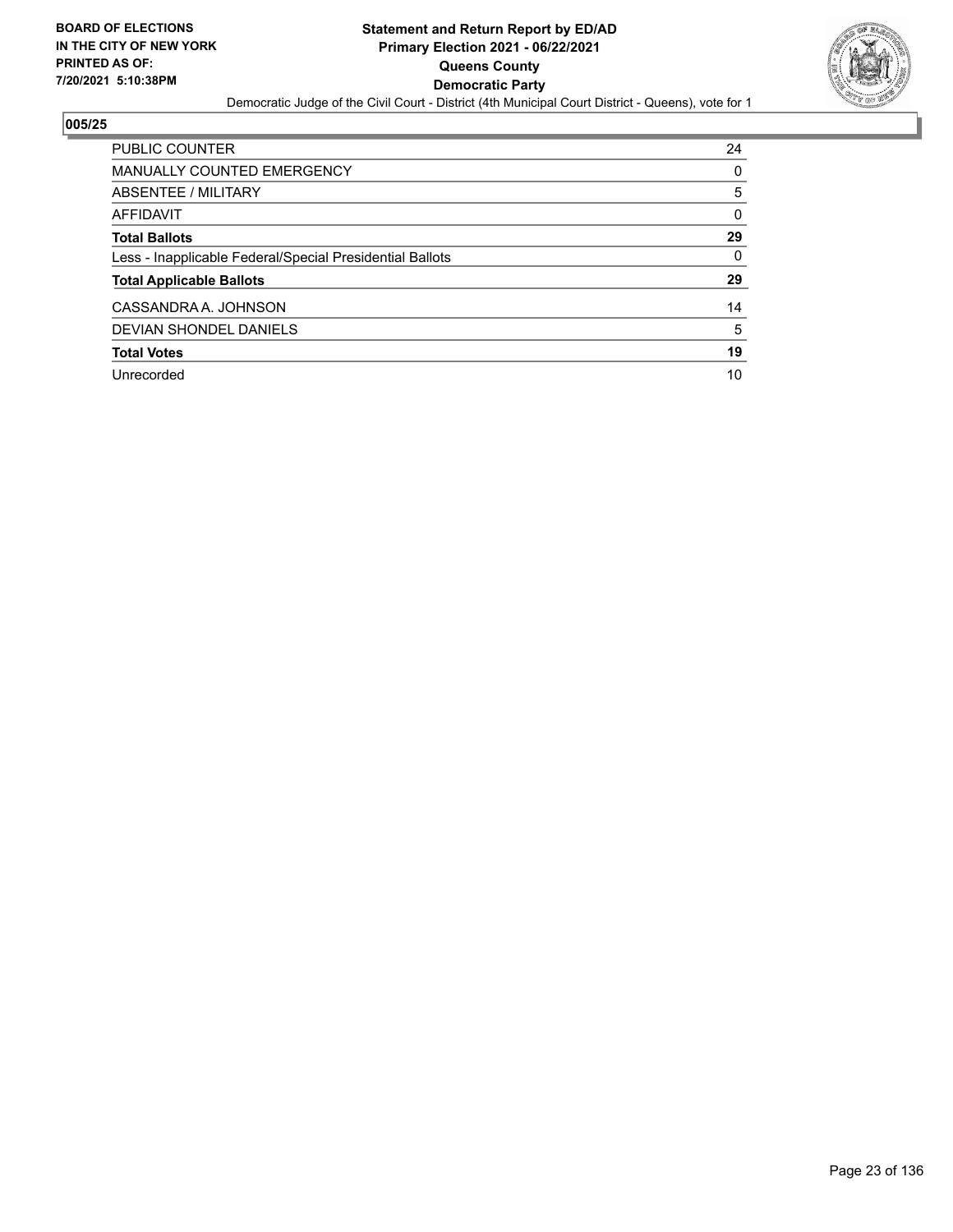

| <b>PUBLIC COUNTER</b>                                    | 168      |
|----------------------------------------------------------|----------|
| <b>MANUALLY COUNTED EMERGENCY</b>                        | 0        |
| ABSENTEE / MILITARY                                      | 59       |
| <b>AFFIDAVIT</b>                                         | $\Omega$ |
| <b>Total Ballots</b>                                     | 227      |
| Less - Inapplicable Federal/Special Presidential Ballots | 0        |
| <b>Total Applicable Ballots</b>                          | 227      |
| CASSANDRA A. JOHNSON                                     | 143      |
| <b>DEVIAN SHONDEL DANIELS</b>                            | 30       |
| <b>Total Votes</b>                                       | 173      |
| Unrecorded                                               | 54       |

| PUBLIC COUNTER                                           | 136 |
|----------------------------------------------------------|-----|
| <b>MANUALLY COUNTED EMERGENCY</b>                        | 0   |
| ABSENTEE / MILITARY                                      | 60  |
| AFFIDAVIT                                                | 0   |
| <b>Total Ballots</b>                                     | 196 |
| Less - Inapplicable Federal/Special Presidential Ballots | 0   |
| <b>Total Applicable Ballots</b>                          | 196 |
| CASSANDRA A. JOHNSON                                     | 105 |
| <b>DEVIAN SHONDEL DANIELS</b>                            | 31  |
| UNATTRIBUTABLE WRITE-IN (WRITE-IN)                       |     |
| <b>Total Votes</b>                                       | 137 |
| Unrecorded                                               | 59  |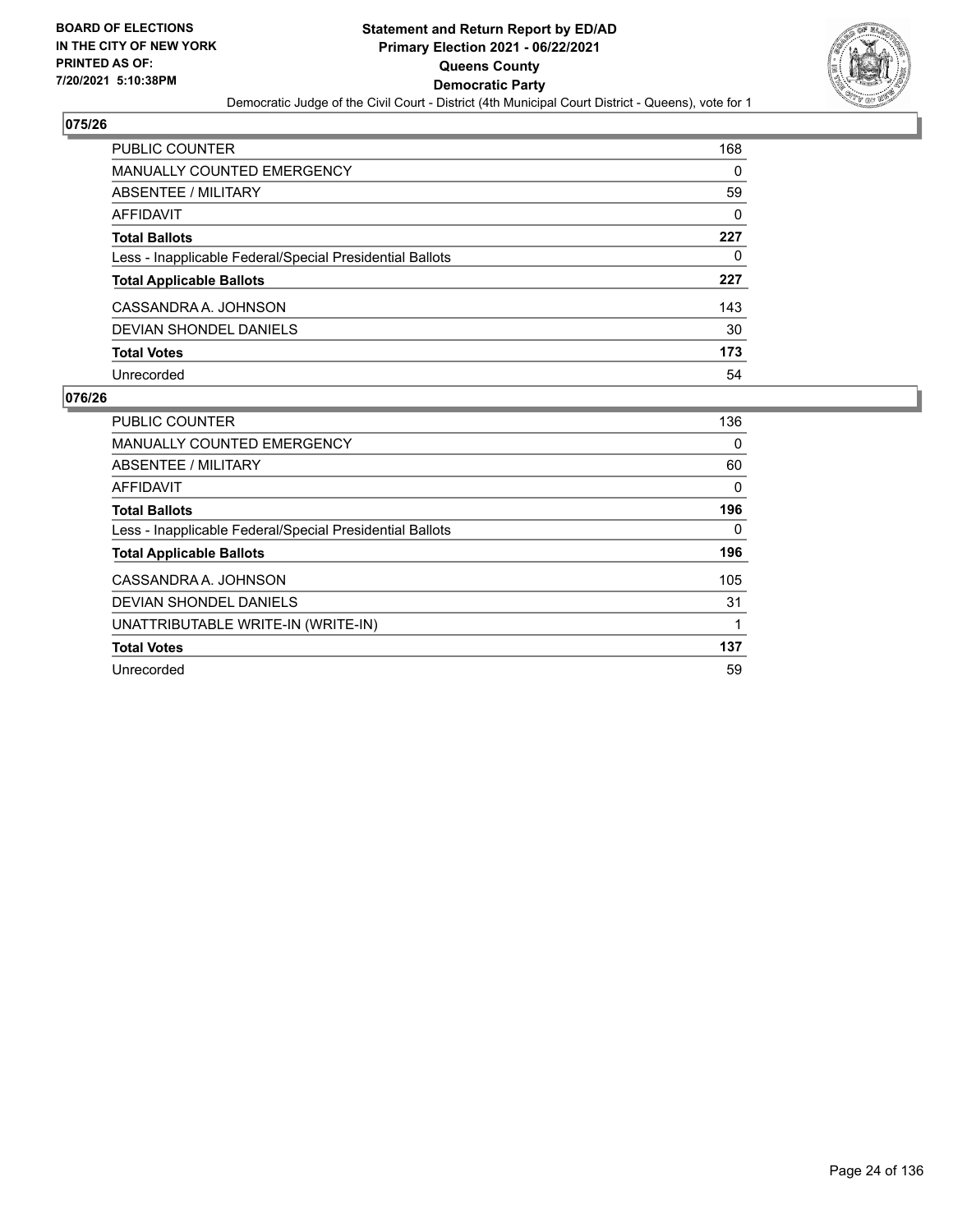

| <b>PUBLIC COUNTER</b>                                    | 80 |
|----------------------------------------------------------|----|
| <b>MANUALLY COUNTED EMERGENCY</b>                        | 0  |
| ABSENTEE / MILITARY                                      | 14 |
| AFFIDAVIT                                                | 0  |
| <b>Total Ballots</b>                                     | 94 |
| Less - Inapplicable Federal/Special Presidential Ballots | 0  |
| <b>Total Applicable Ballots</b>                          | 94 |
| CASSANDRA A. JOHNSON                                     | 53 |
| DEVIAN SHONDEL DANIELS                                   | 14 |
| RUDRANATH MARAGH (WRITE-IN)                              | 1  |
|                                                          |    |
| <b>Total Votes</b>                                       | 68 |

## **003/27**

| <b>PUBLIC COUNTER</b>                                    | 130 |
|----------------------------------------------------------|-----|
| <b>MANUALLY COUNTED EMERGENCY</b>                        | 0   |
| ABSENTEE / MILITARY                                      | 40  |
| <b>AFFIDAVIT</b>                                         |     |
| <b>Total Ballots</b>                                     | 171 |
| Less - Inapplicable Federal/Special Presidential Ballots | 0   |
| <b>Total Applicable Ballots</b>                          | 171 |
| CASSANDRA A. JOHNSON                                     | 90  |
| <b>DEVIAN SHONDEL DANIELS</b>                            | 32  |
| <b>Total Votes</b>                                       | 122 |
| Unrecorded                                               | 49  |

| <b>PUBLIC COUNTER</b>                                    | 110      |
|----------------------------------------------------------|----------|
| MANUALLY COUNTED EMERGENCY                               | $\Omega$ |
| ABSENTEE / MILITARY                                      | 24       |
| AFFIDAVIT                                                | $\Omega$ |
| <b>Total Ballots</b>                                     | 134      |
| Less - Inapplicable Federal/Special Presidential Ballots | $\Omega$ |
| <b>Total Applicable Ballots</b>                          | 134      |
| CASSANDRA A. JOHNSON                                     | 84       |
| DEVIAN SHONDEL DANIELS                                   | 24       |
| <b>GEORGE GOTSULIAS (WRITE-IN)</b>                       |          |
| <b>Total Votes</b>                                       | 109      |
| Unrecorded                                               | 25       |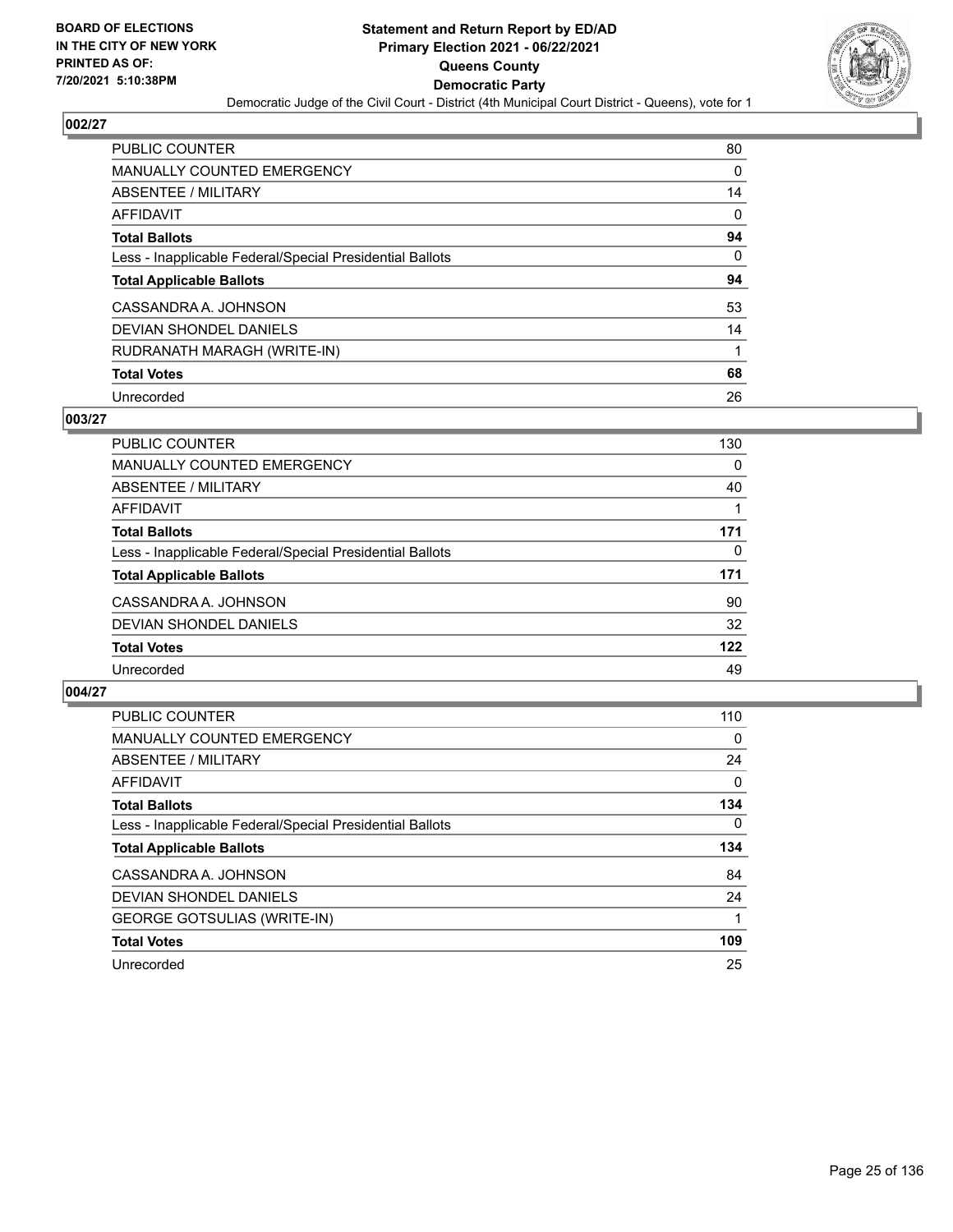

| <b>PUBLIC COUNTER</b>                                    | 147 |
|----------------------------------------------------------|-----|
| MANUALLY COUNTED EMERGENCY                               | 0   |
| ABSENTEE / MILITARY                                      | 34  |
| AFFIDAVIT                                                | 0   |
| <b>Total Ballots</b>                                     | 181 |
| Less - Inapplicable Federal/Special Presidential Ballots | 0   |
| <b>Total Applicable Ballots</b>                          | 181 |
| CASSANDRA A. JOHNSON                                     | 87  |
| DEVIAN SHONDEL DANIELS                                   | 12  |
| AARON CYPERSTEIN (WRITE-IN)                              |     |
| DONALD J TRUMP (WRITE-IN)                                |     |
| MICHAEL SCHECHTER (WRITE-IN)                             |     |
| YEHUDA KASIRER (WRITE-IN)                                |     |
| <b>Total Votes</b>                                       | 103 |
| Unrecorded                                               | 78  |

## **006/27**

| <b>PUBLIC COUNTER</b>                                    | 261 |
|----------------------------------------------------------|-----|
| <b>MANUALLY COUNTED EMERGENCY</b>                        | 0   |
| ABSENTEE / MILITARY                                      | 52  |
| AFFIDAVIT                                                | 2   |
| <b>Total Ballots</b>                                     | 315 |
| Less - Inapplicable Federal/Special Presidential Ballots | 0   |
| <b>Total Applicable Ballots</b>                          | 315 |
| CASSANDRA A. JOHNSON                                     | 195 |
| DEVIAN SHONDEL DANIELS                                   | 57  |
| NAOMI LEHR (WRITE-IN)                                    |     |
| UNATTRIBUTABLE WRITE-IN (WRITE-IN)                       | 1   |
| <b>Total Votes</b>                                       | 254 |
| Unrecorded                                               | 61  |

| <b>PUBLIC COUNTER</b>                                    | 244      |
|----------------------------------------------------------|----------|
| <b>MANUALLY COUNTED EMERGENCY</b>                        | $\Omega$ |
| ABSENTEE / MILITARY                                      | 39       |
| AFFIDAVIT                                                | $\Omega$ |
| <b>Total Ballots</b>                                     | 283      |
| Less - Inapplicable Federal/Special Presidential Ballots | 0        |
| <b>Total Applicable Ballots</b>                          | 283      |
| CASSANDRA A. JOHNSON                                     | 186      |
| DEVIAN SHONDEL DANIELS                                   | 39       |
| <b>Total Votes</b>                                       | 225      |
| Unrecorded                                               | 58       |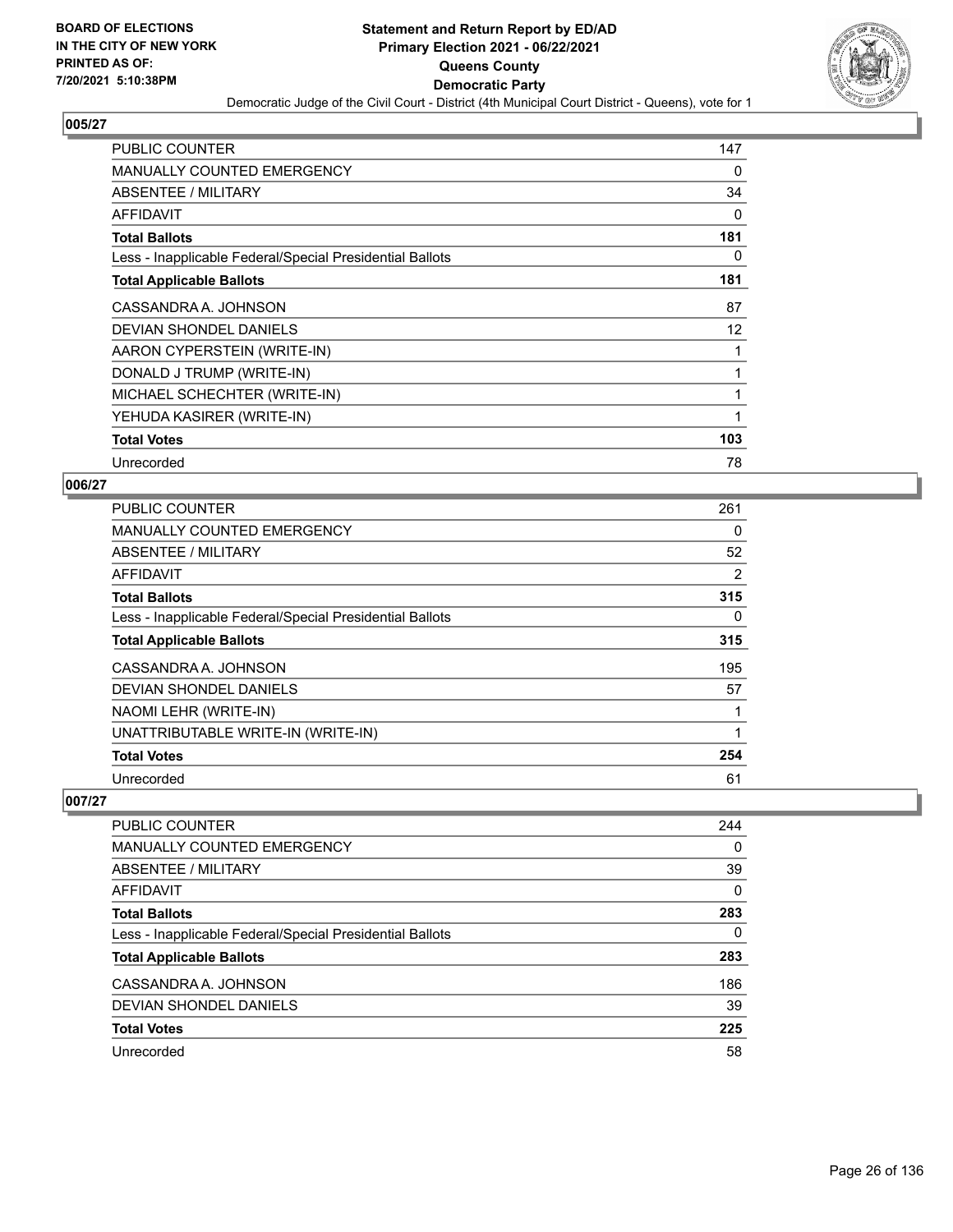

| <b>PUBLIC COUNTER</b>                                    | 173 |
|----------------------------------------------------------|-----|
| <b>MANUALLY COUNTED EMERGENCY</b>                        | 0   |
| ABSENTEE / MILITARY                                      | 25  |
| AFFIDAVIT                                                |     |
| <b>Total Ballots</b>                                     | 199 |
| Less - Inapplicable Federal/Special Presidential Ballots | 0   |
| <b>Total Applicable Ballots</b>                          | 199 |
| CASSANDRA A. JOHNSON                                     | 136 |
| DEVIAN SHONDEL DANIELS                                   | 38  |
| JANE SMITH (WRITE-IN)                                    | 1   |
| <b>Total Votes</b>                                       | 175 |
| Unrecorded                                               | 24  |

## **009/27**

| <b>PUBLIC COUNTER</b>                                    | 128      |
|----------------------------------------------------------|----------|
| <b>MANUALLY COUNTED EMERGENCY</b>                        | $\Omega$ |
| ABSENTEE / MILITARY                                      | 14       |
| <b>AFFIDAVIT</b>                                         | 0        |
| <b>Total Ballots</b>                                     | 142      |
| Less - Inapplicable Federal/Special Presidential Ballots | $\Omega$ |
| <b>Total Applicable Ballots</b>                          | 142      |
| CASSANDRA A. JOHNSON                                     | 102      |
| <b>DEVIAN SHONDEL DANIELS</b>                            | 22       |
| <b>Total Votes</b>                                       | 124      |
| Unrecorded                                               | 18       |

| <b>PUBLIC COUNTER</b>                                    | 4 |
|----------------------------------------------------------|---|
| <b>MANUALLY COUNTED EMERGENCY</b>                        | 0 |
| ABSENTEE / MILITARY                                      | 0 |
| AFFIDAVIT                                                | 0 |
| <b>Total Ballots</b>                                     | 4 |
| Less - Inapplicable Federal/Special Presidential Ballots | 0 |
| <b>Total Applicable Ballots</b>                          | 4 |
| CASSANDRA A. JOHNSON                                     |   |
| DEVIAN SHONDEL DANIELS                                   |   |
| <b>Total Votes</b>                                       | 2 |
| Unrecorded                                               | 2 |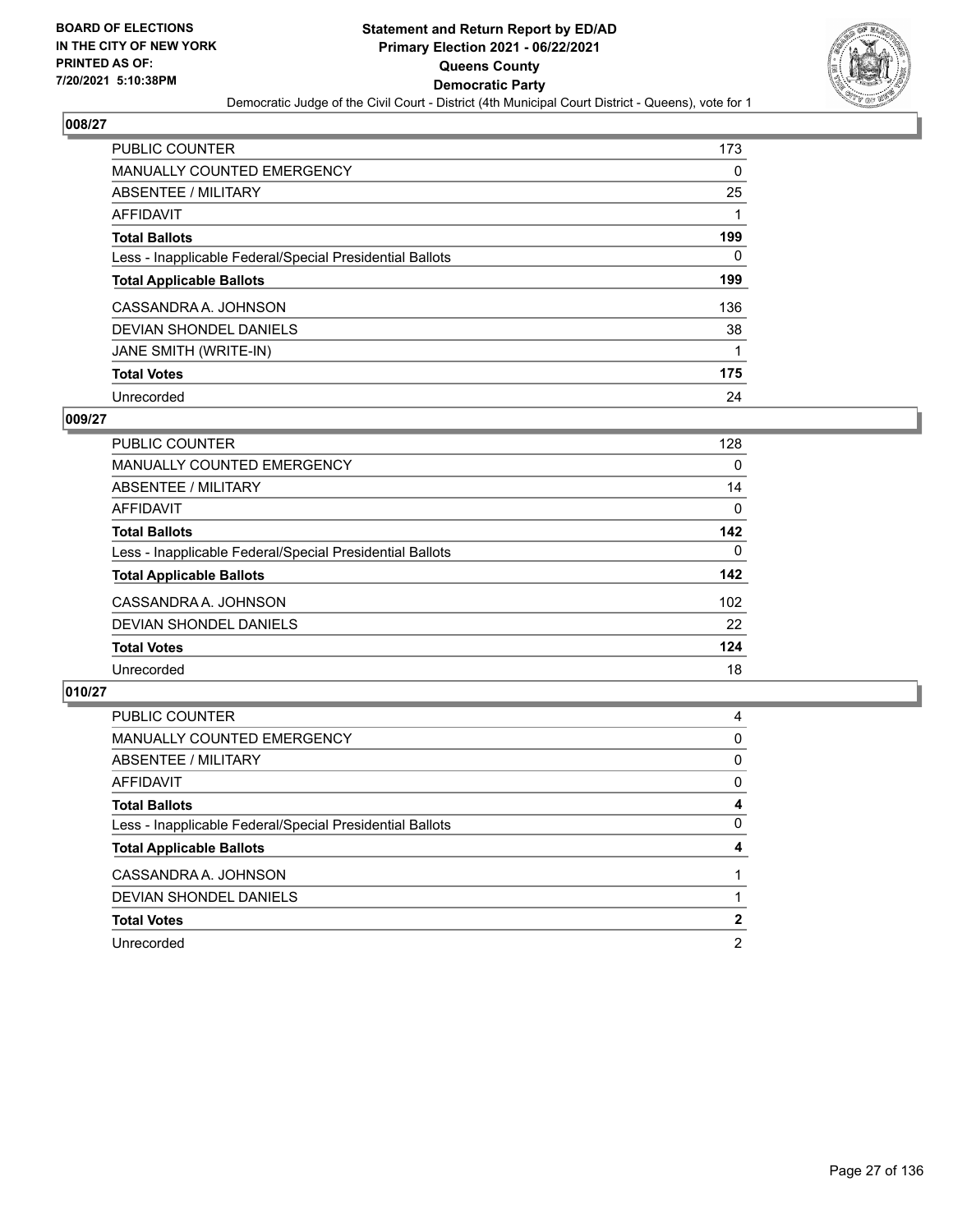

| PUBLIC COUNTER                                           | 106      |
|----------------------------------------------------------|----------|
| <b>MANUALLY COUNTED EMERGENCY</b>                        | 0        |
| ABSENTEE / MILITARY                                      | 40       |
| <b>AFFIDAVIT</b>                                         | $\Omega$ |
| <b>Total Ballots</b>                                     | 146      |
| Less - Inapplicable Federal/Special Presidential Ballots | 0        |
| <b>Total Applicable Ballots</b>                          | 146      |
| CASSANDRA A. JOHNSON                                     | 99       |
| DEVIAN SHONDEL DANIELS                                   | 11       |
| <b>Total Votes</b>                                       | 110      |
| Unrecorded                                               | 36       |

## **012/27**

| <b>PUBLIC COUNTER</b>                                    | 149            |
|----------------------------------------------------------|----------------|
| <b>MANUALLY COUNTED EMERGENCY</b>                        | $\Omega$       |
| ABSENTEE / MILITARY                                      | 21             |
| AFFIDAVIT                                                | 0              |
| <b>Total Ballots</b>                                     | 170            |
| Less - Inapplicable Federal/Special Presidential Ballots | 0              |
| <b>Total Applicable Ballots</b>                          | 170            |
| CASSANDRA A. JOHNSON                                     | 98             |
| DEVIAN SHONDEL DANIELS                                   | 33             |
| UNATTRIBUTABLE WRITE-IN (WRITE-IN)                       | $\overline{2}$ |
| <b>Total Votes</b>                                       | 133            |
| Unrecorded                                               | 37             |

| <b>PUBLIC COUNTER</b>                                    | 182      |
|----------------------------------------------------------|----------|
| MANUALLY COUNTED EMERGENCY                               | $\Omega$ |
| ABSENTEE / MILITARY                                      | 49       |
| AFFIDAVIT                                                | 2        |
| <b>Total Ballots</b>                                     | 233      |
| Less - Inapplicable Federal/Special Presidential Ballots | $\Omega$ |
| <b>Total Applicable Ballots</b>                          | 233      |
| CASSANDRA A. JOHNSON                                     | 155      |
| DEVIAN SHONDEL DANIELS                                   | 35       |
| <b>Total Votes</b>                                       | 190      |
| Unrecorded                                               | 43       |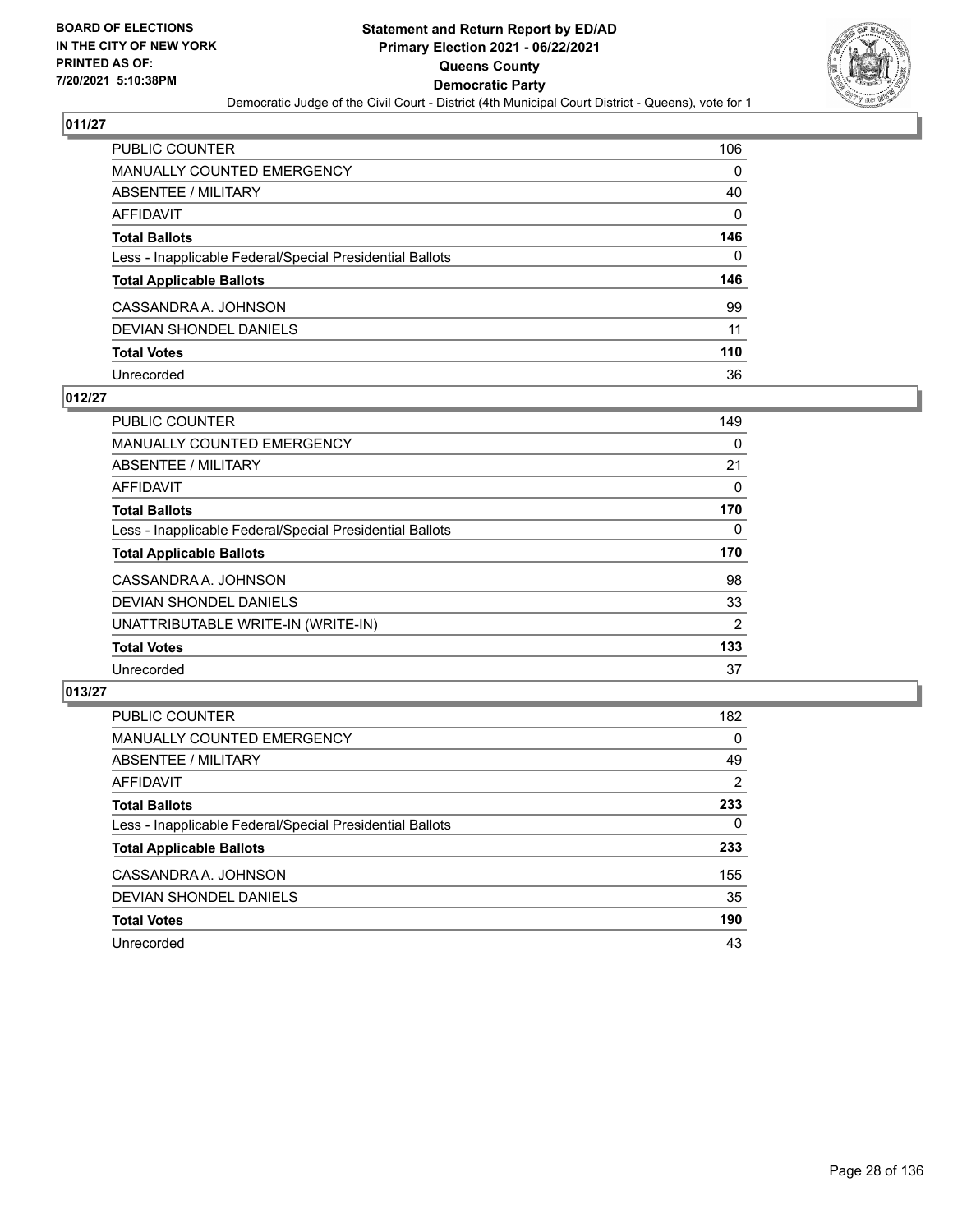

| PUBLIC COUNTER                                           | 254 |
|----------------------------------------------------------|-----|
| <b>MANUALLY COUNTED EMERGENCY</b>                        | 0   |
| ABSENTEE / MILITARY                                      | 32  |
| AFFIDAVIT                                                |     |
| <b>Total Ballots</b>                                     | 287 |
| Less - Inapplicable Federal/Special Presidential Ballots | 0   |
| <b>Total Applicable Ballots</b>                          | 287 |
| CASSANDRA A. JOHNSON                                     | 178 |
| DEVIAN SHONDEL DANIELS                                   | 51  |
| <b>Total Votes</b>                                       | 229 |
| Unrecorded                                               | 58  |

## **015/27**

| <b>PUBLIC COUNTER</b>                                    | 139 |
|----------------------------------------------------------|-----|
| <b>MANUALLY COUNTED EMERGENCY</b>                        | 0   |
| ABSENTEE / MILITARY                                      | 20  |
| AFFIDAVIT                                                |     |
| <b>Total Ballots</b>                                     | 160 |
| Less - Inapplicable Federal/Special Presidential Ballots | 0   |
| <b>Total Applicable Ballots</b>                          | 160 |
| CASSANDRA A. JOHNSON                                     | 118 |
| <b>DEVIAN SHONDEL DANIELS</b>                            | 18  |
| FELIPE GARCIA (WRITE-IN)                                 |     |
| UNATTRIBUTABLE WRITE-IN (WRITE-IN)                       |     |
| <b>Total Votes</b>                                       | 138 |
| Unrecorded                                               | 22  |

| <b>PUBLIC COUNTER</b>                                    | 130      |
|----------------------------------------------------------|----------|
| <b>MANUALLY COUNTED EMERGENCY</b>                        | $\Omega$ |
| ABSENTEE / MILITARY                                      | 16       |
| <b>AFFIDAVIT</b>                                         | 0        |
| <b>Total Ballots</b>                                     | 146      |
| Less - Inapplicable Federal/Special Presidential Ballots | $\Omega$ |
| <b>Total Applicable Ballots</b>                          | 146      |
| CASSANDRA A. JOHNSON                                     | 96       |
| DEVIAN SHONDEL DANIELS                                   | 20       |
| <b>Total Votes</b>                                       | 116      |
| Unrecorded                                               | 30       |
| 018/27 COMBINED into: 088/27                             |          |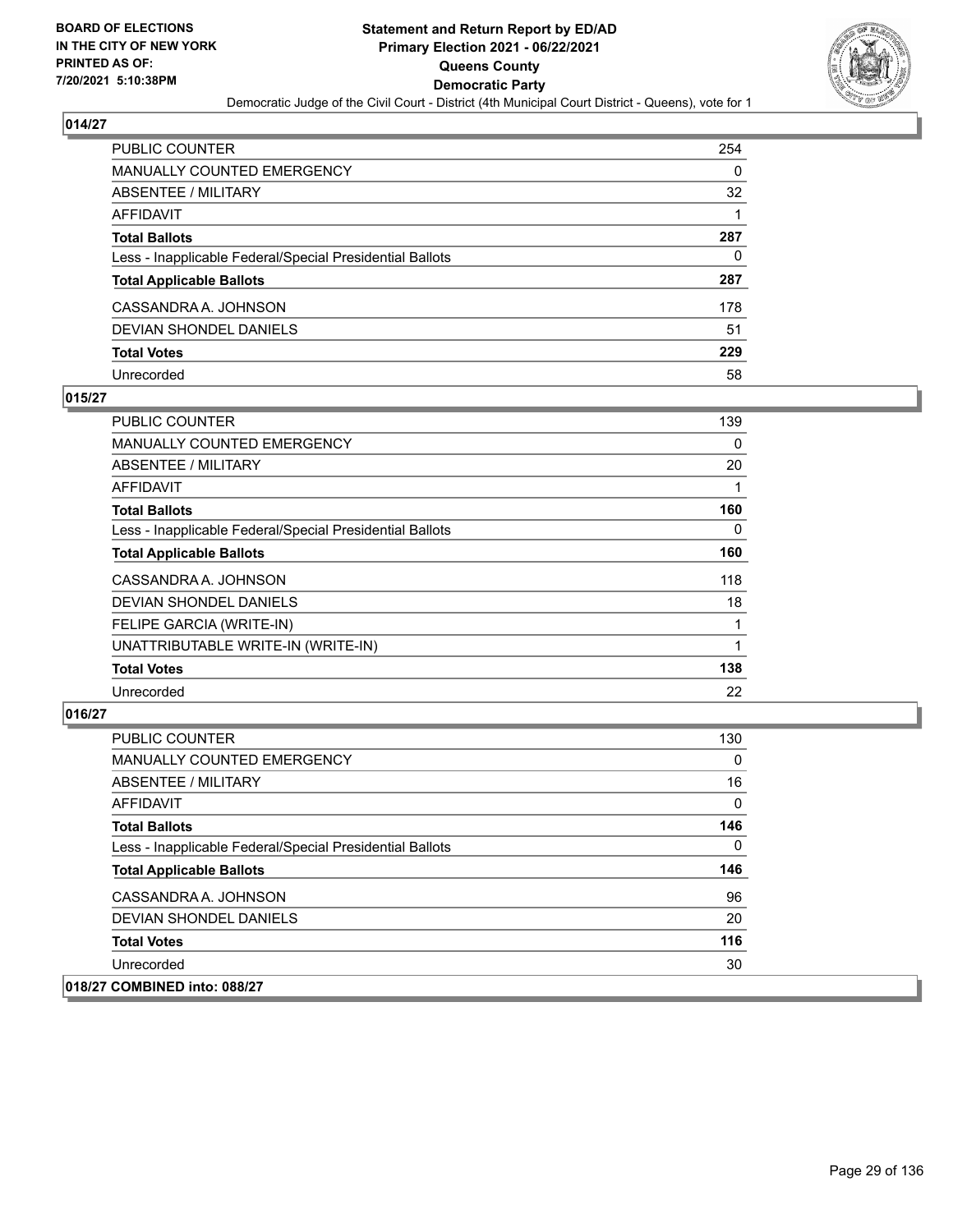

| <b>PUBLIC COUNTER</b>                                    | 164 |
|----------------------------------------------------------|-----|
| <b>MANUALLY COUNTED EMERGENCY</b>                        | 0   |
| ABSENTEE / MILITARY                                      | 61  |
| AFFIDAVIT                                                | 0   |
| <b>Total Ballots</b>                                     | 225 |
| Less - Inapplicable Federal/Special Presidential Ballots | 0   |
| <b>Total Applicable Ballots</b>                          | 225 |
| CASSANDRA A. JOHNSON                                     | 153 |
| DEVIAN SHONDEL DANIELS                                   | 26  |
| VINCENT MAN (WRITE-IN)                                   |     |
| <b>Total Votes</b>                                       | 180 |
| Unrecorded                                               | 45  |

## **020/27**

| <b>PUBLIC COUNTER</b>                                    | 189 |
|----------------------------------------------------------|-----|
| <b>MANUALLY COUNTED EMERGENCY</b>                        | 0   |
| ABSENTEE / MILITARY                                      | 39  |
| <b>AFFIDAVIT</b>                                         |     |
| <b>Total Ballots</b>                                     | 229 |
| Less - Inapplicable Federal/Special Presidential Ballots | 0   |
| <b>Total Applicable Ballots</b>                          | 229 |
| CASSANDRA A. JOHNSON                                     | 141 |
| <b>DEVIAN SHONDEL DANIELS</b>                            | 31  |
| DARA LEBWOHL (WRITE-IN)                                  |     |
| UNATTRIBUTABLE WRITE-IN (WRITE-IN)                       | 2   |
| <b>Total Votes</b>                                       | 175 |
| Unrecorded                                               | 54  |

| <b>PUBLIC COUNTER</b>                                    | 275      |
|----------------------------------------------------------|----------|
| MANUALLY COUNTED EMERGENCY                               | 0        |
| ABSENTEE / MILITARY                                      | 25       |
| AFFIDAVIT                                                |          |
| <b>Total Ballots</b>                                     | 301      |
| Less - Inapplicable Federal/Special Presidential Ballots | $\Omega$ |
| <b>Total Applicable Ballots</b>                          | 301      |
| CASSANDRA A. JOHNSON                                     | 212      |
| DEVIAN SHONDEL DANIELS                                   | 33       |
| EVAN THIES (WRITE-IN)                                    |          |
| UNATTRIBUTABLE WRITE-IN (WRITE-IN)                       |          |
| <b>Total Votes</b>                                       | 247      |
| Unrecorded                                               | 54       |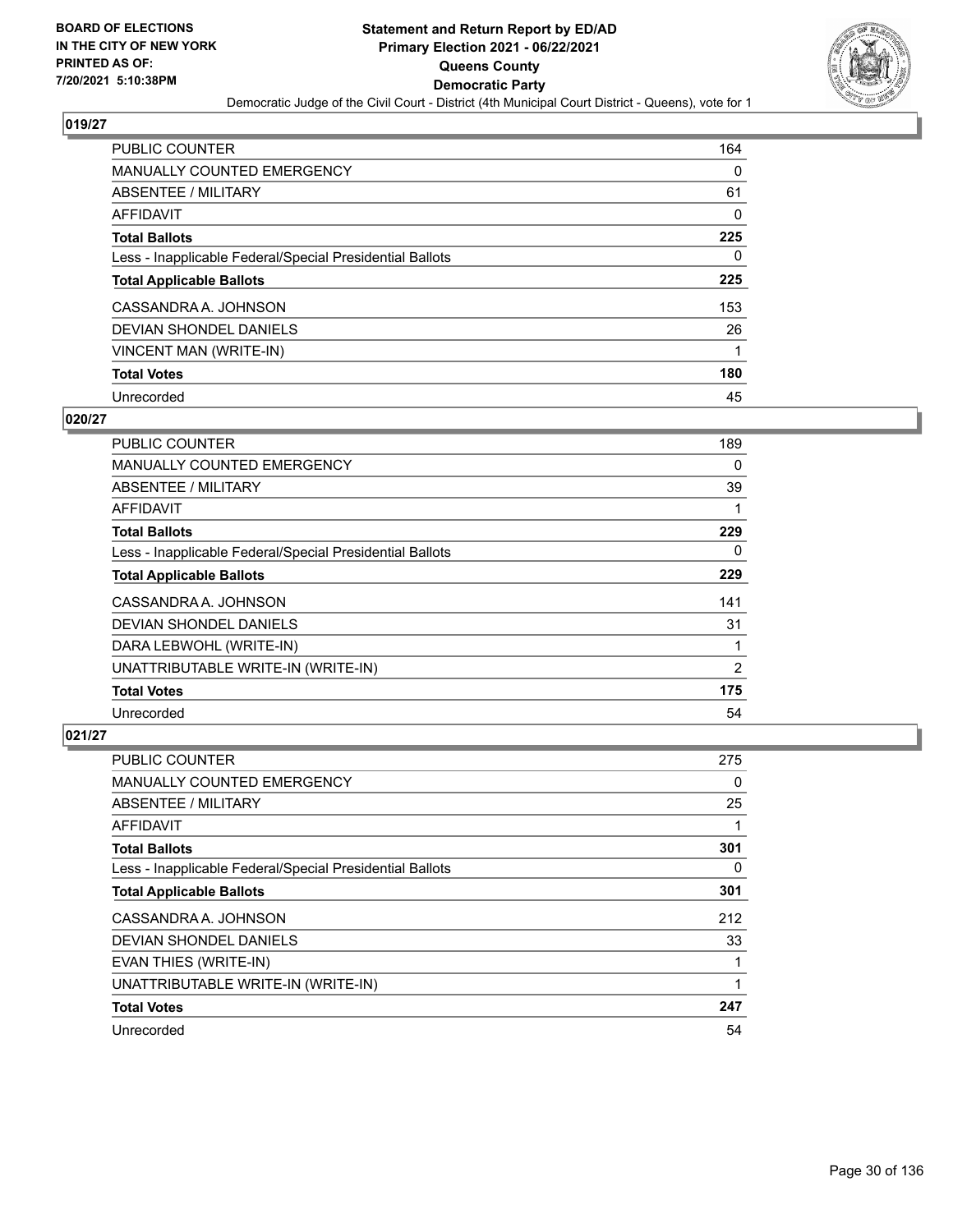

| <b>PUBLIC COUNTER</b>                                    | 174 |
|----------------------------------------------------------|-----|
| <b>MANUALLY COUNTED EMERGENCY</b>                        | 0   |
| ABSENTEE / MILITARY                                      | 51  |
| AFFIDAVIT                                                | 0   |
| <b>Total Ballots</b>                                     | 225 |
| Less - Inapplicable Federal/Special Presidential Ballots | 0   |
| <b>Total Applicable Ballots</b>                          | 225 |
| CASSANDRA A. JOHNSON                                     | 122 |
| <b>DEVIAN SHONDEL DANIELS</b>                            | 25  |
| AVI CYPERSTEIN (WRITE-IN)                                |     |
| JEFFREY SULAYMANOV (WRITE-IN)                            | 1   |
| <b>Total Votes</b>                                       | 149 |
| Unrecorded                                               | 76  |

# **069/27**

| <b>Total Votes</b>                                       | 0            |
|----------------------------------------------------------|--------------|
| DEVIAN SHONDEL DANIELS                                   | $\Omega$     |
| CASSANDRA A. JOHNSON                                     | $\Omega$     |
| <b>Total Applicable Ballots</b>                          | 0            |
| Less - Inapplicable Federal/Special Presidential Ballots | $\Omega$     |
| <b>Total Ballots</b>                                     | $\mathbf{0}$ |
| AFFIDAVIT                                                | $\Omega$     |
| ABSENTEE / MILITARY                                      | 0            |
| <b>MANUALLY COUNTED EMERGENCY</b>                        | $\Omega$     |
| PUBLIC COUNTER                                           | $\Omega$     |

| <b>PUBLIC COUNTER</b>                                    | 47       |
|----------------------------------------------------------|----------|
| <b>MANUALLY COUNTED EMERGENCY</b>                        | 0        |
| ABSENTEE / MILITARY                                      | 9        |
| <b>AFFIDAVIT</b>                                         | $\Omega$ |
| <b>Total Ballots</b>                                     | 56       |
| Less - Inapplicable Federal/Special Presidential Ballots | 0        |
| <b>Total Applicable Ballots</b>                          | 56       |
| CASSANDRA A. JOHNSON                                     | 34       |
| DEVIAN SHONDEL DANIELS                                   | 11       |
| <b>Total Votes</b>                                       | 45       |
| Unrecorded                                               | 11       |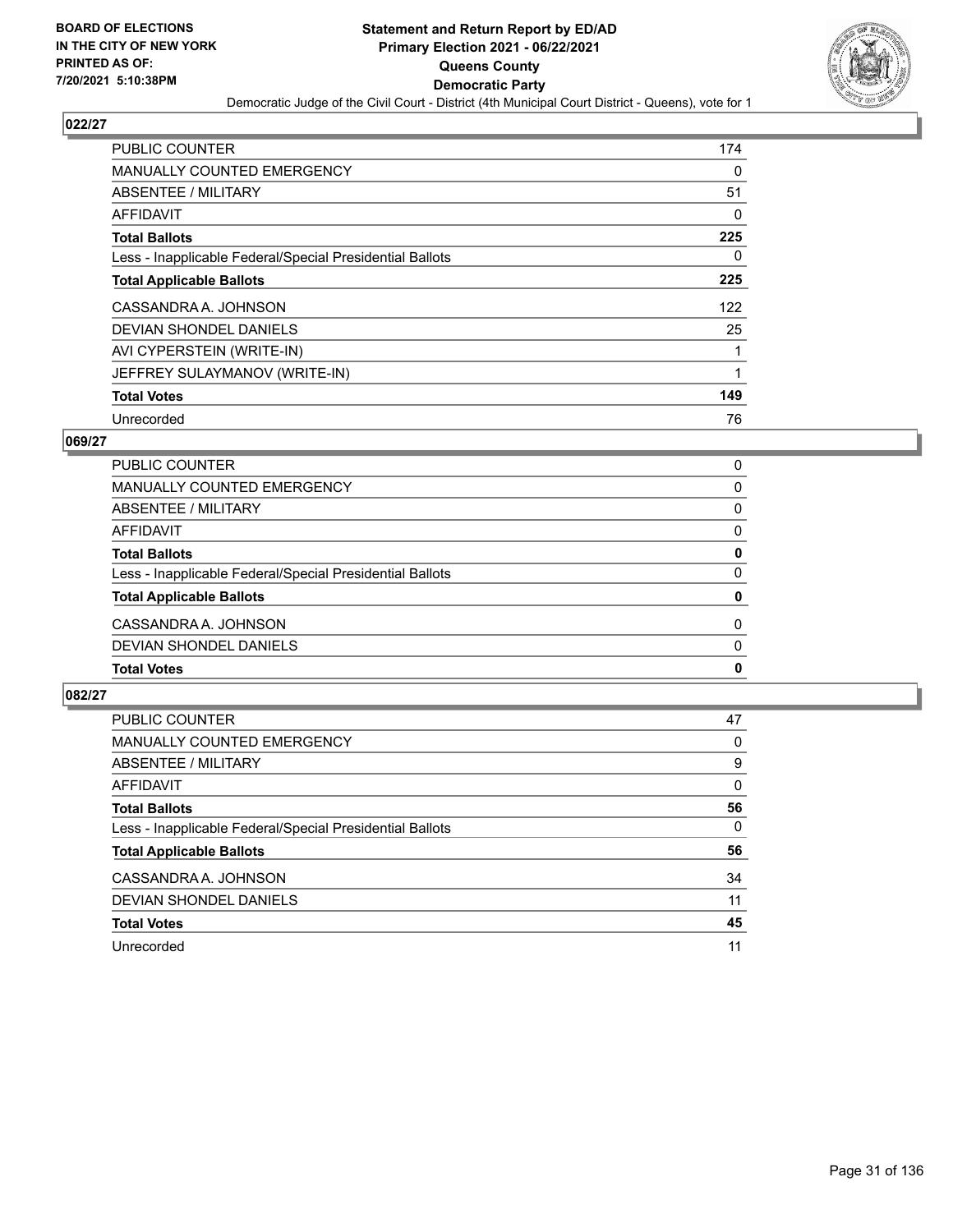

| <b>PUBLIC COUNTER</b>                                    | 170 |
|----------------------------------------------------------|-----|
| <b>MANUALLY COUNTED EMERGENCY</b>                        | 0   |
| ABSENTEE / MILITARY                                      | 51  |
| <b>AFFIDAVIT</b>                                         |     |
| <b>Total Ballots</b>                                     | 222 |
| Less - Inapplicable Federal/Special Presidential Ballots | 0   |
| <b>Total Applicable Ballots</b>                          | 222 |
| CASSANDRA A. JOHNSON                                     | 108 |
| DEVIAN SHONDEL DANIELS                                   | 20  |
| AHARON YEHUDA SCHONFELD (WRITE-IN)                       |     |
| ANTHONY BRUNO (WRITE-IN)                                 | 1   |
| DANIEL POLLACK (WRITE-IN)                                | 1   |
| KALMAN EPSTEIN (WRITE-IN)                                | 1   |
| MEYLIN T. CRUZ (WRITE-IN)                                |     |
| MOSHE M. FOGEL (WRITE-IN)                                |     |
| RESHA ALIEN (WRITE-IN)                                   |     |
| <b>Total Votes</b>                                       | 135 |
| Unrecorded                                               | 87  |

| <b>PUBLIC COUNTER</b>                                    | 105      |
|----------------------------------------------------------|----------|
| MANUALLY COUNTED EMERGENCY                               | 0        |
| ABSENTEE / MILITARY                                      | 29       |
| AFFIDAVIT                                                | $\Omega$ |
| <b>Total Ballots</b>                                     | 134      |
| Less - Inapplicable Federal/Special Presidential Ballots | $\Omega$ |
| <b>Total Applicable Ballots</b>                          | 134      |
| CASSANDRA A. JOHNSON                                     | 66       |
| DEVIAN SHONDEL DANIELS                                   | 30       |
| <b>Total Votes</b>                                       | 96       |
| Unrecorded                                               | 38       |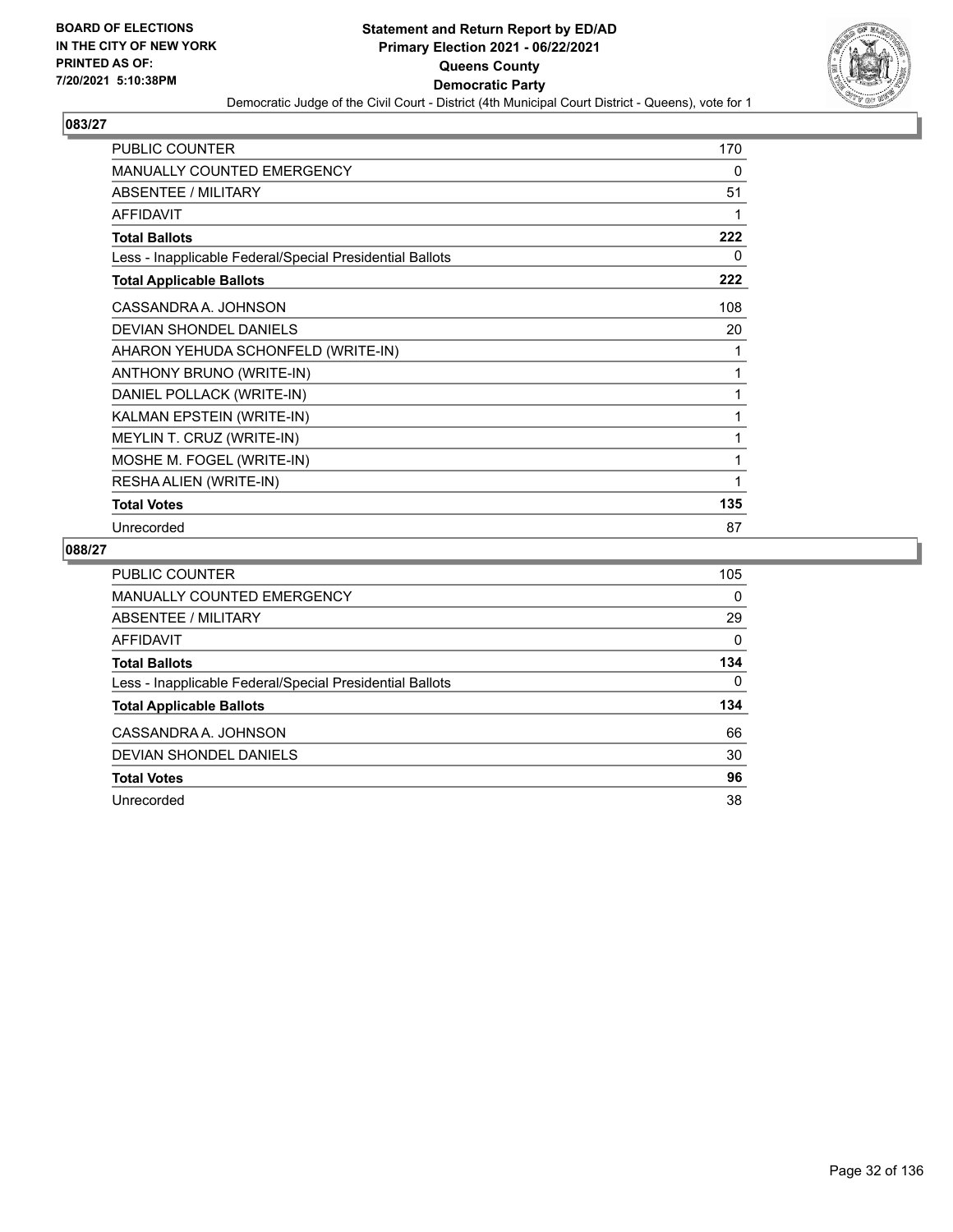

| PUBLIC COUNTER                                           | 99                |
|----------------------------------------------------------|-------------------|
| MANUALLY COUNTED EMERGENCY                               | 0                 |
| <b>ABSENTEE / MILITARY</b>                               | 9                 |
| AFFIDAVIT                                                | $\Omega$          |
| <b>Total Ballots</b>                                     | 108               |
| Less - Inapplicable Federal/Special Presidential Ballots | 0                 |
| <b>Total Applicable Ballots</b>                          | 108               |
| CASSANDRA A. JOHNSON                                     | 76                |
| <b>DEVIAN SHONDEL DANIELS</b>                            | $12 \overline{ }$ |
| <b>Total Votes</b>                                       | 88                |
| Unrecorded                                               | 20                |

## **002/28**

| <b>PUBLIC COUNTER</b>                                    | 68 |
|----------------------------------------------------------|----|
| <b>MANUALLY COUNTED EMERGENCY</b>                        | 0  |
| ABSENTEE / MILITARY                                      | 8  |
| AFFIDAVIT                                                |    |
| <b>Total Ballots</b>                                     | 77 |
| Less - Inapplicable Federal/Special Presidential Ballots | 0  |
| <b>Total Applicable Ballots</b>                          | 77 |
| CASSANDRA A. JOHNSON                                     | 54 |
| DEVIAN SHONDEL DANIELS                                   | 8  |
| <b>Total Votes</b>                                       | 62 |
| Unrecorded                                               | 15 |

| <b>PUBLIC COUNTER</b>                                    | 171 |
|----------------------------------------------------------|-----|
| <b>MANUALLY COUNTED EMERGENCY</b>                        | 0   |
| ABSENTEE / MILITARY                                      | 16  |
| AFFIDAVIT                                                | 0   |
| <b>Total Ballots</b>                                     | 187 |
| Less - Inapplicable Federal/Special Presidential Ballots | 0   |
| <b>Total Applicable Ballots</b>                          | 187 |
| CASSANDRA A. JOHNSON                                     | 103 |
| DEVIAN SHONDEL DANIELS                                   | 17  |
| INGA O'NEALE (WRITE-IN)                                  |     |
| SORDAN WHITE (WRITE-IN)                                  |     |
| <b>Total Votes</b>                                       | 122 |
| Unrecorded                                               | 65  |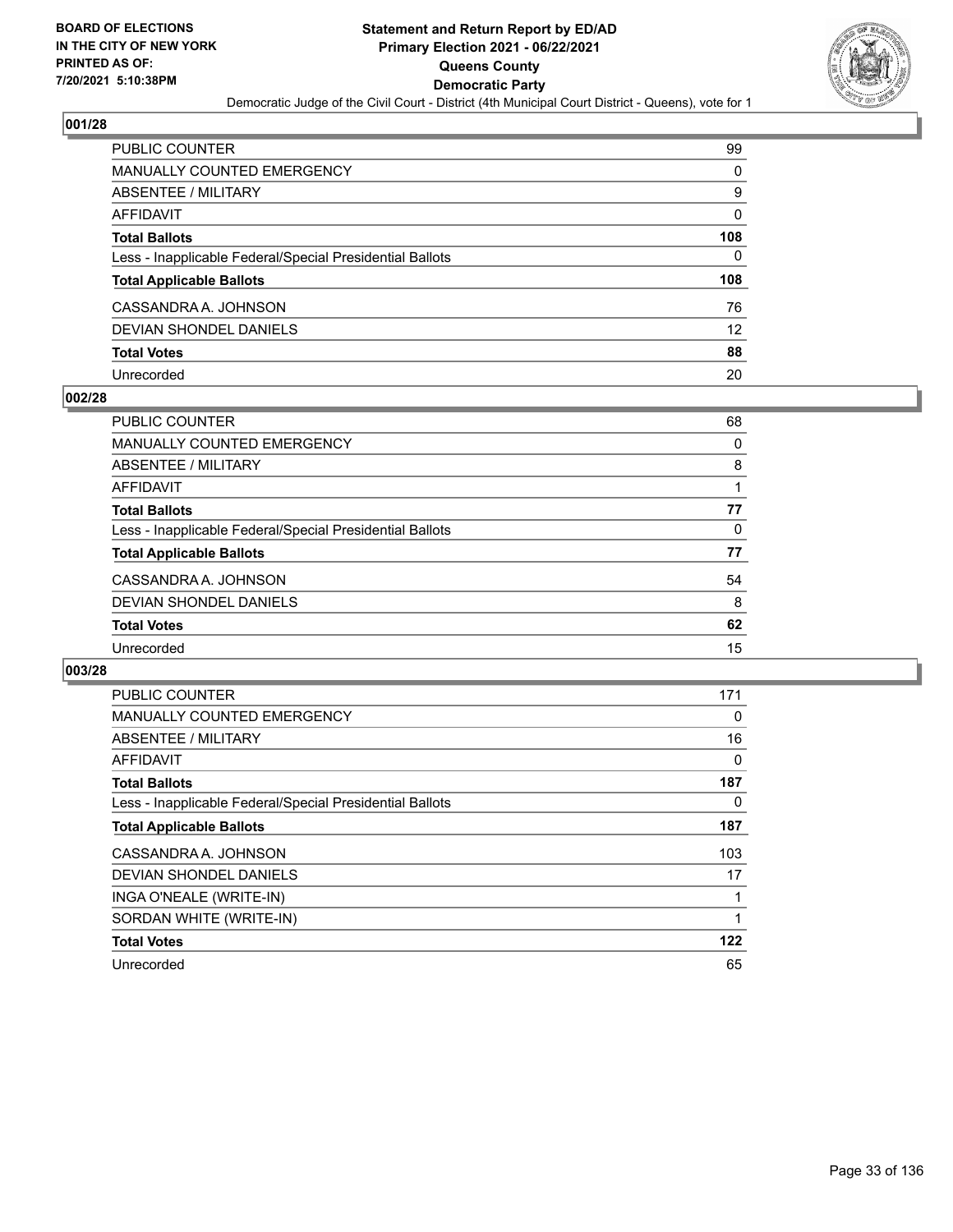

| <b>PUBLIC COUNTER</b>                                    | 58             |
|----------------------------------------------------------|----------------|
| MANUALLY COUNTED EMERGENCY                               | 0              |
| ABSENTEE / MILITARY                                      | 6              |
| AFFIDAVIT                                                |                |
| <b>Total Ballots</b>                                     | 65             |
| Less - Inapplicable Federal/Special Presidential Ballots | 0              |
|                                                          |                |
| <b>Total Applicable Ballots</b>                          | 65             |
| CASSANDRA A. JOHNSON                                     | 35             |
| DEVIAN SHONDEL DANIELS                                   | 12             |
| UNATTRIBUTABLE WRITE-IN (WRITE-IN)                       | $\overline{2}$ |
| <b>Total Votes</b>                                       | 49             |

## **005/28**

| <b>PUBLIC COUNTER</b>                                    | 52       |
|----------------------------------------------------------|----------|
| <b>MANUALLY COUNTED EMERGENCY</b>                        | 0        |
| ABSENTEE / MILITARY                                      | 3        |
| AFFIDAVIT                                                | 0        |
| <b>Total Ballots</b>                                     | 55       |
| Less - Inapplicable Federal/Special Presidential Ballots | $\Omega$ |
| <b>Total Applicable Ballots</b>                          | 55       |
| CASSANDRA A. JOHNSON                                     | 39       |
| DEVIAN SHONDEL DANIELS                                   | 4        |
| <b>Total Votes</b>                                       | 43       |
| Unrecorded                                               | 12       |

| <b>PUBLIC COUNTER</b>                                    | 72       |
|----------------------------------------------------------|----------|
| <b>MANUALLY COUNTED EMERGENCY</b>                        | $\Omega$ |
| ABSENTEE / MILITARY                                      | 14       |
| AFFIDAVIT                                                | $\Omega$ |
| <b>Total Ballots</b>                                     | 86       |
| Less - Inapplicable Federal/Special Presidential Ballots | $\Omega$ |
| <b>Total Applicable Ballots</b>                          | 86       |
| CASSANDRA A. JOHNSON                                     | 42       |
| DEVIAN SHONDEL DANIELS                                   | 14       |
| <b>Total Votes</b>                                       | 56       |
| Unrecorded                                               | 30       |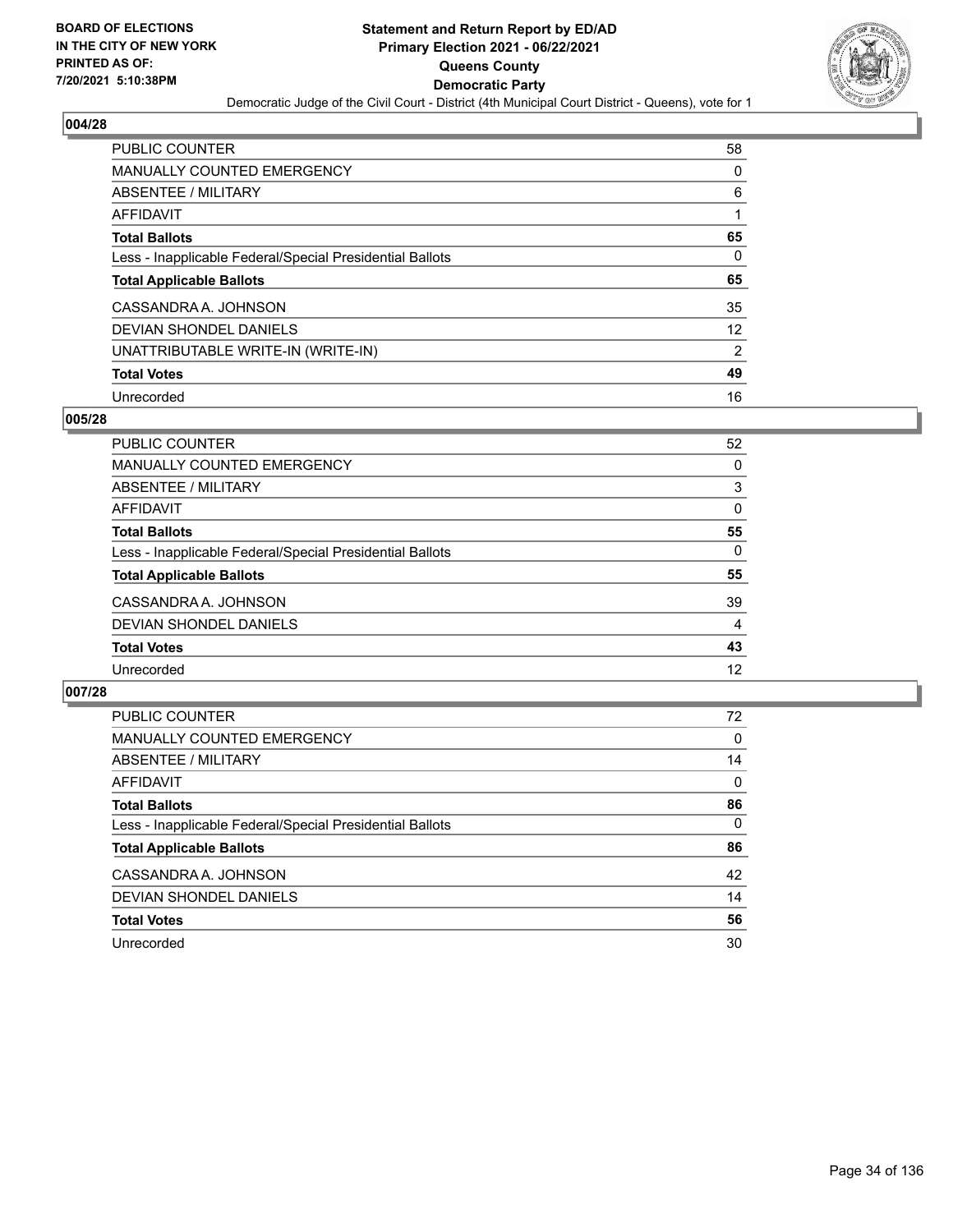

| <b>PUBLIC COUNTER</b>                                    | 87  |
|----------------------------------------------------------|-----|
| <b>MANUALLY COUNTED EMERGENCY</b>                        | 0   |
| ABSENTEE / MILITARY                                      | 20  |
| <b>AFFIDAVIT</b>                                         |     |
| <b>Total Ballots</b>                                     | 108 |
| Less - Inapplicable Federal/Special Presidential Ballots | 0   |
| <b>Total Applicable Ballots</b>                          | 108 |
| CASSANDRA A. JOHNSON                                     | 19  |
| <b>DEVIAN SHONDEL DANIELS</b>                            | 12  |
| DOMINICK PISTONE (WRITE-IN)                              |     |
| SAM PODEMSKI (WRITE-IN)                                  |     |
| <b>VERONICA RAINONE (WRITE-IN)</b>                       |     |
| <b>Total Votes</b>                                       | 34  |
| Unrecorded                                               | 74  |

# **009/28**

| <b>PUBLIC COUNTER</b>                                    | 110      |
|----------------------------------------------------------|----------|
| <b>MANUALLY COUNTED EMERGENCY</b>                        | $\Omega$ |
| ABSENTEE / MILITARY                                      | 18       |
| <b>AFFIDAVIT</b>                                         | 0        |
| <b>Total Ballots</b>                                     | 128      |
| Less - Inapplicable Federal/Special Presidential Ballots | 0        |
| <b>Total Applicable Ballots</b>                          | 128      |
| CASSANDRA A. JOHNSON                                     | 85       |
| <b>DEVIAN SHONDEL DANIELS</b>                            | 19       |
| <b>Total Votes</b>                                       | 104      |
| Unrecorded                                               | 24       |

| <b>PUBLIC COUNTER</b>                                    | 177      |
|----------------------------------------------------------|----------|
| <b>MANUALLY COUNTED EMERGENCY</b>                        | 0        |
| ABSENTEE / MILITARY                                      | 47       |
| AFFIDAVIT                                                | 0        |
| <b>Total Ballots</b>                                     | 224      |
| Less - Inapplicable Federal/Special Presidential Ballots | $\Omega$ |
| <b>Total Applicable Ballots</b>                          | 224      |
| CASSANDRA A. JOHNSON                                     | 138      |
| DEVIAN SHONDEL DANIELS                                   | 30       |
| KEVIN WALSH (WRITE-IN)                                   | 1        |
| <b>Total Votes</b>                                       | 169      |
| Unrecorded                                               | 55       |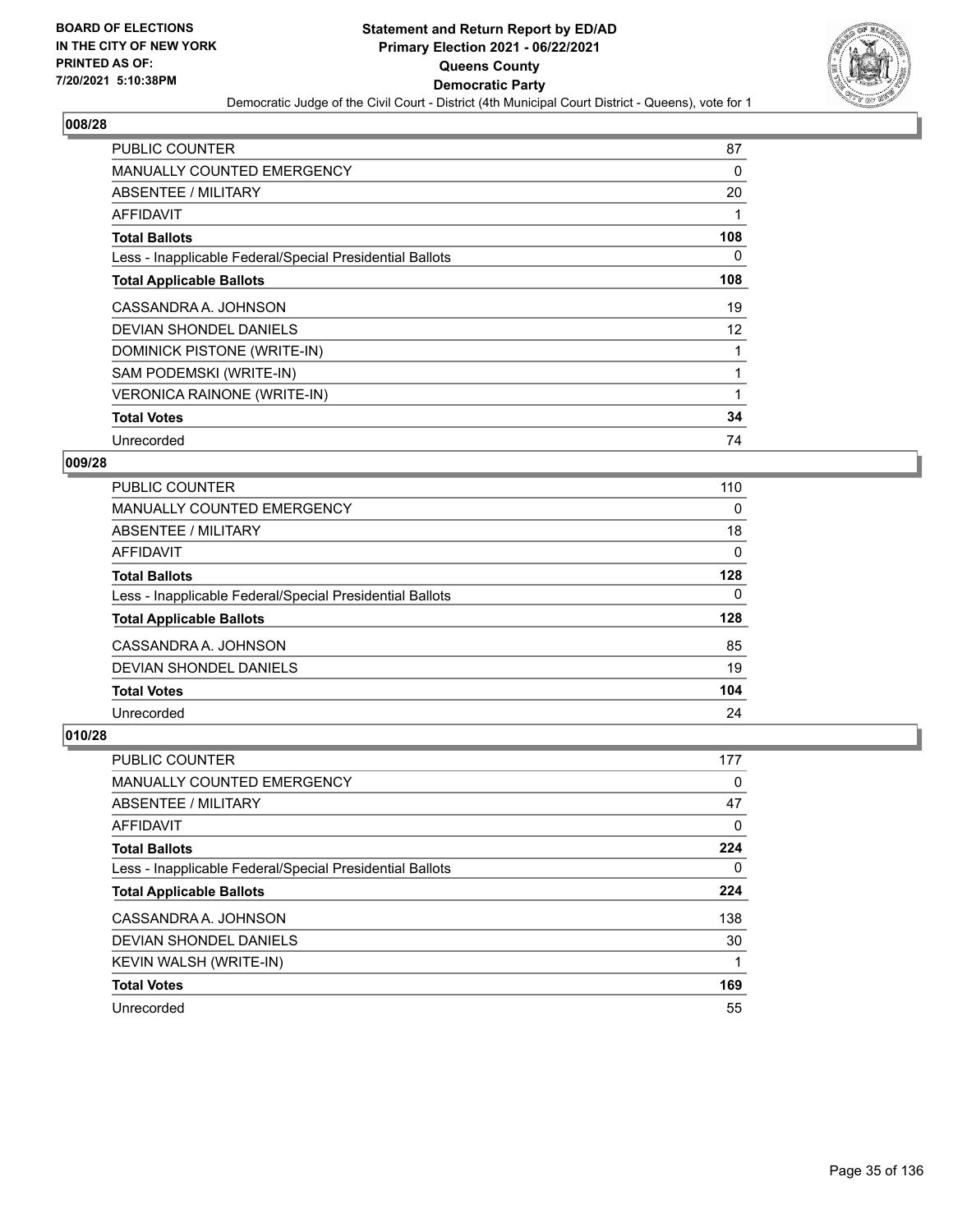

| PUBLIC COUNTER                                           | 107 |
|----------------------------------------------------------|-----|
| <b>MANUALLY COUNTED EMERGENCY</b>                        | 0   |
| ABSENTEE / MILITARY                                      | 21  |
| AFFIDAVIT                                                |     |
| <b>Total Ballots</b>                                     | 129 |
| Less - Inapplicable Federal/Special Presidential Ballots | 0   |
| <b>Total Applicable Ballots</b>                          | 129 |
| CASSANDRA A. JOHNSON                                     | 89  |
| DEVIAN SHONDEL DANIELS                                   | 15  |
| <b>Total Votes</b>                                       | 104 |
| Unrecorded                                               | 25  |

## **012/28**

| PUBLIC COUNTER                                           | 179 |
|----------------------------------------------------------|-----|
| <b>MANUALLY COUNTED EMERGENCY</b>                        | 0   |
| ABSENTEE / MILITARY                                      | 29  |
| AFFIDAVIT                                                | 0   |
| <b>Total Ballots</b>                                     | 208 |
| Less - Inapplicable Federal/Special Presidential Ballots | 0   |
| <b>Total Applicable Ballots</b>                          | 208 |
| CASSANDRA A. JOHNSON                                     | 117 |
| <b>DEVIAN SHONDEL DANIELS</b>                            | 28  |
| <b>BRUCE GOERLICH (WRITE-IN)</b>                         | 1   |
| SCOTT M. STRINGER (WRITE-IN)                             | 1   |
| UNATTRIBUTABLE WRITE-IN (WRITE-IN)                       | 1   |
| <b>Total Votes</b>                                       | 148 |
| Unrecorded                                               | 60  |

# **013/28 COMBINED into: 002/28**

| <b>PUBLIC COUNTER</b>                                    | 189 |
|----------------------------------------------------------|-----|
| <b>MANUALLY COUNTED EMERGENCY</b>                        | 0   |
| <b>ABSENTEE / MILITARY</b>                               | 37  |
| <b>AFFIDAVIT</b>                                         | 0   |
| <b>Total Ballots</b>                                     | 226 |
| Less - Inapplicable Federal/Special Presidential Ballots | 0   |
| <b>Total Applicable Ballots</b>                          | 226 |
| CASSANDRA A. JOHNSON                                     | 139 |
| DEVIAN SHONDEL DANIELS                                   | 25  |
| JOHN WATERS (WRITE-IN)                                   | 1   |
| <b>Total Votes</b>                                       | 165 |
| Unrecorded                                               | 61  |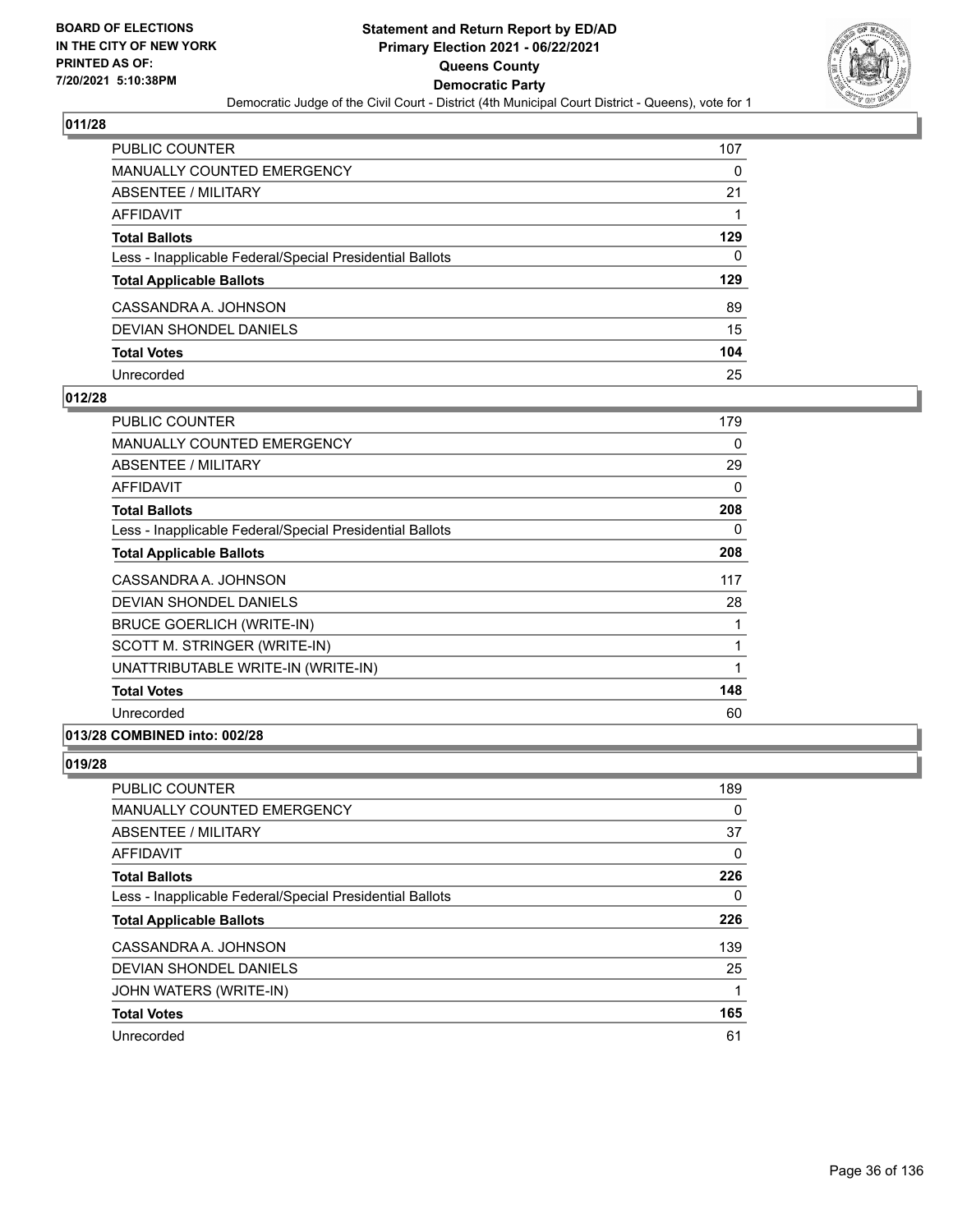

| PUBLIC COUNTER                                           | 186 |
|----------------------------------------------------------|-----|
| <b>MANUALLY COUNTED EMERGENCY</b>                        | 0   |
| ABSENTEE / MILITARY                                      | 47  |
| AFFIDAVIT                                                | 0   |
| <b>Total Ballots</b>                                     | 233 |
| Less - Inapplicable Federal/Special Presidential Ballots | 0   |
| <b>Total Applicable Ballots</b>                          | 233 |
| CASSANDRA A. JOHNSON                                     | 143 |
| DEVIAN SHONDEL DANIELS                                   | 40  |
| UNATTRIBUTABLE WRITE-IN (WRITE-IN)                       |     |
| <b>Total Votes</b>                                       | 184 |
| Unrecorded                                               | 49  |

### **021/28**

| <b>PUBLIC COUNTER</b>                                    | 181 |
|----------------------------------------------------------|-----|
| <b>MANUALLY COUNTED EMERGENCY</b>                        | 0   |
| ABSENTEE / MILITARY                                      | 38  |
| AFFIDAVIT                                                | 2   |
| <b>Total Ballots</b>                                     | 221 |
| Less - Inapplicable Federal/Special Presidential Ballots | 0   |
| <b>Total Applicable Ballots</b>                          | 221 |
| CASSANDRA A. JOHNSON                                     | 130 |
| DEVIAN SHONDEL DANIELS                                   | 25  |
| ANASTASIA JANRU (WRITE-IN)                               | 1   |
| DAISY DUCK (WRITE-IN)                                    | 1   |
| MARK S. STEIN (WRITE-IN)                                 | 1   |
| <b>Total Votes</b>                                       | 158 |
| Unrecorded                                               | 63  |

| PUBLIC COUNTER                                           | 294 |
|----------------------------------------------------------|-----|
| <b>MANUALLY COUNTED EMERGENCY</b>                        | 0   |
| <b>ABSENTEE / MILITARY</b>                               | 59  |
| AFFIDAVIT                                                | 2   |
| <b>Total Ballots</b>                                     | 355 |
| Less - Inapplicable Federal/Special Presidential Ballots | 0   |
| <b>Total Applicable Ballots</b>                          | 355 |
| CASSANDRA A. JOHNSON                                     | 221 |
| DEVIAN SHONDEL DANIELS                                   | 36  |
| MELINDA KATZ (WRITE-IN)                                  |     |
| UNATTRIBUTABLE WRITE-IN (WRITE-IN)                       | 1   |
| <b>Total Votes</b>                                       | 259 |
| Unrecorded                                               | 96  |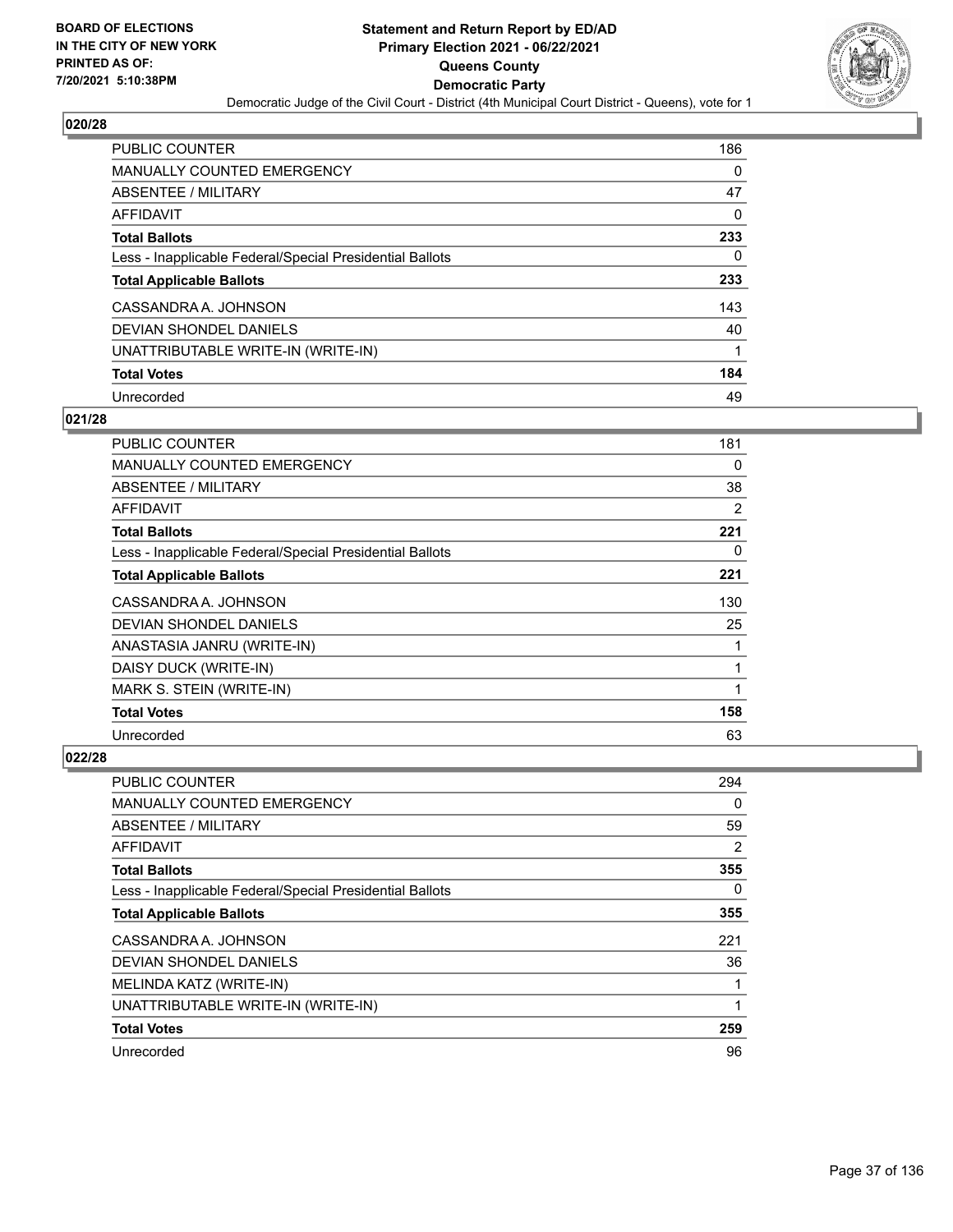

| <b>PUBLIC COUNTER</b>                                    | 246 |
|----------------------------------------------------------|-----|
| <b>MANUALLY COUNTED EMERGENCY</b>                        | 0   |
| ABSENTEE / MILITARY                                      | 67  |
| AFFIDAVIT                                                |     |
| <b>Total Ballots</b>                                     | 314 |
| Less - Inapplicable Federal/Special Presidential Ballots | 0   |
| <b>Total Applicable Ballots</b>                          | 314 |
| CASSANDRA A. JOHNSON                                     | 203 |
| DEVIAN SHONDEL DANIELS                                   | 41  |
| STAN KAPLAN (WRITE-IN)                                   |     |
| <b>Total Votes</b>                                       | 245 |
| Unrecorded                                               | 69  |

### **024/28**

| <b>PUBLIC COUNTER</b>                                    | 156 |
|----------------------------------------------------------|-----|
| <b>MANUALLY COUNTED EMERGENCY</b>                        | 0   |
| ABSENTEE / MILITARY                                      | 61  |
| <b>AFFIDAVIT</b>                                         | 3   |
| <b>Total Ballots</b>                                     | 220 |
| Less - Inapplicable Federal/Special Presidential Ballots | 0   |
| <b>Total Applicable Ballots</b>                          | 220 |
| CASSANDRA A. JOHNSON                                     | 140 |
| <b>DEVIAN SHONDEL DANIELS</b>                            | 25  |
| UNATTRIBUTABLE WRITE-IN (WRITE-IN)                       |     |
| <b>Total Votes</b>                                       | 166 |
| Unrecorded                                               | 54  |

| PUBLIC COUNTER                                           | 197 |
|----------------------------------------------------------|-----|
| <b>MANUALLY COUNTED EMERGENCY</b>                        | 0   |
| ABSENTEE / MILITARY                                      | 46  |
| AFFIDAVIT                                                | 0   |
| <b>Total Ballots</b>                                     | 243 |
| Less - Inapplicable Federal/Special Presidential Ballots | 0   |
| <b>Total Applicable Ballots</b>                          | 243 |
| CASSANDRA A. JOHNSON                                     | 159 |
| <b>DEVIAN SHONDEL DANIELS</b>                            | 32  |
| BRIAN ADAMS (WRITE-IN)                                   | 1   |
| <b>JOSEPH KWIAT (WRITE-IN)</b>                           | 1   |
| UNATTRIBUTABLE WRITE-IN (WRITE-IN)                       | 2   |
| <b>Total Votes</b>                                       | 195 |
| Unrecorded                                               | 48  |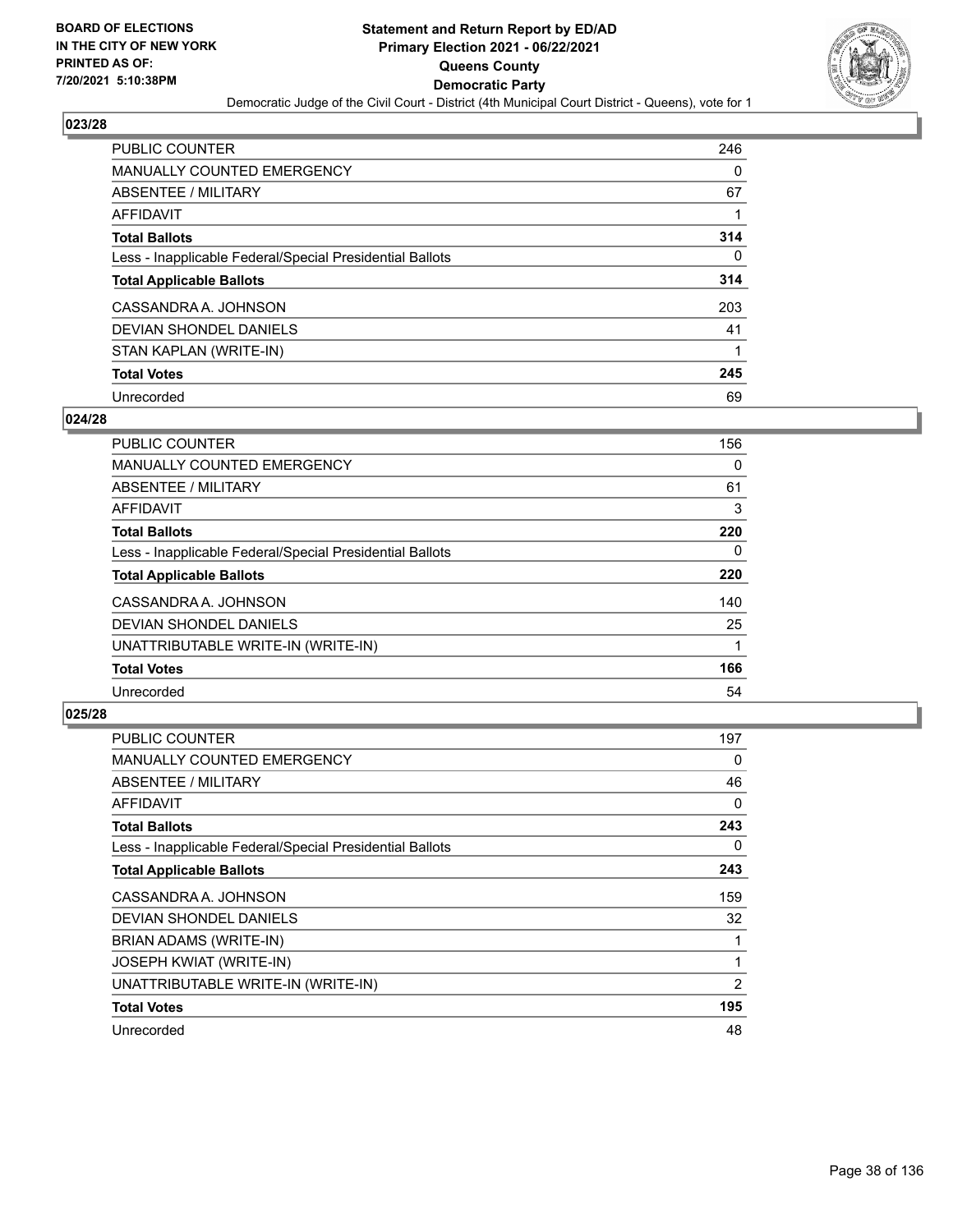

| <b>PUBLIC COUNTER</b>                                    | 101 |
|----------------------------------------------------------|-----|
| <b>MANUALLY COUNTED EMERGENCY</b>                        | 0   |
| <b>ABSENTEE / MILITARY</b>                               | 24  |
| AFFIDAVIT                                                | 4   |
| <b>Total Ballots</b>                                     | 129 |
| Less - Inapplicable Federal/Special Presidential Ballots | 0   |
| <b>Total Applicable Ballots</b>                          | 129 |
|                                                          |     |
| CASSANDRA A. JOHNSON                                     | 68  |
| DEVIAN SHONDEL DANIELS                                   | 29  |
| PAPERBOY LOVE PRINCE (WRITE-IN)                          |     |
| <b>Total Votes</b>                                       | 98  |

### **027/28**

| <b>PUBLIC COUNTER</b>                                    | 92       |
|----------------------------------------------------------|----------|
| MANUALLY COUNTED EMERGENCY                               | 0        |
| ABSENTEE / MILITARY                                      | 30       |
| <b>AFFIDAVIT</b>                                         | $\Omega$ |
| <b>Total Ballots</b>                                     | 122      |
| Less - Inapplicable Federal/Special Presidential Ballots | $\Omega$ |
| <b>Total Applicable Ballots</b>                          | 122      |
| CASSANDRA A. JOHNSON                                     | 82       |
| DEVIAN SHONDEL DANIELS                                   | 12       |
| KARL MARX (WRITE-IN)                                     | 1        |
| <b>Total Votes</b>                                       | 95       |
| Unrecorded                                               | 27       |

| <b>PUBLIC COUNTER</b>                                    | 231 |
|----------------------------------------------------------|-----|
| <b>MANUALLY COUNTED EMERGENCY</b>                        | 0   |
| ABSENTEE / MILITARY                                      | 66  |
| <b>AFFIDAVIT</b>                                         | 0   |
| <b>Total Ballots</b>                                     | 297 |
| Less - Inapplicable Federal/Special Presidential Ballots | 0   |
| <b>Total Applicable Ballots</b>                          | 297 |
| CASSANDRA A. JOHNSON                                     | 180 |
| DEVIAN SHONDEL DANIELS                                   | 43  |
| MICHAEL ENDE (WRITE-IN)                                  |     |
| PATRICK VARD (WRITE-IN)                                  |     |
| <b>Total Votes</b>                                       | 225 |
| Unrecorded                                               | 72  |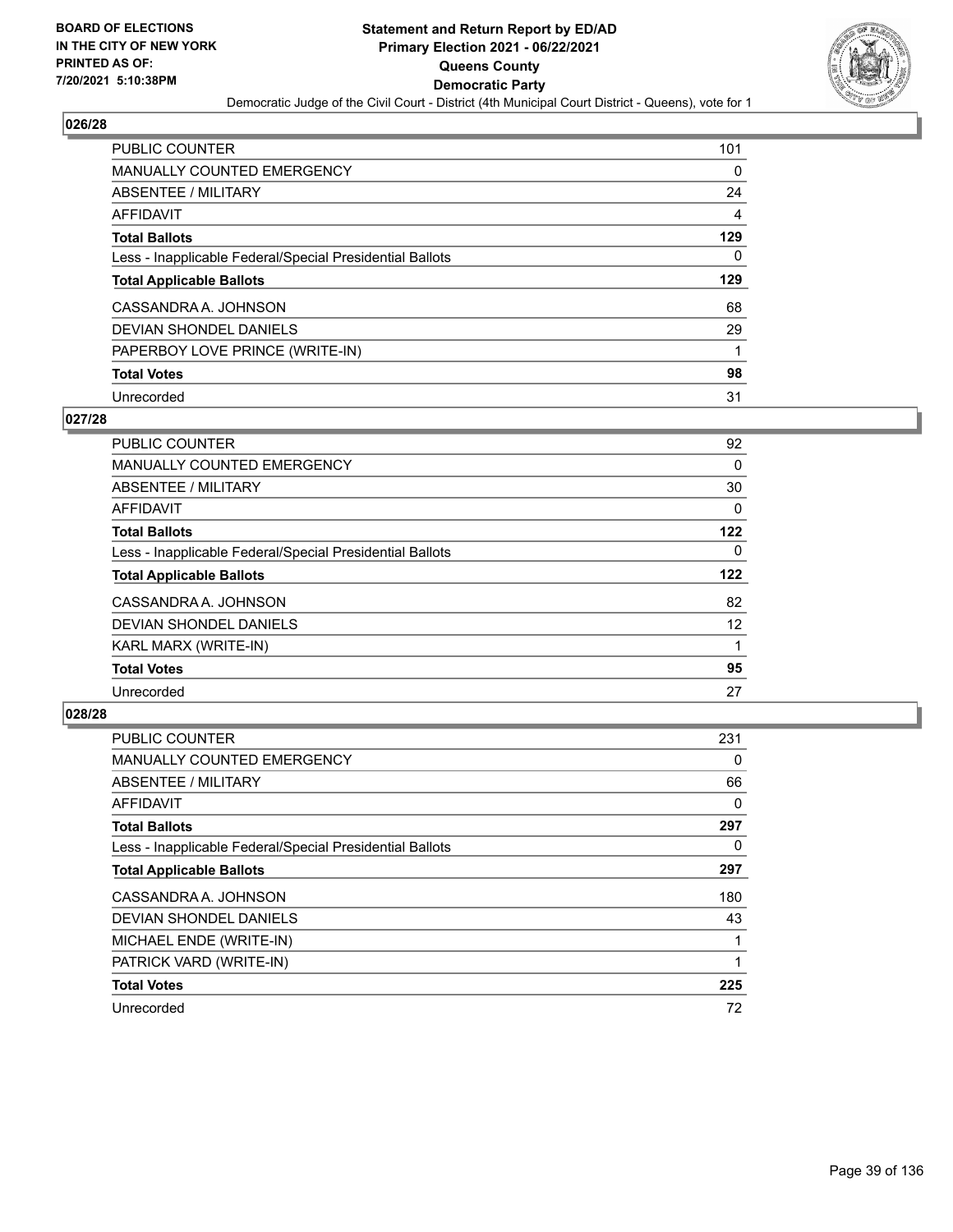

| <b>PUBLIC COUNTER</b>                                    | 230 |
|----------------------------------------------------------|-----|
| <b>MANUALLY COUNTED EMERGENCY</b>                        | 0   |
| ABSENTEE / MILITARY                                      | 46  |
| AFFIDAVIT                                                | 0   |
| <b>Total Ballots</b>                                     | 276 |
| Less - Inapplicable Federal/Special Presidential Ballots | 0   |
| <b>Total Applicable Ballots</b>                          | 276 |
| CASSANDRA A. JOHNSON                                     | 171 |
| DEVIAN SHONDEL DANIELS                                   | 45  |
| <b>Total Votes</b>                                       | 216 |
| Unrecorded                                               | 60  |

### **030/28**

| PUBLIC COUNTER                                           | 199 |
|----------------------------------------------------------|-----|
| <b>MANUALLY COUNTED EMERGENCY</b>                        | 0   |
| ABSENTEE / MILITARY                                      | 45  |
| AFFIDAVIT                                                | 4   |
| <b>Total Ballots</b>                                     | 248 |
| Less - Inapplicable Federal/Special Presidential Ballots | 0   |
| <b>Total Applicable Ballots</b>                          | 248 |
| CASSANDRA A. JOHNSON                                     | 159 |
| DEVIAN SHONDEL DANIELS                                   | 20  |
| <b>Total Votes</b>                                       | 179 |
| Unrecorded                                               | 69  |

| PUBLIC COUNTER                                           | 275 |
|----------------------------------------------------------|-----|
| <b>MANUALLY COUNTED EMERGENCY</b>                        | 0   |
| ABSENTEE / MILITARY                                      | 77  |
| AFFIDAVIT                                                |     |
| <b>Total Ballots</b>                                     | 353 |
| Less - Inapplicable Federal/Special Presidential Ballots | 0   |
| <b>Total Applicable Ballots</b>                          | 353 |
| CASSANDRA A. JOHNSON                                     | 222 |
| <b>DEVIAN SHONDEL DANIELS</b>                            | 47  |
| <b>Total Votes</b>                                       | 269 |
| Unrecorded                                               | 84  |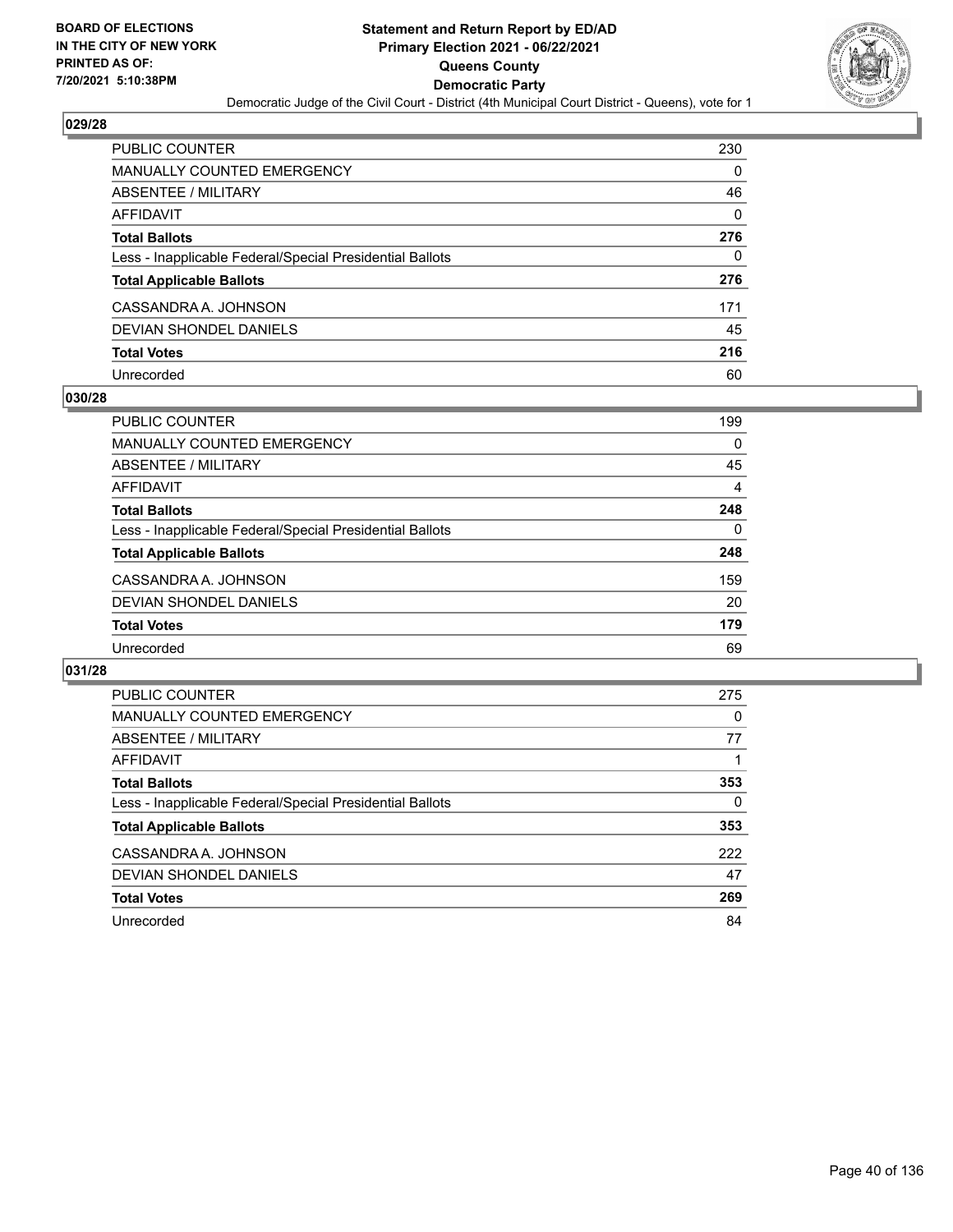

| <b>PUBLIC COUNTER</b>                                    | 138 |
|----------------------------------------------------------|-----|
| <b>MANUALLY COUNTED EMERGENCY</b>                        | 0   |
| ABSENTEE / MILITARY                                      | 19  |
| AFFIDAVIT                                                | 3   |
| <b>Total Ballots</b>                                     | 160 |
| Less - Inapplicable Federal/Special Presidential Ballots | 0   |
|                                                          |     |
| <b>Total Applicable Ballots</b>                          | 160 |
| CASSANDRA A. JOHNSON                                     | 80  |
| DEVIAN SHONDEL DANIELS                                   | 19  |
| JOHNNETTE TRAILL (WRITE-IN)                              | 1   |
| <b>Total Votes</b>                                       | 100 |

### **079/28**

| PUBLIC COUNTER                                           | 0        |
|----------------------------------------------------------|----------|
| <b>MANUALLY COUNTED EMERGENCY</b>                        | 0        |
| ABSENTEE / MILITARY                                      | 0        |
| AFFIDAVIT                                                | $\Omega$ |
| <b>Total Ballots</b>                                     | 0        |
| Less - Inapplicable Federal/Special Presidential Ballots | 0        |
| <b>Total Applicable Ballots</b>                          | 0        |
| CASSANDRA A. JOHNSON                                     | $\Omega$ |
| DEVIAN SHONDEL DANIELS                                   | 0        |
| <b>Total Votes</b>                                       | 0        |

| PUBLIC COUNTER                                           | 205 |
|----------------------------------------------------------|-----|
| <b>MANUALLY COUNTED EMERGENCY</b>                        | 0   |
| ABSENTEE / MILITARY                                      | 54  |
| AFFIDAVIT                                                | 0   |
| <b>Total Ballots</b>                                     | 259 |
| Less - Inapplicable Federal/Special Presidential Ballots | 0   |
| <b>Total Applicable Ballots</b>                          | 259 |
| CASSANDRA A. JOHNSON                                     | 152 |
| DEVIAN SHONDEL DANIELS                                   | 31  |
| LESLIE LEECH (WRITE-IN)                                  |     |
| UNATTRIBUTABLE WRITE-IN (WRITE-IN)                       | 1   |
| <b>Total Votes</b>                                       | 185 |
| Unrecorded                                               | 74  |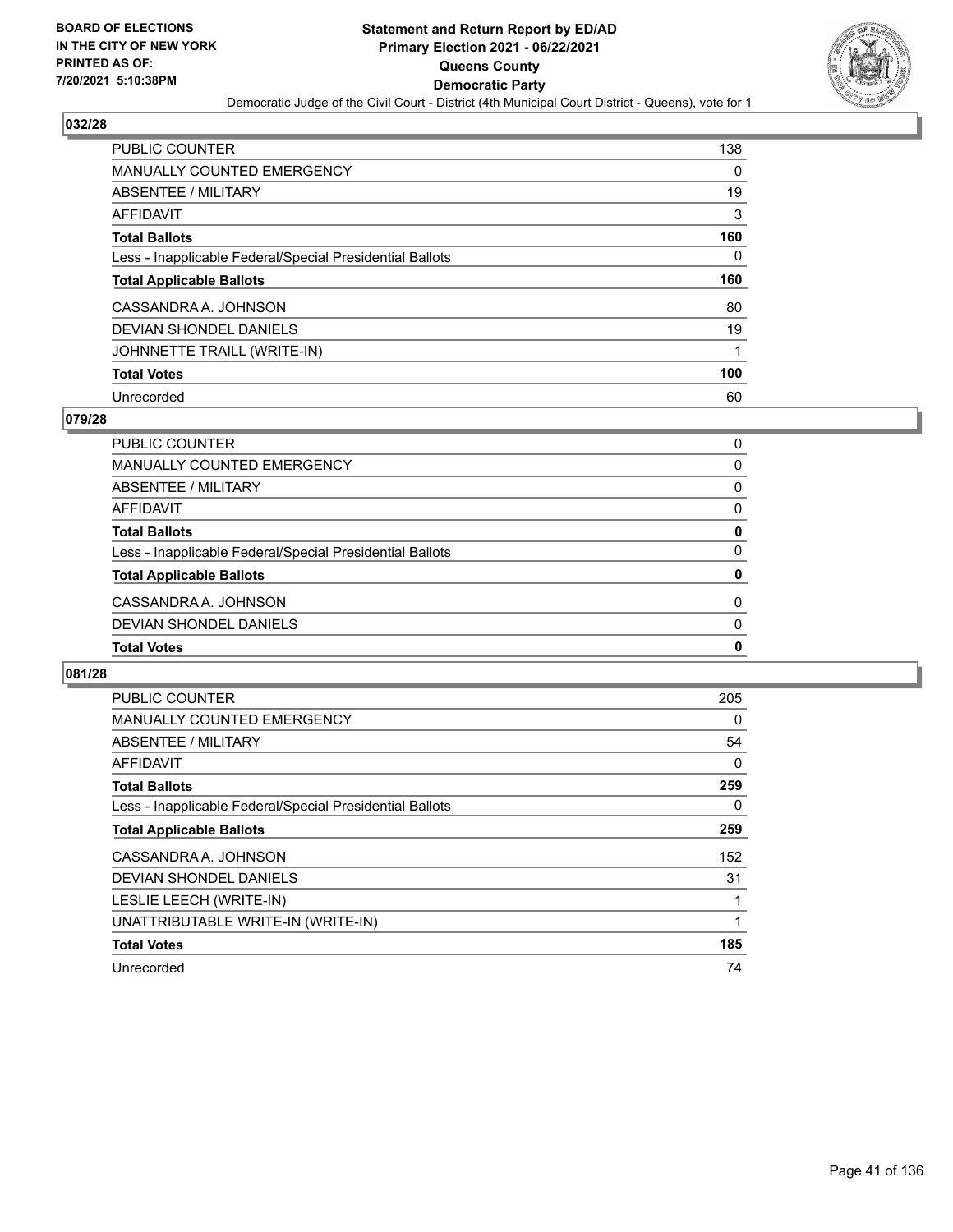

| <b>PUBLIC COUNTER</b>                                    | 153      |
|----------------------------------------------------------|----------|
| <b>MANUALLY COUNTED EMERGENCY</b>                        | 0        |
| ABSENTEE / MILITARY                                      | 13       |
| <b>AFFIDAVIT</b>                                         | $\Omega$ |
| <b>Total Ballots</b>                                     | 166      |
| Less - Inapplicable Federal/Special Presidential Ballots | $\Omega$ |
| <b>Total Applicable Ballots</b>                          | 166      |
| CASSANDRA A. JOHNSON                                     | 78       |
| DEVIAN SHONDEL DANIELS                                   | 26       |
| <b>Total Votes</b>                                       | 104      |
| Unrecorded                                               | 62       |

### **002/29**

| PUBLIC COUNTER                                           | 210      |
|----------------------------------------------------------|----------|
| <b>MANUALLY COUNTED EMERGENCY</b>                        | 0        |
| ABSENTEE / MILITARY                                      | 16       |
| AFFIDAVIT                                                | $\Omega$ |
| <b>Total Ballots</b>                                     | 226      |
| Less - Inapplicable Federal/Special Presidential Ballots | 0        |
| <b>Total Applicable Ballots</b>                          | 226      |
| CASSANDRA A. JOHNSON                                     | 110      |
| <b>DEVIAN SHONDEL DANIELS</b>                            | 34       |
| KEVIN P. MUERTE (WRITE-IN)                               |          |
| <b>Total Votes</b>                                       | 145      |
| Unrecorded                                               | 81       |

| <b>PUBLIC COUNTER</b>                                    | 161      |
|----------------------------------------------------------|----------|
| <b>MANUALLY COUNTED EMERGENCY</b>                        | 0        |
| ABSENTEE / MILITARY                                      | 21       |
| AFFIDAVIT                                                | $\Omega$ |
| <b>Total Ballots</b>                                     | 182      |
| Less - Inapplicable Federal/Special Presidential Ballots | $\Omega$ |
| <b>Total Applicable Ballots</b>                          | 182      |
| CASSANDRA A. JOHNSON                                     | 73       |
| DEVIAN SHONDEL DANIELS                                   | 37       |
| UNATTRIBUTABLE WRITE-IN (WRITE-IN)                       |          |
| <b>Total Votes</b>                                       | 111      |
| Unrecorded                                               | 71       |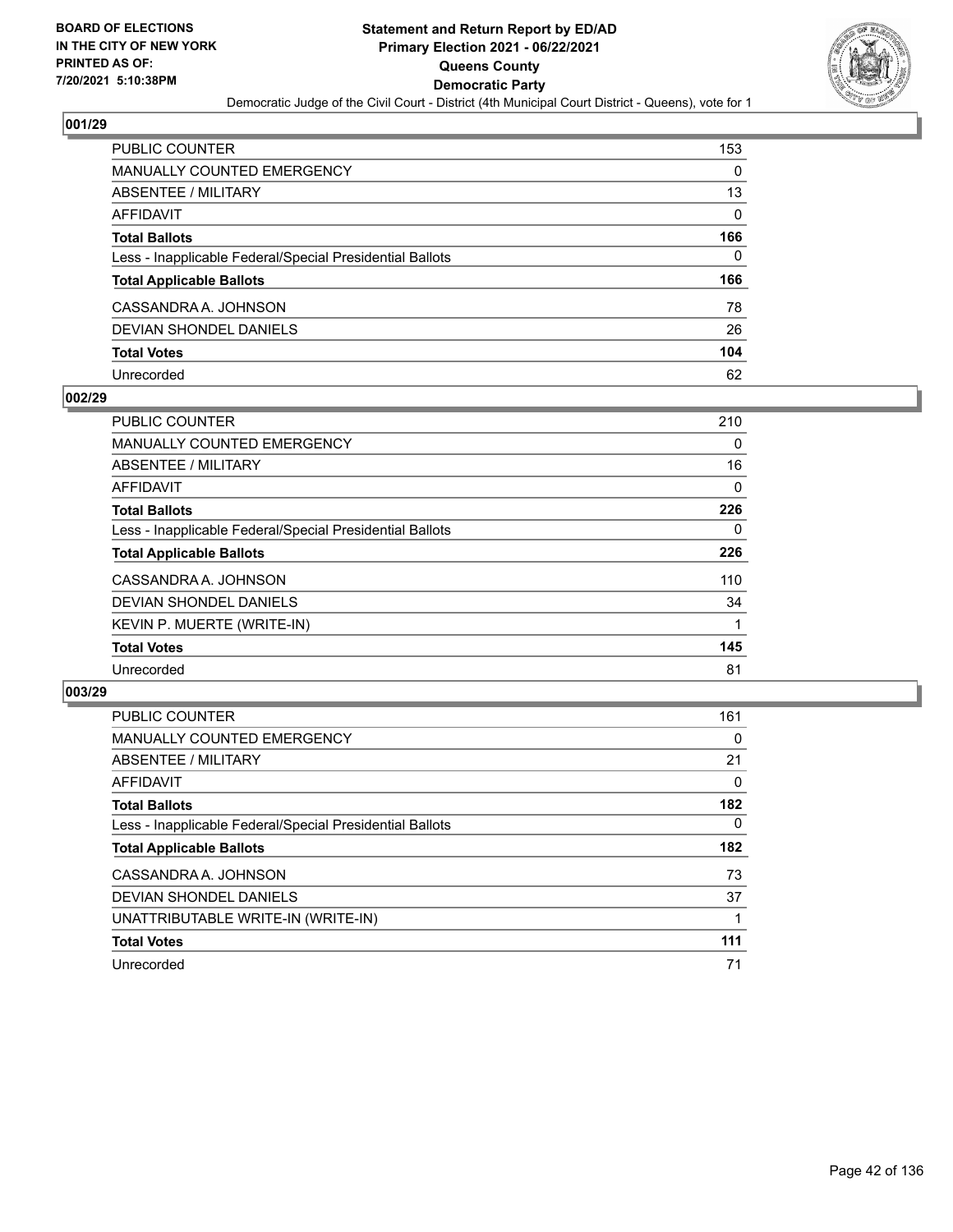

| PUBLIC COUNTER                                           | 75       |
|----------------------------------------------------------|----------|
| <b>MANUALLY COUNTED EMERGENCY</b>                        | 0        |
| <b>ABSENTEE / MILITARY</b>                               | 11       |
| <b>AFFIDAVIT</b>                                         | $\Omega$ |
| <b>Total Ballots</b>                                     | 86       |
| Less - Inapplicable Federal/Special Presidential Ballots | $\Omega$ |
| <b>Total Applicable Ballots</b>                          | 86       |
| CASSANDRA A. JOHNSON                                     | 42       |
| <b>DEVIAN SHONDEL DANIELS</b>                            | 7        |
| <b>Total Votes</b>                                       | 49       |
| Unrecorded                                               | 37       |

### **005/29**

| PUBLIC COUNTER                                           | 62       |
|----------------------------------------------------------|----------|
| <b>MANUALLY COUNTED EMERGENCY</b>                        | $\Omega$ |
| ABSENTEE / MILITARY                                      | 8        |
| AFFIDAVIT                                                | $\Omega$ |
| <b>Total Ballots</b>                                     | 70       |
| Less - Inapplicable Federal/Special Presidential Ballots | 0        |
| <b>Total Applicable Ballots</b>                          | 70       |
| CASSANDRA A. JOHNSON                                     | 45       |
| DEVIAN SHONDEL DANIELS                                   | 7        |
| <b>Total Votes</b>                                       | 52       |
| Unrecorded                                               | 18       |

| <b>PUBLIC COUNTER</b>                                    | 200 |
|----------------------------------------------------------|-----|
| MANUALLY COUNTED EMERGENCY                               | 0   |
| ABSENTEE / MILITARY                                      | 33  |
| <b>AFFIDAVIT</b>                                         |     |
| <b>Total Ballots</b>                                     | 234 |
| Less - Inapplicable Federal/Special Presidential Ballots | 0   |
| <b>Total Applicable Ballots</b>                          | 234 |
| CASSANDRA A. JOHNSON                                     | 163 |
| DEVIAN SHONDEL DANIELS                                   | 32  |
| DAVID SCHWARTZ (WRITE-IN)                                |     |
| <b>Total Votes</b>                                       | 196 |
| Unrecorded                                               | 38  |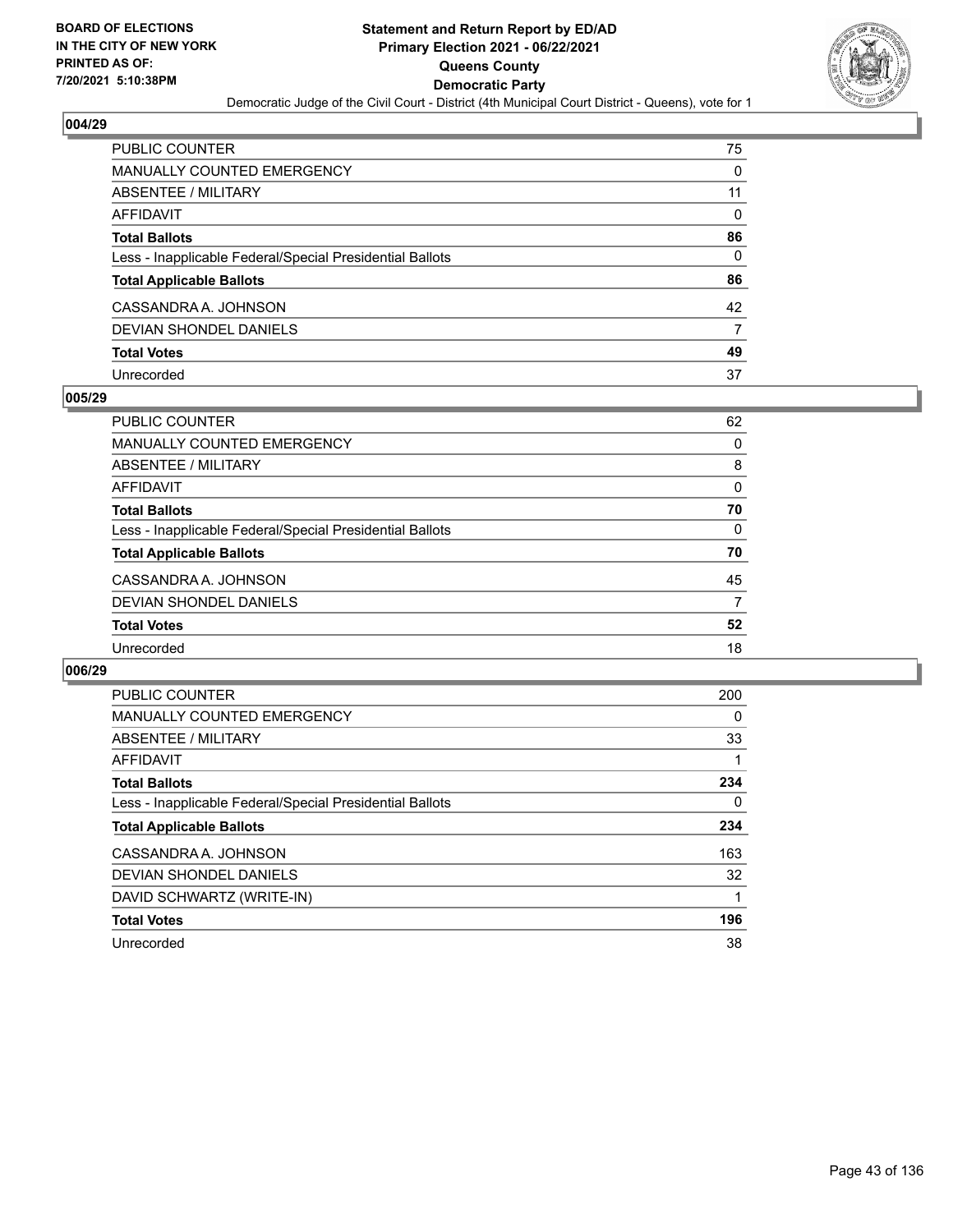

| PUBLIC COUNTER                                           | 19 |
|----------------------------------------------------------|----|
| <b>MANUALLY COUNTED EMERGENCY</b>                        | 0  |
| <b>ABSENTEE / MILITARY</b>                               | 8  |
| AFFIDAVIT                                                |    |
| <b>Total Ballots</b>                                     | 28 |
| Less - Inapplicable Federal/Special Presidential Ballots | 0  |
| <b>Total Applicable Ballots</b>                          | 28 |
| CASSANDRA A. JOHNSON                                     | 17 |
| <b>DEVIAN SHONDEL DANIELS</b>                            | 3  |
| <b>Total Votes</b>                                       | 20 |
| Unrecorded                                               | 8  |

### **008/29**

| <b>PUBLIC COUNTER</b>                                    | 77       |
|----------------------------------------------------------|----------|
| <b>MANUALLY COUNTED EMERGENCY</b>                        | 0        |
| ABSENTEE / MILITARY                                      | 23       |
| AFFIDAVIT                                                | $\Omega$ |
| <b>Total Ballots</b>                                     | 100      |
| Less - Inapplicable Federal/Special Presidential Ballots | $\Omega$ |
| <b>Total Applicable Ballots</b>                          | 100      |
| CASSANDRA A. JOHNSON                                     | 73       |
| DEVIAN SHONDEL DANIELS                                   | 14       |
| <b>Total Votes</b>                                       | 87       |
| Unrecorded                                               | 13       |

| <b>PUBLIC COUNTER</b>                                    | 125 |
|----------------------------------------------------------|-----|
| MANUALLY COUNTED EMERGENCY                               | 0   |
| ABSENTEE / MILITARY                                      | 12  |
| AFFIDAVIT                                                |     |
| <b>Total Ballots</b>                                     | 138 |
| Less - Inapplicable Federal/Special Presidential Ballots | 0   |
| <b>Total Applicable Ballots</b>                          | 138 |
| CASSANDRA A. JOHNSON                                     | 74  |
| DEVIAN SHONDEL DANIELS                                   | 28  |
| <b>Total Votes</b>                                       | 102 |
| Unrecorded                                               | 36  |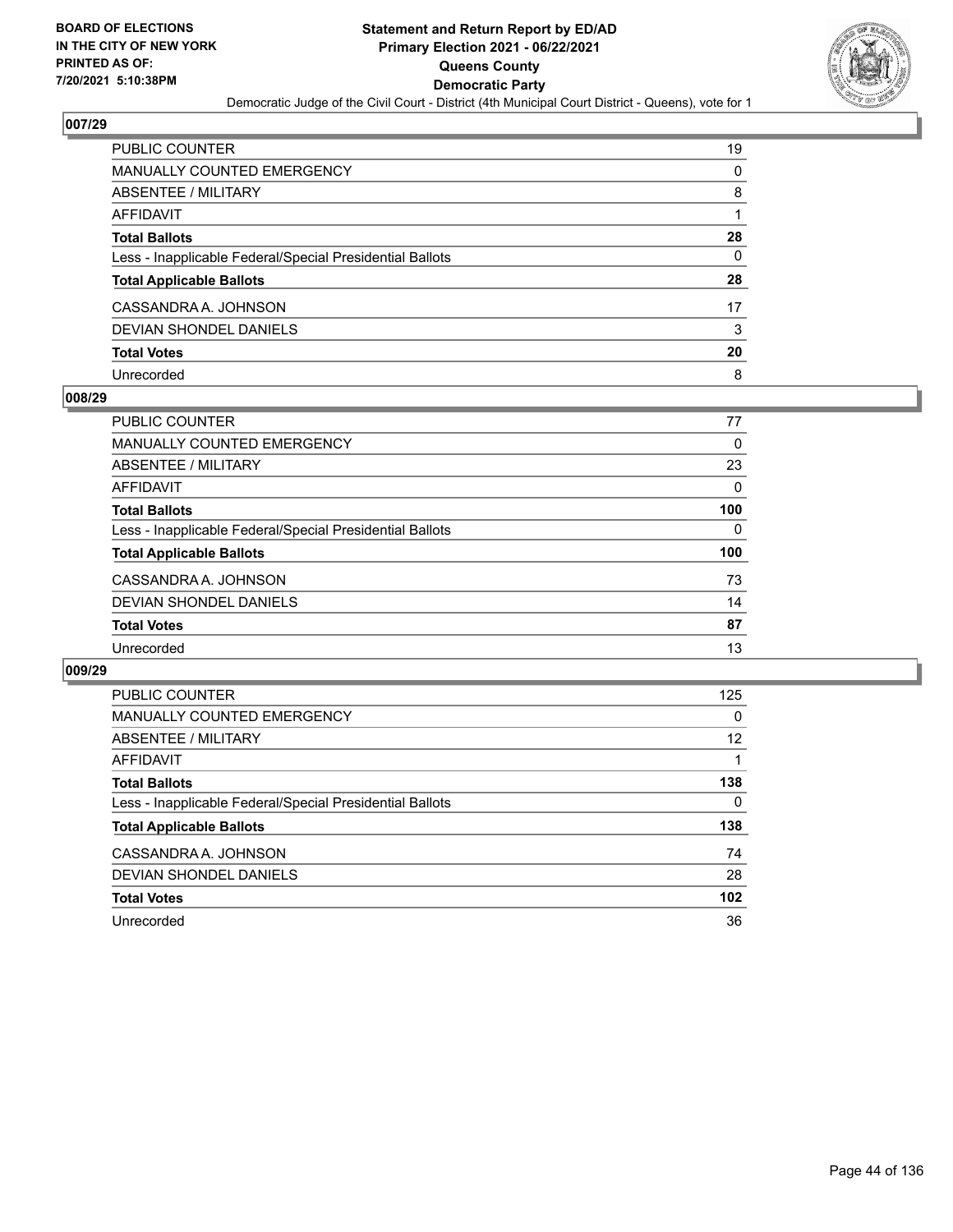

| <b>PUBLIC COUNTER</b>                                    | 105      |
|----------------------------------------------------------|----------|
| MANUALLY COUNTED EMERGENCY                               | 0        |
| <b>ABSENTEE / MILITARY</b>                               | 19       |
| <b>AFFIDAVIT</b>                                         | $\Omega$ |
| <b>Total Ballots</b>                                     | 124      |
| Less - Inapplicable Federal/Special Presidential Ballots | 0        |
| <b>Total Applicable Ballots</b>                          | 124      |
| CASSANDRA A. JOHNSON                                     | 66       |
| <b>DEVIAN SHONDEL DANIELS</b>                            | 38       |
| <b>Total Votes</b>                                       | 104      |
| Unrecorded                                               | 20       |

## **011/29**

| PUBLIC COUNTER                                           | 74               |
|----------------------------------------------------------|------------------|
| <b>MANUALLY COUNTED EMERGENCY</b>                        | 0                |
| <b>ABSENTEE / MILITARY</b>                               | 27               |
| AFFIDAVIT                                                |                  |
| <b>Total Ballots</b>                                     | 102              |
| Less - Inapplicable Federal/Special Presidential Ballots | 0                |
| <b>Total Applicable Ballots</b>                          | 102 <sub>2</sub> |
| CASSANDRA A. JOHNSON                                     | 46               |
| DEVIAN SHONDEL DANIELS                                   | 20               |
| <b>Total Votes</b>                                       | 66               |
| Unrecorded                                               | 36               |

| PUBLIC COUNTER                                           | 180      |
|----------------------------------------------------------|----------|
| <b>MANUALLY COUNTED EMERGENCY</b>                        | $\Omega$ |
| ABSENTEE / MILITARY                                      | 18       |
| AFFIDAVIT                                                | 0        |
| <b>Total Ballots</b>                                     | 198      |
| Less - Inapplicable Federal/Special Presidential Ballots | 0        |
| <b>Total Applicable Ballots</b>                          | 198      |
| CASSANDRA A. JOHNSON                                     | 142      |
| DEVIAN SHONDEL DANIELS                                   | 26       |
| <b>Total Votes</b>                                       | 168      |
| Unrecorded                                               | 30       |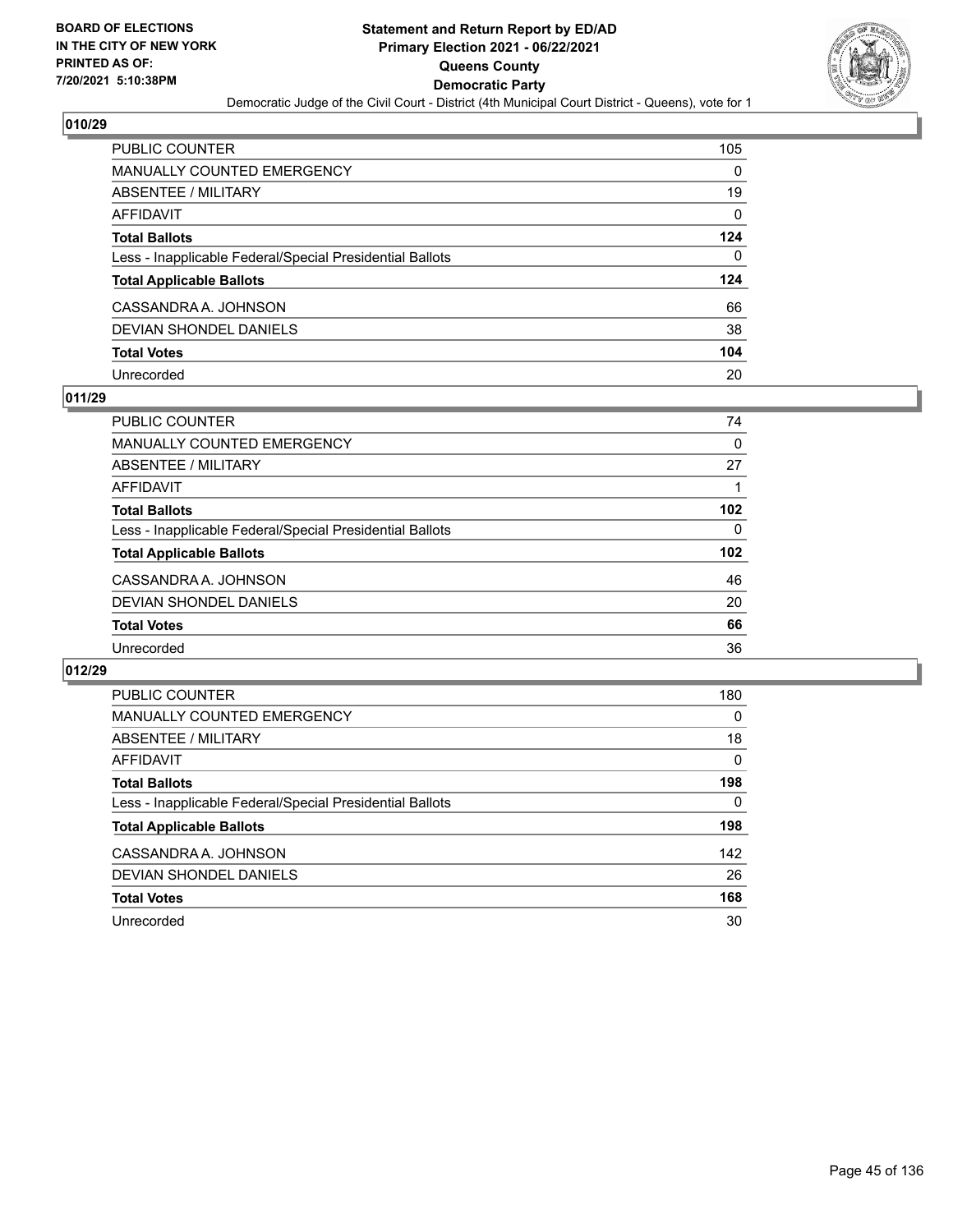

| PUBLIC COUNTER                                           | 84       |
|----------------------------------------------------------|----------|
| <b>MANUALLY COUNTED EMERGENCY</b>                        | 0        |
| <b>ABSENTEE / MILITARY</b>                               |          |
| AFFIDAVIT                                                | $\Omega$ |
| <b>Total Ballots</b>                                     | 91       |
| Less - Inapplicable Federal/Special Presidential Ballots | 0        |
| <b>Total Applicable Ballots</b>                          | 91       |
| CASSANDRA A. JOHNSON                                     | 59       |
| <b>DEVIAN SHONDEL DANIELS</b>                            | 11       |
| <b>Total Votes</b>                                       | 70       |
| Unrecorded                                               | 21       |

### **014/29**

| PUBLIC COUNTER                                           | 155            |
|----------------------------------------------------------|----------------|
| MANUALLY COUNTED EMERGENCY                               | 0              |
| ABSENTEE / MILITARY                                      | 5              |
| AFFIDAVIT                                                | $\overline{2}$ |
| <b>Total Ballots</b>                                     | 162            |
| Less - Inapplicable Federal/Special Presidential Ballots | 0              |
| <b>Total Applicable Ballots</b>                          | 162            |
| CASSANDRA A. JOHNSON                                     | 117            |
| DEVIAN SHONDEL DANIELS                                   | 14             |
| <b>Total Votes</b>                                       | 131            |
| Unrecorded                                               | 31             |

| <b>PUBLIC COUNTER</b>                                    | 202      |
|----------------------------------------------------------|----------|
| <b>MANUALLY COUNTED EMERGENCY</b>                        | $\Omega$ |
| ABSENTEE / MILITARY                                      | 9        |
| AFFIDAVIT                                                | 3        |
| <b>Total Ballots</b>                                     | 214      |
| Less - Inapplicable Federal/Special Presidential Ballots | 0        |
| <b>Total Applicable Ballots</b>                          | 214      |
| CASSANDRA A. JOHNSON                                     | 141      |
| <b>DEVIAN SHONDEL DANIELS</b>                            | 35       |
| <b>Total Votes</b>                                       | 176      |
| Unrecorded                                               | 38       |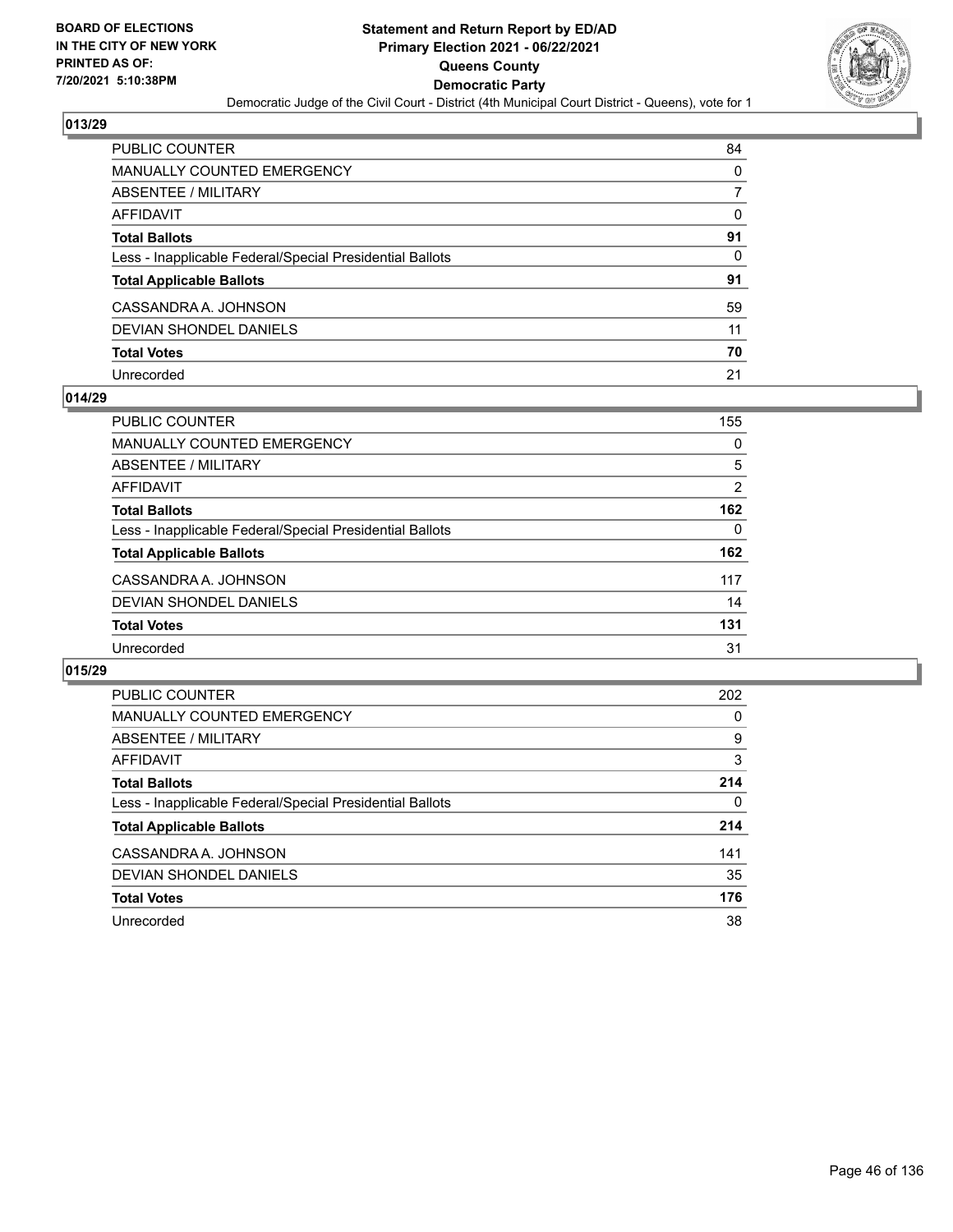

| PUBLIC COUNTER                                           | 92       |
|----------------------------------------------------------|----------|
| MANUALLY COUNTED EMERGENCY                               | 0        |
| <b>ABSENTEE / MILITARY</b>                               | 11       |
| AFFIDAVIT                                                | $\Omega$ |
| <b>Total Ballots</b>                                     | 103      |
| Less - Inapplicable Federal/Special Presidential Ballots | 0        |
| <b>Total Applicable Ballots</b>                          | 103      |
| CASSANDRA A. JOHNSON                                     | 59       |
| <b>DEVIAN SHONDEL DANIELS</b>                            | 21       |
| <b>Total Votes</b>                                       | 80       |
| Unrecorded                                               | 23       |

## **017/29**

| <b>PUBLIC COUNTER</b>                                    | 172 |
|----------------------------------------------------------|-----|
| <b>MANUALLY COUNTED EMERGENCY</b>                        | 0   |
| ABSENTEE / MILITARY                                      | 17  |
| AFFIDAVIT                                                |     |
| <b>Total Ballots</b>                                     | 190 |
| Less - Inapplicable Federal/Special Presidential Ballots | 0   |
| <b>Total Applicable Ballots</b>                          | 190 |
| CASSANDRA A. JOHNSON                                     | 111 |
| DEVIAN SHONDEL DANIELS                                   | 39  |
| EDWARD DURANT JR. (WRITE-IN)                             |     |
| <b>Total Votes</b>                                       | 151 |
| Unrecorded                                               | 39  |

| <b>PUBLIC COUNTER</b>                                    | 134      |
|----------------------------------------------------------|----------|
| MANUALLY COUNTED EMERGENCY                               | $\Omega$ |
| ABSENTEE / MILITARY                                      | 7        |
| AFFIDAVIT                                                | $\Omega$ |
| <b>Total Ballots</b>                                     | 141      |
| Less - Inapplicable Federal/Special Presidential Ballots | $\Omega$ |
| <b>Total Applicable Ballots</b>                          | 141      |
| CASSANDRA A. JOHNSON                                     | 99       |
| DEVIAN SHONDEL DANIELS                                   | 23       |
| <b>Total Votes</b>                                       | 122      |
| Unrecorded                                               | 19       |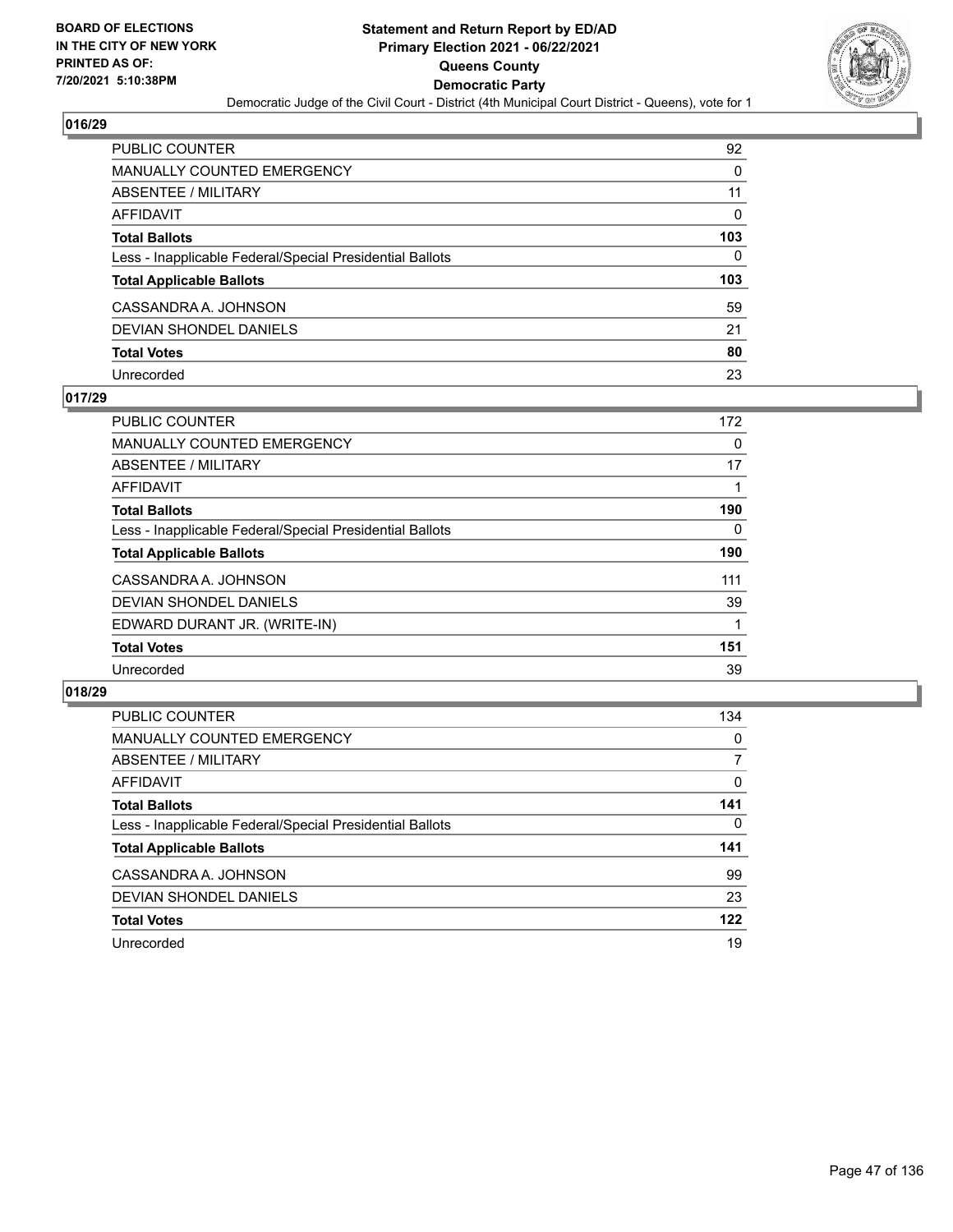

| <b>PUBLIC COUNTER</b>                                    | 110      |
|----------------------------------------------------------|----------|
| <b>MANUALLY COUNTED EMERGENCY</b>                        | $\Omega$ |
| ABSENTEE / MILITARY                                      | 14       |
| <b>AFFIDAVIT</b>                                         | $\Omega$ |
| <b>Total Ballots</b>                                     | 124      |
| Less - Inapplicable Federal/Special Presidential Ballots | 0        |
| <b>Total Applicable Ballots</b>                          | 124      |
| CASSANDRA A. JOHNSON                                     | 91       |
| DEVIAN SHONDEL DANIELS                                   | 12       |
| <b>Total Votes</b>                                       | 103      |
| Unrecorded                                               | 21       |

### **020/29**

| PUBLIC COUNTER                                           | 133      |
|----------------------------------------------------------|----------|
| <b>MANUALLY COUNTED EMERGENCY</b>                        | 0        |
| ABSENTEE / MILITARY                                      | 19       |
| AFFIDAVIT                                                | $\Omega$ |
| <b>Total Ballots</b>                                     | 152      |
| Less - Inapplicable Federal/Special Presidential Ballots | 0        |
| <b>Total Applicable Ballots</b>                          | 152      |
| CASSANDRA A. JOHNSON                                     | 106      |
| DEVIAN SHONDEL DANIELS                                   | 37       |
| <b>Total Votes</b>                                       | 143      |
| Unrecorded                                               | 9        |

| <b>PUBLIC COUNTER</b>                                    | 180 |
|----------------------------------------------------------|-----|
| <b>MANUALLY COUNTED EMERGENCY</b>                        | 0   |
| ABSENTEE / MILITARY                                      | 23  |
| AFFIDAVIT                                                | 0   |
| <b>Total Ballots</b>                                     | 203 |
| Less - Inapplicable Federal/Special Presidential Ballots | 0   |
| <b>Total Applicable Ballots</b>                          | 203 |
| CASSANDRA A. JOHNSON                                     | 157 |
| DEVIAN SHONDEL DANIELS                                   | 29  |
| UNATTRIBUTABLE WRITE-IN (WRITE-IN)                       |     |
| <b>Total Votes</b>                                       | 187 |
| Unrecorded                                               | 16  |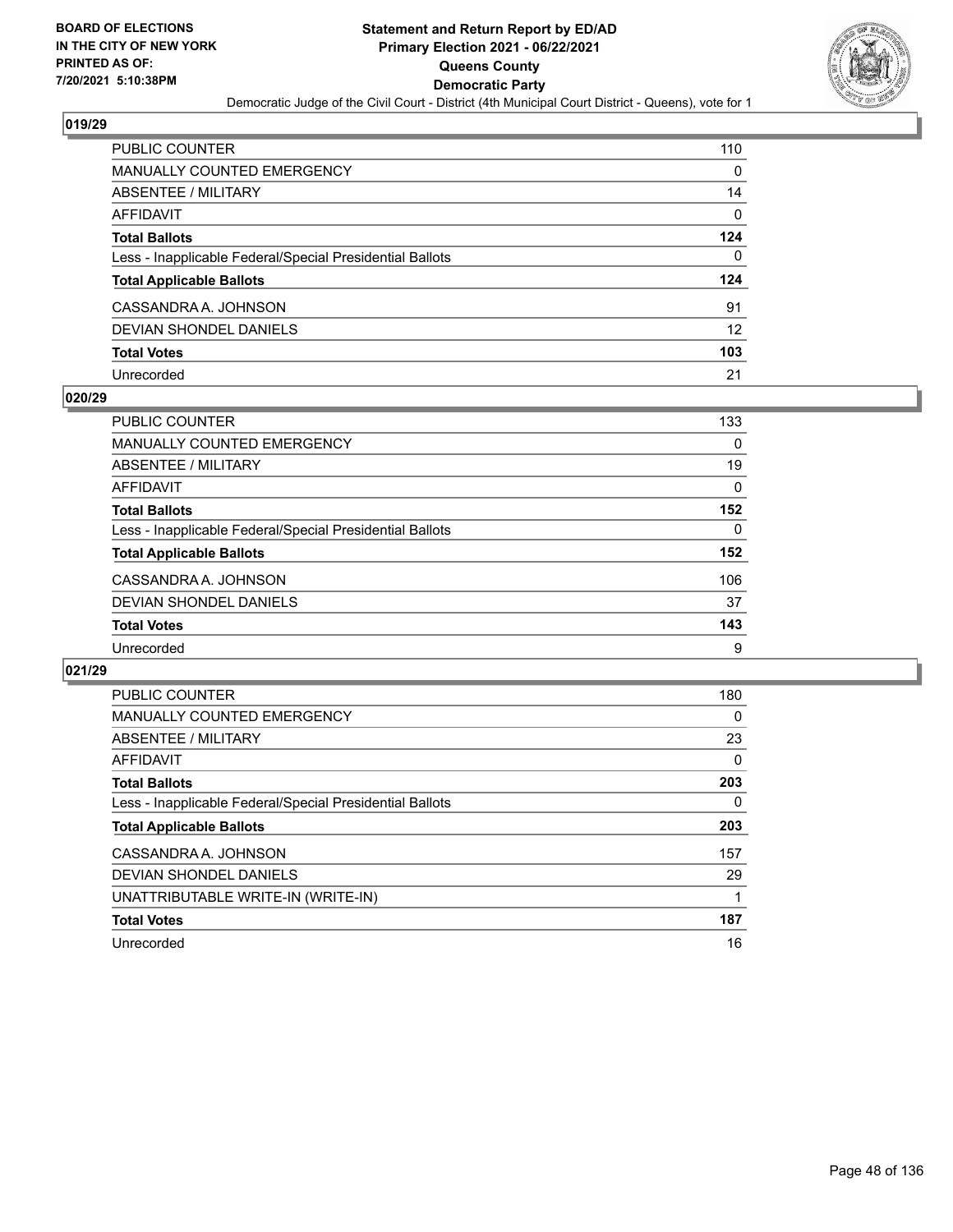

| <b>PUBLIC COUNTER</b>                                    | 186 |
|----------------------------------------------------------|-----|
| MANUALLY COUNTED EMERGENCY                               | 0   |
| ABSENTEE / MILITARY                                      | 32  |
| AFFIDAVIT                                                |     |
| <b>Total Ballots</b>                                     | 219 |
| Less - Inapplicable Federal/Special Presidential Ballots | 0   |
| <b>Total Applicable Ballots</b>                          | 219 |
| CASSANDRA A. JOHNSON                                     | 145 |
| DEVIAN SHONDEL DANIELS                                   | 58  |
| UNATTRIBUTABLE WRITE-IN (WRITE-IN)                       | 1   |
| <b>Total Votes</b>                                       | 204 |
| Unrecorded                                               | 15  |

### **023/29**

| <b>PUBLIC COUNTER</b>                                    | 236 |
|----------------------------------------------------------|-----|
| <b>MANUALLY COUNTED EMERGENCY</b>                        | 0   |
| ABSENTEE / MILITARY                                      | 26  |
| <b>AFFIDAVIT</b>                                         | 3   |
| <b>Total Ballots</b>                                     | 265 |
| Less - Inapplicable Federal/Special Presidential Ballots | 0   |
| <b>Total Applicable Ballots</b>                          | 265 |
| CASSANDRA A. JOHNSON                                     | 194 |
| <b>DEVIAN SHONDEL DANIELS</b>                            | 40  |
| <b>Total Votes</b>                                       | 234 |
| Unrecorded                                               | 31  |

| <b>PUBLIC COUNTER</b>                                    | 332      |
|----------------------------------------------------------|----------|
| <b>MANUALLY COUNTED EMERGENCY</b>                        | 0        |
| ABSENTEE / MILITARY                                      | 43       |
| <b>AFFIDAVIT</b>                                         | 3        |
| <b>Total Ballots</b>                                     | 378      |
| Less - Inapplicable Federal/Special Presidential Ballots | $\Omega$ |
| <b>Total Applicable Ballots</b>                          | 378      |
| CASSANDRA A. JOHNSON                                     | 299      |
| DEVIAN SHONDEL DANIELS                                   | 51       |
| UNATTRIBUTABLE WRITE-IN (WRITE-IN)                       |          |
| <b>Total Votes</b>                                       | 351      |
| Unrecorded                                               | 27       |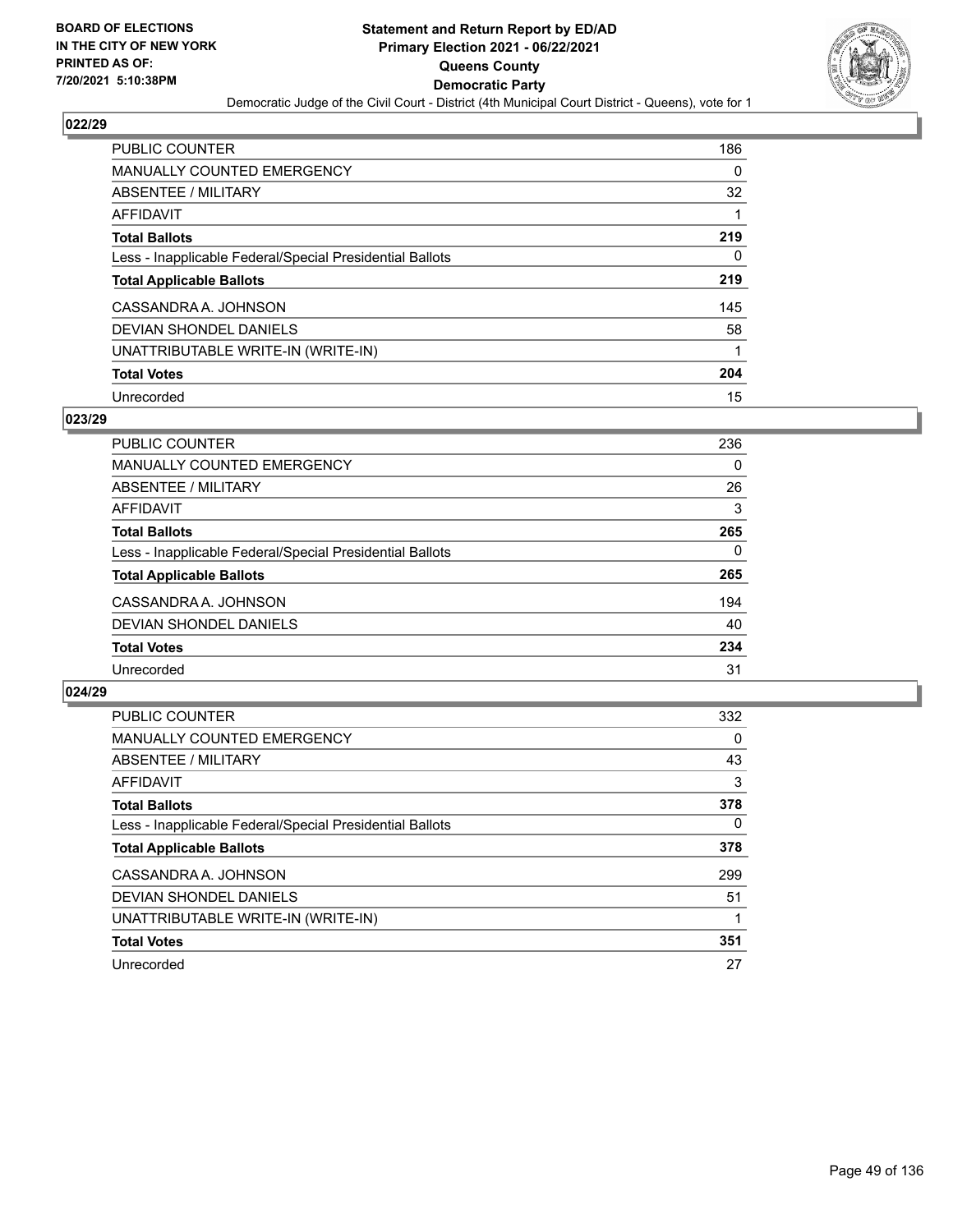

| PUBLIC COUNTER                                           | 289      |
|----------------------------------------------------------|----------|
| MANUALLY COUNTED EMERGENCY                               | 0        |
| <b>ABSENTEE / MILITARY</b>                               | 31       |
| <b>AFFIDAVIT</b>                                         | $\Omega$ |
| <b>Total Ballots</b>                                     | 320      |
| Less - Inapplicable Federal/Special Presidential Ballots | 0        |
| <b>Total Applicable Ballots</b>                          | 320      |
| CASSANDRA A. JOHNSON                                     | 247      |
| <b>DEVIAN SHONDEL DANIELS</b>                            | 38       |
| <b>Total Votes</b>                                       | 285      |
| Unrecorded                                               | 35       |

### **026/29**

| PUBLIC COUNTER                                           | 283      |
|----------------------------------------------------------|----------|
| <b>MANUALLY COUNTED EMERGENCY</b>                        | 0        |
| ABSENTEE / MILITARY                                      | 52       |
| AFFIDAVIT                                                | $\Omega$ |
| <b>Total Ballots</b>                                     | 335      |
| Less - Inapplicable Federal/Special Presidential Ballots | 0        |
| <b>Total Applicable Ballots</b>                          | 335      |
| CASSANDRA A. JOHNSON                                     | 236      |
| DEVIAN SHONDEL DANIELS                                   | 50       |
| <b>Total Votes</b>                                       | 286      |
| Unrecorded                                               | 49       |

| <b>PUBLIC COUNTER</b>                                    | 192      |
|----------------------------------------------------------|----------|
| <b>MANUALLY COUNTED EMERGENCY</b>                        | 0        |
| ABSENTEE / MILITARY                                      | 32       |
| <b>AFFIDAVIT</b>                                         | $\Omega$ |
| <b>Total Ballots</b>                                     | 224      |
| Less - Inapplicable Federal/Special Presidential Ballots | 0        |
| <b>Total Applicable Ballots</b>                          | 224      |
| CASSANDRA A. JOHNSON                                     | 163      |
| <b>DEVIAN SHONDEL DANIELS</b>                            | 36       |
| <b>Total Votes</b>                                       | 199      |
| Unrecorded                                               | 25       |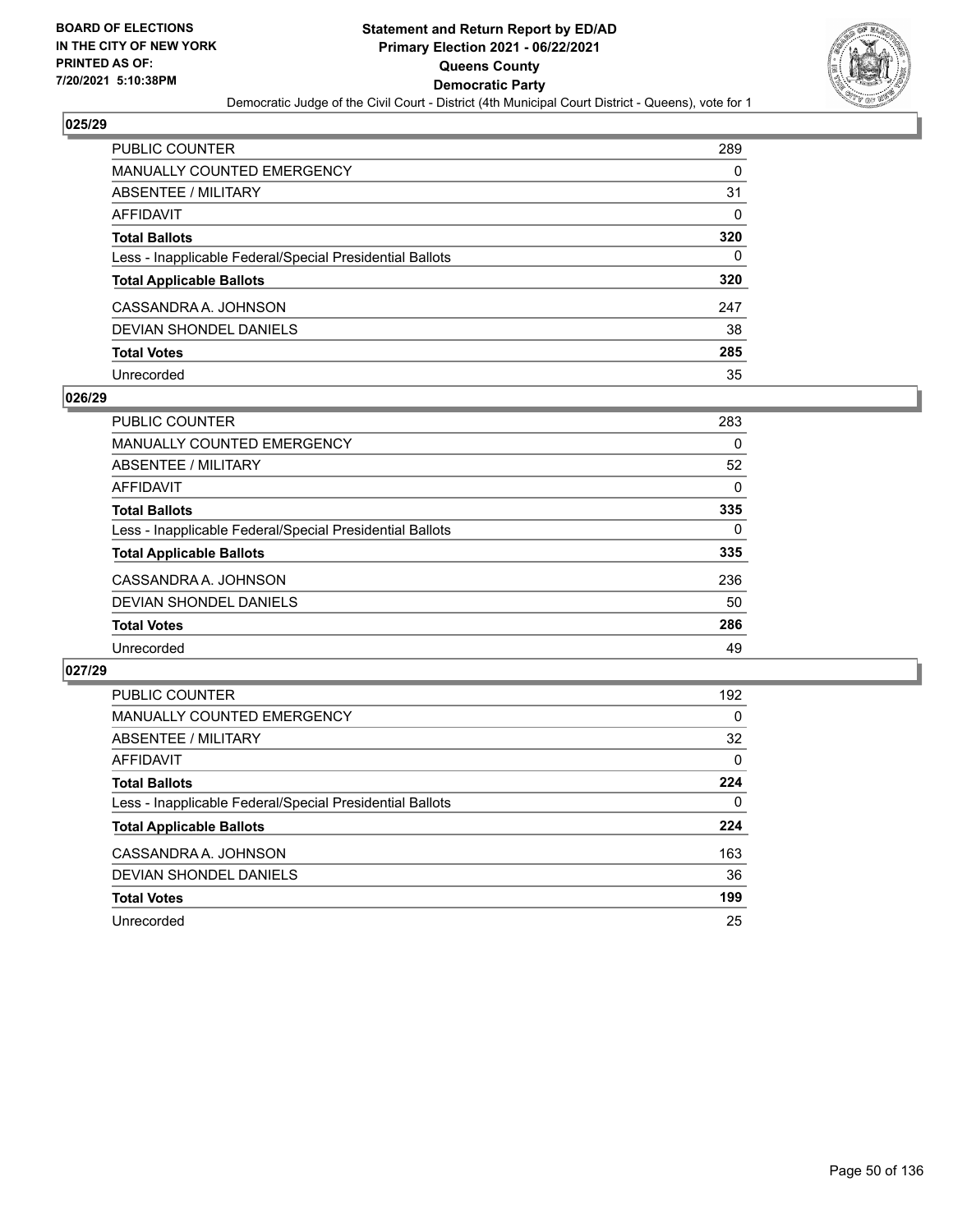

| PUBLIC COUNTER                                           | 237 |
|----------------------------------------------------------|-----|
| <b>MANUALLY COUNTED EMERGENCY</b>                        | 0   |
| ABSENTEE / MILITARY                                      | 19  |
| <b>AFFIDAVIT</b>                                         |     |
| <b>Total Ballots</b>                                     | 257 |
| Less - Inapplicable Federal/Special Presidential Ballots | 0   |
| <b>Total Applicable Ballots</b>                          | 257 |
| CASSANDRA A. JOHNSON                                     | 199 |
| DEVIAN SHONDEL DANIELS                                   | 41  |
| <b>Total Votes</b>                                       | 240 |
| Unrecorded                                               | 17  |

### **029/29**

| <b>PUBLIC COUNTER</b>                                    | 265 |
|----------------------------------------------------------|-----|
| <b>MANUALLY COUNTED EMERGENCY</b>                        | 0   |
| ABSENTEE / MILITARY                                      | 42  |
| <b>AFFIDAVIT</b>                                         | 0   |
| <b>Total Ballots</b>                                     | 307 |
| Less - Inapplicable Federal/Special Presidential Ballots | 0   |
| <b>Total Applicable Ballots</b>                          | 307 |
| CASSANDRA A. JOHNSON                                     | 246 |
| <b>DEVIAN SHONDEL DANIELS</b>                            | 40  |
| <b>Total Votes</b>                                       | 286 |
| Unrecorded                                               | 21  |

| <b>PUBLIC COUNTER</b>                                    | 251 |
|----------------------------------------------------------|-----|
| <b>MANUALLY COUNTED EMERGENCY</b>                        | 0   |
| ABSENTEE / MILITARY                                      | 30  |
| <b>AFFIDAVIT</b>                                         | 2   |
| <b>Total Ballots</b>                                     | 283 |
| Less - Inapplicable Federal/Special Presidential Ballots | 0   |
| <b>Total Applicable Ballots</b>                          | 283 |
| CASSANDRA A. JOHNSON                                     | 229 |
| <b>DEVIAN SHONDEL DANIELS</b>                            | 28  |
| <b>Total Votes</b>                                       | 257 |
| Unrecorded                                               | 26  |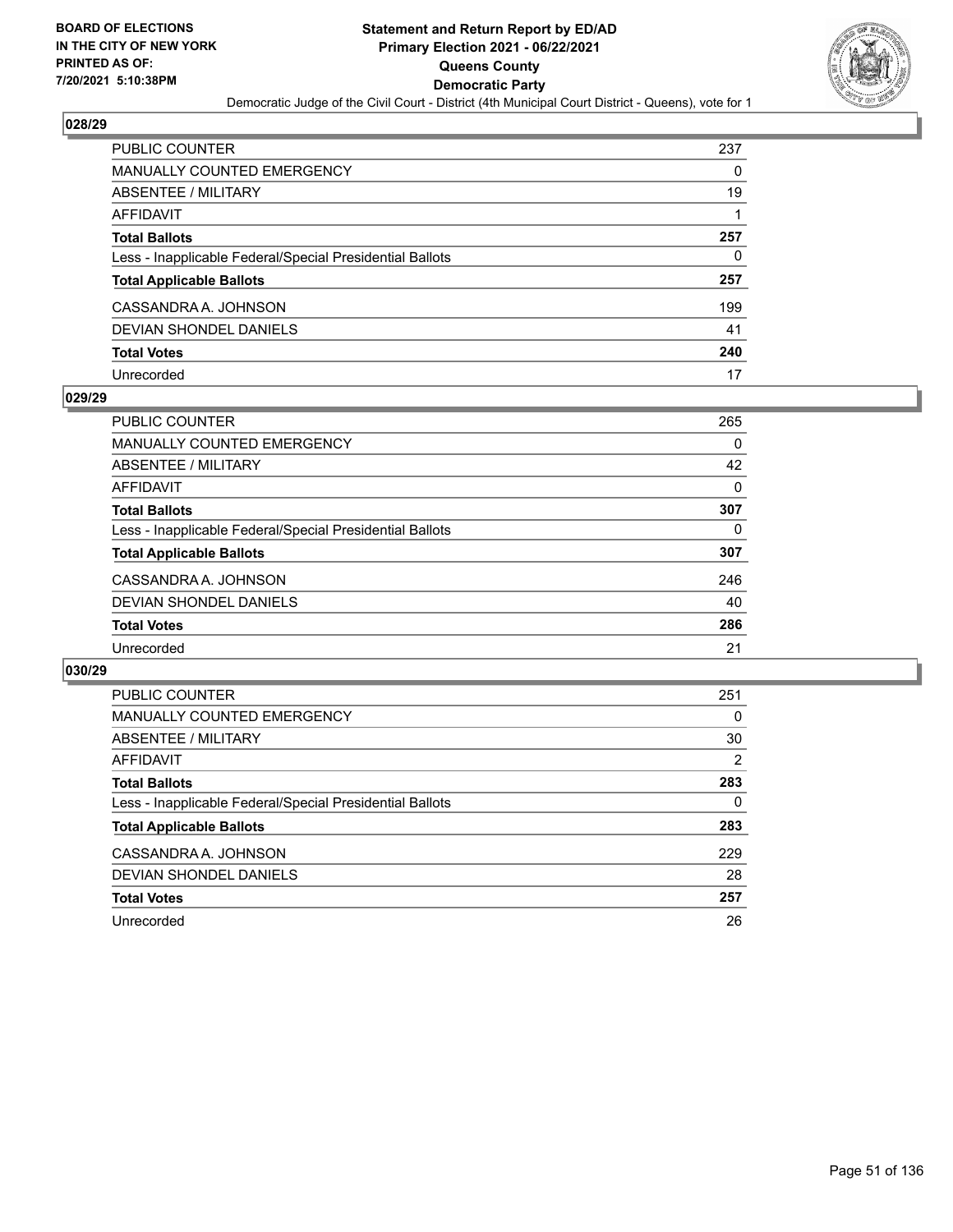

| <b>PUBLIC COUNTER</b>                                    | 241      |
|----------------------------------------------------------|----------|
| <b>MANUALLY COUNTED EMERGENCY</b>                        | 0        |
| ABSENTEE / MILITARY                                      | 30       |
| AFFIDAVIT                                                | 0        |
| <b>Total Ballots</b>                                     | 271      |
| Less - Inapplicable Federal/Special Presidential Ballots | $\Omega$ |
| <b>Total Applicable Ballots</b>                          | 271      |
| CASSANDRA A. JOHNSON                                     | 206      |
| DEVIAN SHONDEL DANIELS                                   | 40       |
| LLOYD RANKIN (WRITE-IN)                                  |          |
| MUHAMMAD LAGUDA (WRITE-IN)                               |          |
| <b>Total Votes</b>                                       | 248      |
| Unrecorded                                               | 23       |

## **032/29**

| <b>PUBLIC COUNTER</b>                                    | 219 |
|----------------------------------------------------------|-----|
| <b>MANUALLY COUNTED EMERGENCY</b>                        | 0   |
| ABSENTEE / MILITARY                                      | 51  |
| <b>AFFIDAVIT</b>                                         |     |
| <b>Total Ballots</b>                                     | 271 |
| Less - Inapplicable Federal/Special Presidential Ballots | 0   |
| <b>Total Applicable Ballots</b>                          | 271 |
| CASSANDRA A. JOHNSON                                     | 211 |
| <b>DEVIAN SHONDEL DANIELS</b>                            | 41  |
| <b>Total Votes</b>                                       | 252 |
| Unrecorded                                               | 19  |

| PUBLIC COUNTER                                           | 229 |
|----------------------------------------------------------|-----|
| <b>MANUALLY COUNTED EMERGENCY</b>                        | 0   |
| <b>ABSENTEE / MILITARY</b>                               | 41  |
| <b>AFFIDAVIT</b>                                         | 0   |
| <b>Total Ballots</b>                                     | 270 |
| Less - Inapplicable Federal/Special Presidential Ballots | 0   |
| <b>Total Applicable Ballots</b>                          | 270 |
| CASSANDRA A. JOHNSON                                     | 209 |
| DEVIAN SHONDEL DANIELS                                   | 38  |
| LINCOLN FAVOURS (WRITE-IN)                               |     |
| <b>Total Votes</b>                                       | 248 |
| Unrecorded                                               | 22  |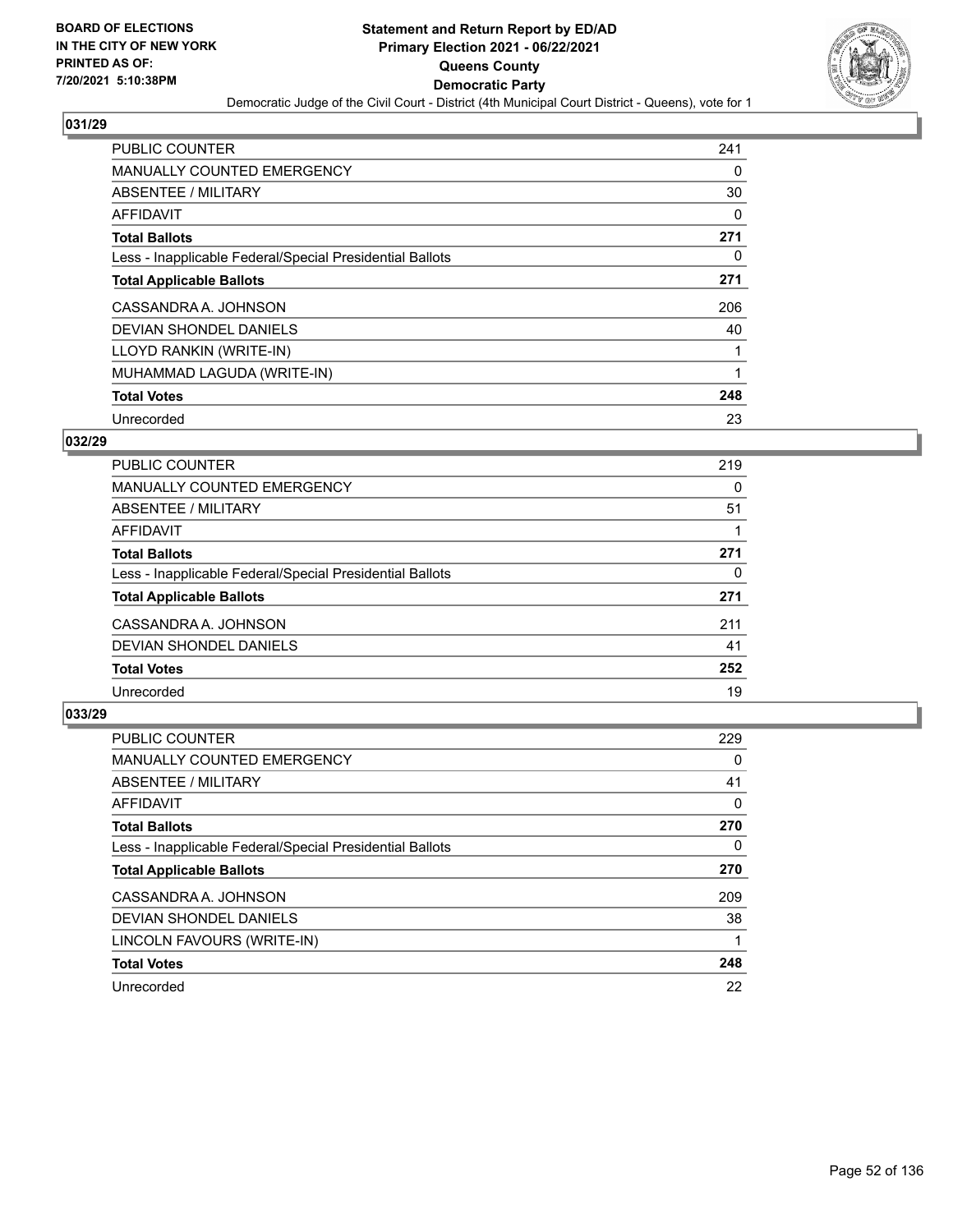

| <b>PUBLIC COUNTER</b>                                    | 219 |
|----------------------------------------------------------|-----|
| <b>MANUALLY COUNTED EMERGENCY</b>                        | 0   |
| ABSENTEE / MILITARY                                      | 25  |
| AFFIDAVIT                                                |     |
| <b>Total Ballots</b>                                     | 245 |
| Less - Inapplicable Federal/Special Presidential Ballots | 0   |
| <b>Total Applicable Ballots</b>                          | 245 |
| CASSANDRA A. JOHNSON                                     | 188 |
| DEVIAN SHONDEL DANIELS                                   | 38  |
| <b>Total Votes</b>                                       | 226 |
| Unrecorded                                               | 19  |

### **035/29**

| <b>PUBLIC COUNTER</b>                                    | 175      |
|----------------------------------------------------------|----------|
| MANUALLY COUNTED EMERGENCY                               | $\Omega$ |
| ABSENTEE / MILITARY                                      | 10       |
| AFFIDAVIT                                                |          |
| <b>Total Ballots</b>                                     | 186      |
| Less - Inapplicable Federal/Special Presidential Ballots | 0        |
| <b>Total Applicable Ballots</b>                          | 186      |
| CASSANDRA A. JOHNSON                                     | 153      |
| DEVIAN SHONDEL DANIELS                                   | 24       |
| <b>Total Votes</b>                                       | 177      |
| Unrecorded                                               | 9        |

| PUBLIC COUNTER                                           | 82       |
|----------------------------------------------------------|----------|
| <b>MANUALLY COUNTED EMERGENCY</b>                        | $\Omega$ |
| ABSENTEE / MILITARY                                      | 22       |
| AFFIDAVIT                                                | 2        |
| <b>Total Ballots</b>                                     | 106      |
| Less - Inapplicable Federal/Special Presidential Ballots | 0        |
| <b>Total Applicable Ballots</b>                          | 106      |
| CASSANDRA A. JOHNSON                                     | 67       |
| DEVIAN SHONDEL DANIELS                                   | 20       |
| <b>Total Votes</b>                                       | 87       |
| Unrecorded                                               | 19       |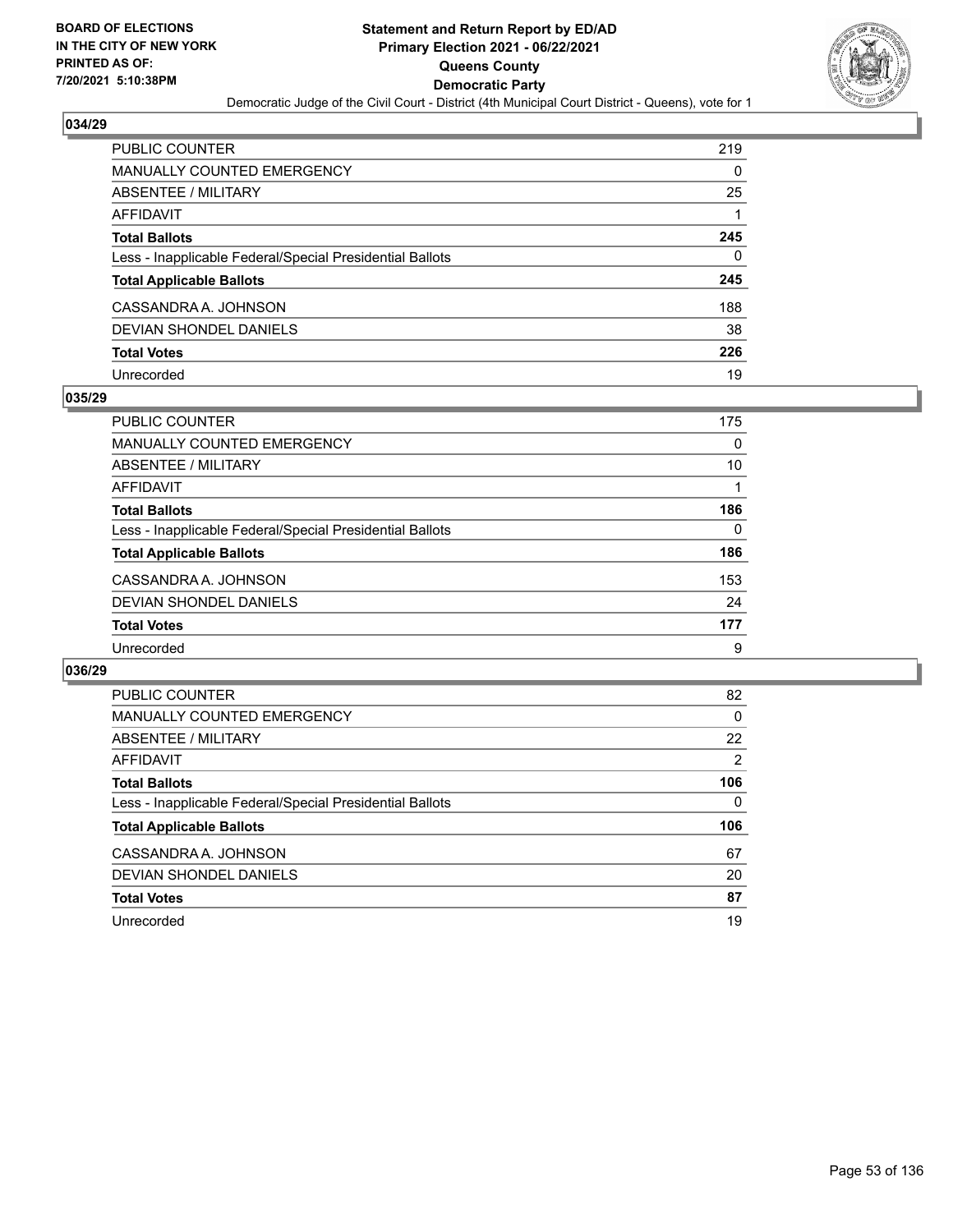

| PUBLIC COUNTER                                           | 96    |
|----------------------------------------------------------|-------|
| MANUALLY COUNTED EMERGENCY                               | 0     |
| <b>ABSENTEE / MILITARY</b>                               | 15    |
| AFFIDAVIT                                                |       |
| <b>Total Ballots</b>                                     | 112   |
| Less - Inapplicable Federal/Special Presidential Ballots | 0     |
| <b>Total Applicable Ballots</b>                          | $112$ |
| CASSANDRA A. JOHNSON                                     | 65    |
| <b>DEVIAN SHONDEL DANIELS</b>                            | 17    |
| <b>Total Votes</b>                                       | 82    |
| Unrecorded                                               | 30    |

### **038/29**

| <b>PUBLIC COUNTER</b>                                    | 91       |
|----------------------------------------------------------|----------|
| MANUALLY COUNTED EMERGENCY                               | 0        |
| ABSENTEE / MILITARY                                      | 29       |
| <b>AFFIDAVIT</b>                                         | $\Omega$ |
| <b>Total Ballots</b>                                     | 120      |
| Less - Inapplicable Federal/Special Presidential Ballots | 0        |
| <b>Total Applicable Ballots</b>                          | 120      |
| CASSANDRA A. JOHNSON                                     | 68       |
| DEVIAN SHONDEL DANIELS                                   | 24       |
| DONALD DUCK (WRITE-IN)                                   |          |
| <b>Total Votes</b>                                       | 93       |
| Unrecorded                                               | 27       |

| <b>PUBLIC COUNTER</b>                                    | 147            |
|----------------------------------------------------------|----------------|
| MANUALLY COUNTED EMERGENCY                               | $\Omega$       |
| ABSENTEE / MILITARY                                      | 12             |
| AFFIDAVIT                                                | $\overline{2}$ |
| <b>Total Ballots</b>                                     | 161            |
| Less - Inapplicable Federal/Special Presidential Ballots | 0              |
| <b>Total Applicable Ballots</b>                          | 161            |
| CASSANDRA A. JOHNSON                                     | 104            |
| DEVIAN SHONDEL DANIELS                                   | 21             |
| <b>Total Votes</b>                                       | 125            |
| Unrecorded                                               | 36             |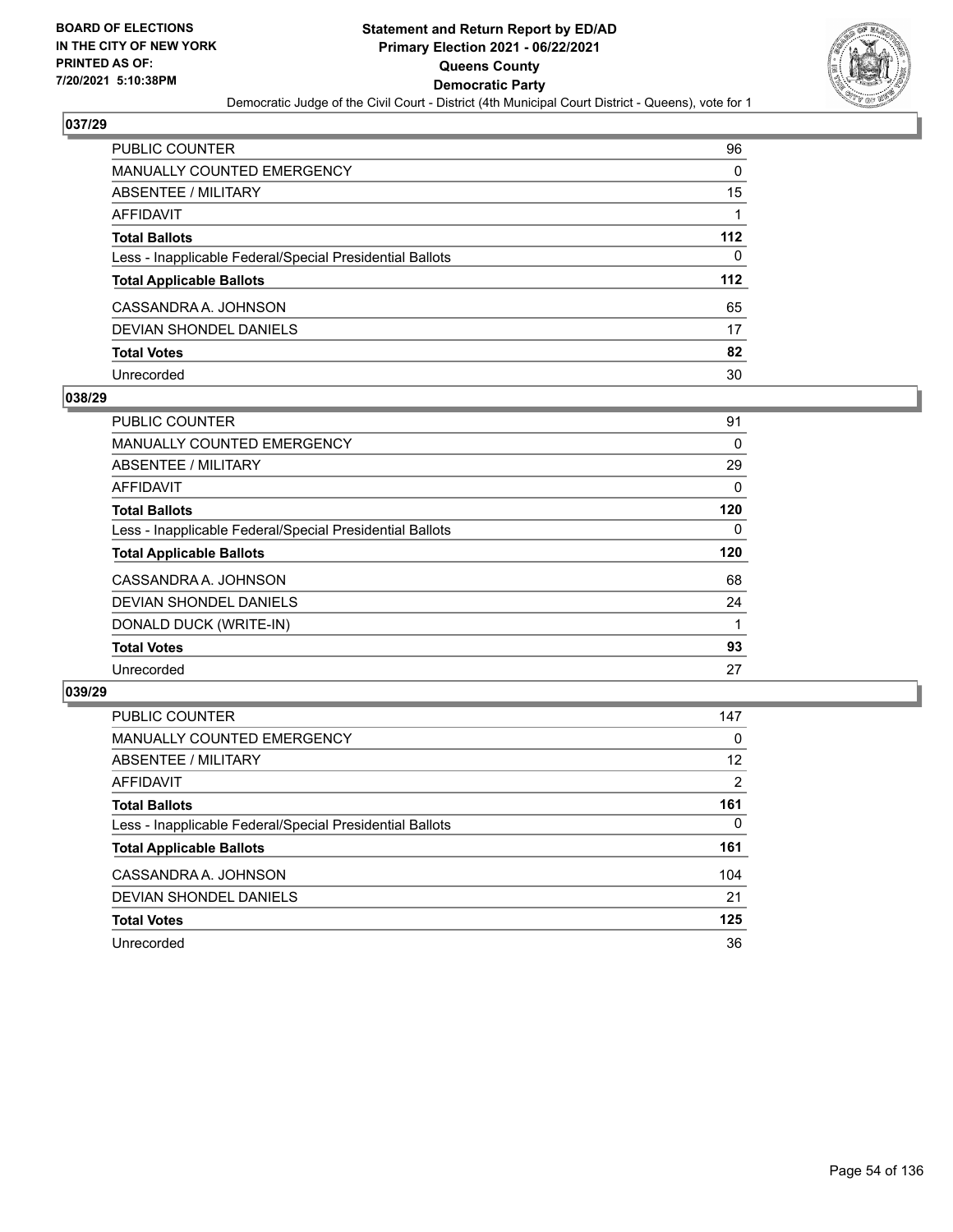

| PUBLIC COUNTER                                           | 153      |
|----------------------------------------------------------|----------|
| <b>MANUALLY COUNTED EMERGENCY</b>                        | 0        |
| ABSENTEE / MILITARY                                      | 15       |
| <b>AFFIDAVIT</b>                                         | $\Omega$ |
| <b>Total Ballots</b>                                     | 168      |
| Less - Inapplicable Federal/Special Presidential Ballots | 0        |
| <b>Total Applicable Ballots</b>                          | 168      |
| CASSANDRA A. JOHNSON                                     | 111      |
| DEVIAN SHONDEL DANIELS                                   | 45       |
| <b>Total Votes</b>                                       | 156      |
| Unrecorded                                               | 12       |

### **041/29**

| <b>PUBLIC COUNTER</b>                                    | 166      |
|----------------------------------------------------------|----------|
| MANUALLY COUNTED EMERGENCY                               | 0        |
| ABSENTEE / MILITARY                                      | 22       |
| <b>AFFIDAVIT</b>                                         | 4        |
| <b>Total Ballots</b>                                     | 192      |
| Less - Inapplicable Federal/Special Presidential Ballots | $\Omega$ |
| <b>Total Applicable Ballots</b>                          | 192      |
| CASSANDRA A. JOHNSON                                     | 127      |
| DEVIAN SHONDEL DANIELS                                   | 43       |
| UNCOUNTED WRITE-IN PER STATUTE (WRITE-IN)                |          |
| <b>Total Votes</b>                                       | 171      |
| Unrecorded                                               | 21       |

| <b>PUBLIC COUNTER</b>                                    | 153          |
|----------------------------------------------------------|--------------|
| <b>MANUALLY COUNTED EMERGENCY</b>                        | 0            |
| ABSENTEE / MILITARY                                      | 4            |
| <b>AFFIDAVIT</b>                                         | $\mathbf{0}$ |
| <b>Total Ballots</b>                                     | 157          |
| Less - Inapplicable Federal/Special Presidential Ballots | $\Omega$     |
| <b>Total Applicable Ballots</b>                          | 157          |
| CASSANDRA A. JOHNSON                                     | 117          |
| <b>DEVIAN SHONDEL DANIELS</b>                            | 26           |
| UNATTRIBUTABLE WRITE-IN (WRITE-IN)                       |              |
| <b>Total Votes</b>                                       | 144          |
| Unrecorded                                               | 13           |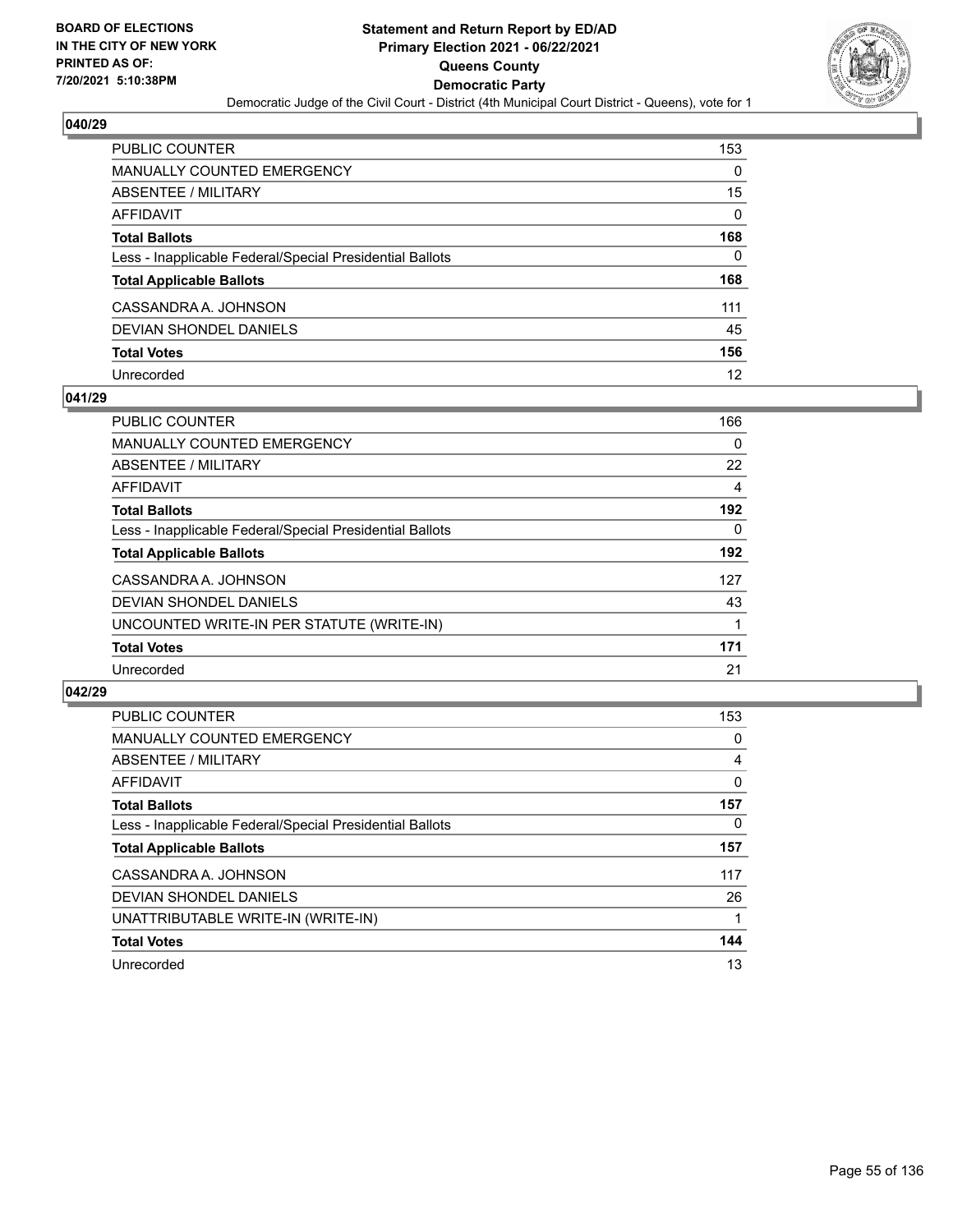

| <b>PUBLIC COUNTER</b>                                    | 158 |
|----------------------------------------------------------|-----|
| <b>MANUALLY COUNTED EMERGENCY</b>                        | 0   |
| ABSENTEE / MILITARY                                      | 14  |
| AFFIDAVIT                                                | 0   |
| <b>Total Ballots</b>                                     | 172 |
| Less - Inapplicable Federal/Special Presidential Ballots | 0   |
| <b>Total Applicable Ballots</b>                          | 172 |
| CASSANDRA A. JOHNSON                                     | 124 |
| DEVIAN SHONDEL DANIELS                                   | 34  |
| UNATTRIBUTABLE WRITE-IN (WRITE-IN)                       | 1   |
| <b>Total Votes</b>                                       | 159 |
| Unrecorded                                               | 13  |

### **044/29**

| <b>PUBLIC COUNTER</b>                                    | 193      |
|----------------------------------------------------------|----------|
| <b>MANUALLY COUNTED EMERGENCY</b>                        | 0        |
| ABSENTEE / MILITARY                                      | 12       |
| <b>AFFIDAVIT</b>                                         | $\Omega$ |
| <b>Total Ballots</b>                                     | 205      |
| Less - Inapplicable Federal/Special Presidential Ballots | $\Omega$ |
| <b>Total Applicable Ballots</b>                          | 205      |
| CASSANDRA A. JOHNSON                                     | 145      |
| <b>DEVIAN SHONDEL DANIELS</b>                            | 35       |
| <b>KENNETH ONUNKWO (WRITE-IN)</b>                        |          |
| <b>Total Votes</b>                                       | 181      |
| Unrecorded                                               | 24       |

| <b>PUBLIC COUNTER</b>                                    | 168      |
|----------------------------------------------------------|----------|
| <b>MANUALLY COUNTED EMERGENCY</b>                        | 0        |
| ABSENTEE / MILITARY                                      | 27       |
| AFFIDAVIT                                                | 0        |
| <b>Total Ballots</b>                                     | 195      |
| Less - Inapplicable Federal/Special Presidential Ballots | $\Omega$ |
| <b>Total Applicable Ballots</b>                          | 195      |
| CASSANDRA A. JOHNSON                                     | 153      |
| DEVIAN SHONDEL DANIELS                                   | 30       |
| <b>Total Votes</b>                                       | 183      |
| Unrecorded                                               | 12       |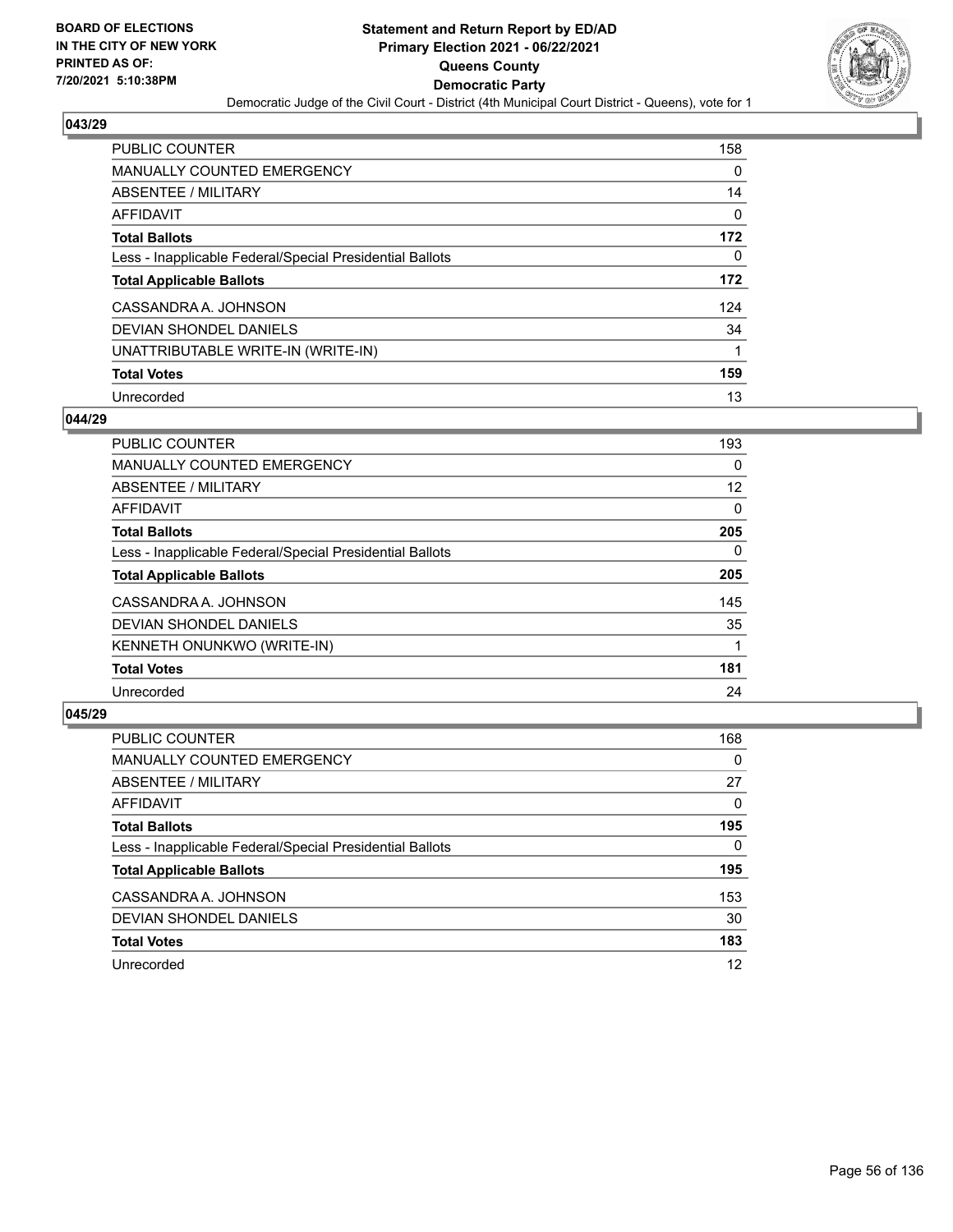

| <b>PUBLIC COUNTER</b>                                    | 144 |
|----------------------------------------------------------|-----|
| <b>MANUALLY COUNTED EMERGENCY</b>                        | 0   |
| ABSENTEE / MILITARY                                      | 27  |
| AFFIDAVIT                                                | 0   |
| <b>Total Ballots</b>                                     | 171 |
| Less - Inapplicable Federal/Special Presidential Ballots | 0   |
| <b>Total Applicable Ballots</b>                          | 171 |
| CASSANDRA A. JOHNSON                                     | 125 |
| DEVIAN SHONDEL DANIELS                                   | 29  |
| MAURICE MUIR (WRITE-IN)                                  | 1   |
| <b>Total Votes</b>                                       | 155 |
| Unrecorded                                               | 16  |

### **047/29**

| <b>PUBLIC COUNTER</b>                                    | 131      |
|----------------------------------------------------------|----------|
| <b>MANUALLY COUNTED EMERGENCY</b>                        | 0        |
| ABSENTEE / MILITARY                                      | 9        |
| <b>AFFIDAVIT</b>                                         | 0        |
| <b>Total Ballots</b>                                     | 140      |
| Less - Inapplicable Federal/Special Presidential Ballots | $\Omega$ |
| <b>Total Applicable Ballots</b>                          | 140      |
| CASSANDRA A. JOHNSON                                     | 95       |
| DEVIAN SHONDEL DANIELS                                   | 30       |
| <b>Total Votes</b>                                       | 125      |
| Unrecorded                                               | 15       |

| <b>PUBLIC COUNTER</b>                                    | 158      |
|----------------------------------------------------------|----------|
| <b>MANUALLY COUNTED EMERGENCY</b>                        | $\Omega$ |
| ABSENTEE / MILITARY                                      | 18       |
| AFFIDAVIT                                                | $\Omega$ |
| <b>Total Ballots</b>                                     | 176      |
| Less - Inapplicable Federal/Special Presidential Ballots | $\Omega$ |
| <b>Total Applicable Ballots</b>                          | 176      |
| CASSANDRA A. JOHNSON                                     | 133      |
| DEVIAN SHONDEL DANIELS                                   | 31       |
| <b>Total Votes</b>                                       | 164      |
| Unrecorded                                               | 12       |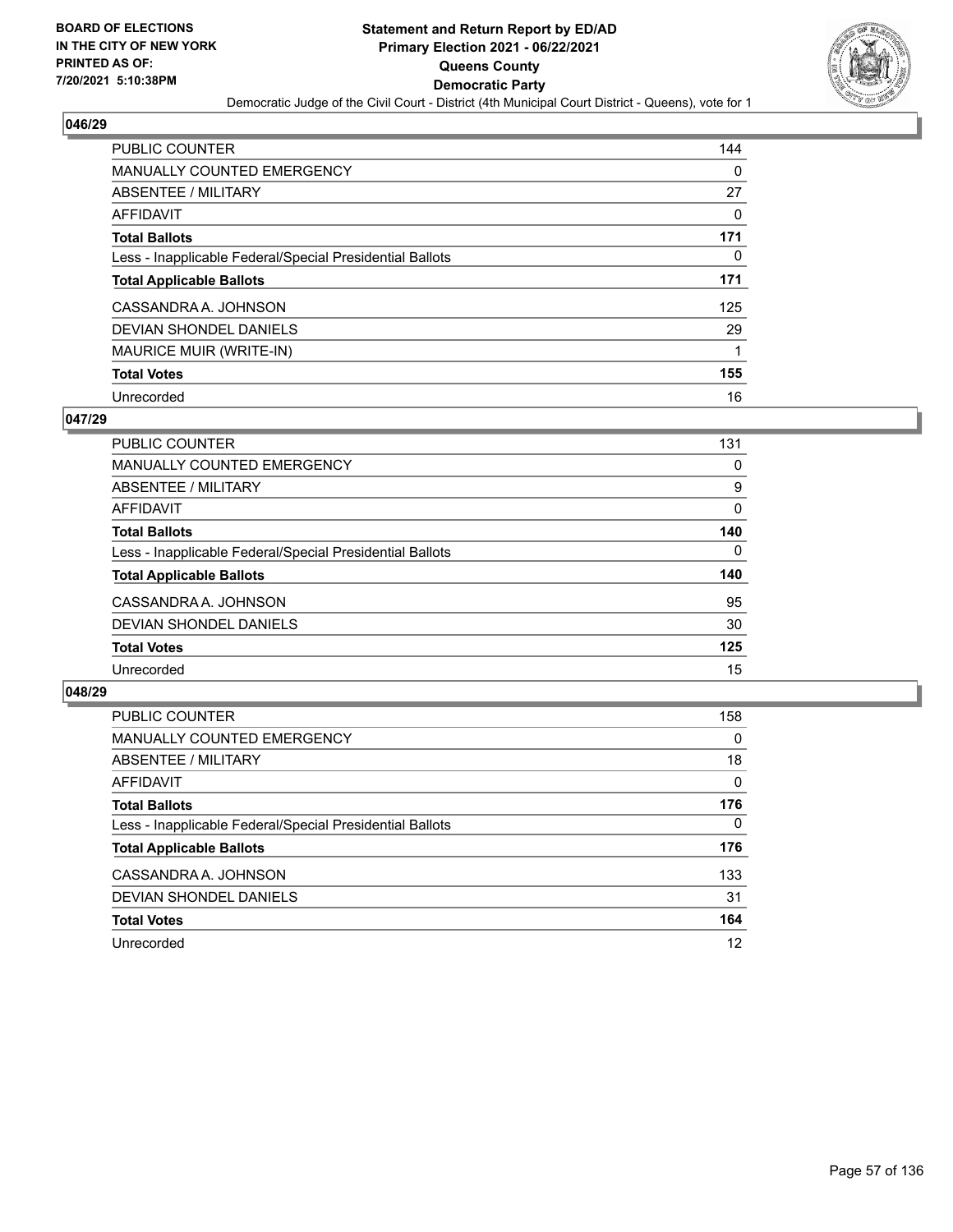

| <b>PUBLIC COUNTER</b>                                    | 151      |
|----------------------------------------------------------|----------|
| <b>MANUALLY COUNTED EMERGENCY</b>                        | 0        |
| ABSENTEE / MILITARY                                      | 15       |
| <b>AFFIDAVIT</b>                                         | $\Omega$ |
| <b>Total Ballots</b>                                     | 166      |
| Less - Inapplicable Federal/Special Presidential Ballots | $\Omega$ |
| <b>Total Applicable Ballots</b>                          | 166      |
| CASSANDRA A. JOHNSON                                     | 121      |
| DEVIAN SHONDEL DANIELS                                   | 32       |
| <b>Total Votes</b>                                       | 153      |
| Unrecorded                                               | 13       |

### **050/29**

| PUBLIC COUNTER                                           | 193      |
|----------------------------------------------------------|----------|
| <b>MANUALLY COUNTED EMERGENCY</b>                        | 0        |
| ABSENTEE / MILITARY                                      | 23       |
| AFFIDAVIT                                                | $\Omega$ |
| <b>Total Ballots</b>                                     | 216      |
| Less - Inapplicable Federal/Special Presidential Ballots | $\Omega$ |
| <b>Total Applicable Ballots</b>                          | 216      |
| CASSANDRA A. JOHNSON                                     | 131      |
| DEVIAN SHONDEL DANIELS                                   | 63       |
| <b>Total Votes</b>                                       | 194      |
| Unrecorded                                               | 22       |

| PUBLIC COUNTER                                           | 222 |
|----------------------------------------------------------|-----|
| <b>MANUALLY COUNTED EMERGENCY</b>                        | 0   |
| ABSENTEE / MILITARY                                      | 37  |
| AFFIDAVIT                                                | 0   |
| <b>Total Ballots</b>                                     | 259 |
| Less - Inapplicable Federal/Special Presidential Ballots | 0   |
| <b>Total Applicable Ballots</b>                          | 259 |
| CASSANDRA A. JOHNSON                                     | 161 |
| DEVIAN SHONDEL DANIELS                                   | 64  |
| UNATTRIBUTABLE WRITE-IN (WRITE-IN)                       |     |
| <b>Total Votes</b>                                       | 226 |
| Unrecorded                                               | 33  |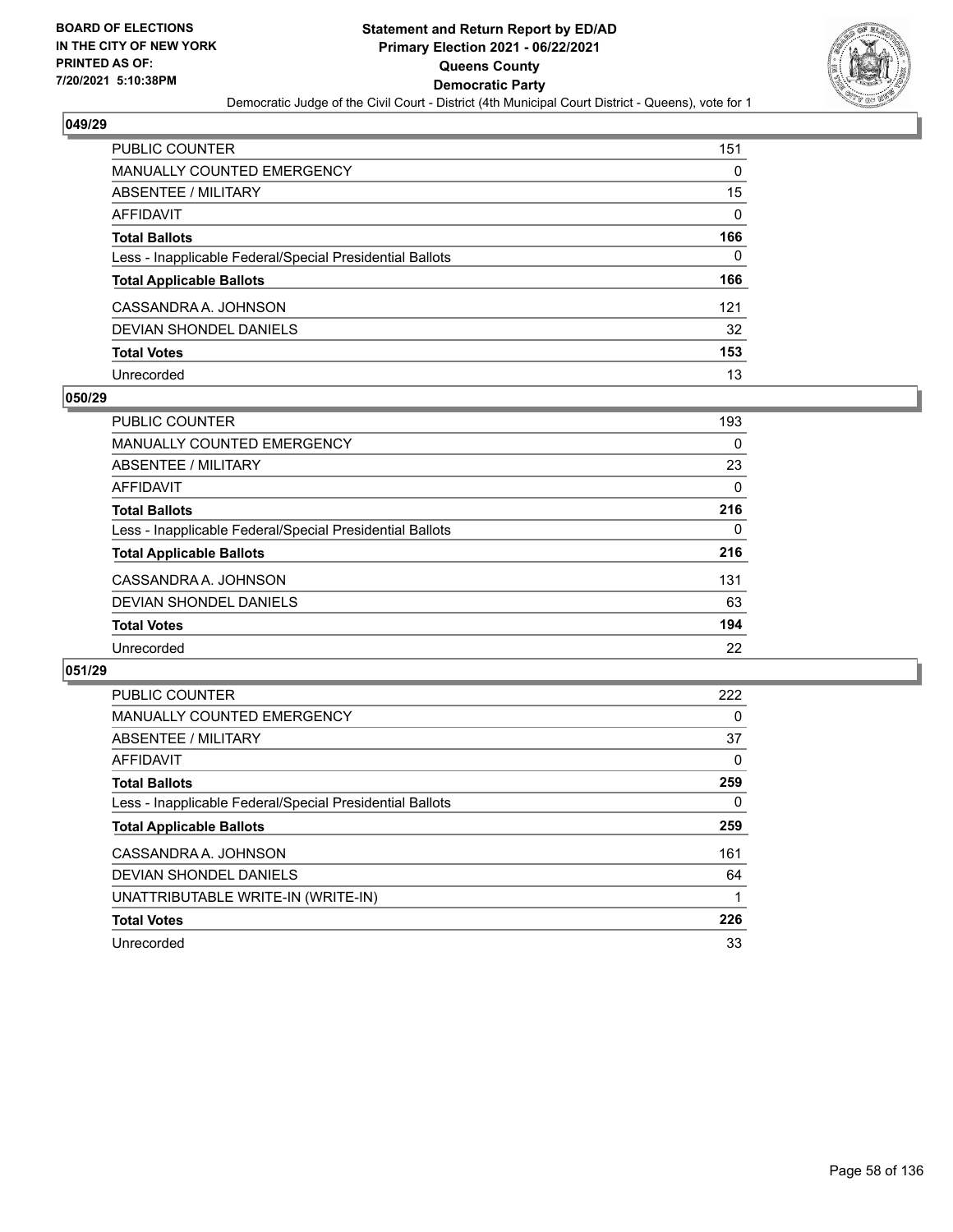

| PUBLIC COUNTER                                           | 208 |
|----------------------------------------------------------|-----|
| <b>MANUALLY COUNTED EMERGENCY</b>                        | 0   |
| ABSENTEE / MILITARY                                      | 62  |
| <b>AFFIDAVIT</b>                                         |     |
| <b>Total Ballots</b>                                     | 271 |
| Less - Inapplicable Federal/Special Presidential Ballots | 0   |
| <b>Total Applicable Ballots</b>                          | 271 |
| CASSANDRA A. JOHNSON                                     | 190 |
| DEVIAN SHONDEL DANIELS                                   | 56  |
| <b>Total Votes</b>                                       | 246 |
| Unrecorded                                               | 25  |

### **053/29**

| <b>PUBLIC COUNTER</b>                                    | 159      |
|----------------------------------------------------------|----------|
| <b>MANUALLY COUNTED EMERGENCY</b>                        | 0        |
| ABSENTEE / MILITARY                                      | 35       |
| AFFIDAVIT                                                | 21       |
| <b>Total Ballots</b>                                     | 215      |
| Less - Inapplicable Federal/Special Presidential Ballots | $\Omega$ |
| <b>Total Applicable Ballots</b>                          | 215      |
| CASSANDRA A. JOHNSON                                     | 138      |
| DEVIAN SHONDEL DANIELS                                   | 57       |
| <b>Total Votes</b>                                       | 195      |
| Unrecorded                                               | 20       |

| PUBLIC COUNTER                                           | 184      |
|----------------------------------------------------------|----------|
| <b>MANUALLY COUNTED EMERGENCY</b>                        | $\Omega$ |
| ABSENTEE / MILITARY                                      | 38       |
| AFFIDAVIT                                                |          |
| <b>Total Ballots</b>                                     | 223      |
| Less - Inapplicable Federal/Special Presidential Ballots | 0        |
| <b>Total Applicable Ballots</b>                          | 223      |
| CASSANDRA A. JOHNSON                                     | 135      |
| <b>DEVIAN SHONDEL DANIELS</b>                            | 61       |
| <b>Total Votes</b>                                       | 196      |
| Unrecorded                                               | 27       |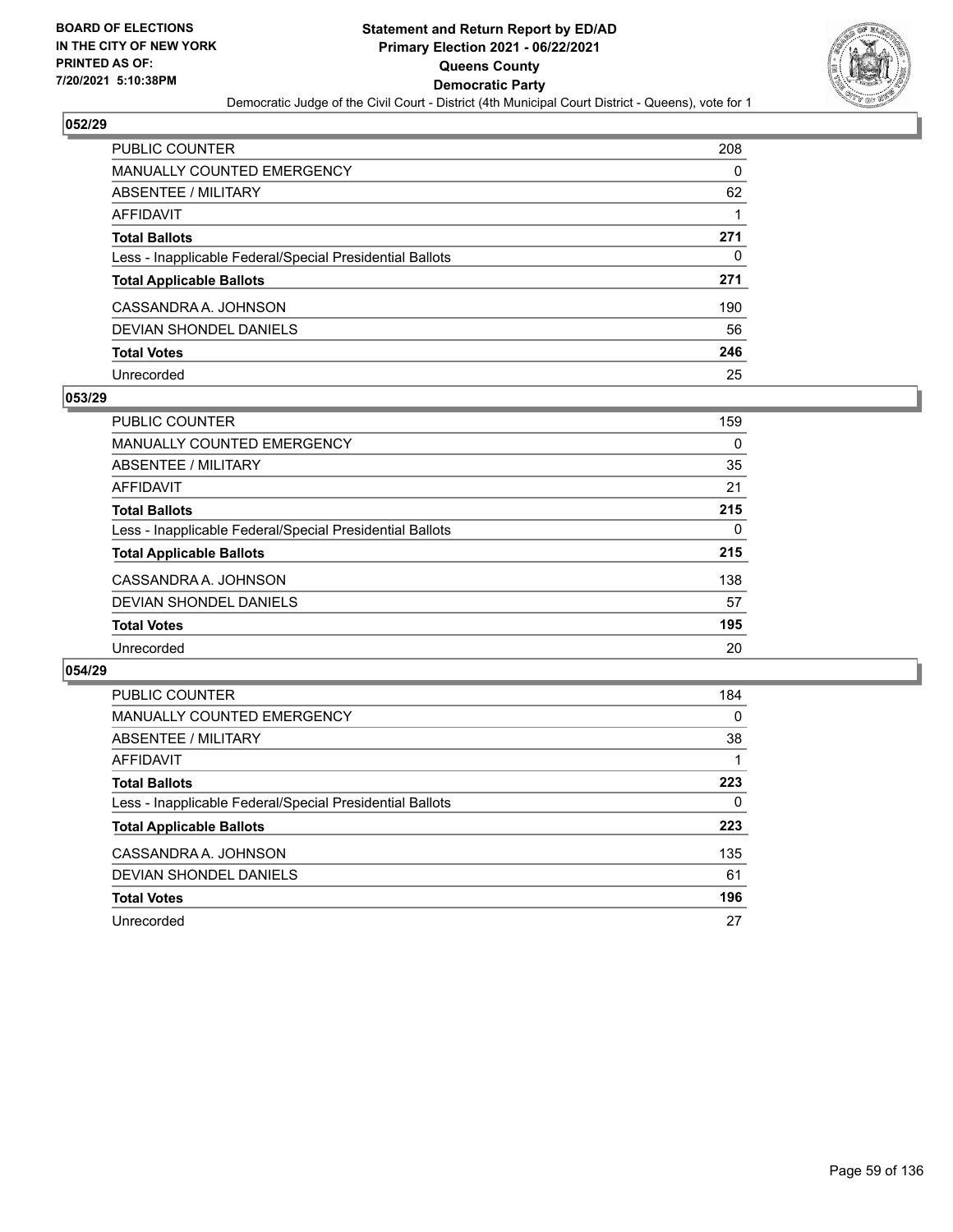

| PUBLIC COUNTER                                           | 272      |
|----------------------------------------------------------|----------|
| <b>MANUALLY COUNTED EMERGENCY</b>                        | 0        |
| ABSENTEE / MILITARY                                      | 38       |
| AFFIDAVIT                                                | $\Omega$ |
| <b>Total Ballots</b>                                     | 310      |
| Less - Inapplicable Federal/Special Presidential Ballots | 0        |
| <b>Total Applicable Ballots</b>                          | 310      |
| CASSANDRA A. JOHNSON                                     | 225      |
| DEVIAN SHONDEL DANIELS                                   | 51       |
| <b>Total Votes</b>                                       | 276      |
| Unrecorded                                               | 34       |

### **056/29**

| PUBLIC COUNTER                                           | 156      |
|----------------------------------------------------------|----------|
| <b>MANUALLY COUNTED EMERGENCY</b>                        | $\Omega$ |
| ABSENTEE / MILITARY                                      | 28       |
| AFFIDAVIT                                                |          |
| <b>Total Ballots</b>                                     | 185      |
| Less - Inapplicable Federal/Special Presidential Ballots | $\Omega$ |
| <b>Total Applicable Ballots</b>                          | 185      |
| CASSANDRA A. JOHNSON                                     | 147      |
| DEVIAN SHONDEL DANIELS                                   | 18       |
| <b>Total Votes</b>                                       | 165      |
| Unrecorded                                               | 20       |

| PUBLIC COUNTER                                           | 229      |
|----------------------------------------------------------|----------|
| <b>MANUALLY COUNTED EMERGENCY</b>                        | 0        |
| ABSENTEE / MILITARY                                      | 34       |
| AFFIDAVIT                                                | $\Omega$ |
| <b>Total Ballots</b>                                     | 263      |
| Less - Inapplicable Federal/Special Presidential Ballots | 0        |
| <b>Total Applicable Ballots</b>                          | 263      |
| CASSANDRA A. JOHNSON                                     | 194      |
| DEVIAN SHONDEL DANIELS                                   | 35       |
| <b>Total Votes</b>                                       | 229      |
| Unrecorded                                               | 34       |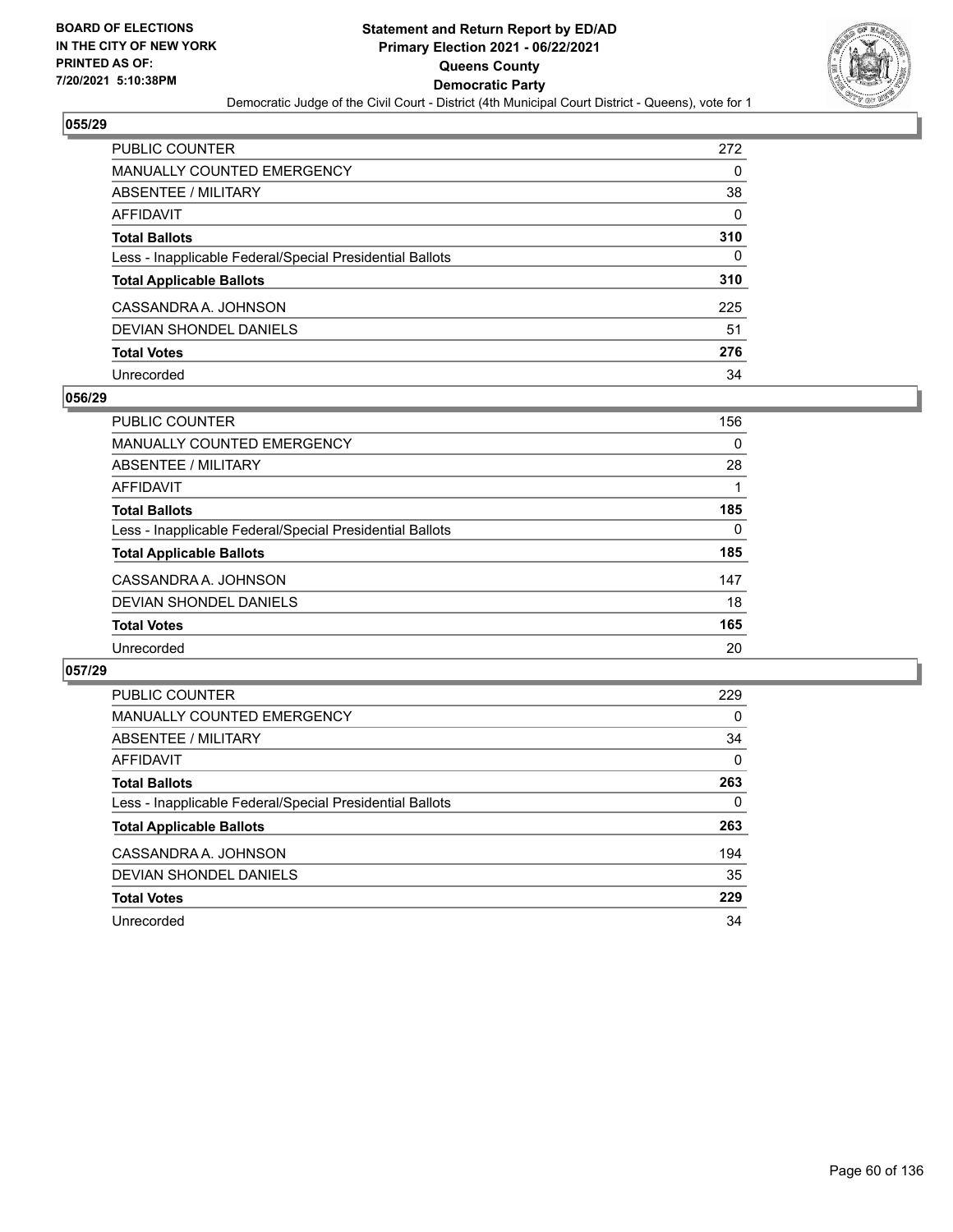

| PUBLIC COUNTER                                           | 218      |
|----------------------------------------------------------|----------|
| <b>MANUALLY COUNTED EMERGENCY</b>                        | 0        |
| ABSENTEE / MILITARY                                      | 32       |
| <b>AFFIDAVIT</b>                                         | $\Omega$ |
| <b>Total Ballots</b>                                     | 250      |
| Less - Inapplicable Federal/Special Presidential Ballots | 0        |
| <b>Total Applicable Ballots</b>                          | 250      |
| CASSANDRA A. JOHNSON                                     | 197      |
| DEVIAN SHONDEL DANIELS                                   | 28       |
| <b>Total Votes</b>                                       | 225      |
| Unrecorded                                               | 25       |

### **059/29**

| <b>PUBLIC COUNTER</b>                                    | 241      |
|----------------------------------------------------------|----------|
| MANUALLY COUNTED EMERGENCY                               | 0        |
| ABSENTEE / MILITARY                                      | 45       |
| AFFIDAVIT                                                | $\Omega$ |
| <b>Total Ballots</b>                                     | 286      |
| Less - Inapplicable Federal/Special Presidential Ballots | 0        |
| <b>Total Applicable Ballots</b>                          | 286      |
| CASSANDRA A. JOHNSON                                     | 221      |
| DEVIAN SHONDEL DANIELS                                   | 47       |
| UNATTRIBUTABLE WRITE-IN (WRITE-IN)                       |          |
| <b>Total Votes</b>                                       | 269      |
| Unrecorded                                               | 17       |

| <b>PUBLIC COUNTER</b>                                    | 284            |
|----------------------------------------------------------|----------------|
| <b>MANUALLY COUNTED EMERGENCY</b>                        | $\Omega$       |
| ABSENTEE / MILITARY                                      | 38             |
| AFFIDAVIT                                                |                |
| <b>Total Ballots</b>                                     | 323            |
| Less - Inapplicable Federal/Special Presidential Ballots | $\Omega$       |
| <b>Total Applicable Ballots</b>                          | 323            |
| CASSANDRA A. JOHNSON                                     | 235            |
| DEVIAN SHONDEL DANIELS                                   | 53             |
| UNATTRIBUTABLE WRITE-IN (WRITE-IN)                       | $\overline{2}$ |
| <b>Total Votes</b>                                       | 290            |
| Unrecorded                                               | 33             |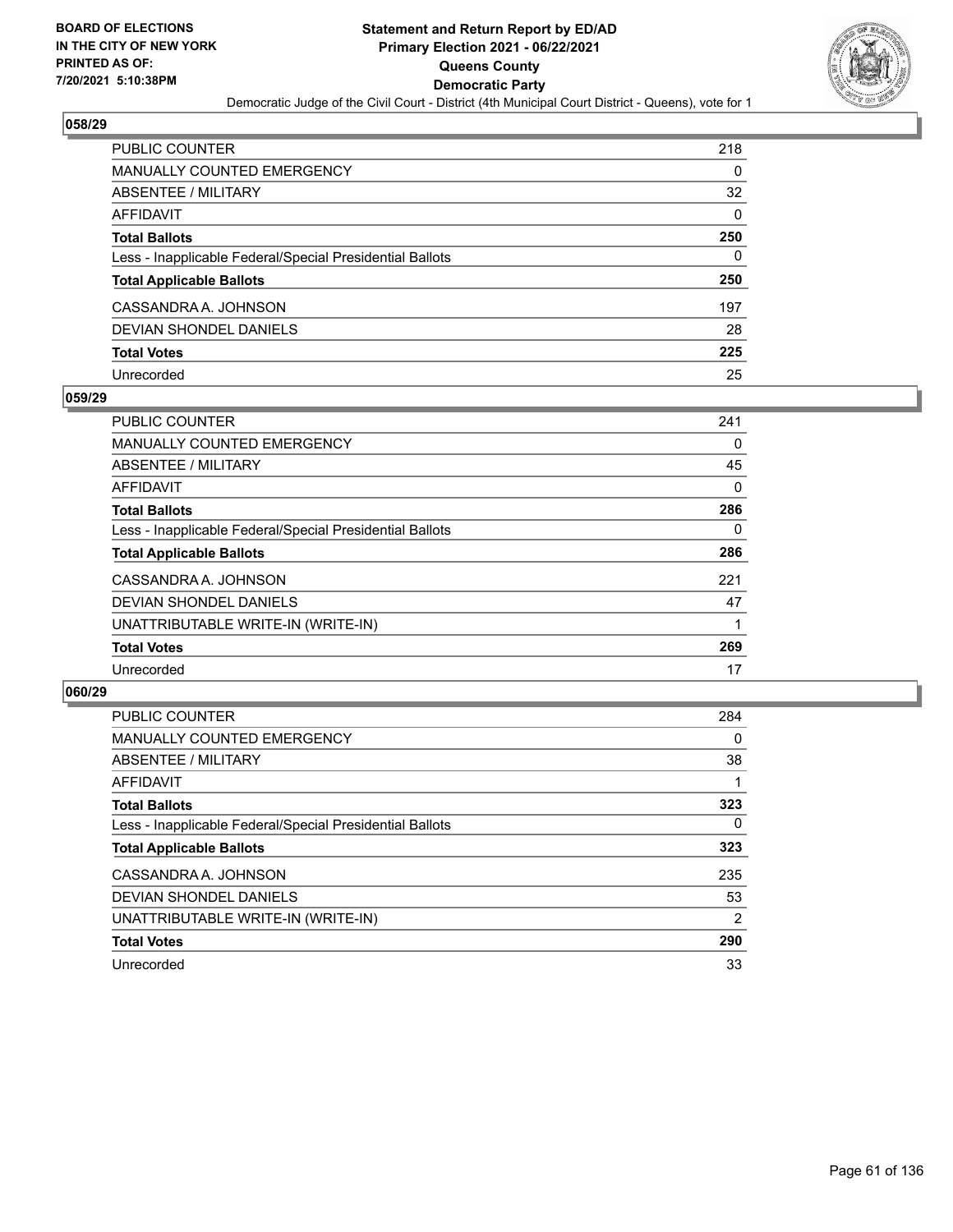

| PUBLIC COUNTER                                           | 269      |
|----------------------------------------------------------|----------|
| MANUALLY COUNTED EMERGENCY                               | 0        |
| <b>ABSENTEE / MILITARY</b>                               | 39       |
| <b>AFFIDAVIT</b>                                         | $\Omega$ |
| <b>Total Ballots</b>                                     | 308      |
| Less - Inapplicable Federal/Special Presidential Ballots | $\Omega$ |
| <b>Total Applicable Ballots</b>                          | 308      |
| CASSANDRA A. JOHNSON                                     | 190      |
| <b>DEVIAN SHONDEL DANIELS</b>                            | 86       |
| <b>Total Votes</b>                                       | 276      |
| Unrecorded                                               | 32       |

### **062/29**

| <b>PUBLIC COUNTER</b>                                    | 311 |
|----------------------------------------------------------|-----|
| <b>MANUALLY COUNTED EMERGENCY</b>                        | 0   |
| ABSENTEE / MILITARY                                      | 41  |
| AFFIDAVIT                                                | 0   |
| <b>Total Ballots</b>                                     | 352 |
| Less - Inapplicable Federal/Special Presidential Ballots | 0   |
| <b>Total Applicable Ballots</b>                          | 352 |
| CASSANDRA A. JOHNSON                                     | 237 |
| DEVIAN SHONDEL DANIELS                                   | 96  |
| <b>Total Votes</b>                                       | 333 |
| Unrecorded                                               | 19  |

| PUBLIC COUNTER                                           | 257 |
|----------------------------------------------------------|-----|
| <b>MANUALLY COUNTED EMERGENCY</b>                        | 0   |
| ABSENTEE / MILITARY                                      | 32  |
| <b>AFFIDAVIT</b>                                         |     |
| <b>Total Ballots</b>                                     | 290 |
| Less - Inapplicable Federal/Special Presidential Ballots | 0   |
| <b>Total Applicable Ballots</b>                          | 290 |
| CASSANDRA A. JOHNSON                                     | 170 |
| DEVIAN SHONDEL DANIELS                                   | 91  |
| <b>Total Votes</b>                                       | 261 |
| Unrecorded                                               | 29  |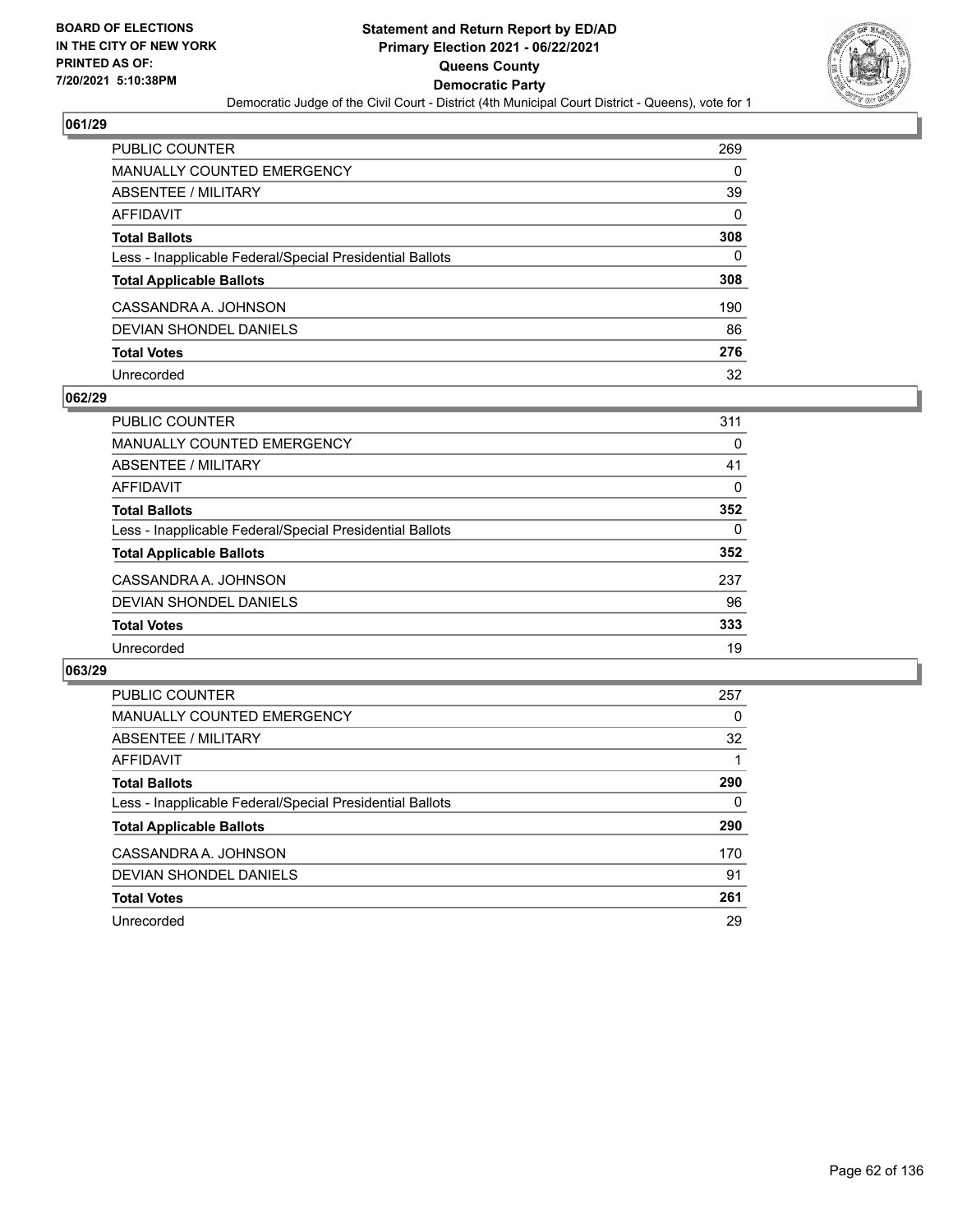

| PUBLIC COUNTER                                           | 205      |
|----------------------------------------------------------|----------|
| <b>MANUALLY COUNTED EMERGENCY</b>                        | 0        |
| <b>ABSENTEE / MILITARY</b>                               | 38       |
| AFFIDAVIT                                                | $\Omega$ |
| <b>Total Ballots</b>                                     | 243      |
| Less - Inapplicable Federal/Special Presidential Ballots | 0        |
| <b>Total Applicable Ballots</b>                          | 243      |
| CASSANDRA A. JOHNSON                                     | 148      |
| <b>DEVIAN SHONDEL DANIELS</b>                            | 77       |
| <b>Total Votes</b>                                       | 225      |
| Unrecorded                                               | 18       |

## **065/29**

| <b>PUBLIC COUNTER</b>                                    | 250 |
|----------------------------------------------------------|-----|
| <b>MANUALLY COUNTED EMERGENCY</b>                        | 0   |
| ABSENTEE / MILITARY                                      | 26  |
| <b>AFFIDAVIT</b>                                         |     |
| <b>Total Ballots</b>                                     | 277 |
| Less - Inapplicable Federal/Special Presidential Ballots | 0   |
| <b>Total Applicable Ballots</b>                          | 277 |
| CASSANDRA A. JOHNSON                                     | 180 |
| <b>DEVIAN SHONDEL DANIELS</b>                            | 77  |
| UNATTRIBUTABLE WRITE-IN (WRITE-IN)                       |     |
| <b>Total Votes</b>                                       | 258 |
| Unrecorded                                               | 19  |

| <b>PUBLIC COUNTER</b>                                    | 242      |
|----------------------------------------------------------|----------|
| <b>MANUALLY COUNTED EMERGENCY</b>                        | $\Omega$ |
| ABSENTEE / MILITARY                                      | 39       |
| AFFIDAVIT                                                | $\Omega$ |
| <b>Total Ballots</b>                                     | 281      |
| Less - Inapplicable Federal/Special Presidential Ballots | $\Omega$ |
| <b>Total Applicable Ballots</b>                          | 281      |
| CASSANDRA A. JOHNSON                                     | 167      |
| DEVIAN SHONDEL DANIELS                                   | 88       |
| UNATTRIBUTABLE WRITE-IN (WRITE-IN)                       |          |
| <b>Total Votes</b>                                       | 256      |
| Unrecorded                                               | 25       |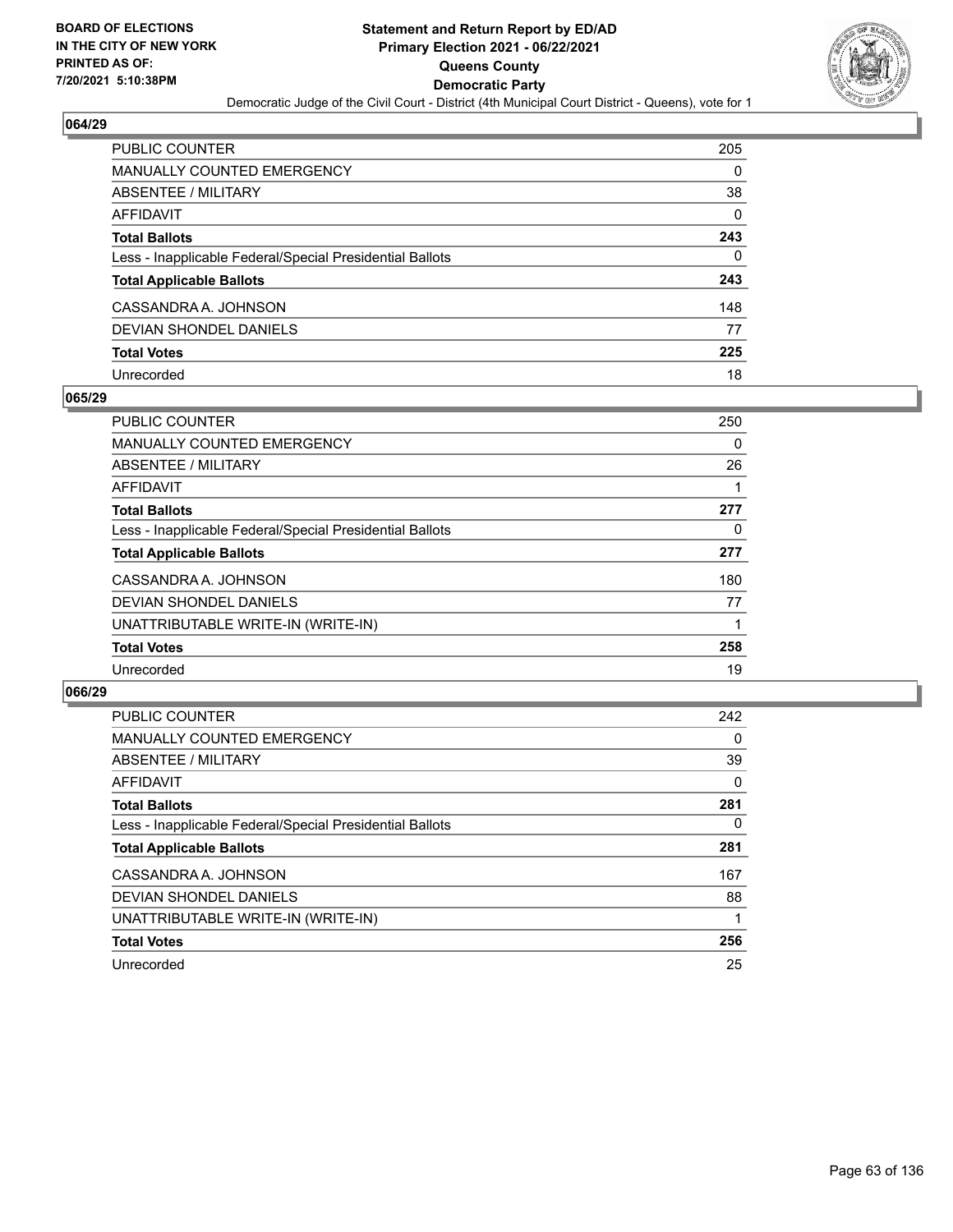

| PUBLIC COUNTER                                           | 214            |
|----------------------------------------------------------|----------------|
| MANUALLY COUNTED EMERGENCY                               | 0              |
| <b>ABSENTEE / MILITARY</b>                               | 39             |
| <b>AFFIDAVIT</b>                                         | $\overline{2}$ |
| <b>Total Ballots</b>                                     | 255            |
| Less - Inapplicable Federal/Special Presidential Ballots | 0              |
| <b>Total Applicable Ballots</b>                          | 255            |
| CASSANDRA A. JOHNSON                                     | 157            |
| <b>DEVIAN SHONDEL DANIELS</b>                            | 73             |
| <b>Total Votes</b>                                       | 230            |
| Unrecorded                                               | 25             |

### **068/29**

| PUBLIC COUNTER                                           | 165      |
|----------------------------------------------------------|----------|
| MANUALLY COUNTED EMERGENCY                               | $\Omega$ |
| <b>ABSENTEE / MILITARY</b>                               | 32       |
| AFFIDAVIT                                                |          |
| <b>Total Ballots</b>                                     | 198      |
| Less - Inapplicable Federal/Special Presidential Ballots | $\Omega$ |
| <b>Total Applicable Ballots</b>                          | 198      |
| CASSANDRA A. JOHNSON                                     | 118      |
| DEVIAN SHONDEL DANIELS                                   | 62       |
| <b>Total Votes</b>                                       | 180      |
| Unrecorded                                               | 18       |

| PUBLIC COUNTER                                           | 84       |
|----------------------------------------------------------|----------|
| <b>MANUALLY COUNTED EMERGENCY</b>                        | $\Omega$ |
| ABSENTEE / MILITARY                                      | 8        |
| AFFIDAVIT                                                |          |
| <b>Total Ballots</b>                                     | 93       |
| Less - Inapplicable Federal/Special Presidential Ballots | 0        |
| <b>Total Applicable Ballots</b>                          | 93       |
| CASSANDRA A. JOHNSON                                     | 51       |
| DEVIAN SHONDEL DANIELS                                   | 36       |
| <b>Total Votes</b>                                       | 87       |
| Unrecorded                                               | 6        |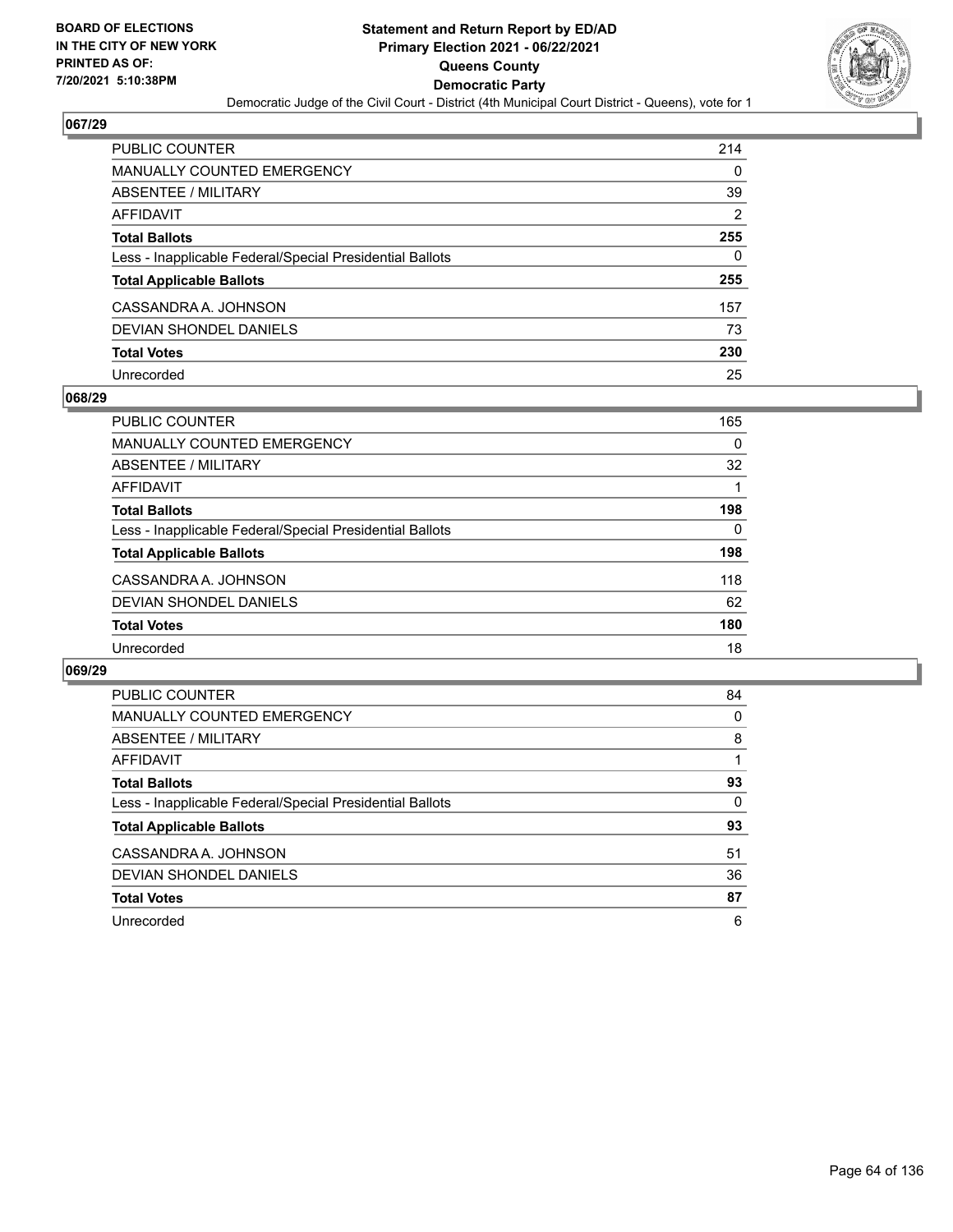

| PUBLIC COUNTER                                           | 144      |
|----------------------------------------------------------|----------|
| <b>MANUALLY COUNTED EMERGENCY</b>                        | 0        |
| ABSENTEE / MILITARY                                      | 23       |
| <b>AFFIDAVIT</b>                                         | $\Omega$ |
| <b>Total Ballots</b>                                     | 167      |
| Less - Inapplicable Federal/Special Presidential Ballots | 0        |
| <b>Total Applicable Ballots</b>                          | 167      |
| CASSANDRA A. JOHNSON                                     | 112      |
| <b>DEVIAN SHONDEL DANIELS</b>                            | 29       |
| <b>Total Votes</b>                                       | 141      |
| Unrecorded                                               | 26       |

## **071/29**

| <b>PUBLIC COUNTER</b>                                    | 147      |
|----------------------------------------------------------|----------|
| MANUALLY COUNTED EMERGENCY                               | 0        |
| ABSENTEE / MILITARY                                      | 12       |
| AFFIDAVIT                                                |          |
| <b>Total Ballots</b>                                     | 160      |
| Less - Inapplicable Federal/Special Presidential Ballots | $\Omega$ |
| <b>Total Applicable Ballots</b>                          | 160      |
| CASSANDRA A. JOHNSON                                     | 108      |
| DEVIAN SHONDEL DANIELS                                   | 22       |
| <b>Total Votes</b>                                       | 130      |
| Unrecorded                                               | 30       |

| PUBLIC COUNTER                                           | 136            |
|----------------------------------------------------------|----------------|
| <b>MANUALLY COUNTED EMERGENCY</b>                        | $\Omega$       |
| ABSENTEE / MILITARY                                      | 14             |
| AFFIDAVIT                                                | $\overline{2}$ |
| <b>Total Ballots</b>                                     | 152            |
| Less - Inapplicable Federal/Special Presidential Ballots | 0              |
| <b>Total Applicable Ballots</b>                          | 152            |
| CASSANDRA A. JOHNSON                                     | 89             |
| DEVIAN SHONDEL DANIELS                                   | 29             |
| <b>Total Votes</b>                                       | 118            |
| Unrecorded                                               | 34             |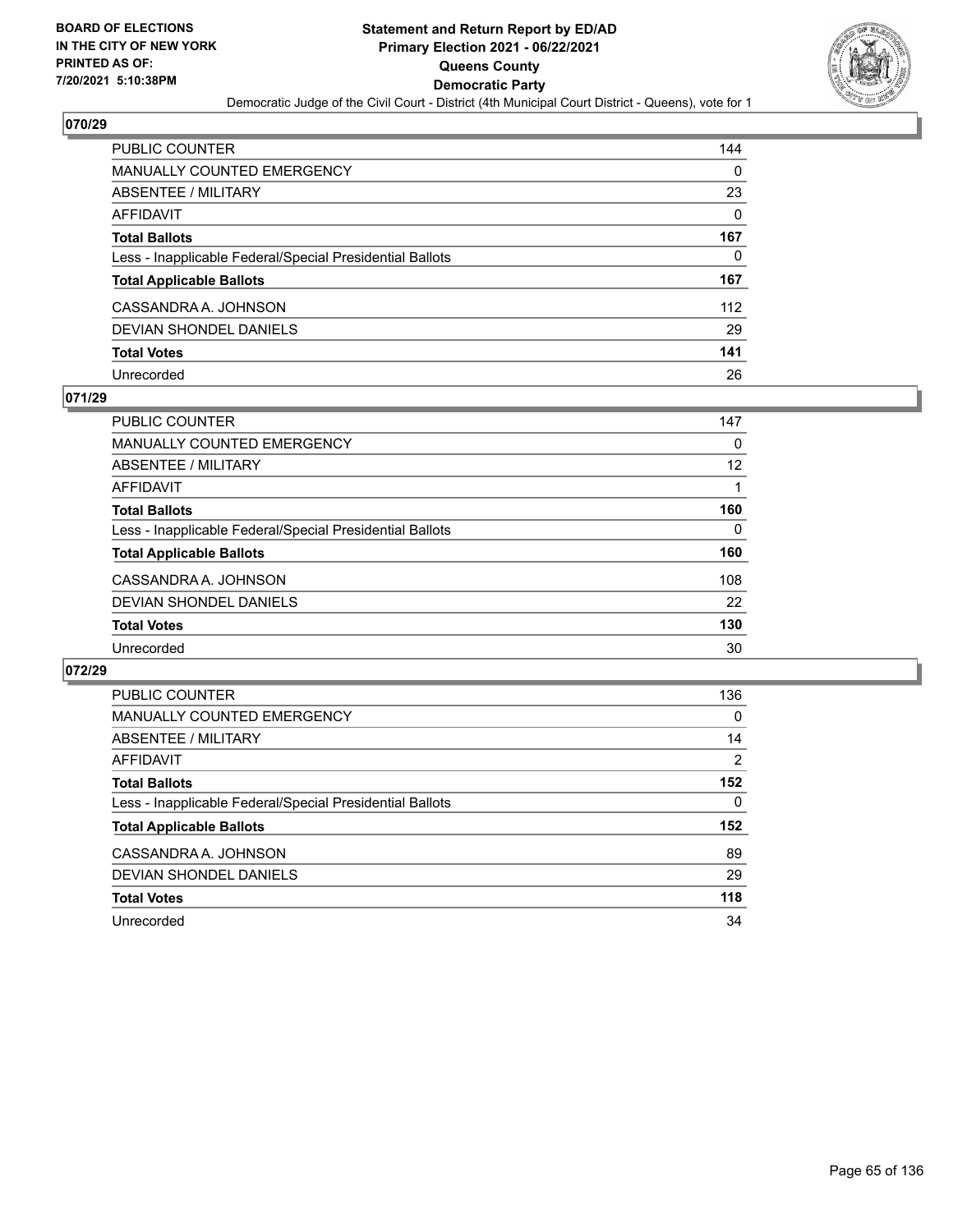

| PUBLIC COUNTER                                           | 92  |
|----------------------------------------------------------|-----|
| <b>MANUALLY COUNTED EMERGENCY</b>                        | 0   |
| <b>ABSENTEE / MILITARY</b>                               | 9   |
| <b>AFFIDAVIT</b>                                         |     |
| <b>Total Ballots</b>                                     | 102 |
| Less - Inapplicable Federal/Special Presidential Ballots | 0   |
| <b>Total Applicable Ballots</b>                          | 102 |
| CASSANDRA A. JOHNSON                                     | 56  |
| <b>DEVIAN SHONDEL DANIELS</b>                            | 18  |
| <b>Total Votes</b>                                       | 74  |
| Unrecorded                                               | 28  |

### **074/29**

| <b>PUBLIC COUNTER</b>                                    | 170      |
|----------------------------------------------------------|----------|
| MANUALLY COUNTED EMERGENCY                               | 0        |
| ABSENTEE / MILITARY                                      | 20       |
| AFFIDAVIT                                                | $\Omega$ |
| <b>Total Ballots</b>                                     | 190      |
| Less - Inapplicable Federal/Special Presidential Ballots | $\Omega$ |
| <b>Total Applicable Ballots</b>                          | 190      |
| CASSANDRA A. JOHNSON                                     | 114      |
| DEVIAN SHONDEL DANIELS                                   | 61       |
| <b>Total Votes</b>                                       | 175      |
| Unrecorded                                               | 15       |

| <b>PUBLIC COUNTER</b>                                    | 196      |
|----------------------------------------------------------|----------|
| <b>MANUALLY COUNTED EMERGENCY</b>                        | $\Omega$ |
| ABSENTEE / MILITARY                                      | 34       |
| <b>AFFIDAVIT</b>                                         | $\Omega$ |
| <b>Total Ballots</b>                                     | 230      |
| Less - Inapplicable Federal/Special Presidential Ballots | 0        |
| <b>Total Applicable Ballots</b>                          | 230      |
| CASSANDRA A. JOHNSON                                     | 193      |
| DEVIAN SHONDEL DANIELS                                   | 19       |
| <b>Total Votes</b>                                       | 212      |
| Unrecorded                                               | 18       |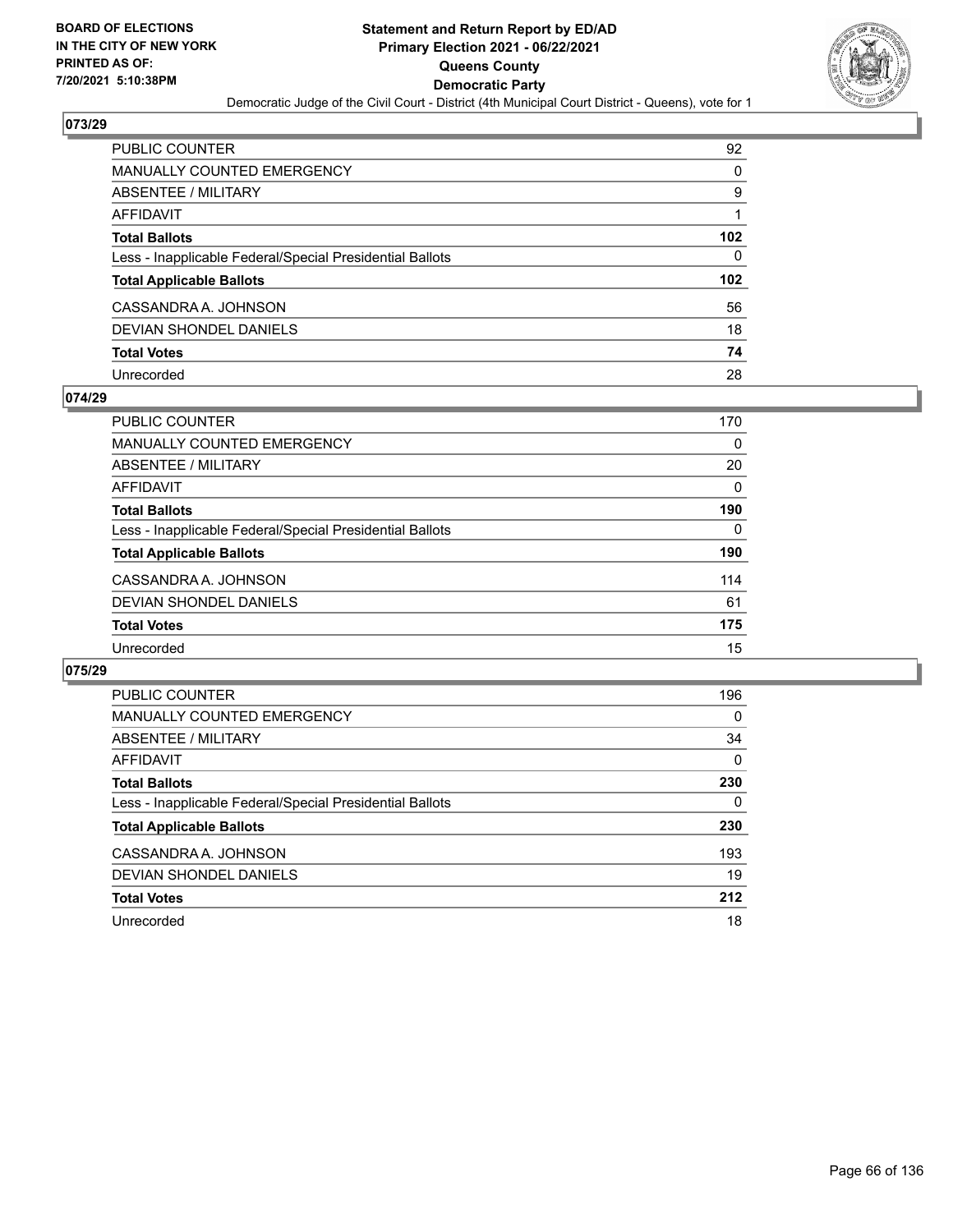

| PUBLIC COUNTER                                           | 152      |
|----------------------------------------------------------|----------|
| <b>MANUALLY COUNTED EMERGENCY</b>                        | 0        |
| ABSENTEE / MILITARY                                      | 22       |
| <b>AFFIDAVIT</b>                                         | $\Omega$ |
| <b>Total Ballots</b>                                     | 174      |
| Less - Inapplicable Federal/Special Presidential Ballots | $\Omega$ |
| <b>Total Applicable Ballots</b>                          | 174      |
| CASSANDRA A. JOHNSON                                     | 100      |
| DEVIAN SHONDEL DANIELS                                   | 28       |
| <b>Total Votes</b>                                       | 128      |
| Unrecorded                                               | 46       |

### **077/29**

| <b>PUBLIC COUNTER</b>                                    | 171      |
|----------------------------------------------------------|----------|
| MANUALLY COUNTED EMERGENCY                               | 0        |
| ABSENTEE / MILITARY                                      | 18       |
| AFFIDAVIT                                                | 0        |
| <b>Total Ballots</b>                                     | 189      |
| Less - Inapplicable Federal/Special Presidential Ballots | $\Omega$ |
| <b>Total Applicable Ballots</b>                          | 189      |
| CASSANDRA A. JOHNSON                                     | 133      |
| DEVIAN SHONDEL DANIELS                                   | 33       |
| <b>Total Votes</b>                                       | 166      |
| Unrecorded                                               | 23       |

| PUBLIC COUNTER                                           | 118 |
|----------------------------------------------------------|-----|
| <b>MANUALLY COUNTED EMERGENCY</b>                        | 0   |
| ABSENTEE / MILITARY                                      | 18  |
| AFFIDAVIT                                                |     |
| <b>Total Ballots</b>                                     | 137 |
| Less - Inapplicable Federal/Special Presidential Ballots | 0   |
| <b>Total Applicable Ballots</b>                          | 137 |
| CASSANDRA A. JOHNSON                                     | 103 |
| DEVIAN SHONDEL DANIELS                                   | 20  |
| <b>Total Votes</b>                                       | 123 |
| Unrecorded                                               | 14  |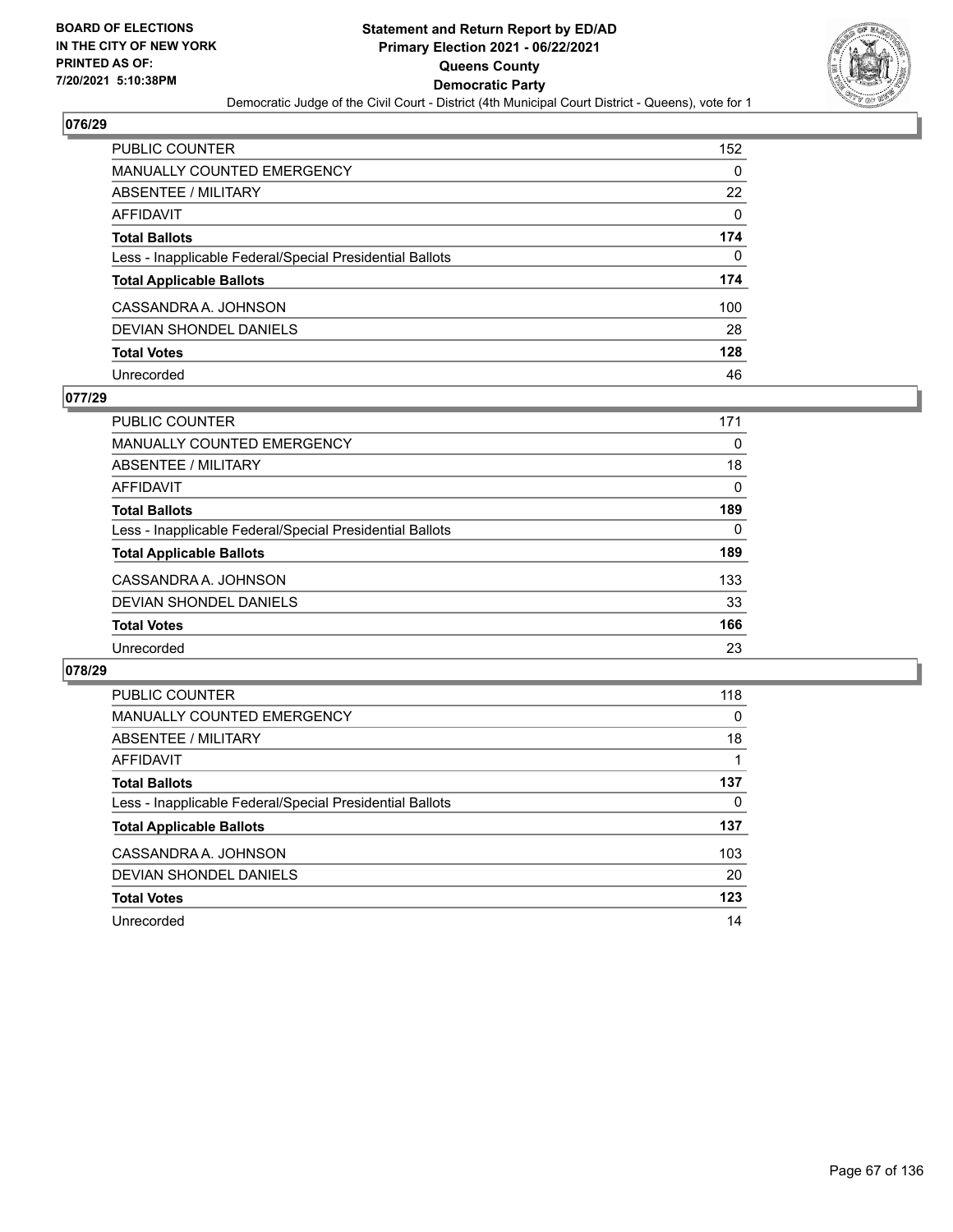

| <b>PUBLIC COUNTER</b>                                    | 209 |
|----------------------------------------------------------|-----|
| <b>MANUALLY COUNTED EMERGENCY</b>                        | 0   |
| ABSENTEE / MILITARY                                      | 32  |
| AFFIDAVIT                                                |     |
| <b>Total Ballots</b>                                     | 242 |
| Less - Inapplicable Federal/Special Presidential Ballots | 0   |
| <b>Total Applicable Ballots</b>                          | 242 |
| CASSANDRA A. JOHNSON                                     | 190 |
| DEVIAN SHONDEL DANIELS                                   | 27  |
| UNATTRIBUTABLE WRITE-IN (WRITE-IN)                       |     |
| <b>Total Votes</b>                                       | 218 |
| Unrecorded                                               | 24  |

| <b>PUBLIC COUNTER</b>                                    | 193      |
|----------------------------------------------------------|----------|
| <b>MANUALLY COUNTED EMERGENCY</b>                        | 0        |
| ABSENTEE / MILITARY                                      | 24       |
| AFFIDAVIT                                                | $\Omega$ |
| <b>Total Ballots</b>                                     | 217      |
| Less - Inapplicable Federal/Special Presidential Ballots | 0        |
| <b>Total Applicable Ballots</b>                          | 217      |
| CASSANDRA A. JOHNSON                                     | 163      |
| DEVIAN SHONDEL DANIELS                                   | 38       |
| <b>Total Votes</b>                                       | 201      |
| Unrecorded                                               | 16       |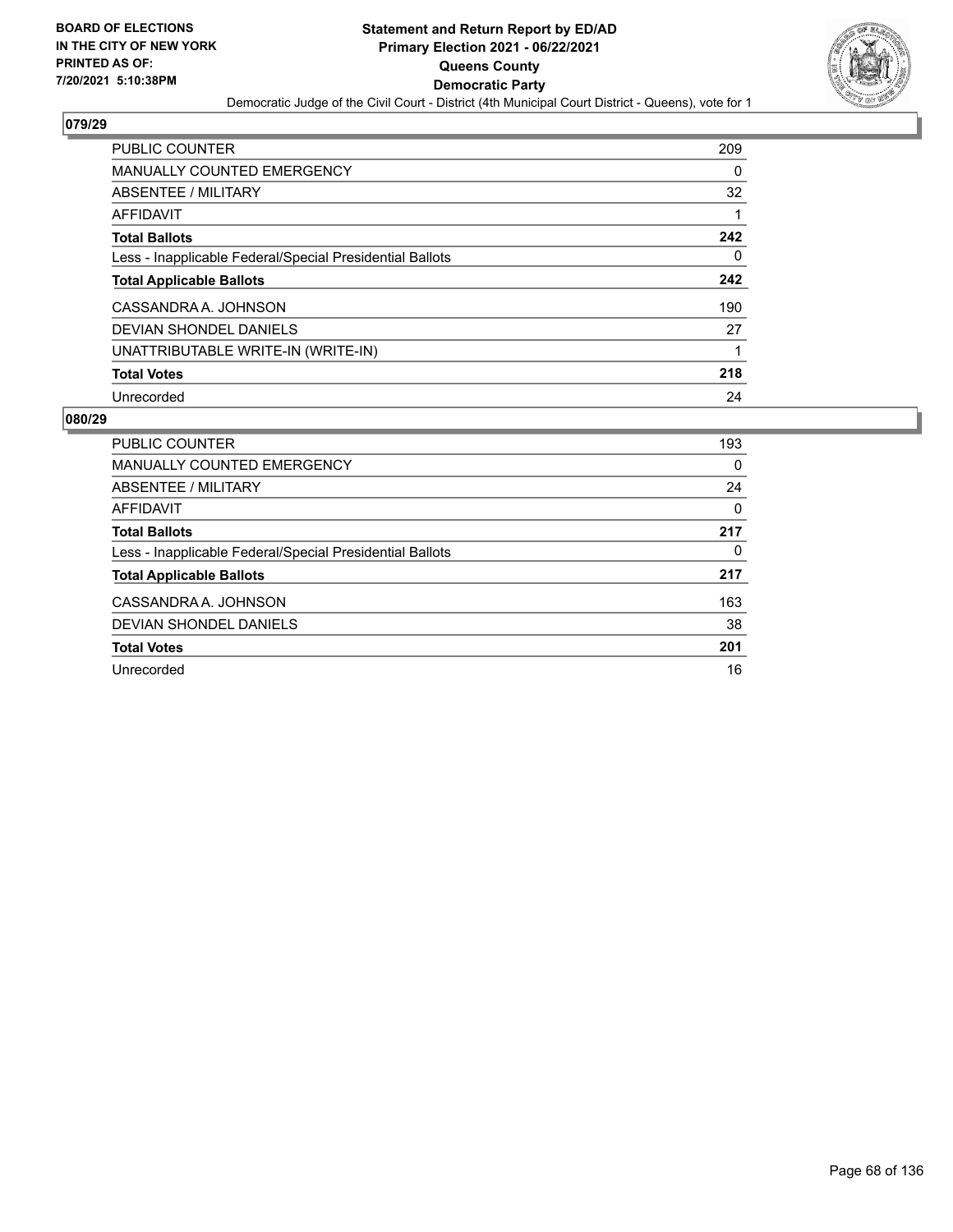

| <b>PUBLIC COUNTER</b>                                    | 93       |
|----------------------------------------------------------|----------|
| MANUALLY COUNTED EMERGENCY                               | 0        |
| ABSENTEE / MILITARY                                      | 14       |
| <b>AFFIDAVIT</b>                                         | $\Omega$ |
| <b>Total Ballots</b>                                     | 107      |
| Less - Inapplicable Federal/Special Presidential Ballots | 0        |
|                                                          |          |
| <b>Total Applicable Ballots</b>                          | 107      |
| CASSANDRA A. JOHNSON                                     | 80       |
| DEVIAN SHONDEL DANIELS                                   | 20       |
| UNATTRIBUTABLE WRITE-IN (WRITE-IN)                       | 1        |
| <b>Total Votes</b>                                       | 101      |

## **015/31**

| PUBLIC COUNTER                                           | 98    |
|----------------------------------------------------------|-------|
| MANUALLY COUNTED EMERGENCY                               | 0     |
| ABSENTEE / MILITARY                                      | 24    |
| AFFIDAVIT                                                | 2     |
| <b>Total Ballots</b>                                     | 124   |
| Less - Inapplicable Federal/Special Presidential Ballots | 0     |
| <b>Total Applicable Ballots</b>                          | 124   |
| CASSANDRA A. JOHNSON                                     | 96    |
| DEVIAN SHONDEL DANIELS                                   | 16    |
| <b>Total Votes</b>                                       | $112$ |
| Unrecorded                                               | 12    |

| <b>PUBLIC COUNTER</b>                                    | 90       |
|----------------------------------------------------------|----------|
| <b>MANUALLY COUNTED EMERGENCY</b>                        | 0        |
| ABSENTEE / MILITARY                                      | 20       |
| <b>AFFIDAVIT</b>                                         | $\Omega$ |
| <b>Total Ballots</b>                                     | 110      |
| Less - Inapplicable Federal/Special Presidential Ballots | $\Omega$ |
| <b>Total Applicable Ballots</b>                          | 110      |
| CASSANDRA A. JOHNSON                                     | 76       |
| DEVIAN SHONDEL DANIELS                                   | 16       |
| MICHELLE ROBERTS (WRITE-IN)                              |          |
| <b>Total Votes</b>                                       | 93       |
| Unrecorded                                               | 17       |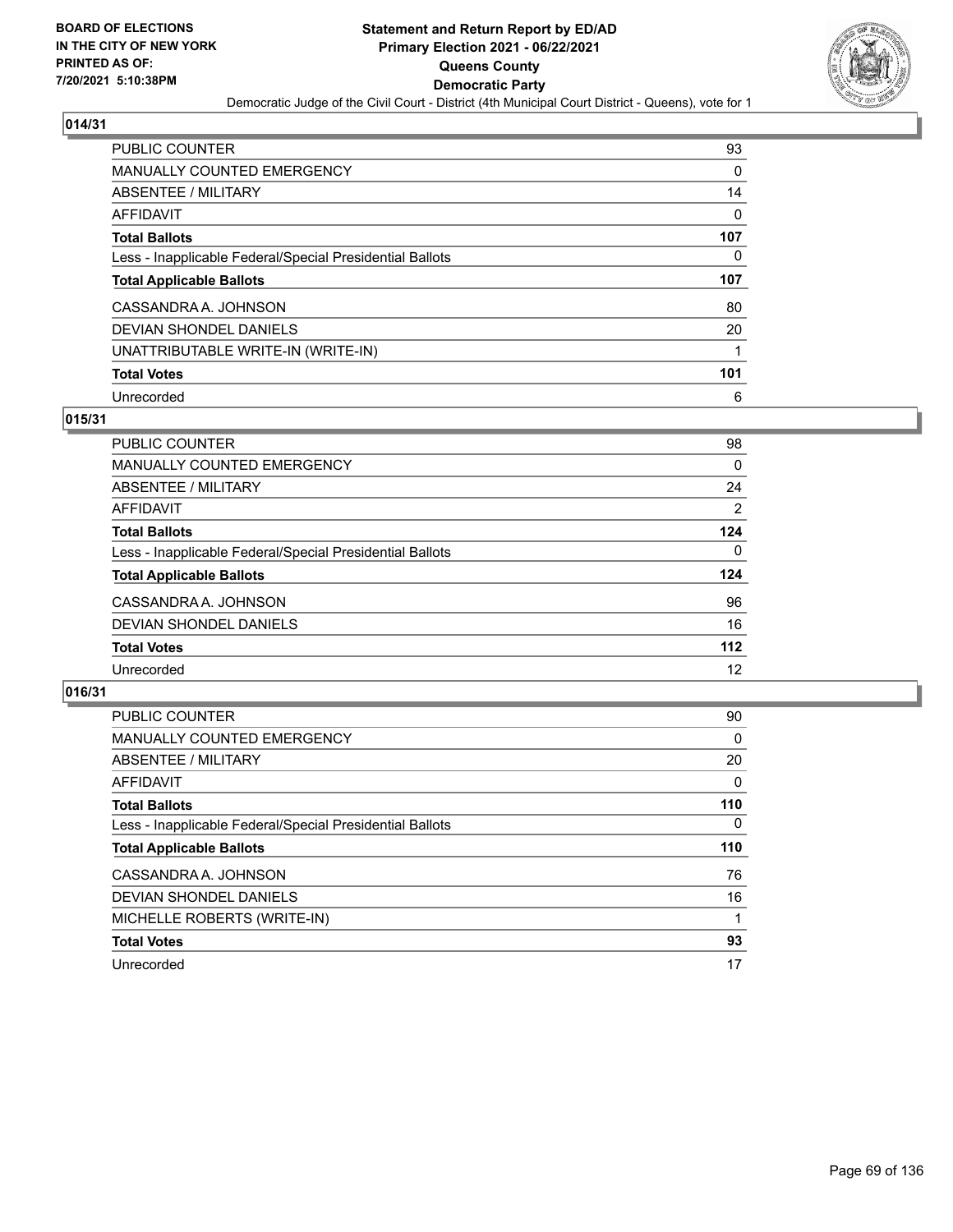

| PUBLIC COUNTER                                           | 174      |
|----------------------------------------------------------|----------|
| <b>MANUALLY COUNTED EMERGENCY</b>                        | 0        |
| ABSENTEE / MILITARY                                      | 24       |
| <b>AFFIDAVIT</b>                                         | $\Omega$ |
| <b>Total Ballots</b>                                     | 198      |
| Less - Inapplicable Federal/Special Presidential Ballots | 0        |
| <b>Total Applicable Ballots</b>                          | 198      |
| CASSANDRA A. JOHNSON                                     | 144      |
| DEVIAN SHONDEL DANIELS                                   | 43       |
| <b>Total Votes</b>                                       | 187      |
| Unrecorded                                               | 11       |

## **034/31**

| <b>PUBLIC COUNTER</b>                                    | 193      |
|----------------------------------------------------------|----------|
| <b>MANUALLY COUNTED EMERGENCY</b>                        | $\Omega$ |
| ABSENTEE / MILITARY                                      | 24       |
| AFFIDAVIT                                                | $\Omega$ |
| <b>Total Ballots</b>                                     | 217      |
| Less - Inapplicable Federal/Special Presidential Ballots | 0        |
| <b>Total Applicable Ballots</b>                          | 217      |
| CASSANDRA A. JOHNSON                                     | 149      |
| DEVIAN SHONDEL DANIELS                                   | 43       |
| <b>JENNIFER KIRKLAND (WRITE-IN)</b>                      |          |
| <b>Total Votes</b>                                       | 193      |
| Unrecorded                                               | 24       |

| <b>PUBLIC COUNTER</b>                                    | 157      |
|----------------------------------------------------------|----------|
| MANUALLY COUNTED EMERGENCY                               | $\Omega$ |
| ABSENTEE / MILITARY                                      | 31       |
| AFFIDAVIT                                                | $\Omega$ |
| <b>Total Ballots</b>                                     | 188      |
| Less - Inapplicable Federal/Special Presidential Ballots | $\Omega$ |
| <b>Total Applicable Ballots</b>                          | 188      |
| CASSANDRA A. JOHNSON                                     | 135      |
| DEVIAN SHONDEL DANIELS                                   | 31       |
| <b>Total Votes</b>                                       | 166      |
| Unrecorded                                               | 22       |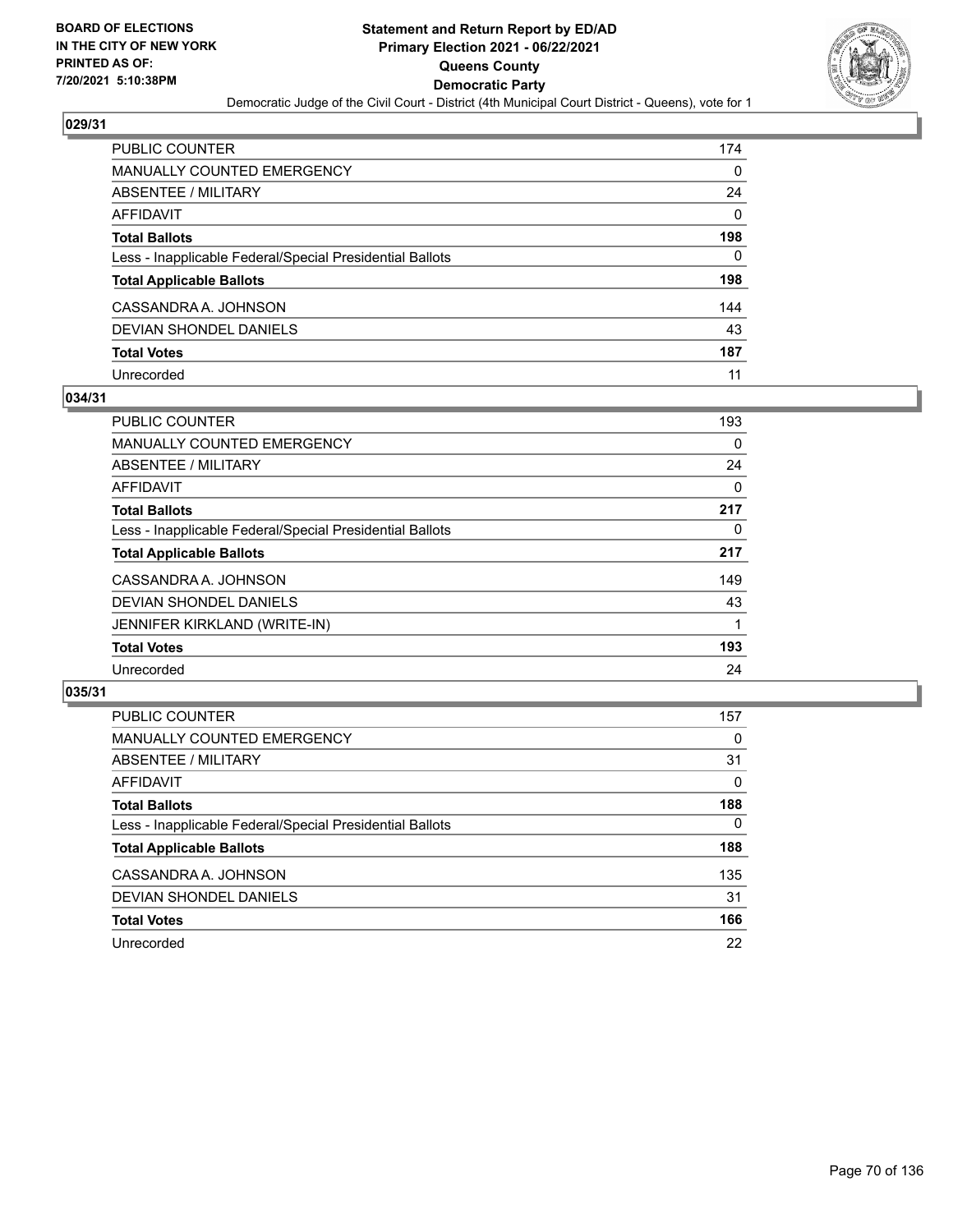

| PUBLIC COUNTER                                           | 188 |
|----------------------------------------------------------|-----|
| <b>MANUALLY COUNTED EMERGENCY</b>                        | 0   |
| ABSENTEE / MILITARY                                      | 33  |
| AFFIDAVIT                                                | 3   |
| <b>Total Ballots</b>                                     | 224 |
| Less - Inapplicable Federal/Special Presidential Ballots | 0   |
| <b>Total Applicable Ballots</b>                          | 224 |
| CASSANDRA A. JOHNSON                                     | 161 |
| DEVIAN SHONDEL DANIELS                                   | 35  |
| <b>Total Votes</b>                                       | 196 |
| Unrecorded                                               | 28  |

## **037/31**

| <b>PUBLIC COUNTER</b>                                    | 168      |
|----------------------------------------------------------|----------|
| <b>MANUALLY COUNTED EMERGENCY</b>                        | 0        |
| ABSENTEE / MILITARY                                      | 13       |
| AFFIDAVIT                                                | 0        |
| <b>Total Ballots</b>                                     | 181      |
| Less - Inapplicable Federal/Special Presidential Ballots | $\Omega$ |
| <b>Total Applicable Ballots</b>                          | 181      |
| CASSANDRA A. JOHNSON                                     | 126      |
| DEVIAN SHONDEL DANIELS                                   | 29       |
| <b>Total Votes</b>                                       | 155      |
| Unrecorded                                               | 26       |

| <b>PUBLIC COUNTER</b>                                    | 245      |
|----------------------------------------------------------|----------|
| <b>MANUALLY COUNTED EMERGENCY</b>                        | $\Omega$ |
| ABSENTEE / MILITARY                                      | 23       |
| AFFIDAVIT                                                | $\Omega$ |
| <b>Total Ballots</b>                                     | 268      |
| Less - Inapplicable Federal/Special Presidential Ballots | 0        |
| <b>Total Applicable Ballots</b>                          | 268      |
| CASSANDRA A. JOHNSON                                     | 199      |
| DEVIAN SHONDEL DANIELS                                   | 54       |
| <b>Total Votes</b>                                       | 253      |
| Unrecorded                                               | 15       |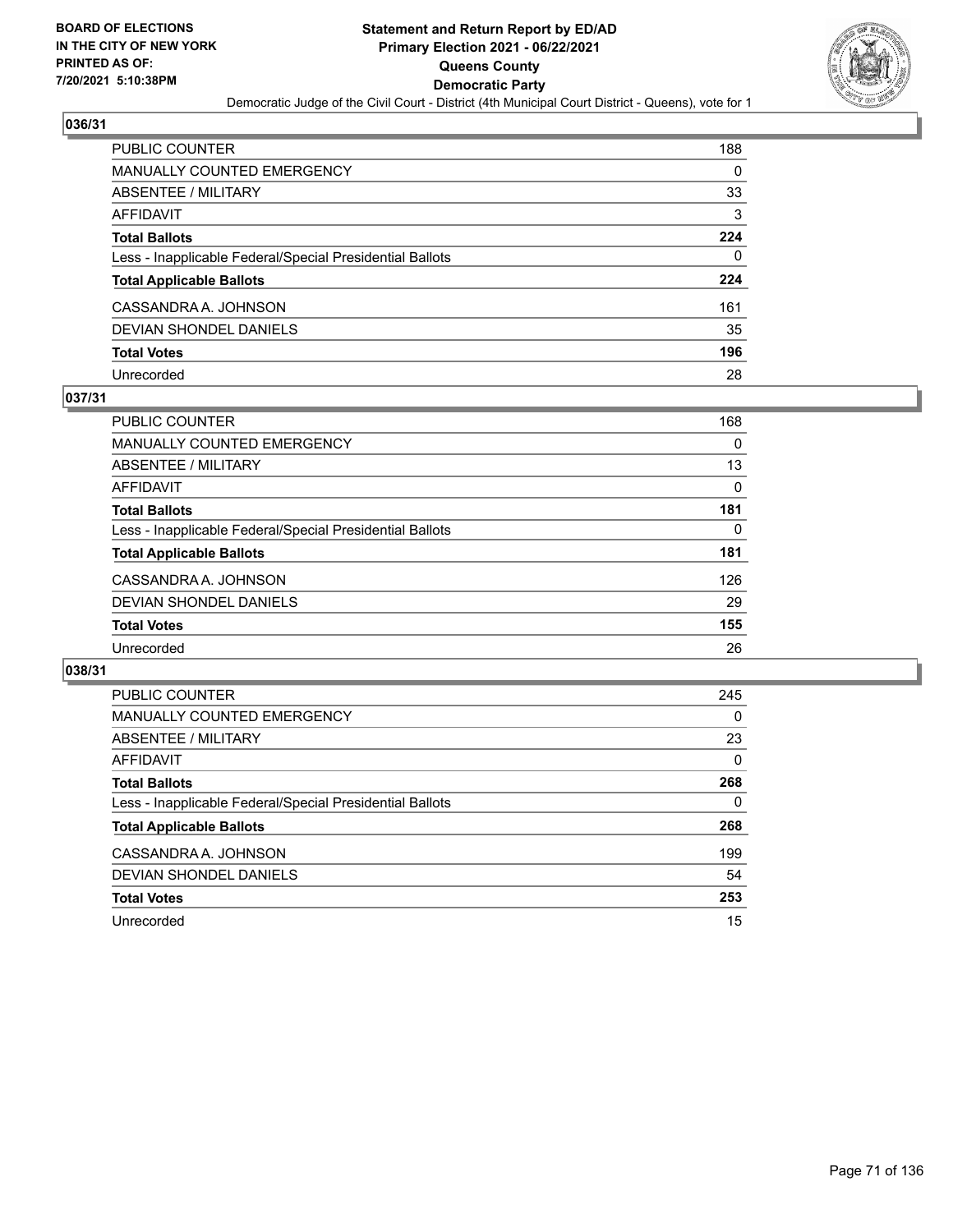

| PUBLIC COUNTER                                           | 231 |
|----------------------------------------------------------|-----|
| <b>MANUALLY COUNTED EMERGENCY</b>                        | 0   |
| ABSENTEE / MILITARY                                      | 25  |
| AFFIDAVIT                                                |     |
| <b>Total Ballots</b>                                     | 257 |
| Less - Inapplicable Federal/Special Presidential Ballots | 0   |
| <b>Total Applicable Ballots</b>                          | 257 |
| CASSANDRA A. JOHNSON                                     | 185 |
| DEVIAN SHONDEL DANIELS                                   | 39  |
| <b>Total Votes</b>                                       | 224 |
| Unrecorded                                               | 33  |

## **041/31**

| <b>PUBLIC COUNTER</b>                                    | 186 |
|----------------------------------------------------------|-----|
| <b>MANUALLY COUNTED EMERGENCY</b>                        | 0   |
| ABSENTEE / MILITARY                                      | 33  |
| AFFIDAVIT                                                |     |
| <b>Total Ballots</b>                                     | 220 |
| Less - Inapplicable Federal/Special Presidential Ballots | 0   |
| <b>Total Applicable Ballots</b>                          | 220 |
| CASSANDRA A. JOHNSON                                     | 161 |
| <b>DEVIAN SHONDEL DANIELS</b>                            | 37  |
| TERESA ORR (WRITE-IN)                                    |     |
| <b>Total Votes</b>                                       | 199 |
| Unrecorded                                               | 21  |

| <b>PUBLIC COUNTER</b>                                    | 141      |
|----------------------------------------------------------|----------|
| <b>MANUALLY COUNTED EMERGENCY</b>                        | 0        |
| ABSENTEE / MILITARY                                      | 17       |
| AFFIDAVIT                                                | $\Omega$ |
| <b>Total Ballots</b>                                     | 158      |
| Less - Inapplicable Federal/Special Presidential Ballots | $\Omega$ |
| <b>Total Applicable Ballots</b>                          | 158      |
| CASSANDRA A. JOHNSON                                     | 111      |
| DEVIAN SHONDEL DANIELS                                   | 31       |
| <b>JUAN HONG (WRITE-IN)</b>                              | 2        |
| <b>Total Votes</b>                                       | 144      |
| Unrecorded                                               | 14       |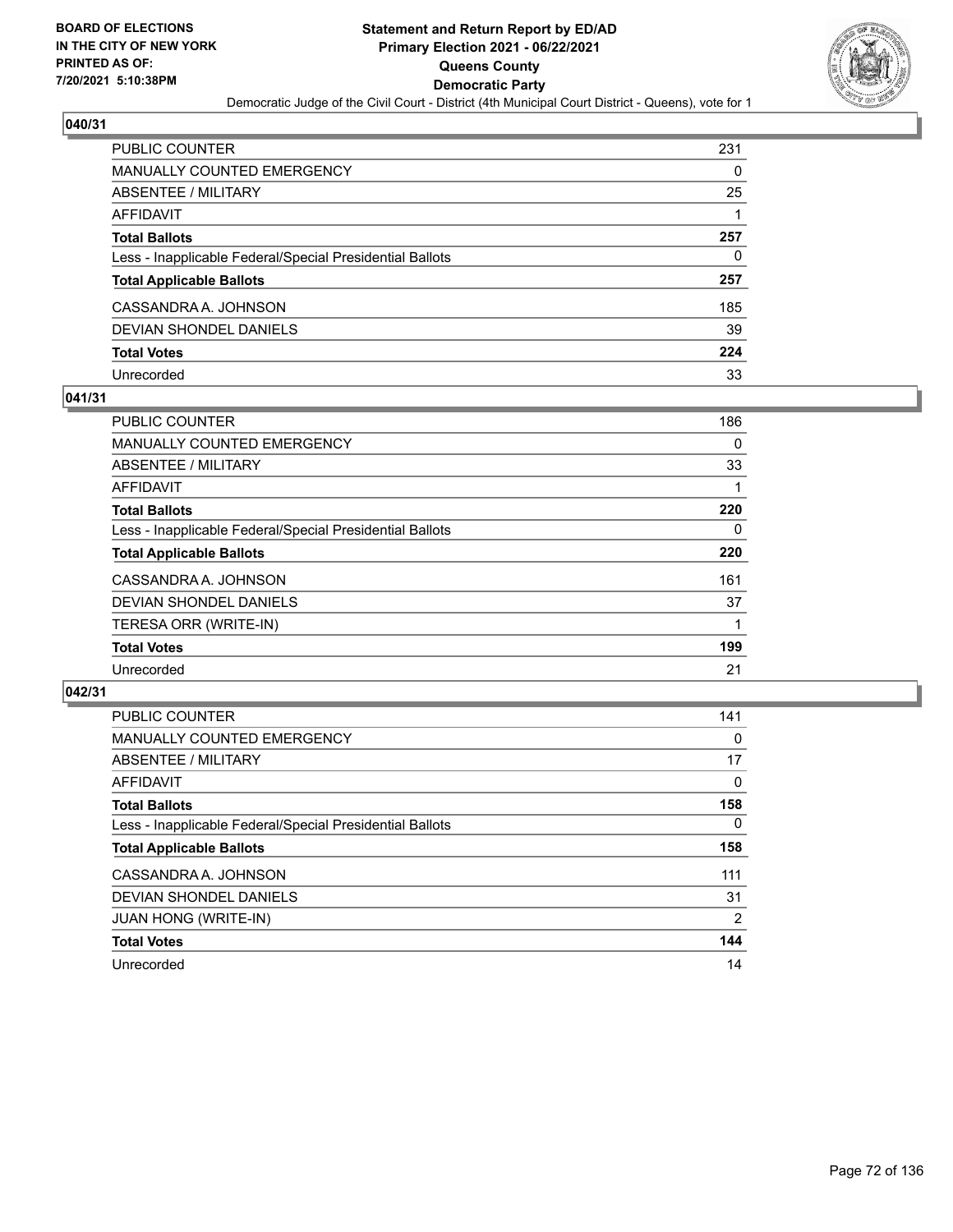

| PUBLIC COUNTER                                           | 194      |
|----------------------------------------------------------|----------|
| <b>MANUALLY COUNTED EMERGENCY</b>                        | $\Omega$ |
| ABSENTEE / MILITARY                                      | 23       |
| AFFIDAVIT                                                | $\Omega$ |
| <b>Total Ballots</b>                                     | 217      |
| Less - Inapplicable Federal/Special Presidential Ballots | 0        |
| <b>Total Applicable Ballots</b>                          | 217      |
| CASSANDRA A. JOHNSON                                     | 161      |
| DEVIAN SHONDEL DANIELS                                   | 40       |
| <b>Total Votes</b>                                       | 201      |
| Unrecorded                                               | 16       |

#### **044/31**

| PUBLIC COUNTER                                           | 131 |
|----------------------------------------------------------|-----|
| <b>MANUALLY COUNTED EMERGENCY</b>                        | 0   |
| ABSENTEE / MILITARY                                      | 10  |
| AFFIDAVIT                                                | 0   |
| <b>Total Ballots</b>                                     | 141 |
| Less - Inapplicable Federal/Special Presidential Ballots | 0   |
| <b>Total Applicable Ballots</b>                          | 141 |
| CASSANDRA A. JOHNSON                                     | 106 |
| DEVIAN SHONDEL DANIELS                                   | 23  |
| <b>Total Votes</b>                                       | 129 |
| Unrecorded                                               | 12  |

| <b>PUBLIC COUNTER</b>                                    | 122 |
|----------------------------------------------------------|-----|
| MANUALLY COUNTED EMERGENCY                               | 0   |
| ABSENTEE / MILITARY                                      | 35  |
| AFFIDAVIT                                                |     |
| <b>Total Ballots</b>                                     | 158 |
| Less - Inapplicable Federal/Special Presidential Ballots | 0   |
| <b>Total Applicable Ballots</b>                          | 158 |
| CASSANDRA A. JOHNSON                                     | 113 |
| DEVIAN SHONDEL DANIELS                                   | 23  |
| <b>Total Votes</b>                                       | 136 |
| Unrecorded                                               | 22  |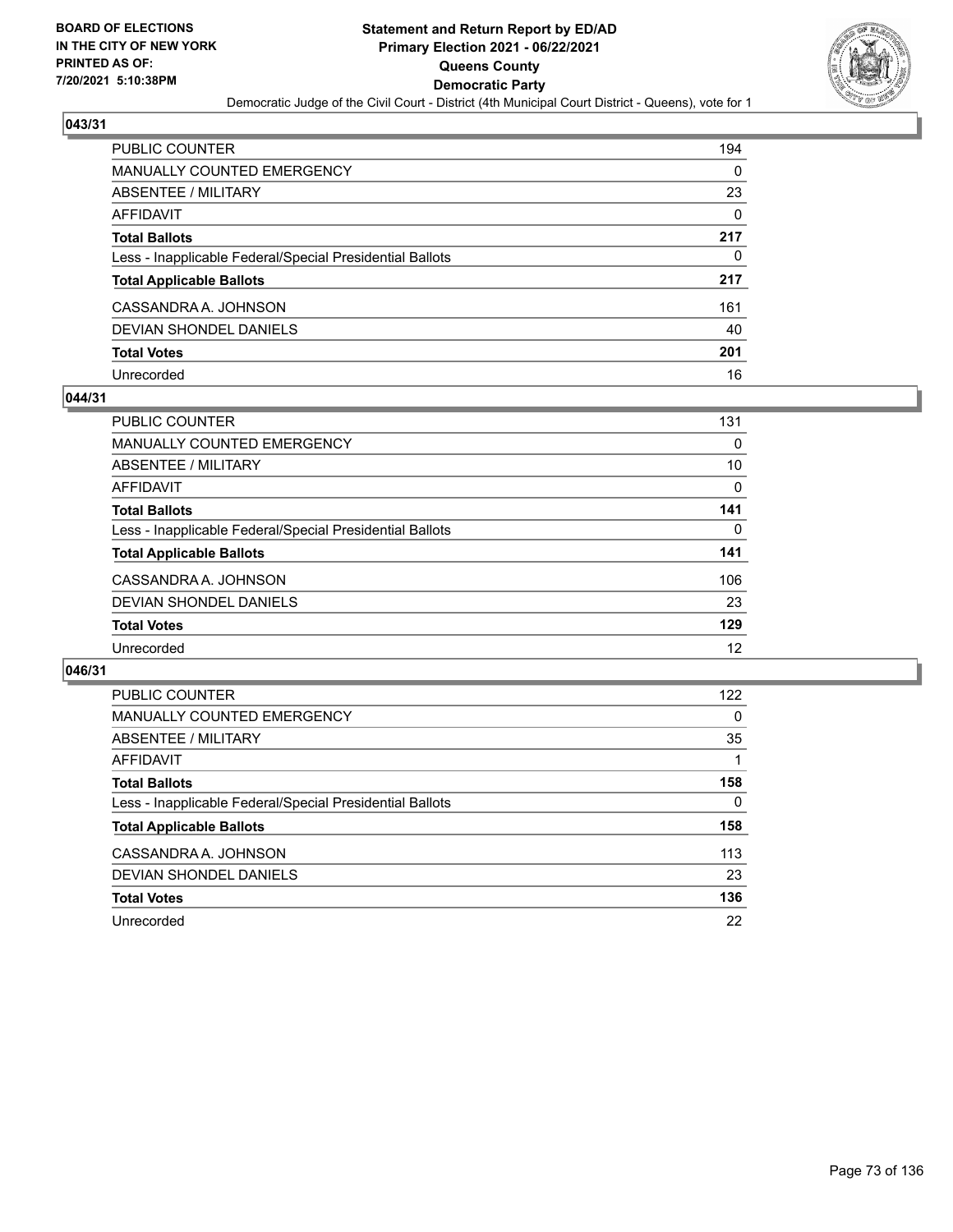

| PUBLIC COUNTER                                           | 158 |
|----------------------------------------------------------|-----|
| <b>MANUALLY COUNTED EMERGENCY</b>                        | 0   |
| ABSENTEE / MILITARY                                      | 19  |
| AFFIDAVIT                                                |     |
| <b>Total Ballots</b>                                     | 178 |
| Less - Inapplicable Federal/Special Presidential Ballots | 0   |
| <b>Total Applicable Ballots</b>                          | 178 |
| CASSANDRA A. JOHNSON                                     | 136 |
| DEVIAN SHONDEL DANIELS                                   | 33  |
| <b>Total Votes</b>                                       | 169 |
| Unrecorded                                               | 9   |

#### **074/31**

| <b>Total Votes</b>                                       | 0        |
|----------------------------------------------------------|----------|
| DEVIAN SHONDEL DANIELS                                   | $\Omega$ |
| CASSANDRA A. JOHNSON                                     | 0        |
| <b>Total Applicable Ballots</b>                          | 0        |
| Less - Inapplicable Federal/Special Presidential Ballots | 0        |
| <b>Total Ballots</b>                                     | 0        |
| AFFIDAVIT                                                | 0        |
| ABSENTEE / MILITARY                                      | 0        |
| MANUALLY COUNTED EMERGENCY                               | 0        |
| PUBLIC COUNTER                                           | 0        |

| <b>PUBLIC COUNTER</b>                                    | 116      |
|----------------------------------------------------------|----------|
| <b>MANUALLY COUNTED EMERGENCY</b>                        | $\Omega$ |
| ABSENTEE / MILITARY                                      | 16       |
| AFFIDAVIT                                                | $\Omega$ |
| <b>Total Ballots</b>                                     | 132      |
| Less - Inapplicable Federal/Special Presidential Ballots | 0        |
| <b>Total Applicable Ballots</b>                          | 132      |
| CASSANDRA A. JOHNSON                                     | 97       |
| DEVIAN SHONDEL DANIELS                                   | 19       |
| <b>Total Votes</b>                                       | 116      |
| Unrecorded                                               | 16       |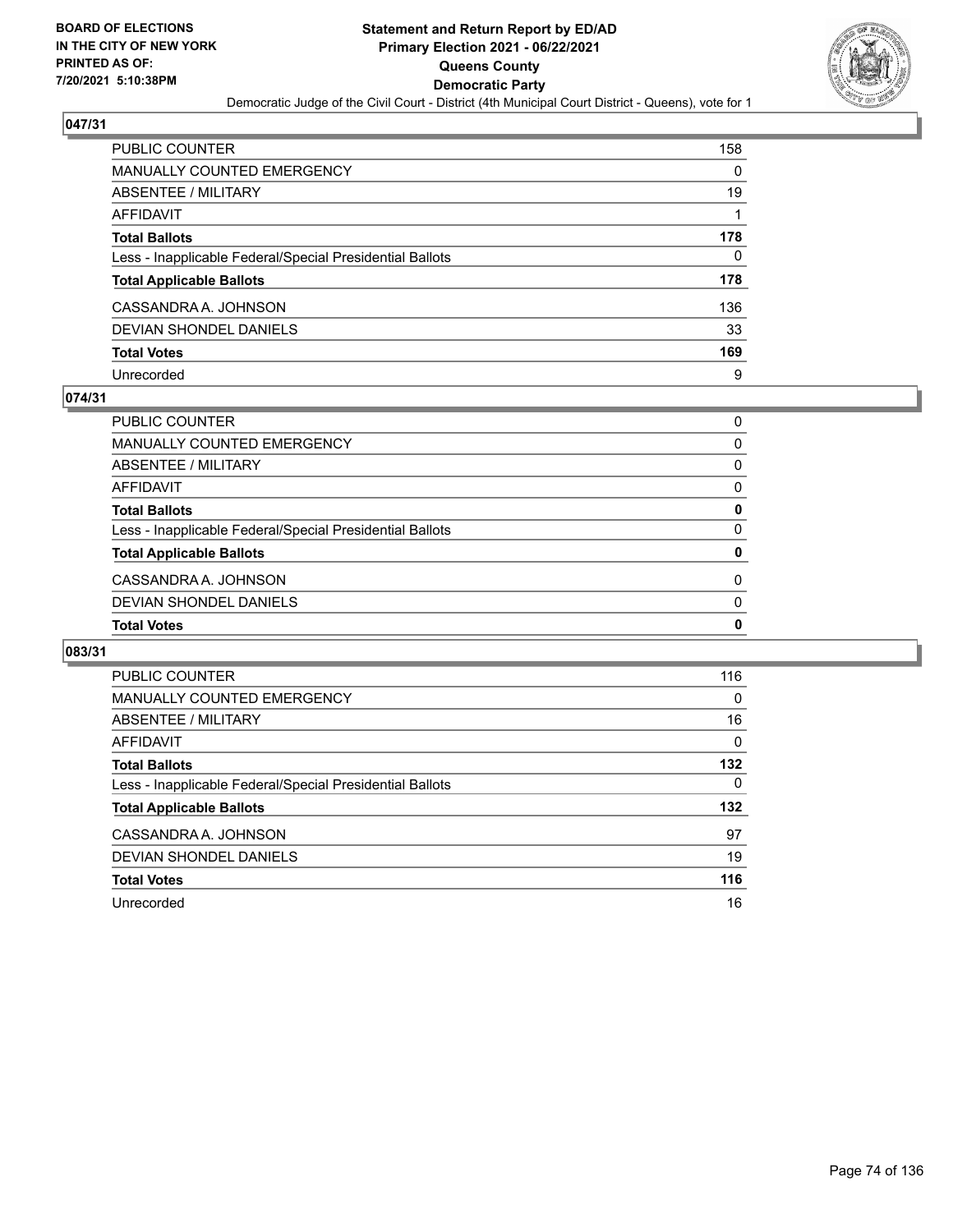

| <b>PUBLIC COUNTER</b>                                    | 166      |
|----------------------------------------------------------|----------|
| <b>MANUALLY COUNTED EMERGENCY</b>                        | 0        |
| ABSENTEE / MILITARY                                      | 25       |
| AFFIDAVIT                                                |          |
| <b>Total Ballots</b>                                     | 192      |
| Less - Inapplicable Federal/Special Presidential Ballots | $\Omega$ |
| <b>Total Applicable Ballots</b>                          | 192      |
| CASSANDRA A. JOHNSON                                     | 136      |
| <b>DEVIAN SHONDEL DANIELS</b>                            | 31       |
| <b>Total Votes</b>                                       | 167      |
| Unrecorded                                               | 25       |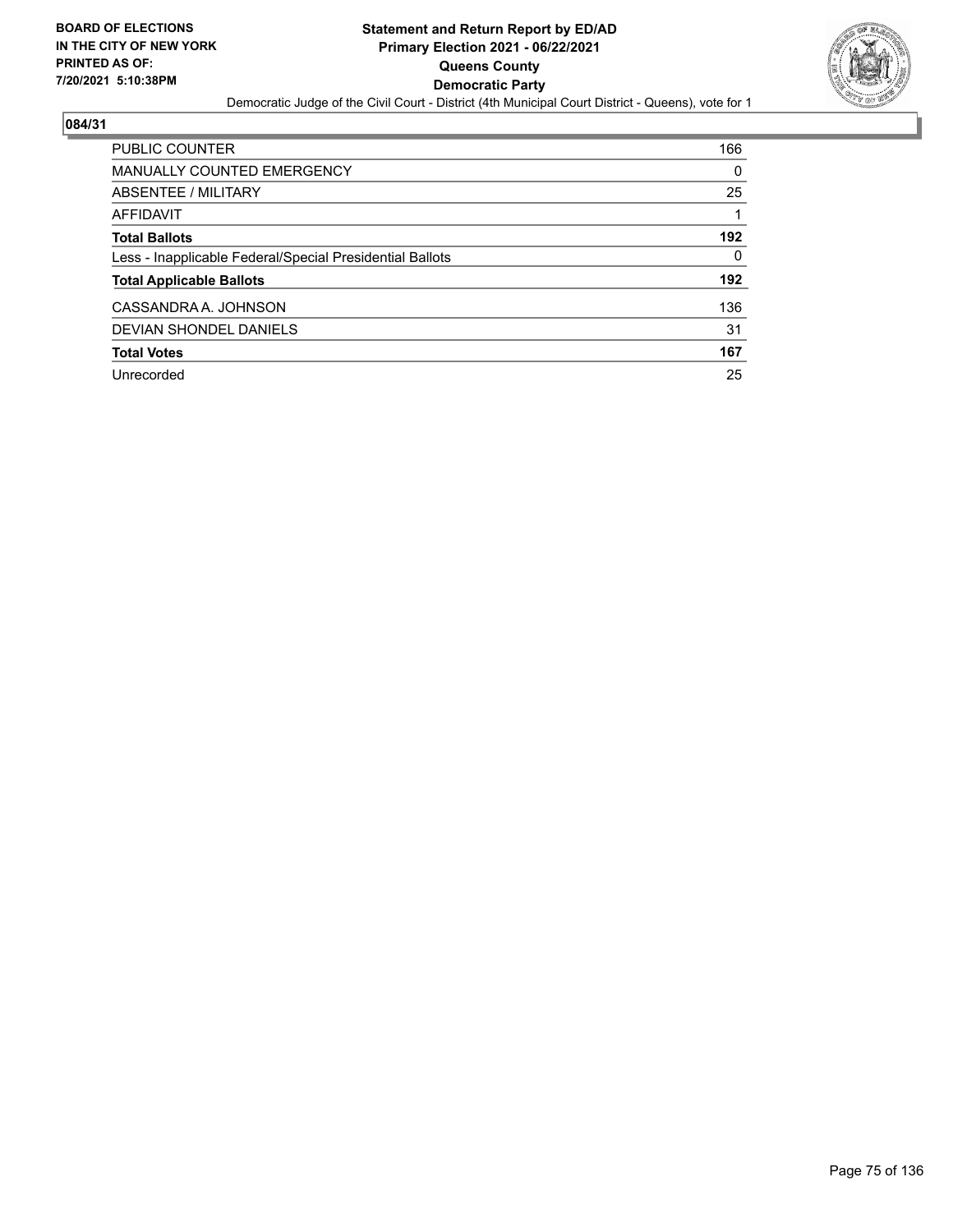

| PUBLIC COUNTER                                           | 154 |
|----------------------------------------------------------|-----|
| <b>MANUALLY COUNTED EMERGENCY</b>                        | 0   |
| ABSENTEE / MILITARY                                      | 19  |
| AFFIDAVIT                                                | 0   |
| <b>Total Ballots</b>                                     | 173 |
| Less - Inapplicable Federal/Special Presidential Ballots | 0   |
| <b>Total Applicable Ballots</b>                          | 173 |
| CASSANDRA A. JOHNSON                                     | 87  |
| DEVIAN SHONDEL DANIELS                                   | 35  |
| <b>Total Votes</b>                                       | 122 |
| Unrecorded                                               | 51  |

### **002/32 COMBINED into: 007/32**

#### **003/32**

| <b>PUBLIC COUNTER</b>                                    | 167      |
|----------------------------------------------------------|----------|
| <b>MANUALLY COUNTED EMERGENCY</b>                        | 0        |
| ABSENTEE / MILITARY                                      | 18       |
| AFFIDAVIT                                                | $\Omega$ |
| <b>Total Ballots</b>                                     | 185      |
| Less - Inapplicable Federal/Special Presidential Ballots | $\Omega$ |
| <b>Total Applicable Ballots</b>                          | 185      |
| CASSANDRA A. JOHNSON                                     | 114      |
| DEVIAN SHONDEL DANIELS                                   | 23       |
| <b>Total Votes</b>                                       | 137      |
| Unrecorded                                               | 48       |

| <b>PUBLIC COUNTER</b>                                    | 214      |
|----------------------------------------------------------|----------|
| MANUALLY COUNTED EMERGENCY                               | $\Omega$ |
| ABSENTEE / MILITARY                                      | 24       |
| AFFIDAVIT                                                |          |
| <b>Total Ballots</b>                                     | 239      |
| Less - Inapplicable Federal/Special Presidential Ballots | 0        |
| <b>Total Applicable Ballots</b>                          | 239      |
| CASSANDRA A. JOHNSON                                     | 126      |
| DEVIAN SHONDEL DANIELS                                   | 39       |
| <b>Total Votes</b>                                       | 165      |
| Unrecorded                                               | 74       |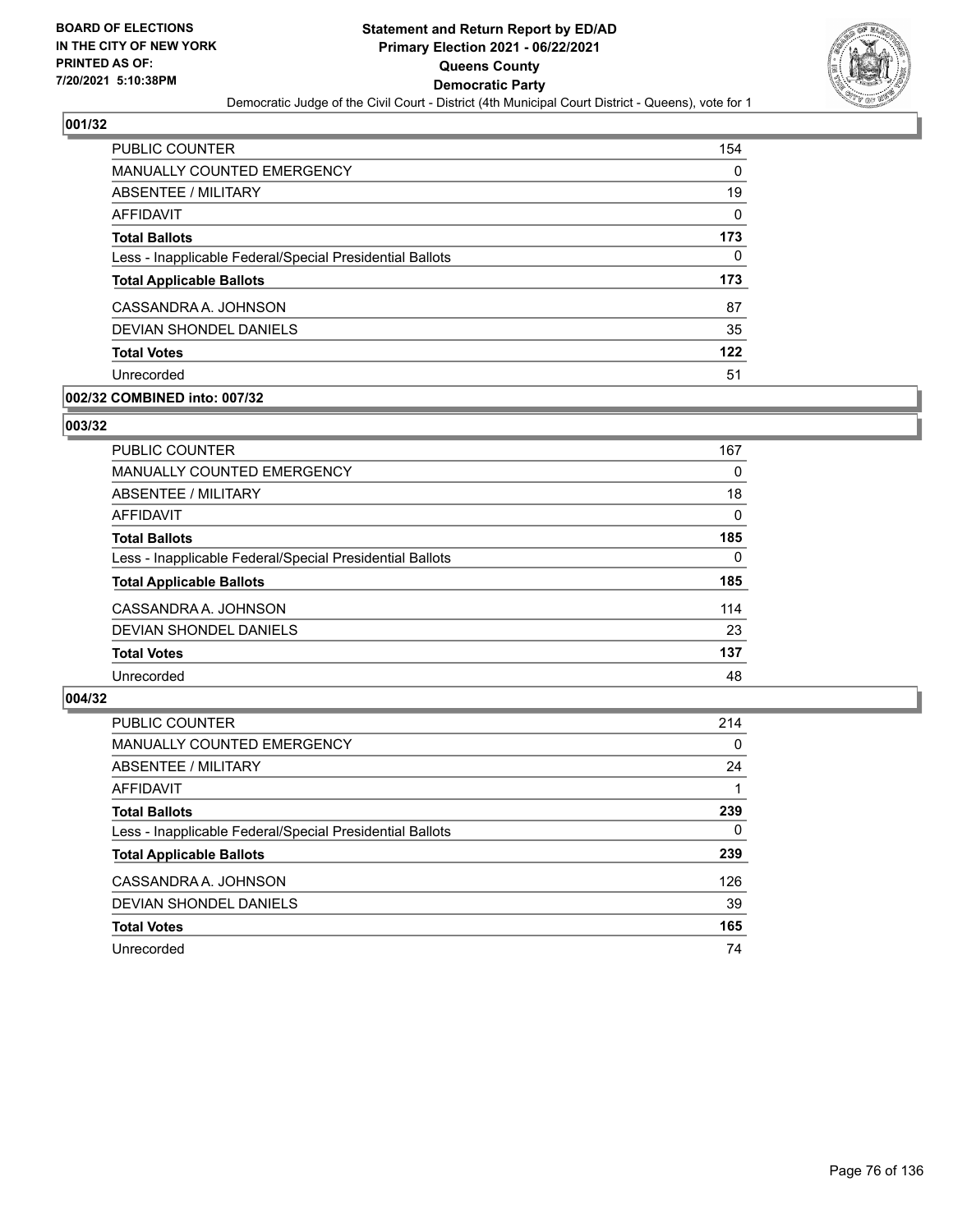

| <b>PUBLIC COUNTER</b>                                    | 110            |
|----------------------------------------------------------|----------------|
| <b>MANUALLY COUNTED EMERGENCY</b>                        | 0              |
| ABSENTEE / MILITARY                                      | 20             |
| AFFIDAVIT                                                |                |
| <b>Total Ballots</b>                                     | 131            |
| Less - Inapplicable Federal/Special Presidential Ballots | 0              |
| <b>Total Applicable Ballots</b>                          | 131            |
| CASSANDRA A. JOHNSON                                     | 55             |
| DEVIAN SHONDEL DANIELS                                   | 14             |
| UNATTRIBUTABLE WRITE-IN (WRITE-IN)                       | $\overline{2}$ |
| <b>Total Votes</b>                                       | 71             |
| Unrecorded                                               | 60             |

#### **006/32**

| <b>PUBLIC COUNTER</b>                                    | 104      |
|----------------------------------------------------------|----------|
| MANUALLY COUNTED EMERGENCY                               | $\Omega$ |
| ABSENTEE / MILITARY                                      | 14       |
| <b>AFFIDAVIT</b>                                         | 0        |
| <b>Total Ballots</b>                                     | 118      |
| Less - Inapplicable Federal/Special Presidential Ballots | $\Omega$ |
| <b>Total Applicable Ballots</b>                          | 118      |
| CASSANDRA A. JOHNSON                                     | 60       |
| DEVIAN SHONDEL DANIELS                                   | 24       |
| <b>Total Votes</b>                                       | 84       |
| Unrecorded                                               | 34       |

| PUBLIC COUNTER                                           | 47       |
|----------------------------------------------------------|----------|
| <b>MANUALLY COUNTED EMERGENCY</b>                        | $\Omega$ |
| ABSENTEE / MILITARY                                      | 15       |
| AFFIDAVIT                                                |          |
| <b>Total Ballots</b>                                     | 63       |
| Less - Inapplicable Federal/Special Presidential Ballots | $\Omega$ |
| <b>Total Applicable Ballots</b>                          | 63       |
| CASSANDRA A. JOHNSON                                     | 24       |
| DEVIAN SHONDEL DANIELS                                   | 14       |
| <b>Total Votes</b>                                       | 38       |
| Unrecorded                                               | 25       |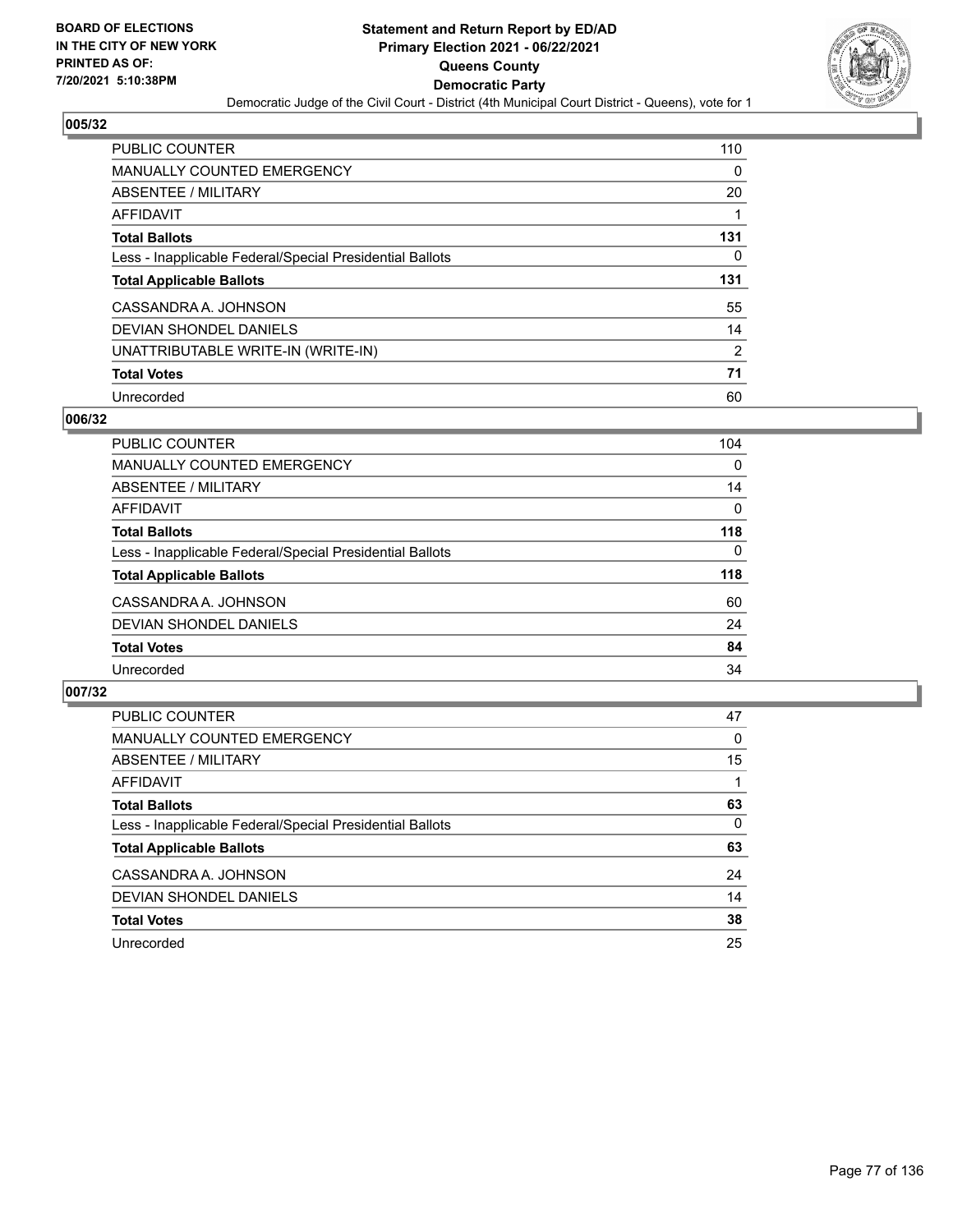

| PUBLIC COUNTER                                           | 23       |
|----------------------------------------------------------|----------|
| <b>MANUALLY COUNTED EMERGENCY</b>                        | 0        |
| <b>ABSENTEE / MILITARY</b>                               | 6        |
| <b>AFFIDAVIT</b>                                         | 0        |
| <b>Total Ballots</b>                                     | 29       |
| Less - Inapplicable Federal/Special Presidential Ballots | $\Omega$ |
| <b>Total Applicable Ballots</b>                          | 29       |
| CASSANDRA A. JOHNSON                                     | 10       |
| <b>DEVIAN SHONDEL DANIELS</b>                            | 1        |
| <b>Total Votes</b>                                       | 11       |
| Unrecorded                                               | 18       |

#### **009/32**

| <b>PUBLIC COUNTER</b>                                    | 60             |
|----------------------------------------------------------|----------------|
| <b>MANUALLY COUNTED EMERGENCY</b>                        | 0              |
| ABSENTEE / MILITARY                                      | $\overline{2}$ |
| <b>AFFIDAVIT</b>                                         | 0              |
| <b>Total Ballots</b>                                     | 62             |
| Less - Inapplicable Federal/Special Presidential Ballots | 0              |
| <b>Total Applicable Ballots</b>                          | 62             |
| CASSANDRA A. JOHNSON                                     | 20             |
| <b>DEVIAN SHONDEL DANIELS</b>                            | 7              |
| <b>Total Votes</b>                                       | 27             |
| Unrecorded                                               | 35             |
|                                                          |                |

#### **010/32 COMBINED into: 009/32**

| PUBLIC COUNTER                                           | 71       |
|----------------------------------------------------------|----------|
| <b>MANUALLY COUNTED EMERGENCY</b>                        | 0        |
| ABSENTEE / MILITARY                                      | 4        |
| AFFIDAVIT                                                | $\Omega$ |
| <b>Total Ballots</b>                                     | 75       |
| Less - Inapplicable Federal/Special Presidential Ballots | $\Omega$ |
| <b>Total Applicable Ballots</b>                          | 75       |
| CASSANDRA A. JOHNSON                                     | 47       |
| DEVIAN SHONDEL DANIELS                                   | 12       |
| <b>Total Votes</b>                                       | 59       |
| Unrecorded                                               | 16       |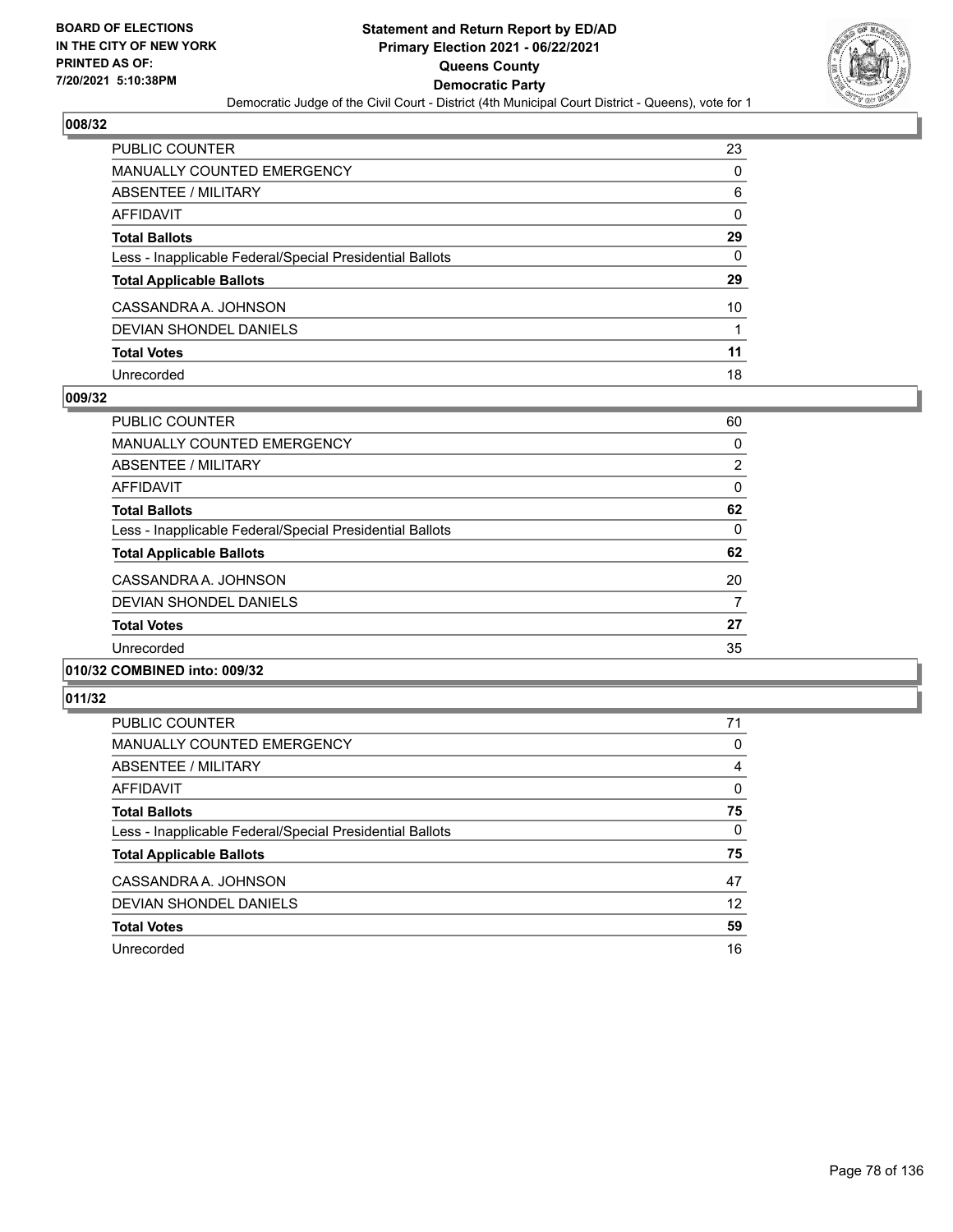

| PUBLIC COUNTER                                           | 5              |
|----------------------------------------------------------|----------------|
| MANUALLY COUNTED EMERGENCY                               | 0              |
| ABSENTEE / MILITARY                                      | $\Omega$       |
| <b>AFFIDAVIT</b>                                         | $\Omega$       |
| <b>Total Ballots</b>                                     | 5              |
| Less - Inapplicable Federal/Special Presidential Ballots | $\Omega$       |
| <b>Total Applicable Ballots</b>                          | 5              |
| CASSANDRA A. JOHNSON                                     | 3              |
| <b>DEVIAN SHONDEL DANIELS</b>                            | $\Omega$       |
| <b>Total Votes</b>                                       | 3              |
| Unrecorded                                               | $\overline{2}$ |

#### **013/32**

| <b>PUBLIC COUNTER</b>                                    | 56       |
|----------------------------------------------------------|----------|
| <b>MANUALLY COUNTED EMERGENCY</b>                        | 0        |
| ABSENTEE / MILITARY                                      | 0        |
| AFFIDAVIT                                                | 0        |
| <b>Total Ballots</b>                                     | 56       |
| Less - Inapplicable Federal/Special Presidential Ballots | $\Omega$ |
| <b>Total Applicable Ballots</b>                          | 56       |
| CASSANDRA A. JOHNSON                                     | 39       |
| DEVIAN SHONDEL DANIELS                                   | 8        |
| <b>Total Votes</b>                                       | 47       |
| Unrecorded                                               | 9        |

| <b>PUBLIC COUNTER</b>                                    |              |
|----------------------------------------------------------|--------------|
| <b>MANUALLY COUNTED EMERGENCY</b>                        | 0            |
| ABSENTEE / MILITARY                                      |              |
| AFFIDAVIT                                                | 0            |
| <b>Total Ballots</b>                                     | 2            |
| Less - Inapplicable Federal/Special Presidential Ballots | 0            |
| <b>Total Applicable Ballots</b>                          | $\mathbf{2}$ |
| CASSANDRA A. JOHNSON                                     | 0            |
| <b>DEVIAN SHONDEL DANIELS</b>                            |              |
|                                                          |              |
| <b>Total Votes</b>                                       |              |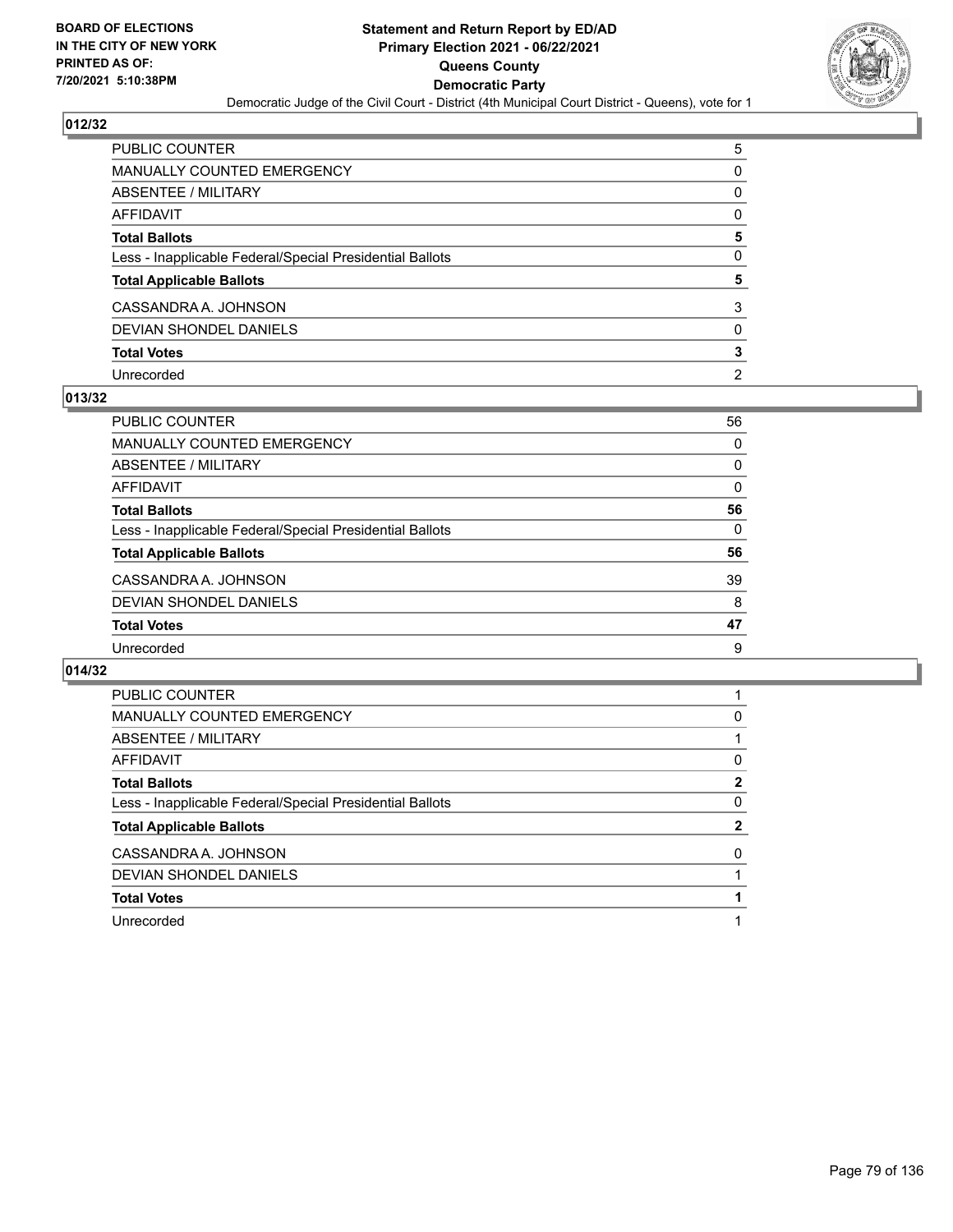

| <b>PUBLIC COUNTER</b>                                    | 108      |
|----------------------------------------------------------|----------|
| <b>MANUALLY COUNTED EMERGENCY</b>                        | 0        |
| ABSENTEE / MILITARY                                      | 3        |
| <b>AFFIDAVIT</b>                                         | $\Omega$ |
| <b>Total Ballots</b>                                     | 111      |
| Less - Inapplicable Federal/Special Presidential Ballots | 0        |
| <b>Total Applicable Ballots</b>                          | 111      |
| CASSANDRA A. JOHNSON                                     | 78       |
| <b>DEVIAN SHONDEL DANIELS</b>                            | 19       |
| <b>Total Votes</b>                                       | 97       |
| Unrecorded                                               | 14       |

### **016/32**

| PUBLIC COUNTER                                           | 111      |
|----------------------------------------------------------|----------|
| MANUALLY COUNTED EMERGENCY                               | 0        |
| ABSENTEE / MILITARY                                      | 9        |
| AFFIDAVIT                                                | $\Omega$ |
| <b>Total Ballots</b>                                     | 120      |
| Less - Inapplicable Federal/Special Presidential Ballots | 0        |
| <b>Total Applicable Ballots</b>                          | 120      |
| CASSANDRA A. JOHNSON                                     | 86       |
| DEVIAN SHONDEL DANIELS                                   | 22       |
| <b>Total Votes</b>                                       | 108      |
| Unrecorded                                               | 12       |

| PUBLIC COUNTER                                           | 118      |
|----------------------------------------------------------|----------|
| <b>MANUALLY COUNTED EMERGENCY</b>                        | $\Omega$ |
| ABSENTEE / MILITARY                                      | 14       |
| AFFIDAVIT                                                | $\Omega$ |
| <b>Total Ballots</b>                                     | 132      |
| Less - Inapplicable Federal/Special Presidential Ballots | 0        |
| <b>Total Applicable Ballots</b>                          | 132      |
| CASSANDRA A. JOHNSON                                     | 90       |
| DEVIAN SHONDEL DANIELS                                   | 15       |
| <b>Total Votes</b>                                       | 105      |
| Unrecorded                                               | 27       |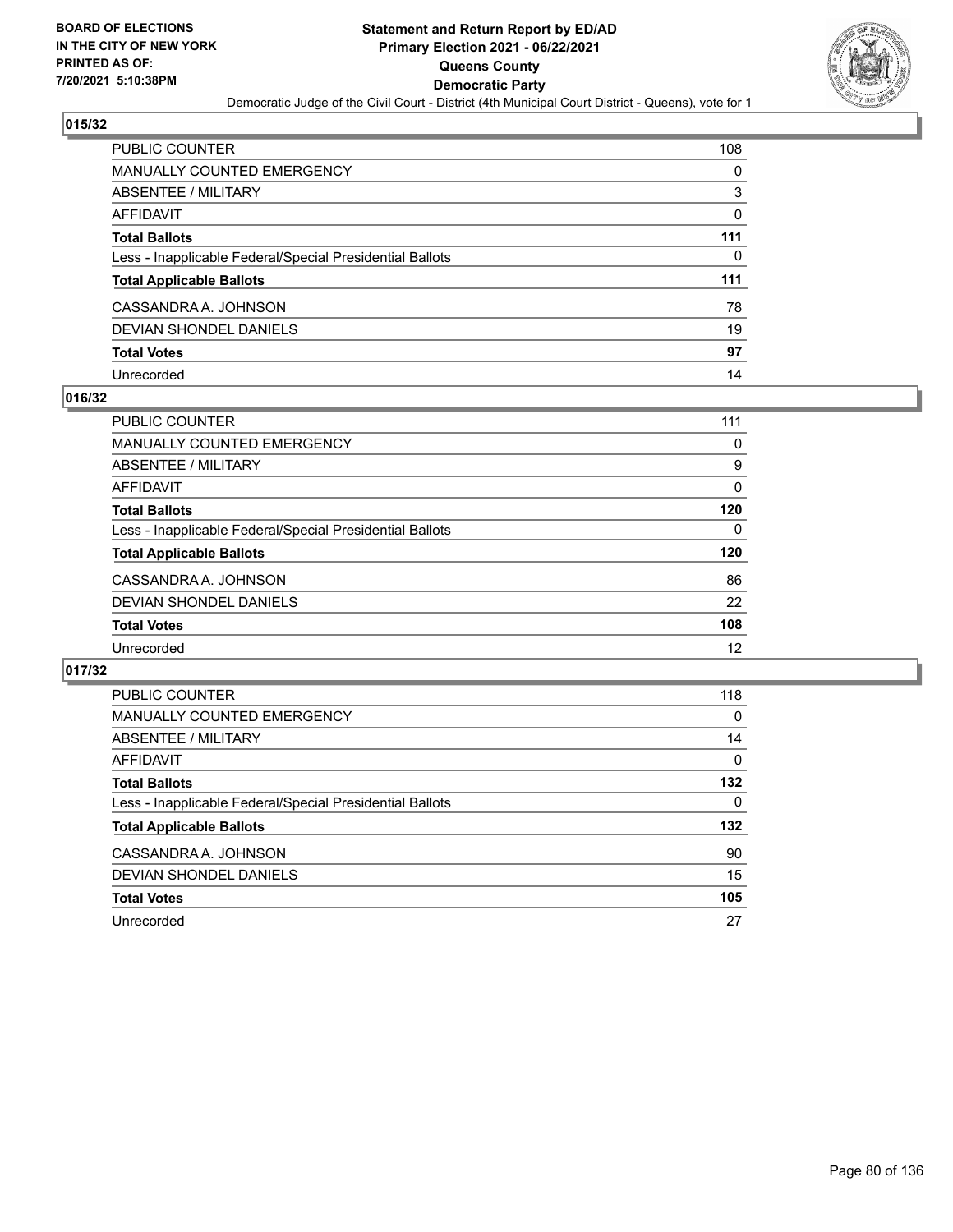

| PUBLIC COUNTER                                           | 87       |
|----------------------------------------------------------|----------|
| <b>MANUALLY COUNTED EMERGENCY</b>                        | 0        |
| <b>ABSENTEE / MILITARY</b>                               | 8        |
| AFFIDAVIT                                                | $\Omega$ |
| <b>Total Ballots</b>                                     | 95       |
| Less - Inapplicable Federal/Special Presidential Ballots | 0        |
| <b>Total Applicable Ballots</b>                          | 95       |
| CASSANDRA A. JOHNSON                                     | 66       |
| DEVIAN SHONDEL DANIELS                                   | 14       |
| <b>Total Votes</b>                                       | 80       |
| Unrecorded                                               | 15       |

#### **019/32**

| <b>PUBLIC COUNTER</b>                                    | 90  |
|----------------------------------------------------------|-----|
| <b>MANUALLY COUNTED EMERGENCY</b>                        | 0   |
| ABSENTEE / MILITARY                                      | 33  |
| AFFIDAVIT                                                | 0   |
| <b>Total Ballots</b>                                     | 123 |
| Less - Inapplicable Federal/Special Presidential Ballots | 0   |
| <b>Total Applicable Ballots</b>                          | 123 |
| CASSANDRA A. JOHNSON                                     | 69  |
| DEVIAN SHONDEL DANIELS                                   | 26  |
| <b>Total Votes</b>                                       | 95  |
| Unrecorded                                               | 28  |

| <b>PUBLIC COUNTER</b>                                    | 90  |
|----------------------------------------------------------|-----|
| <b>MANUALLY COUNTED EMERGENCY</b>                        | 0   |
| ABSENTEE / MILITARY                                      | 17  |
| <b>AFFIDAVIT</b>                                         | 0   |
| <b>Total Ballots</b>                                     | 107 |
| Less - Inapplicable Federal/Special Presidential Ballots | 0   |
| <b>Total Applicable Ballots</b>                          | 107 |
| CASSANDRA A. JOHNSON                                     | 57  |
| DEVIAN SHONDEL DANIELS                                   | 23  |
|                                                          |     |
| <b>Total Votes</b>                                       | 80  |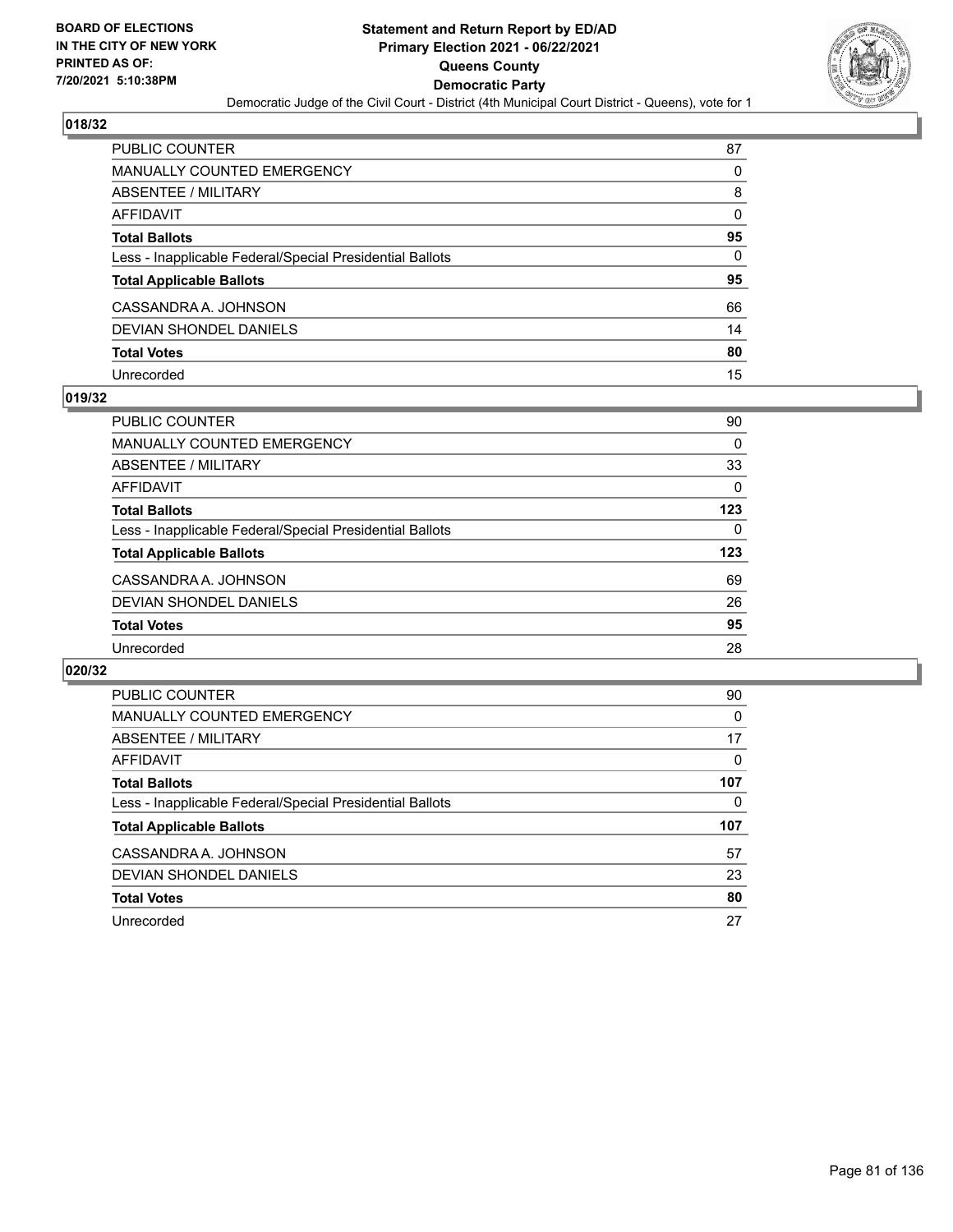

| <b>PUBLIC COUNTER</b>                                    | 102 <sub>2</sub> |
|----------------------------------------------------------|------------------|
| <b>MANUALLY COUNTED EMERGENCY</b>                        | 0                |
| ABSENTEE / MILITARY                                      | 19               |
| AFFIDAVIT                                                |                  |
| <b>Total Ballots</b>                                     | 122              |
| Less - Inapplicable Federal/Special Presidential Ballots | 0                |
| <b>Total Applicable Ballots</b>                          | 122              |
| CASSANDRA A. JOHNSON                                     | 78               |
| DEVIAN SHONDEL DANIELS                                   | 17               |
| <b>Total Votes</b>                                       | 95               |
| Unrecorded                                               | 27               |

#### **022/32**

| PUBLIC COUNTER                                           | 105      |
|----------------------------------------------------------|----------|
| MANUALLY COUNTED EMERGENCY                               | $\Omega$ |
| ABSENTEE / MILITARY                                      | 26       |
| AFFIDAVIT                                                | 0        |
| <b>Total Ballots</b>                                     | 131      |
| Less - Inapplicable Federal/Special Presidential Ballots | 0        |
| <b>Total Applicable Ballots</b>                          | 131      |
| CASSANDRA A. JOHNSON                                     | 90       |
| DEVIAN SHONDEL DANIELS                                   | 24       |
| <b>Total Votes</b>                                       | 114      |
| Unrecorded                                               | 17       |

| <b>PUBLIC COUNTER</b>                                    | 138 |
|----------------------------------------------------------|-----|
| MANUALLY COUNTED EMERGENCY                               | 0   |
| ABSENTEE / MILITARY                                      | 15  |
| AFFIDAVIT                                                | 0   |
| <b>Total Ballots</b>                                     | 153 |
| Less - Inapplicable Federal/Special Presidential Ballots | 0   |
| <b>Total Applicable Ballots</b>                          | 153 |
| CASSANDRA A. JOHNSON                                     | 107 |
| DEVIAN SHONDEL DANIELS                                   | 31  |
| <b>Total Votes</b>                                       | 138 |
| Unrecorded                                               | 15  |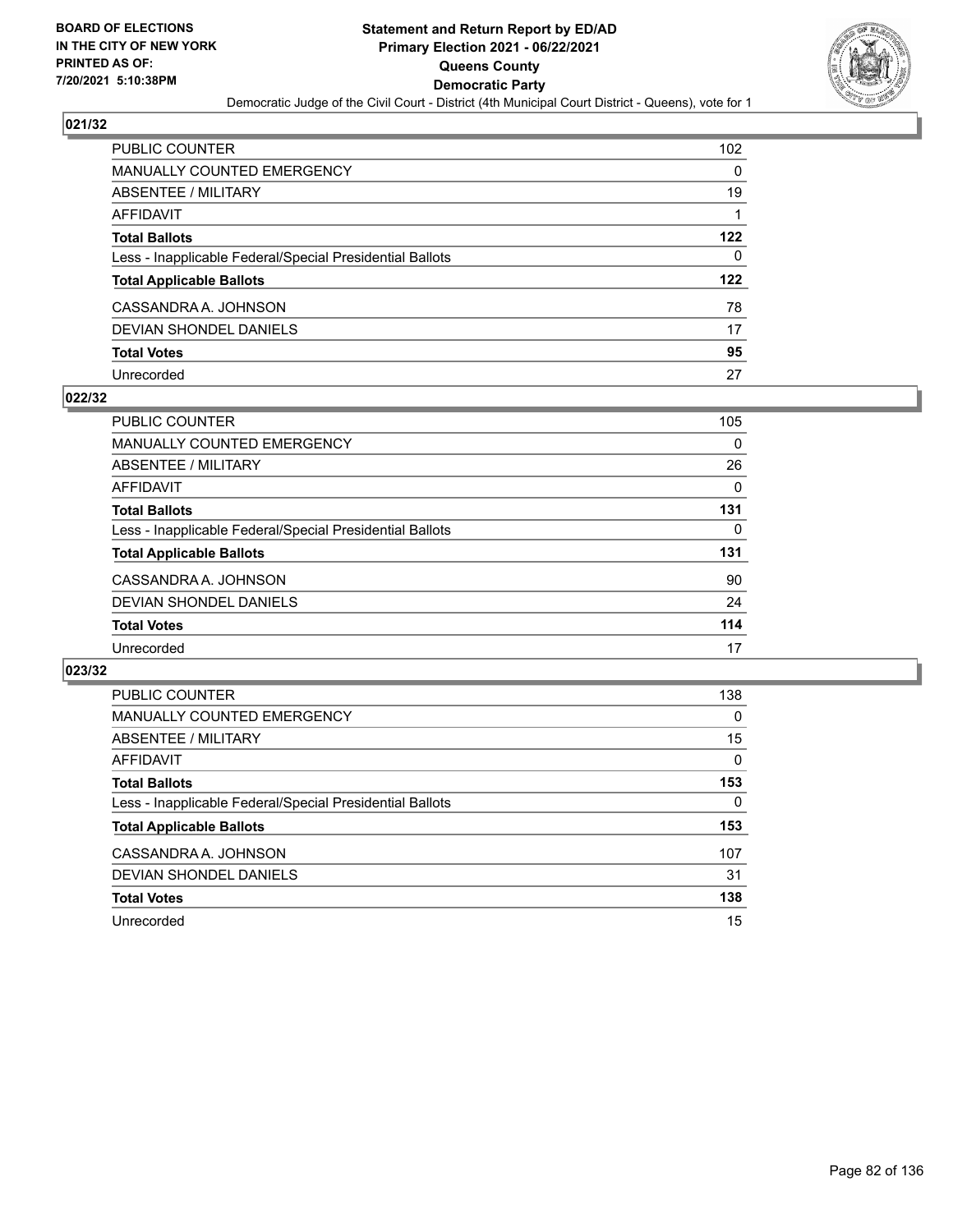

| PUBLIC COUNTER                                           | 104      |
|----------------------------------------------------------|----------|
| <b>MANUALLY COUNTED EMERGENCY</b>                        | $\Omega$ |
| ABSENTEE / MILITARY                                      | 18       |
| <b>AFFIDAVIT</b>                                         | 0        |
| <b>Total Ballots</b>                                     | 122      |
| Less - Inapplicable Federal/Special Presidential Ballots | 0        |
| <b>Total Applicable Ballots</b>                          | 122      |
| CASSANDRA A. JOHNSON                                     | 81       |
| DEVIAN SHONDEL DANIELS                                   | 16       |
| ANDREW YANG (WRITE-IN)                                   |          |
| UNATTRIBUTABLE WRITE-IN (WRITE-IN)                       | 1        |
| <b>Total Votes</b>                                       | 99       |
| Unrecorded                                               | 23       |

### **025/32**

| 140      |
|----------|
| 0        |
| 11       |
| 0        |
| 151      |
| $\Omega$ |
| 151      |
| 95       |
| 30       |
| 125      |
| 26       |
|          |

| <b>PUBLIC COUNTER</b>                                    | 135      |
|----------------------------------------------------------|----------|
| <b>MANUALLY COUNTED EMERGENCY</b>                        | $\Omega$ |
| ABSENTEE / MILITARY                                      | 19       |
| <b>AFFIDAVIT</b>                                         | 3        |
| <b>Total Ballots</b>                                     | 157      |
| Less - Inapplicable Federal/Special Presidential Ballots | 0        |
| <b>Total Applicable Ballots</b>                          | 157      |
| CASSANDRA A. JOHNSON                                     | 111      |
| DEVIAN SHONDEL DANIELS                                   | 26       |
| UNATTRIBUTABLE WRITE-IN (WRITE-IN)                       |          |
| <b>Total Votes</b>                                       | 138      |
| Unrecorded                                               | 19       |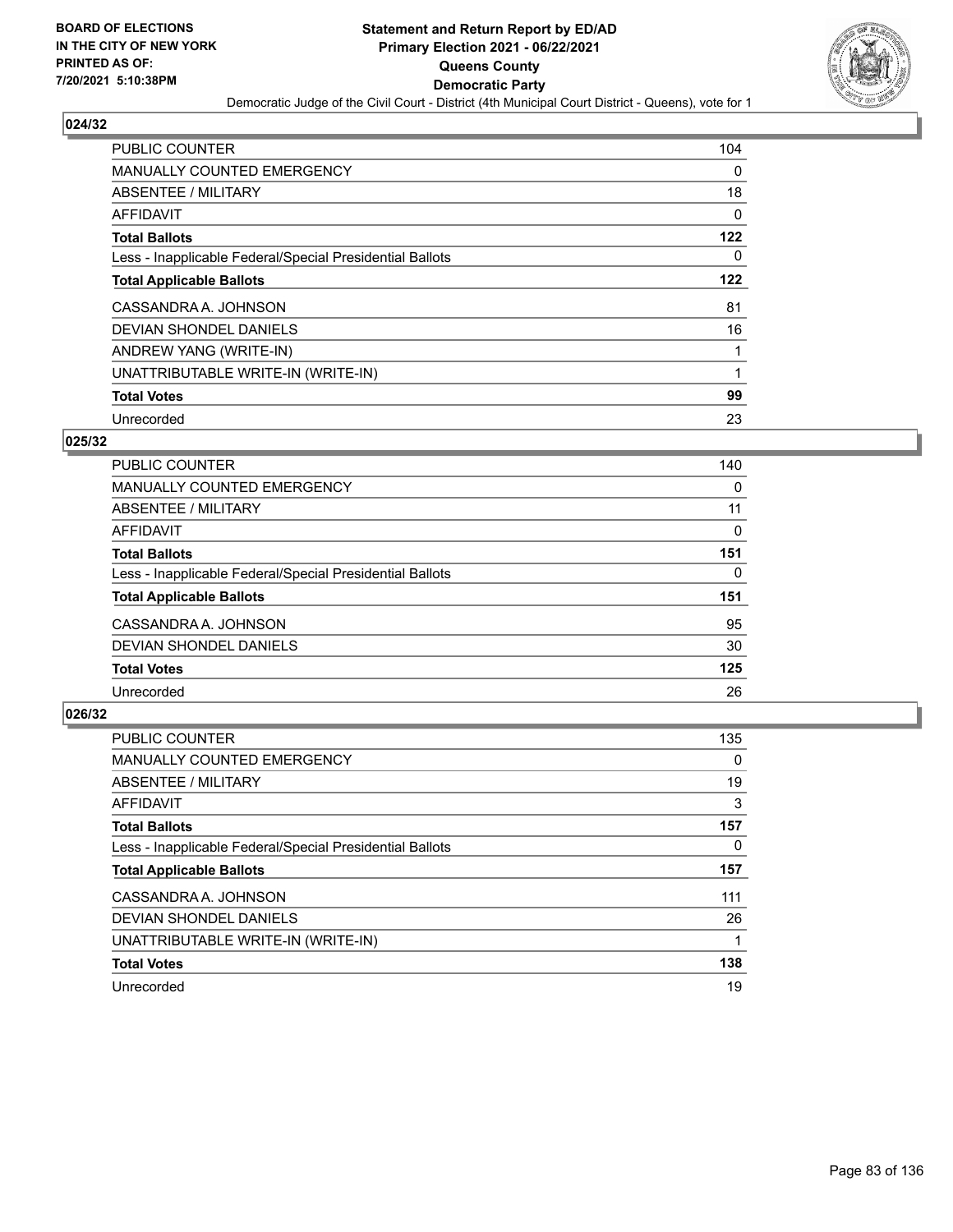

| <b>PUBLIC COUNTER</b>                                    | 139      |
|----------------------------------------------------------|----------|
| <b>MANUALLY COUNTED EMERGENCY</b>                        | $\Omega$ |
| ABSENTEE / MILITARY                                      | 33       |
| AFFIDAVIT                                                | $\Omega$ |
| <b>Total Ballots</b>                                     | 172      |
| Less - Inapplicable Federal/Special Presidential Ballots | 0        |
| <b>Total Applicable Ballots</b>                          | 172      |
| CASSANDRA A. JOHNSON                                     | 114      |
| <b>DEVIAN SHONDEL DANIELS</b>                            | 41       |
| <b>Total Votes</b>                                       | 155      |
| Unrecorded                                               | 17       |

#### **028/32**

| <b>PUBLIC COUNTER</b>                                    | 165            |
|----------------------------------------------------------|----------------|
| MANUALLY COUNTED EMERGENCY                               | 0              |
| ABSENTEE / MILITARY                                      | 24             |
| <b>AFFIDAVIT</b>                                         |                |
| <b>Total Ballots</b>                                     | 190            |
| Less - Inapplicable Federal/Special Presidential Ballots | $\Omega$       |
| <b>Total Applicable Ballots</b>                          | 190            |
| CASSANDRA A. JOHNSON                                     | 133            |
| DEVIAN SHONDEL DANIELS                                   | 34             |
| UNATTRIBUTABLE WRITE-IN (WRITE-IN)                       | $\overline{2}$ |
| <b>Total Votes</b>                                       | 169            |
| Unrecorded                                               | 21             |

| <b>PUBLIC COUNTER</b>                                    | 164      |
|----------------------------------------------------------|----------|
| MANUALLY COUNTED EMERGENCY                               | $\Omega$ |
| ABSENTEE / MILITARY                                      | 19       |
| AFFIDAVIT                                                | $\Omega$ |
| <b>Total Ballots</b>                                     | 183      |
| Less - Inapplicable Federal/Special Presidential Ballots | $\Omega$ |
| <b>Total Applicable Ballots</b>                          | 183      |
| CASSANDRA A. JOHNSON                                     | 141      |
| DEVIAN SHONDEL DANIELS                                   | 25       |
| <b>Total Votes</b>                                       | 166      |
| Unrecorded                                               | 17       |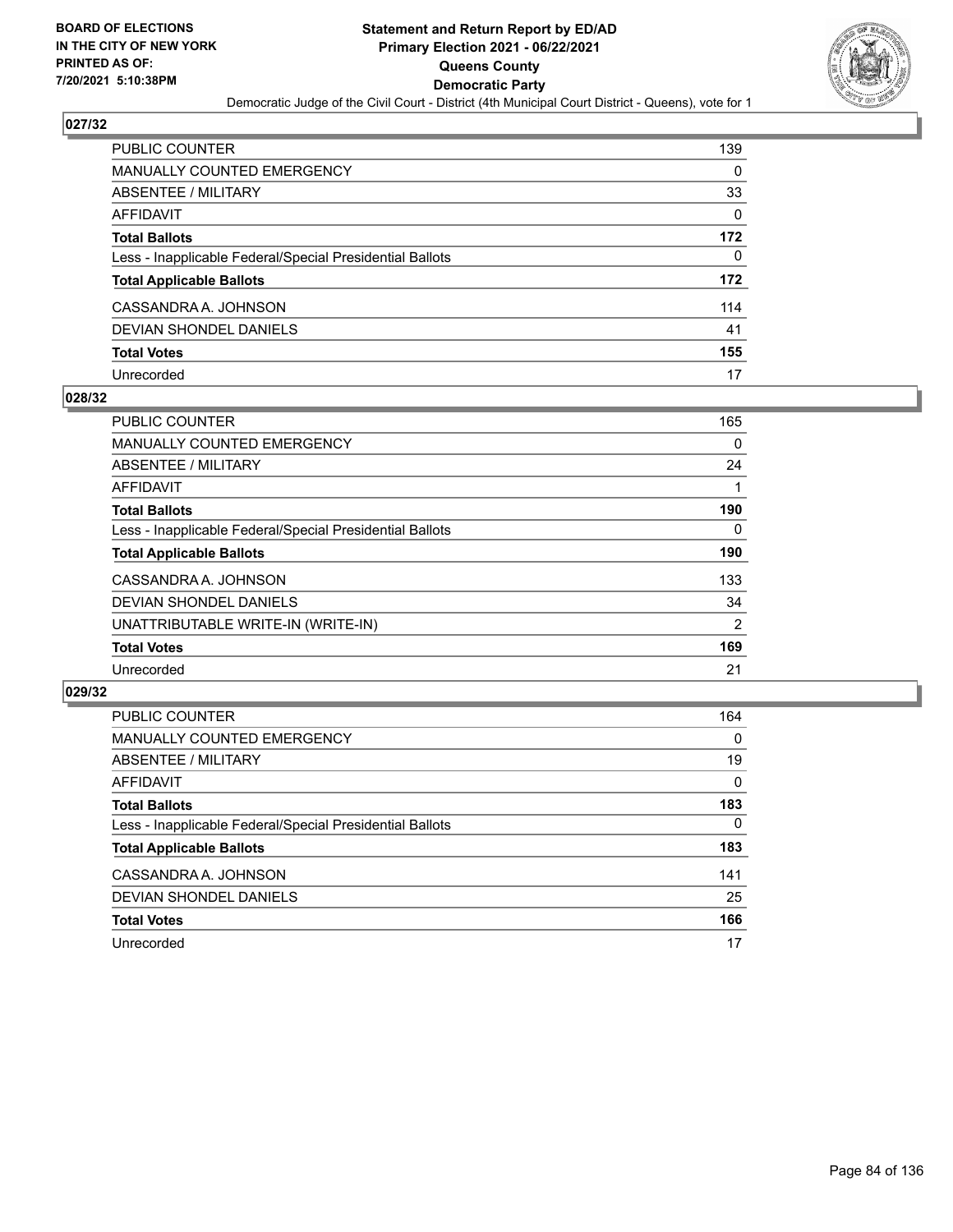

| <b>PUBLIC COUNTER</b>                                    | 187 |
|----------------------------------------------------------|-----|
| <b>MANUALLY COUNTED EMERGENCY</b>                        | 0   |
| ABSENTEE / MILITARY                                      | 20  |
| AFFIDAVIT                                                | 0   |
| <b>Total Ballots</b>                                     | 207 |
| Less - Inapplicable Federal/Special Presidential Ballots | 0   |
| <b>Total Applicable Ballots</b>                          | 207 |
| CASSANDRA A. JOHNSON                                     | 167 |
| DEVIAN SHONDEL DANIELS                                   | 25  |
| UNATTRIBUTABLE WRITE-IN (WRITE-IN)                       |     |
| <b>Total Votes</b>                                       | 193 |
| Unrecorded                                               | 14  |

#### **031/32**

| <b>PUBLIC COUNTER</b>                                    | 147 |
|----------------------------------------------------------|-----|
| <b>MANUALLY COUNTED EMERGENCY</b>                        | 0   |
| ABSENTEE / MILITARY                                      | 37  |
| AFFIDAVIT                                                |     |
| <b>Total Ballots</b>                                     | 185 |
| Less - Inapplicable Federal/Special Presidential Ballots | 0   |
| <b>Total Applicable Ballots</b>                          | 185 |
| CASSANDRA A. JOHNSON                                     | 134 |
| DEVIAN SHONDEL DANIELS                                   | 29  |
| <b>Total Votes</b>                                       | 163 |
| Unrecorded                                               | 22  |

| <b>PUBLIC COUNTER</b>                                    | 136      |
|----------------------------------------------------------|----------|
| <b>MANUALLY COUNTED EMERGENCY</b>                        | $\Omega$ |
| ABSENTEE / MILITARY                                      | 28       |
| AFFIDAVIT                                                | $\Omega$ |
| <b>Total Ballots</b>                                     | 164      |
| Less - Inapplicable Federal/Special Presidential Ballots | $\Omega$ |
| <b>Total Applicable Ballots</b>                          | 164      |
| CASSANDRA A. JOHNSON                                     | 104      |
| DEVIAN SHONDEL DANIELS                                   | 22       |
| <b>Total Votes</b>                                       | 126      |
| Unrecorded                                               | 38       |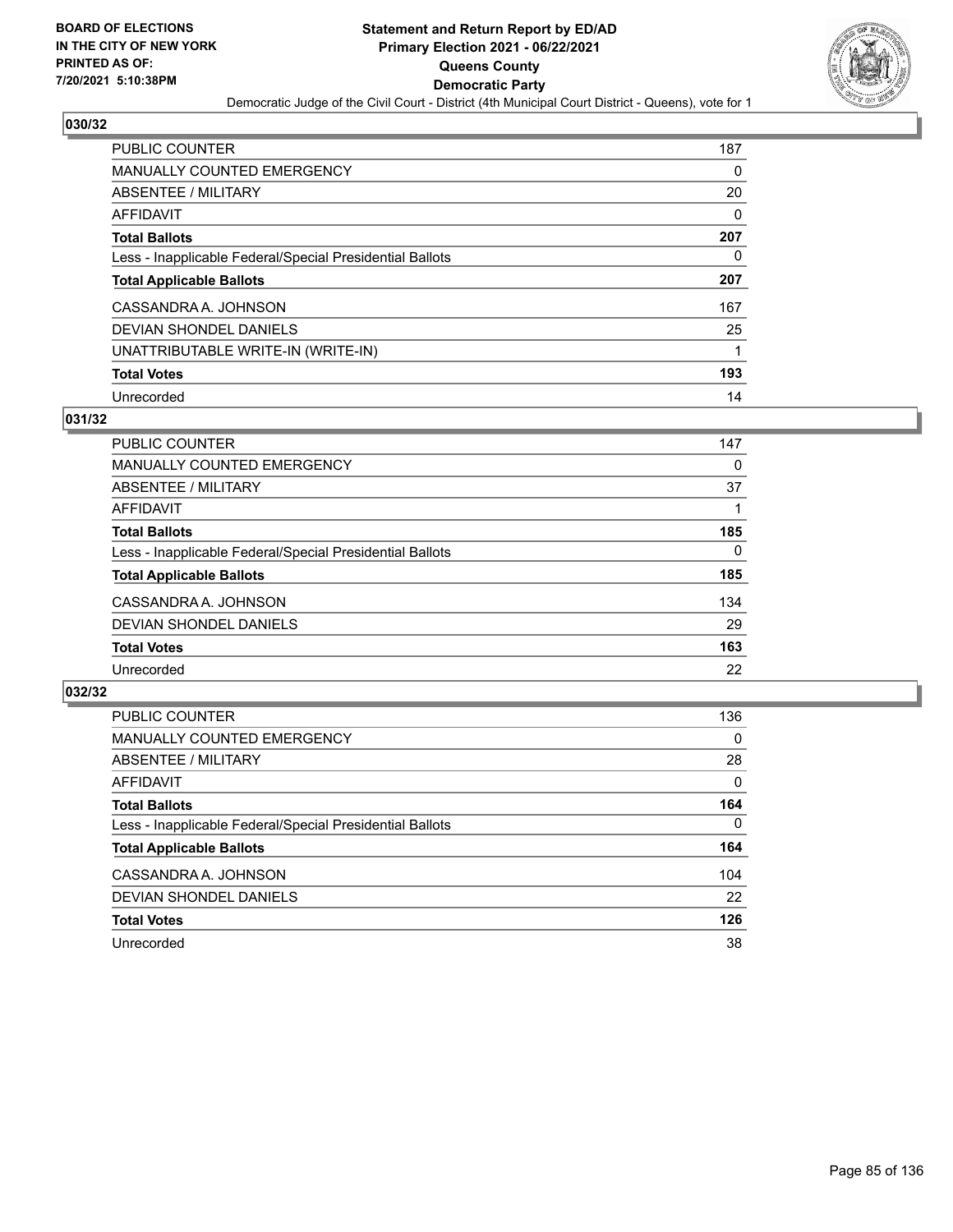

| PUBLIC COUNTER                                           | 153      |
|----------------------------------------------------------|----------|
| <b>MANUALLY COUNTED EMERGENCY</b>                        | 0        |
| ABSENTEE / MILITARY                                      | 44       |
| <b>AFFIDAVIT</b>                                         | $\Omega$ |
| <b>Total Ballots</b>                                     | 197      |
| Less - Inapplicable Federal/Special Presidential Ballots | 0        |
| <b>Total Applicable Ballots</b>                          | 197      |
| CASSANDRA A. JOHNSON                                     | 144      |
| <b>DEVIAN SHONDEL DANIELS</b>                            | 33       |
| <b>Total Votes</b>                                       | 177      |
| Unrecorded                                               | 20       |

#### **034/32**

| <b>PUBLIC COUNTER</b>                                    | 162 |
|----------------------------------------------------------|-----|
| <b>MANUALLY COUNTED EMERGENCY</b>                        | 0   |
| ABSENTEE / MILITARY                                      | 27  |
| AFFIDAVIT                                                |     |
| <b>Total Ballots</b>                                     | 190 |
| Less - Inapplicable Federal/Special Presidential Ballots | 0   |
| <b>Total Applicable Ballots</b>                          | 190 |
| CASSANDRA A. JOHNSON                                     | 154 |
| DEVIAN SHONDEL DANIELS                                   | 20  |
| KANYE WEST (WRITE-IN)                                    |     |
| <b>Total Votes</b>                                       | 175 |
| Unrecorded                                               | 15  |

| <b>PUBLIC COUNTER</b>                                    | 155      |
|----------------------------------------------------------|----------|
| MANUALLY COUNTED EMERGENCY                               | $\Omega$ |
| ABSENTEE / MILITARY                                      | 19       |
| <b>AFFIDAVIT</b>                                         |          |
| <b>Total Ballots</b>                                     | 175      |
| Less - Inapplicable Federal/Special Presidential Ballots | $\Omega$ |
| <b>Total Applicable Ballots</b>                          | 175      |
| CASSANDRA A. JOHNSON                                     | 127      |
| DEVIAN SHONDEL DANIELS                                   | 31       |
| <b>Total Votes</b>                                       | 158      |
| Unrecorded                                               | 17       |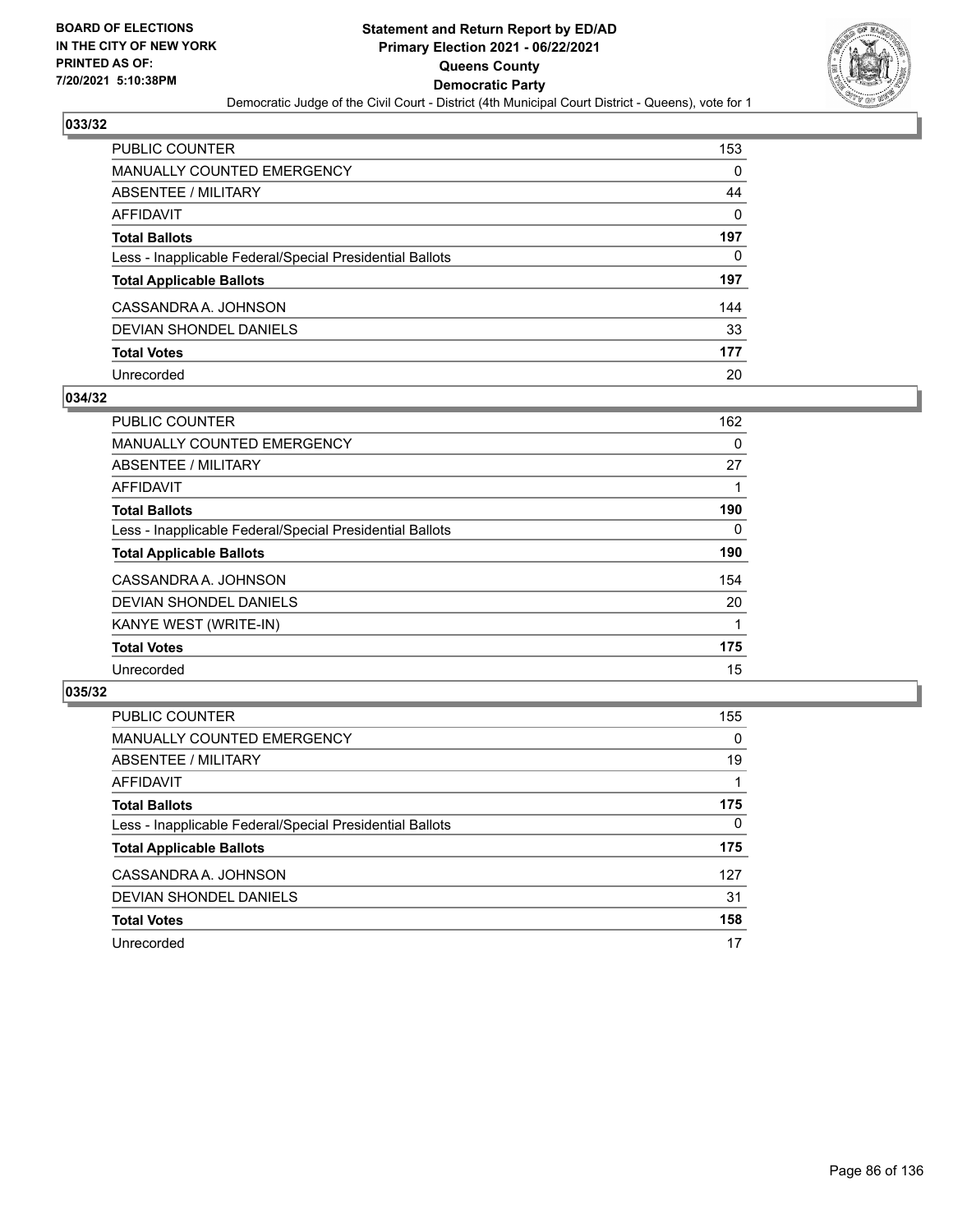

| PUBLIC COUNTER                                           | 142      |
|----------------------------------------------------------|----------|
| <b>MANUALLY COUNTED EMERGENCY</b>                        | 0        |
| ABSENTEE / MILITARY                                      | 28       |
| AFFIDAVIT                                                | $\Omega$ |
| <b>Total Ballots</b>                                     | 170      |
| Less - Inapplicable Federal/Special Presidential Ballots | $\Omega$ |
| <b>Total Applicable Ballots</b>                          | 170      |
| CASSANDRA A. JOHNSON                                     | 122      |
| DEVIAN SHONDEL DANIELS                                   | 22       |
| <b>Total Votes</b>                                       | 144      |
| Unrecorded                                               | 26       |

#### **037/32**

| <b>PUBLIC COUNTER</b>                                    | 153      |
|----------------------------------------------------------|----------|
| <b>MANUALLY COUNTED EMERGENCY</b>                        | 0        |
| ABSENTEE / MILITARY                                      | 24       |
| AFFIDAVIT                                                | $\Omega$ |
| <b>Total Ballots</b>                                     | 177      |
| Less - Inapplicable Federal/Special Presidential Ballots | 0        |
| <b>Total Applicable Ballots</b>                          | 177      |
| CASSANDRA A. JOHNSON                                     | 126      |
| DEVIAN SHONDEL DANIELS                                   | 27       |
| <b>ONDREA GAIL HARRIS (WRITE-IN)</b>                     |          |
| <b>Total Votes</b>                                       | 154      |
| Unrecorded                                               | 23       |

| <b>PUBLIC COUNTER</b>                                    | 194      |
|----------------------------------------------------------|----------|
| MANUALLY COUNTED EMERGENCY                               | $\Omega$ |
| ABSENTEE / MILITARY                                      | 59       |
| AFFIDAVIT                                                | $\Omega$ |
| <b>Total Ballots</b>                                     | 253      |
| Less - Inapplicable Federal/Special Presidential Ballots | $\Omega$ |
| <b>Total Applicable Ballots</b>                          | 253      |
| CASSANDRA A. JOHNSON                                     | 187      |
| DEVIAN SHONDEL DANIELS                                   | 38       |
| <b>Total Votes</b>                                       | 225      |
| Unrecorded                                               | 28       |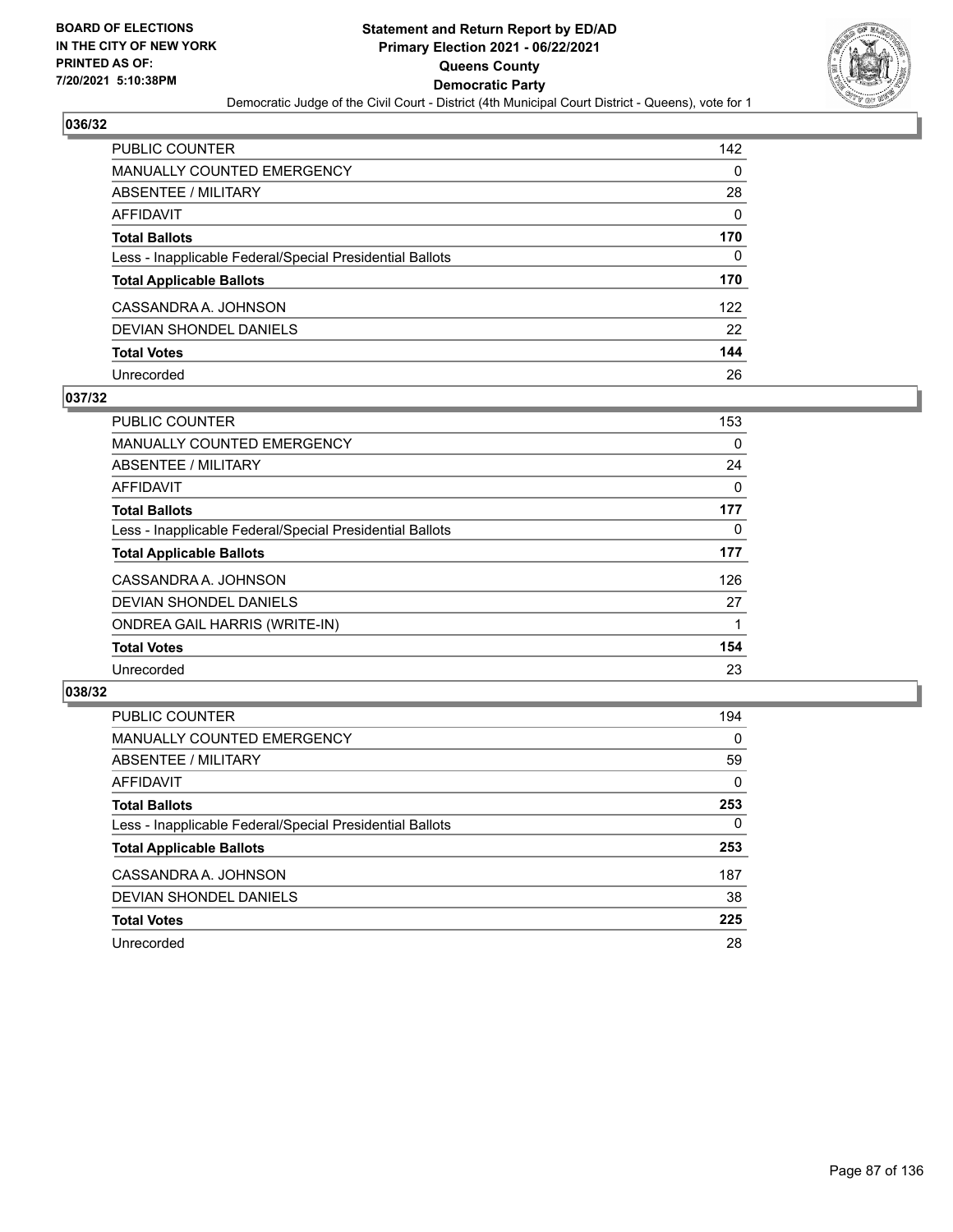

| PUBLIC COUNTER                                           | 162 |
|----------------------------------------------------------|-----|
| <b>MANUALLY COUNTED EMERGENCY</b>                        | 0   |
| ABSENTEE / MILITARY                                      | 18  |
| AFFIDAVIT                                                |     |
| <b>Total Ballots</b>                                     | 181 |
| Less - Inapplicable Federal/Special Presidential Ballots | 0   |
| <b>Total Applicable Ballots</b>                          | 181 |
| CASSANDRA A. JOHNSON                                     | 118 |
| DEVIAN SHONDEL DANIELS                                   | 36  |
| <b>Total Votes</b>                                       | 154 |
| Unrecorded                                               | 27  |

#### **040/32**

| PUBLIC COUNTER                                           | 155 |
|----------------------------------------------------------|-----|
| MANUALLY COUNTED EMERGENCY                               | 0   |
| ABSENTEE / MILITARY                                      | 11  |
| AFFIDAVIT                                                |     |
| <b>Total Ballots</b>                                     | 167 |
| Less - Inapplicable Federal/Special Presidential Ballots | 0   |
| <b>Total Applicable Ballots</b>                          | 167 |
| CASSANDRA A. JOHNSON                                     | 112 |
| DEVIAN SHONDEL DANIELS                                   | 35  |
| <b>Total Votes</b>                                       | 147 |
| Unrecorded                                               | 20  |

| <b>PUBLIC COUNTER</b>                                    | 215 |
|----------------------------------------------------------|-----|
| MANUALLY COUNTED EMERGENCY                               | 0   |
| ABSENTEE / MILITARY                                      | 21  |
| <b>AFFIDAVIT</b>                                         | 0   |
| <b>Total Ballots</b>                                     | 236 |
| Less - Inapplicable Federal/Special Presidential Ballots | 0   |
| <b>Total Applicable Ballots</b>                          | 236 |
| CASSANDRA A. JOHNSON                                     | 163 |
| DEVIAN SHONDEL DANIELS                                   | 46  |
| TERESA ORR (WRITE-IN)                                    | 2   |
| <b>Total Votes</b>                                       | 211 |
| Unrecorded                                               | 25  |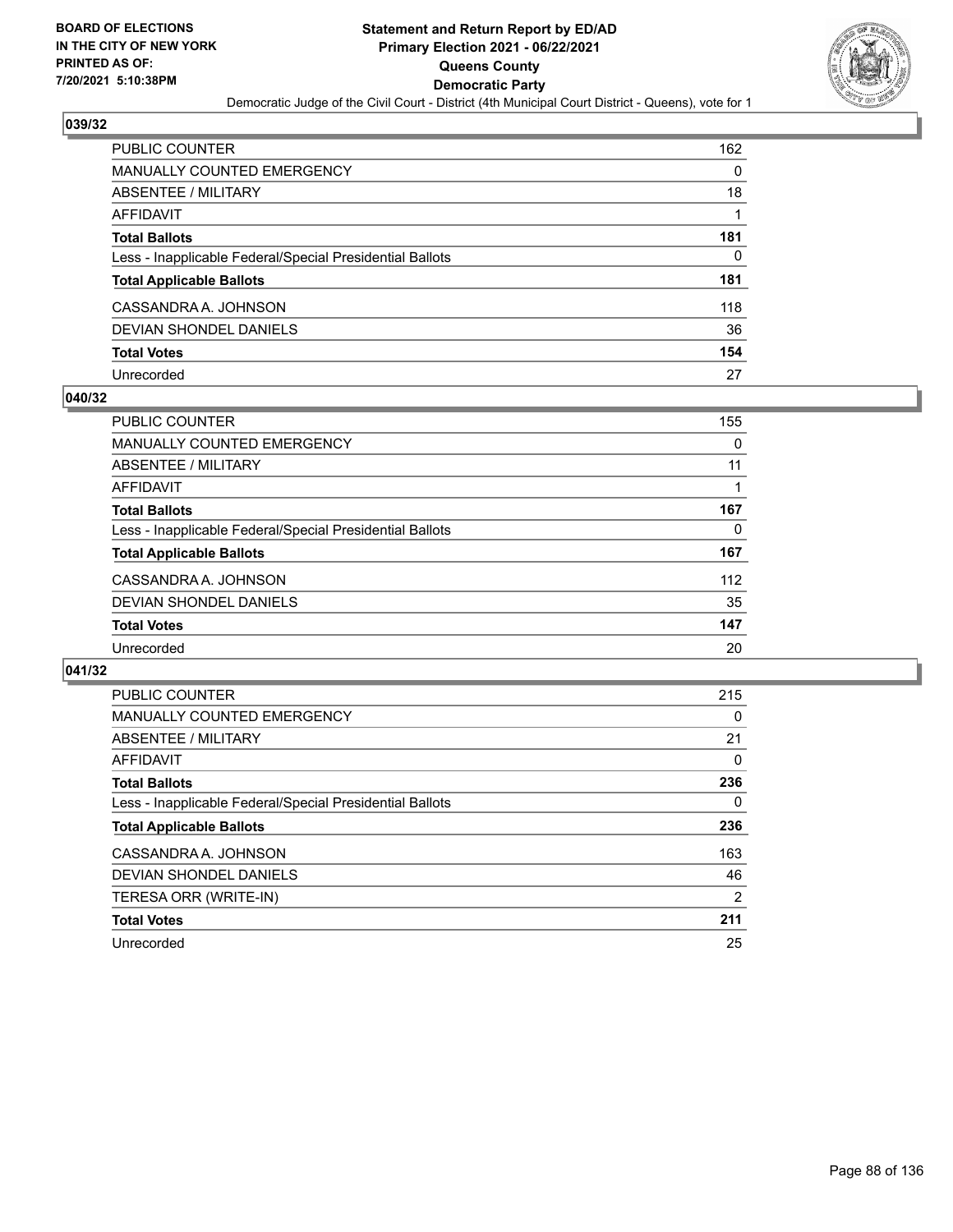

| PUBLIC COUNTER                                           | 140            |
|----------------------------------------------------------|----------------|
| <b>MANUALLY COUNTED EMERGENCY</b>                        | 0              |
| ABSENTEE / MILITARY                                      | 34             |
| <b>AFFIDAVIT</b>                                         | $\overline{2}$ |
| <b>Total Ballots</b>                                     | 176            |
| Less - Inapplicable Federal/Special Presidential Ballots | $\Omega$       |
| <b>Total Applicable Ballots</b>                          | 176            |
| CASSANDRA A. JOHNSON                                     | 120            |
| DEVIAN SHONDEL DANIELS                                   | 35             |
| <b>Total Votes</b>                                       | 155            |
| Unrecorded                                               | 21             |

#### **043/32**

| <b>PUBLIC COUNTER</b>                                    | 189      |
|----------------------------------------------------------|----------|
| MANUALLY COUNTED EMERGENCY                               | 0        |
| ABSENTEE / MILITARY                                      | 36       |
| <b>AFFIDAVIT</b>                                         | 0        |
| <b>Total Ballots</b>                                     | 225      |
| Less - Inapplicable Federal/Special Presidential Ballots | $\Omega$ |
| <b>Total Applicable Ballots</b>                          | 225      |
| CASSANDRA A. JOHNSON                                     | 146      |
| DEVIAN SHONDEL DANIELS                                   | 38       |
| UNATTRIBUTABLE WRITE-IN (WRITE-IN)                       |          |
| <b>Total Votes</b>                                       | 185      |
| Unrecorded                                               | 40       |

| <b>PUBLIC COUNTER</b>                                    | 73       |
|----------------------------------------------------------|----------|
| <b>MANUALLY COUNTED EMERGENCY</b>                        | $\Omega$ |
| ABSENTEE / MILITARY                                      | 6        |
| AFFIDAVIT                                                | $\Omega$ |
| <b>Total Ballots</b>                                     | 79       |
| Less - Inapplicable Federal/Special Presidential Ballots | $\Omega$ |
| <b>Total Applicable Ballots</b>                          | 79       |
| CASSANDRA A. JOHNSON                                     | 52       |
| DEVIAN SHONDEL DANIELS                                   | 19       |
| <b>Total Votes</b>                                       | 71       |
| Unrecorded                                               | 8        |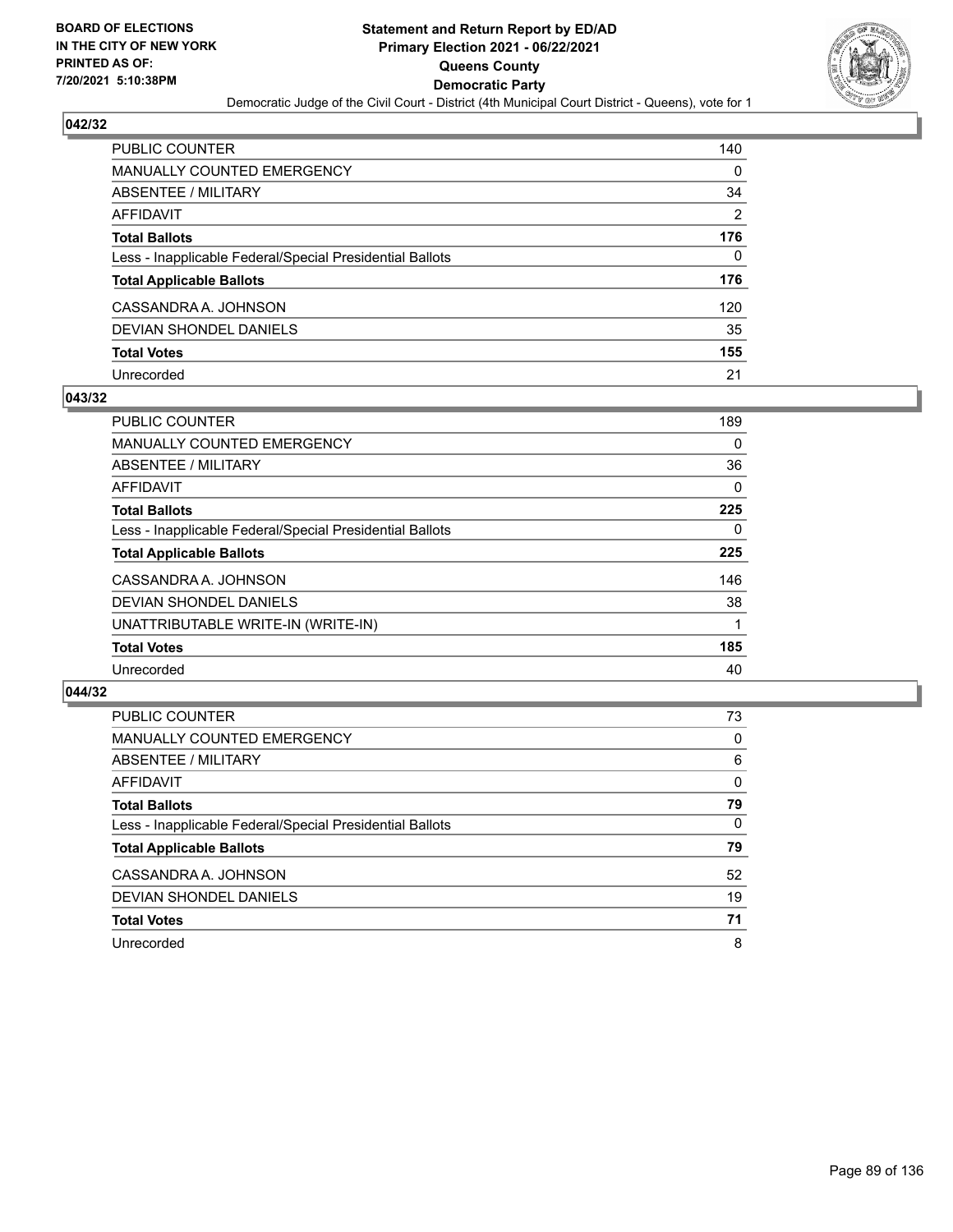

| PUBLIC COUNTER                                           | 245      |
|----------------------------------------------------------|----------|
| <b>MANUALLY COUNTED EMERGENCY</b>                        | $\Omega$ |
| ABSENTEE / MILITARY                                      | 27       |
| AFFIDAVIT                                                | 0        |
| <b>Total Ballots</b>                                     | 272      |
| Less - Inapplicable Federal/Special Presidential Ballots | $\Omega$ |
| <b>Total Applicable Ballots</b>                          | 272      |
| CASSANDRA A. JOHNSON                                     | 191      |
| DEVIAN SHONDEL DANIELS                                   | 49       |
| JAPNEET SINGH (WRITE-IN)                                 | 1        |
| UNATTRIBUTABLE WRITE-IN (WRITE-IN)                       | 2        |
| <b>Total Votes</b>                                       | 243      |
| Unrecorded                                               | 29       |

### **046/32**

| <b>PUBLIC COUNTER</b>                                    | 154 |
|----------------------------------------------------------|-----|
| <b>MANUALLY COUNTED EMERGENCY</b>                        | 0   |
| ABSENTEE / MILITARY                                      | 9   |
| <b>AFFIDAVIT</b>                                         | 0   |
| <b>Total Ballots</b>                                     | 163 |
| Less - Inapplicable Federal/Special Presidential Ballots | 0   |
| <b>Total Applicable Ballots</b>                          | 163 |
| CASSANDRA A. JOHNSON                                     | 121 |
| DEVIAN SHONDEL DANIELS                                   | 25  |
| <b>Total Votes</b>                                       | 146 |
| Unrecorded                                               | 17  |

| <b>PUBLIC COUNTER</b>                                    | 146      |
|----------------------------------------------------------|----------|
| MANUALLY COUNTED EMERGENCY                               | $\Omega$ |
| ABSENTEE / MILITARY                                      | 17       |
| AFFIDAVIT                                                | 4        |
| <b>Total Ballots</b>                                     | 167      |
| Less - Inapplicable Federal/Special Presidential Ballots | 0        |
| <b>Total Applicable Ballots</b>                          | 167      |
| CASSANDRA A. JOHNSON                                     | 115      |
| DEVIAN SHONDEL DANIELS                                   | 38       |
| <b>Total Votes</b>                                       | 153      |
| Unrecorded                                               | 14       |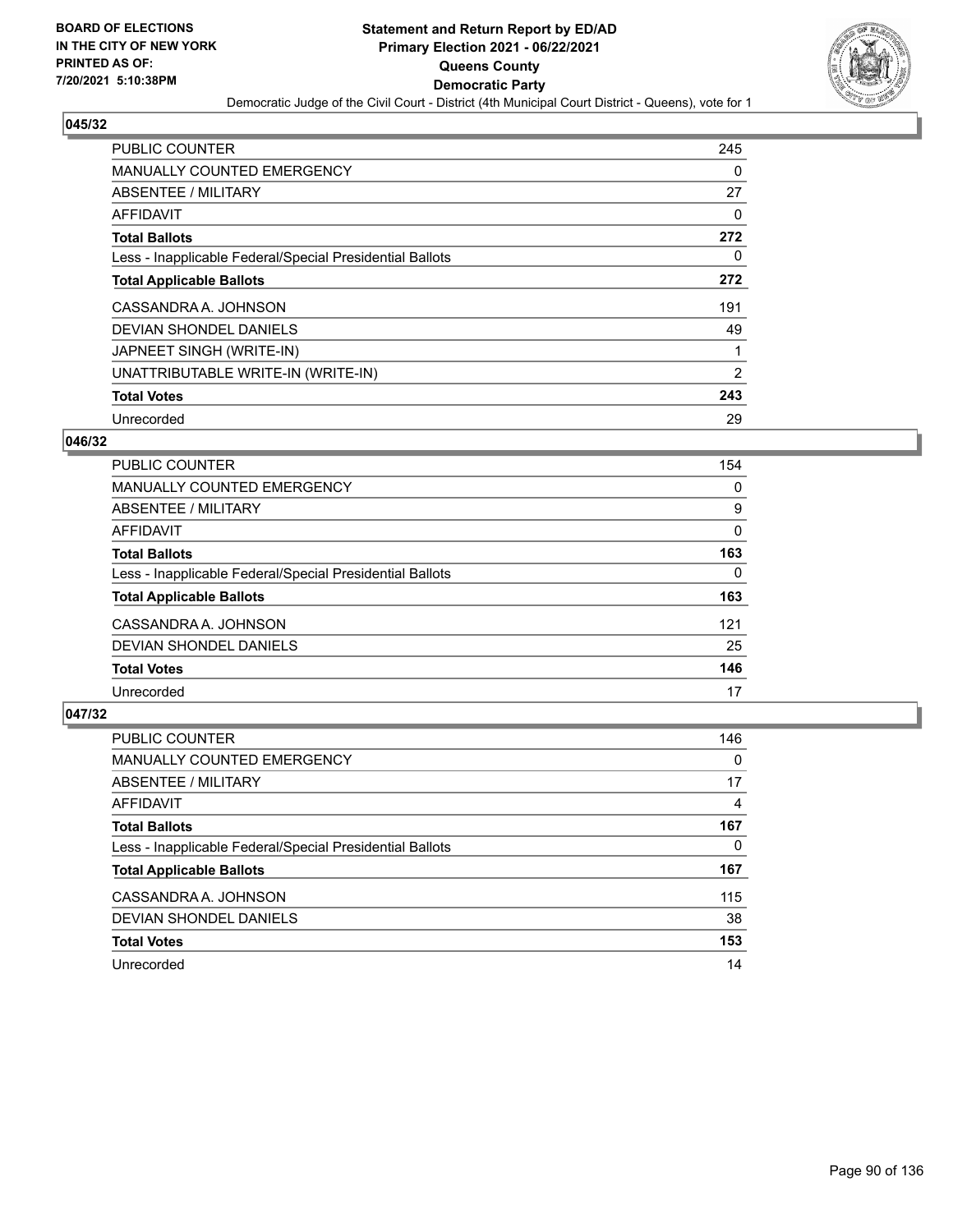

| <b>PUBLIC COUNTER</b>                                    | 137 |
|----------------------------------------------------------|-----|
| <b>MANUALLY COUNTED EMERGENCY</b>                        | 0   |
| ABSENTEE / MILITARY                                      | 15  |
| AFFIDAVIT                                                | 0   |
| <b>Total Ballots</b>                                     | 152 |
| Less - Inapplicable Federal/Special Presidential Ballots | 0   |
| <b>Total Applicable Ballots</b>                          | 152 |
| CASSANDRA A. JOHNSON                                     | 114 |
| DEVIAN SHONDEL DANIELS                                   | 27  |
| <b>RUBEN WILLS (WRITE-IN)</b>                            | 2   |
| <b>Total Votes</b>                                       | 143 |
| Unrecorded                                               | 9   |

#### **049/32**

| <b>PUBLIC COUNTER</b>                                    | 172      |
|----------------------------------------------------------|----------|
| <b>MANUALLY COUNTED EMERGENCY</b>                        | 0        |
| ABSENTEE / MILITARY                                      | 10       |
| <b>AFFIDAVIT</b>                                         |          |
| <b>Total Ballots</b>                                     | 183      |
| Less - Inapplicable Federal/Special Presidential Ballots | $\Omega$ |
| <b>Total Applicable Ballots</b>                          | 183      |
| CASSANDRA A. JOHNSON                                     | 116      |
| <b>DEVIAN SHONDEL DANIELS</b>                            | 41       |
| UNATTRIBUTABLE WRITE-IN (WRITE-IN)                       |          |
| <b>Total Votes</b>                                       | 158      |
| Unrecorded                                               | 25       |

| <b>PUBLIC COUNTER</b>                                    | 151      |
|----------------------------------------------------------|----------|
| <b>MANUALLY COUNTED EMERGENCY</b>                        | $\Omega$ |
| ABSENTEE / MILITARY                                      | 13       |
| <b>AFFIDAVIT</b>                                         | $\Omega$ |
| <b>Total Ballots</b>                                     | 164      |
| Less - Inapplicable Federal/Special Presidential Ballots | $\Omega$ |
| <b>Total Applicable Ballots</b>                          | 164      |
| CASSANDRA A. JOHNSON                                     | 125      |
| DEVIAN SHONDEL DANIELS                                   | 22       |
| UNATTRIBUTABLE WRITE-IN (WRITE-IN)                       |          |
| <b>Total Votes</b>                                       | 148      |
| Unrecorded                                               | 16       |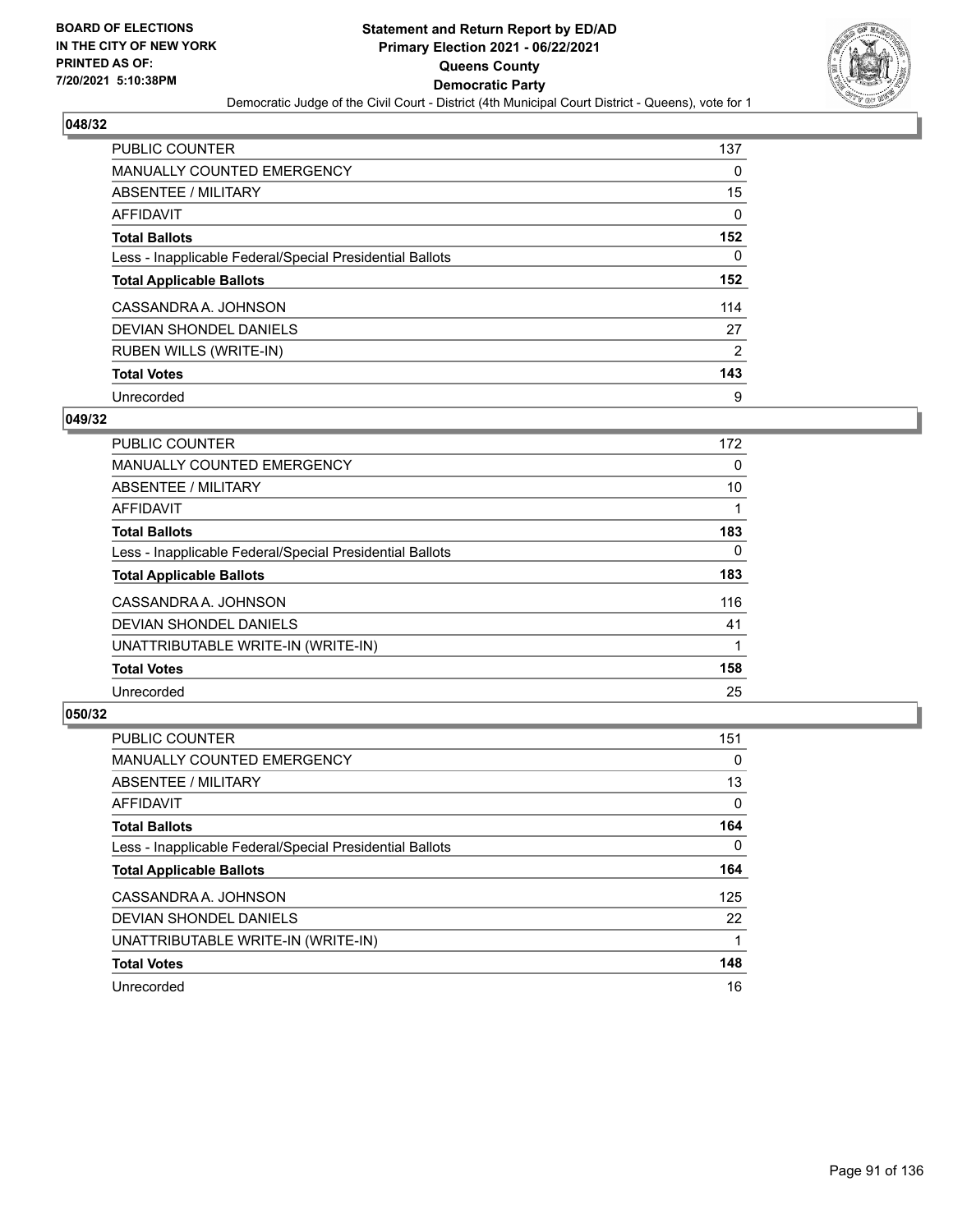

| PUBLIC COUNTER                                           | 152 |
|----------------------------------------------------------|-----|
| <b>MANUALLY COUNTED EMERGENCY</b>                        | 0   |
| <b>ABSENTEE / MILITARY</b>                               | 32  |
| AFFIDAVIT                                                |     |
| <b>Total Ballots</b>                                     | 185 |
| Less - Inapplicable Federal/Special Presidential Ballots | 0   |
| <b>Total Applicable Ballots</b>                          | 185 |
| CASSANDRA A. JOHNSON                                     | 133 |
| <b>DEVIAN SHONDEL DANIELS</b>                            | 39  |
| <b>Total Votes</b>                                       | 172 |
| Unrecorded                                               | 13  |

#### **052/32**

| PUBLIC COUNTER                                           | 150 |
|----------------------------------------------------------|-----|
| MANUALLY COUNTED EMERGENCY                               | 0   |
| ABSENTEE / MILITARY                                      | 20  |
| AFFIDAVIT                                                |     |
| <b>Total Ballots</b>                                     | 171 |
| Less - Inapplicable Federal/Special Presidential Ballots | 0   |
| <b>Total Applicable Ballots</b>                          | 171 |
| CASSANDRA A. JOHNSON                                     | 115 |
| DEVIAN SHONDEL DANIELS                                   | 34  |
| <b>Total Votes</b>                                       | 149 |
| Unrecorded                                               | 22  |

| <b>PUBLIC COUNTER</b>                                    | 202 |
|----------------------------------------------------------|-----|
| <b>MANUALLY COUNTED EMERGENCY</b>                        | 0   |
| ABSENTEE / MILITARY                                      | 31  |
| AFFIDAVIT                                                | 2   |
| <b>Total Ballots</b>                                     | 235 |
| Less - Inapplicable Federal/Special Presidential Ballots | 0   |
| <b>Total Applicable Ballots</b>                          | 235 |
| CASSANDRA A. JOHNSON                                     | 179 |
| DEVIAN SHONDEL DANIELS                                   | 39  |
| <b>Total Votes</b>                                       | 218 |
| Unrecorded                                               | 17  |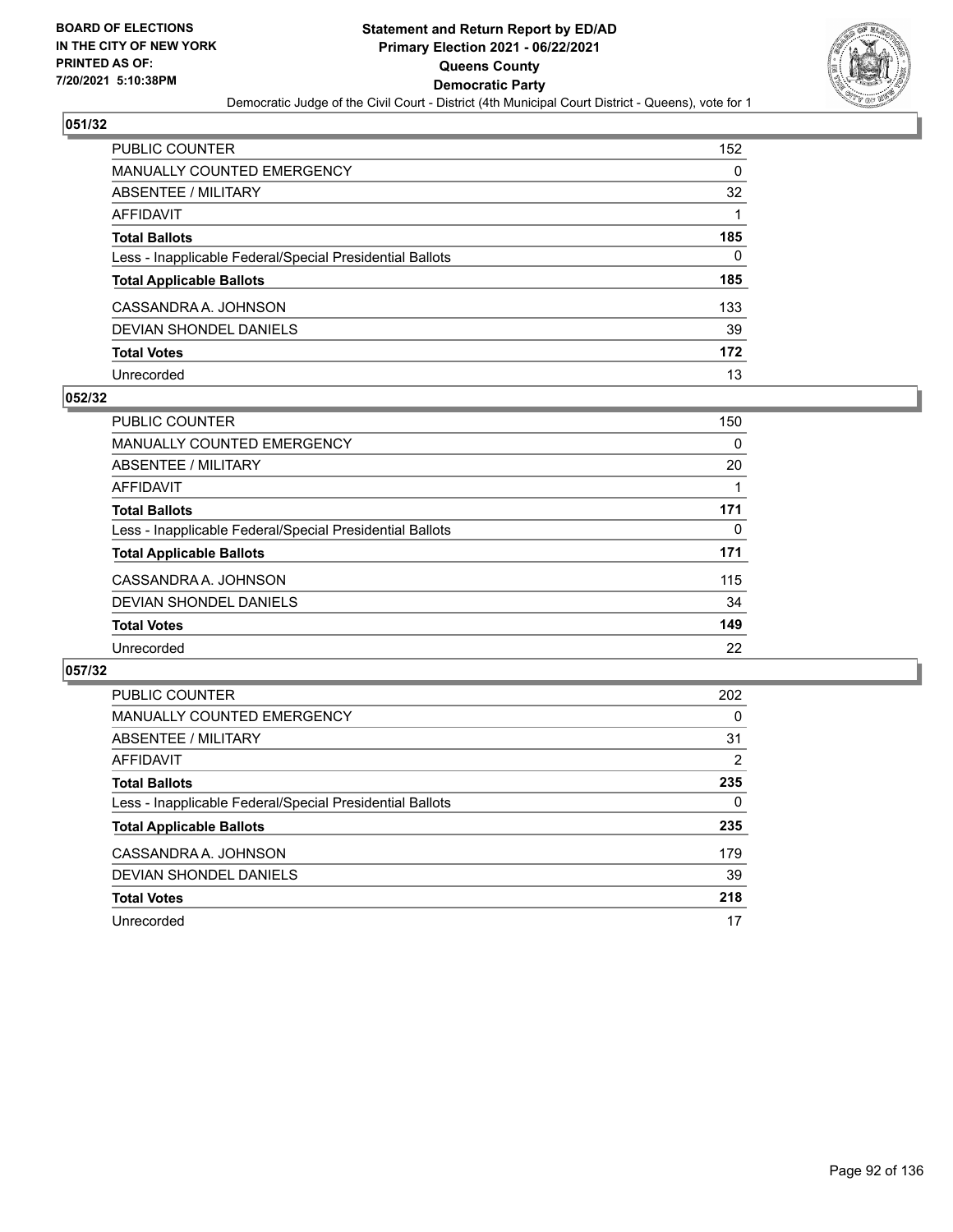

| <b>PUBLIC COUNTER</b>                                    | 193 |
|----------------------------------------------------------|-----|
| <b>MANUALLY COUNTED EMERGENCY</b>                        | 0   |
| ABSENTEE / MILITARY                                      | 31  |
| AFFIDAVIT                                                | 2   |
| <b>Total Ballots</b>                                     | 226 |
| Less - Inapplicable Federal/Special Presidential Ballots | 0   |
| <b>Total Applicable Ballots</b>                          | 226 |
| CASSANDRA A. JOHNSON                                     | 173 |
| DEVIAN SHONDEL DANIELS                                   | 31  |
| MICHAEL SCALA (WRITE-IN)                                 |     |
| <b>Total Votes</b>                                       | 205 |
| Unrecorded                                               | 21  |

#### **059/32**

| <b>PUBLIC COUNTER</b>                                    | 207      |
|----------------------------------------------------------|----------|
| <b>MANUALLY COUNTED EMERGENCY</b>                        | 0        |
| ABSENTEE / MILITARY                                      | 26       |
| <b>AFFIDAVIT</b>                                         |          |
| <b>Total Ballots</b>                                     | 234      |
| Less - Inapplicable Federal/Special Presidential Ballots | $\Omega$ |
| <b>Total Applicable Ballots</b>                          | 234      |
| CASSANDRA A. JOHNSON                                     | 174      |
| <b>DEVIAN SHONDEL DANIELS</b>                            | 34       |
| ADRIENNE ADAMS (WRITE-IN)                                |          |
| RUBEN WILLS (WRITE-IN)                                   | 2        |
| <b>Total Votes</b>                                       | 211      |
| Unrecorded                                               | 23       |

| PUBLIC COUNTER                                           | 222 |
|----------------------------------------------------------|-----|
| MANUALLY COUNTED EMERGENCY                               | 0   |
| ABSENTEE / MILITARY                                      | 33  |
| AFFIDAVIT                                                | 0   |
| <b>Total Ballots</b>                                     | 255 |
| Less - Inapplicable Federal/Special Presidential Ballots | 0   |
| <b>Total Applicable Ballots</b>                          | 255 |
| CASSANDRA A. JOHNSON                                     | 190 |
| DEVIAN SHONDEL DANIELS                                   | 48  |
| ADRIENNE ADAMS (WRITE-IN)                                |     |
| CARLTON LAING (WRITE-IN)                                 |     |
| <b>Total Votes</b>                                       | 240 |
| Unrecorded                                               | 15  |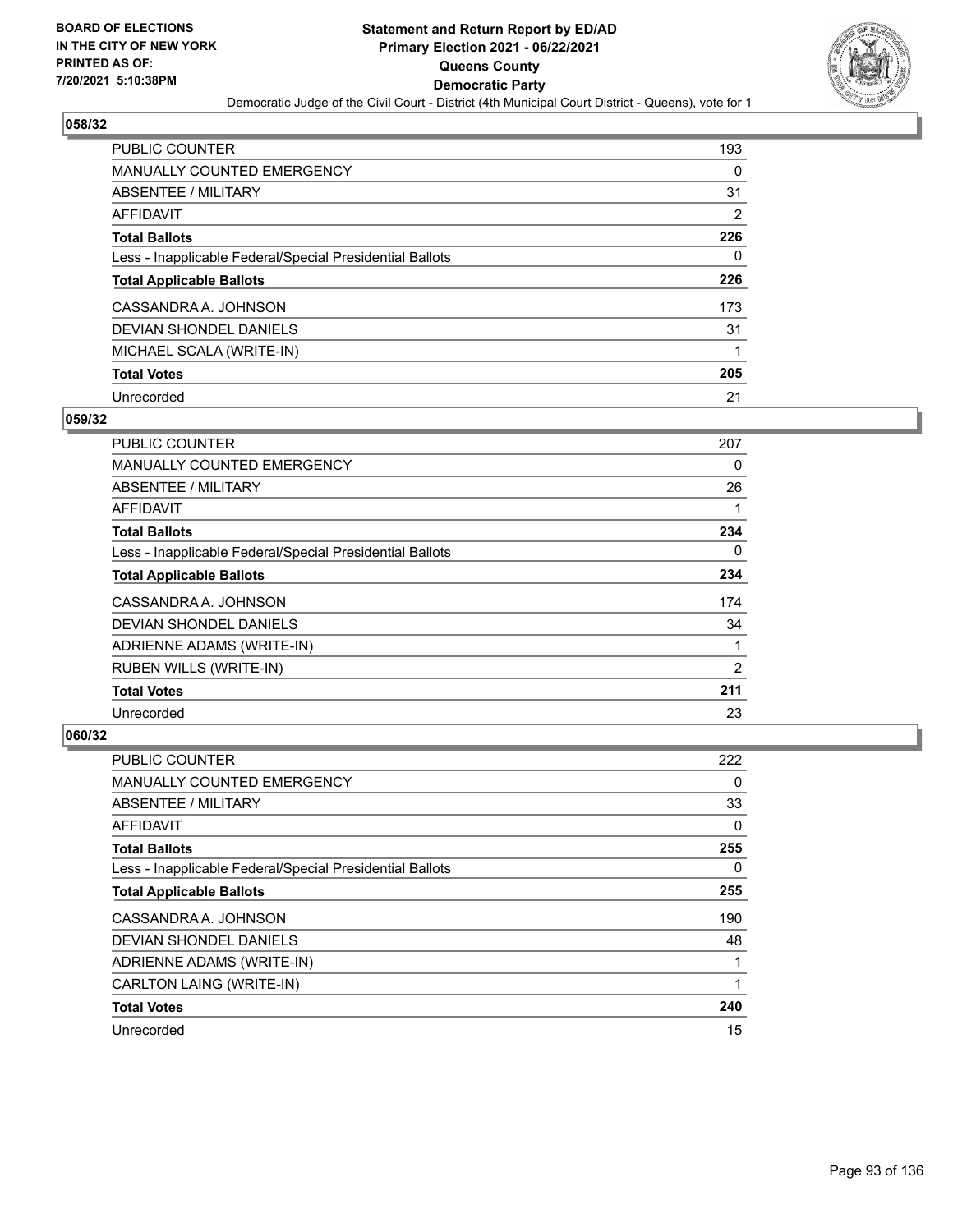

| PUBLIC COUNTER                                           | 130            |
|----------------------------------------------------------|----------------|
| <b>MANUALLY COUNTED EMERGENCY</b>                        | 0              |
| ABSENTEE / MILITARY                                      | 19             |
| AFFIDAVIT                                                | 0              |
| <b>Total Ballots</b>                                     | 149            |
| Less - Inapplicable Federal/Special Presidential Ballots | $\Omega$       |
| <b>Total Applicable Ballots</b>                          | 149            |
| CASSANDRA A. JOHNSON                                     | 117            |
| DEVIAN SHONDEL DANIELS                                   | 20             |
| ADRIENNE ADAMS (WRITE-IN)                                | 1              |
| MICHAEL SCALA (WRITE-IN)                                 | $\overline{2}$ |
| <b>Total Votes</b>                                       | 140            |
| Unrecorded                                               | 9              |

### **062/32**

| PUBLIC COUNTER                                           | 320      |
|----------------------------------------------------------|----------|
| <b>MANUALLY COUNTED EMERGENCY</b>                        | 0        |
| ABSENTEE / MILITARY                                      | 28       |
| <b>AFFIDAVIT</b>                                         |          |
| <b>Total Ballots</b>                                     | 349      |
| Less - Inapplicable Federal/Special Presidential Ballots | $\Omega$ |
| <b>Total Applicable Ballots</b>                          | 349      |
| CASSANDRA A. JOHNSON                                     | 268      |
| <b>DEVIAN SHONDEL DANIELS</b>                            | 48       |
| IVYN D MOSSOP, JR (WRITE-IN)                             |          |
| SELVENA BROOKS-POWERS (WRITE-IN)                         |          |
| <b>Total Votes</b>                                       | 318      |
| Unrecorded                                               | 31       |

| <b>PUBLIC COUNTER</b>                                    | 306 |
|----------------------------------------------------------|-----|
| <b>MANUALLY COUNTED EMERGENCY</b>                        | 0   |
| ABSENTEE / MILITARY                                      | 27  |
| AFFIDAVIT                                                |     |
| <b>Total Ballots</b>                                     | 334 |
| Less - Inapplicable Federal/Special Presidential Ballots | 0   |
| <b>Total Applicable Ballots</b>                          | 334 |
| CASSANDRA A. JOHNSON                                     | 262 |
| DEVIAN SHONDEL DANIELS                                   | 43  |
| UNATTRIBUTABLE WRITE-IN (WRITE-IN)                       |     |
| <b>Total Votes</b>                                       | 306 |
| Unrecorded                                               | 28  |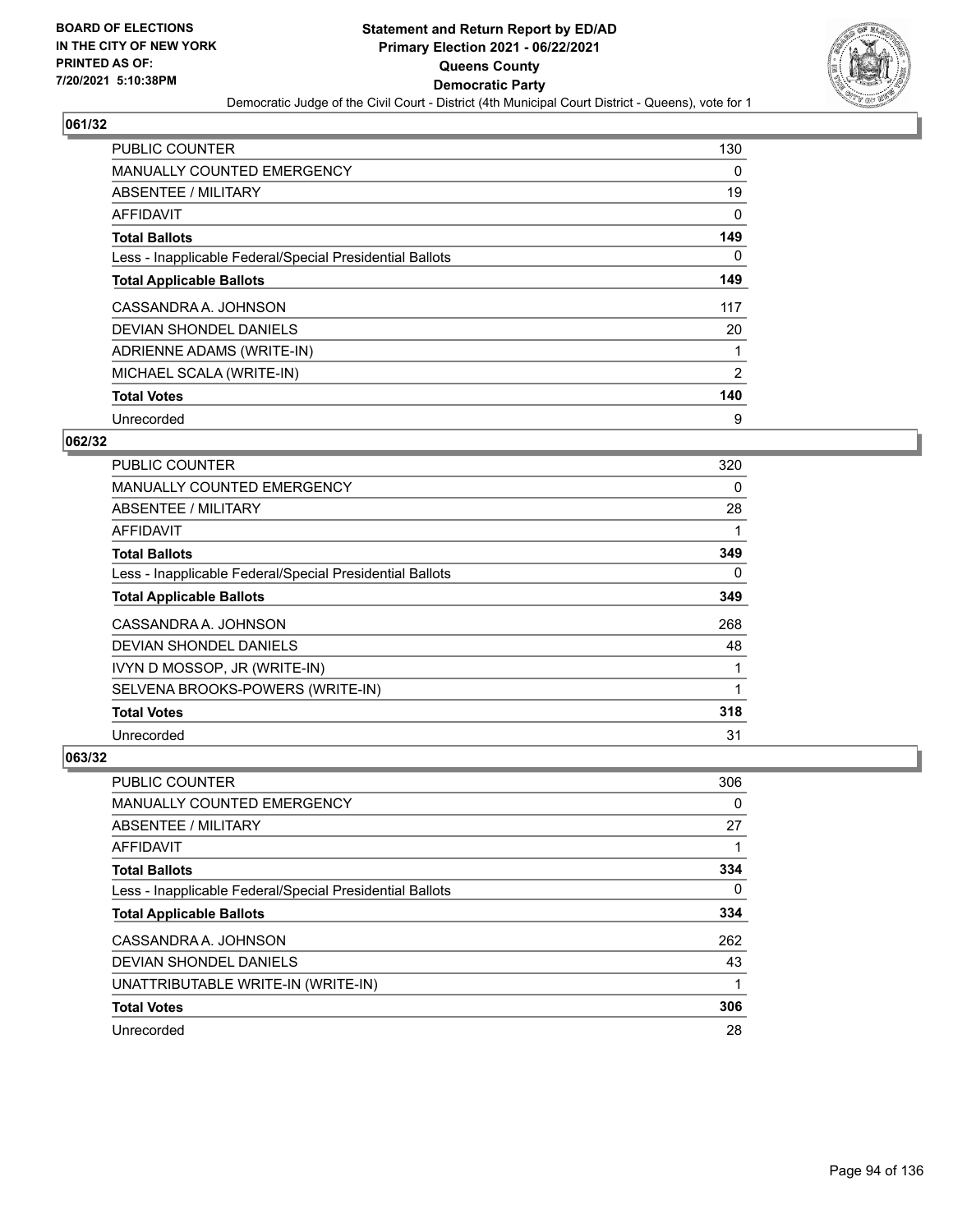

| <b>PUBLIC COUNTER</b>                                    | 274 |
|----------------------------------------------------------|-----|
| <b>MANUALLY COUNTED EMERGENCY</b>                        | 0   |
| <b>ABSENTEE / MILITARY</b>                               | 34  |
| AFFIDAVIT                                                | 2   |
| <b>Total Ballots</b>                                     | 310 |
| Less - Inapplicable Federal/Special Presidential Ballots | 0   |
| <b>Total Applicable Ballots</b>                          | 310 |
| CASSANDRA A. JOHNSON                                     | 221 |
| DEVIAN SHONDEL DANIELS                                   | 61  |
| MARIE ADAM-OVIDE (WRITE-IN)                              |     |
| <b>Total Votes</b>                                       | 283 |
| Unrecorded                                               | 27  |

#### **065/32**

| <b>PUBLIC COUNTER</b>                                    | 267 |
|----------------------------------------------------------|-----|
| <b>MANUALLY COUNTED EMERGENCY</b>                        | 0   |
| ABSENTEE / MILITARY                                      | 28  |
| <b>AFFIDAVIT</b>                                         | 0   |
| <b>Total Ballots</b>                                     | 295 |
| Less - Inapplicable Federal/Special Presidential Ballots | 0   |
| <b>Total Applicable Ballots</b>                          | 295 |
| CASSANDRA A. JOHNSON                                     | 209 |
| <b>DEVIAN SHONDEL DANIELS</b>                            | 51  |
| UNATTRIBUTABLE WRITE-IN (WRITE-IN)                       |     |
| <b>Total Votes</b>                                       | 261 |
| Unrecorded                                               | 34  |

| <b>PUBLIC COUNTER</b>                                    | 142      |
|----------------------------------------------------------|----------|
| MANUALLY COUNTED EMERGENCY                               | $\Omega$ |
| ABSENTEE / MILITARY                                      | 15       |
| AFFIDAVIT                                                | 2        |
| <b>Total Ballots</b>                                     | 159      |
| Less - Inapplicable Federal/Special Presidential Ballots | $\Omega$ |
| <b>Total Applicable Ballots</b>                          | 159      |
| CASSANDRA A. JOHNSON                                     | 131      |
| DEVIAN SHONDEL DANIELS                                   | 15       |
| <b>Total Votes</b>                                       | 146      |
| Unrecorded                                               | 13       |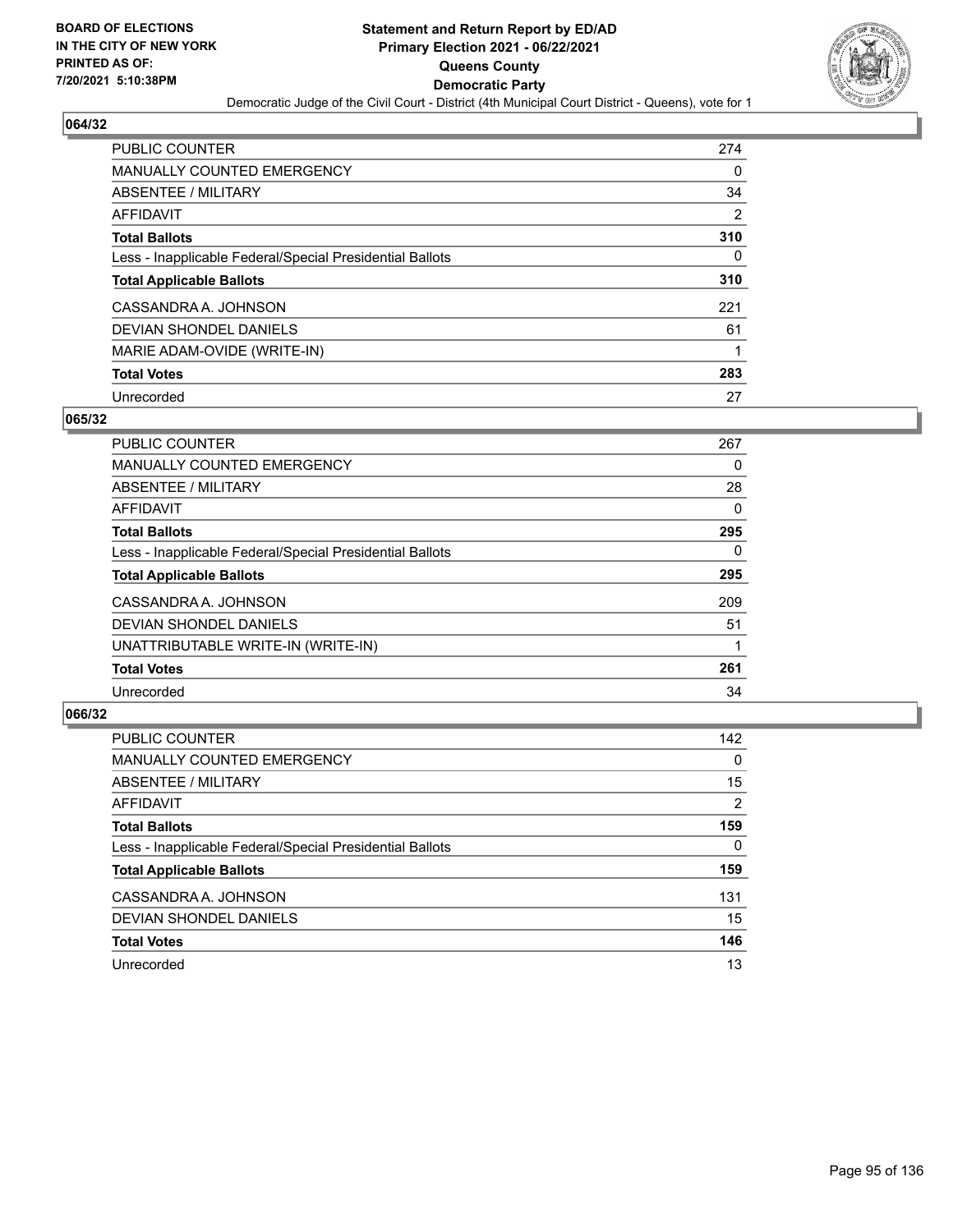

| <b>PUBLIC COUNTER</b>                                    | 243 |
|----------------------------------------------------------|-----|
| <b>MANUALLY COUNTED EMERGENCY</b>                        | 0   |
| ABSENTEE / MILITARY                                      | 33  |
| AFFIDAVIT                                                |     |
| <b>Total Ballots</b>                                     | 277 |
| Less - Inapplicable Federal/Special Presidential Ballots | 0   |
| <b>Total Applicable Ballots</b>                          | 277 |
| CASSANDRA A. JOHNSON                                     | 204 |
| DEVIAN SHONDEL DANIELS                                   | 48  |
| UNATTRIBUTABLE WRITE-IN (WRITE-IN)                       |     |
| <b>Total Votes</b>                                       | 253 |
| Unrecorded                                               | 24  |

#### **068/32**

| <b>PUBLIC COUNTER</b>                                    | 249      |
|----------------------------------------------------------|----------|
| <b>MANUALLY COUNTED EMERGENCY</b>                        | $\Omega$ |
| ABSENTEE / MILITARY                                      | 39       |
| <b>AFFIDAVIT</b>                                         | 0        |
| <b>Total Ballots</b>                                     | 288      |
| Less - Inapplicable Federal/Special Presidential Ballots | $\Omega$ |
| <b>Total Applicable Ballots</b>                          | 288      |
| CASSANDRA A. JOHNSON                                     | 212      |
| <b>DEVIAN SHONDEL DANIELS</b>                            | 52       |
| UNATTRIBUTABLE WRITE-IN (WRITE-IN)                       | 3        |
| <b>Total Votes</b>                                       | 267      |
| Unrecorded                                               | 21       |

| <b>PUBLIC COUNTER</b>                                    | 313 |
|----------------------------------------------------------|-----|
| MANUALLY COUNTED EMERGENCY                               | 0   |
| ABSENTEE / MILITARY                                      | 10  |
| AFFIDAVIT                                                | 3   |
| <b>Total Ballots</b>                                     | 326 |
| Less - Inapplicable Federal/Special Presidential Ballots | 0   |
| <b>Total Applicable Ballots</b>                          | 326 |
| CASSANDRA A. JOHNSON                                     | 220 |
| DEVIAN SHONDEL DANIELS                                   | 77  |
| <b>CURTIS HARRIS (WRITE-IN)</b>                          |     |
| UNATTRIBUTABLE WRITE-IN (WRITE-IN)                       |     |
| <b>Total Votes</b>                                       | 299 |
| Unrecorded                                               | 27  |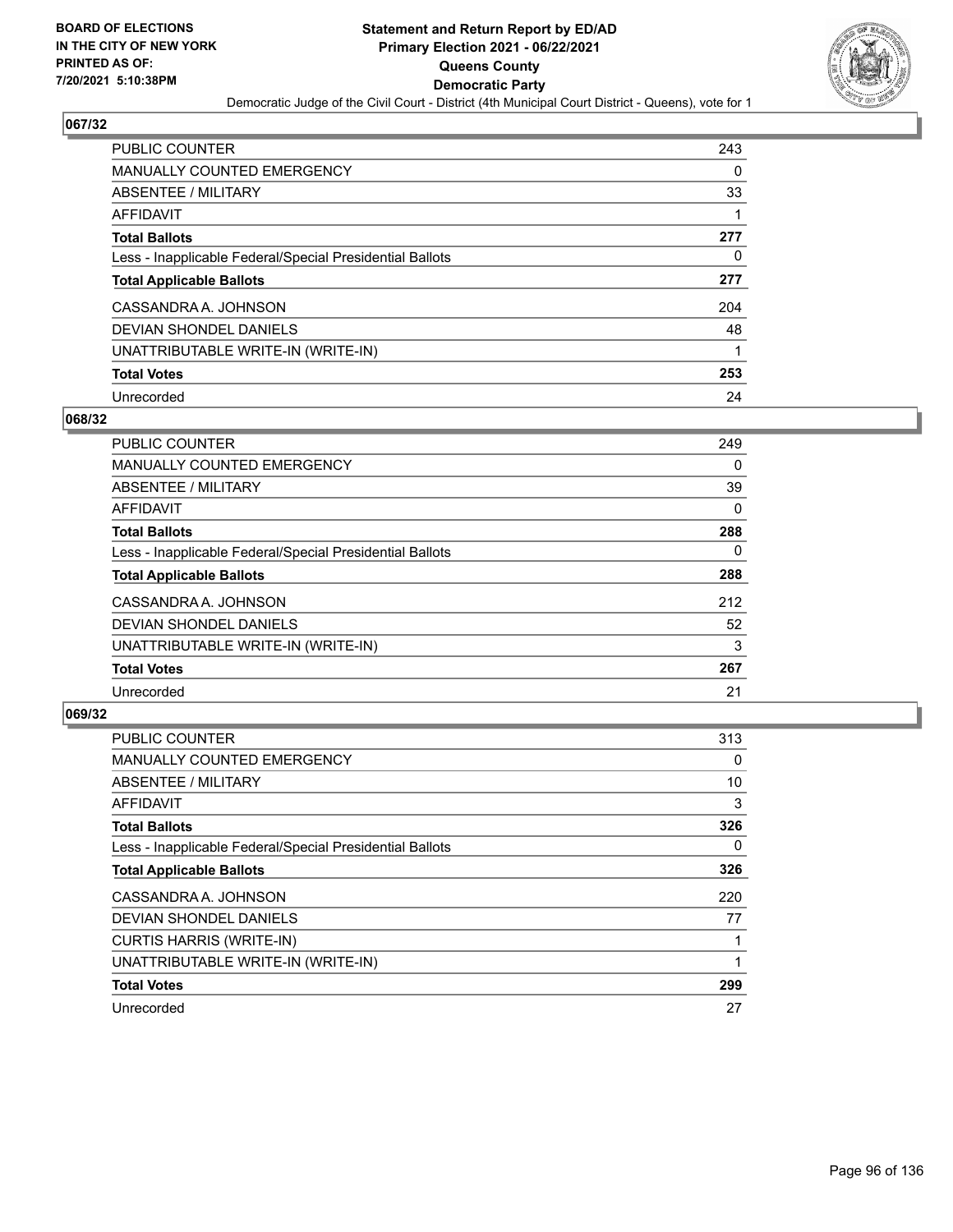

| <b>PUBLIC COUNTER</b>                                    | 307            |
|----------------------------------------------------------|----------------|
| <b>MANUALLY COUNTED EMERGENCY</b>                        | 0              |
| ABSENTEE / MILITARY                                      | 16             |
| AFFIDAVIT                                                | 4              |
| <b>Total Ballots</b>                                     | 327            |
| Less - Inapplicable Federal/Special Presidential Ballots | 0              |
| <b>Total Applicable Ballots</b>                          | 327            |
| CASSANDRA A. JOHNSON                                     | 225            |
| DEVIAN SHONDEL DANIELS                                   | 69             |
| UNATTRIBUTABLE WRITE-IN (WRITE-IN)                       | $\overline{2}$ |
| <b>Total Votes</b>                                       | 296            |
| Unrecorded                                               | 31             |

#### **071/32**

| <b>PUBLIC COUNTER</b>                                    | 383 |
|----------------------------------------------------------|-----|
| <b>MANUALLY COUNTED EMERGENCY</b>                        | 0   |
| ABSENTEE / MILITARY                                      | 47  |
| AFFIDAVIT                                                |     |
| <b>Total Ballots</b>                                     | 431 |
| Less - Inapplicable Federal/Special Presidential Ballots | 0   |
| <b>Total Applicable Ballots</b>                          | 431 |
| CASSANDRA A. JOHNSON                                     | 333 |
| DEVIAN SHONDEL DANIELS                                   | 59  |
| <b>Total Votes</b>                                       | 392 |
| Unrecorded                                               | 39  |

| <b>PUBLIC COUNTER</b>                                    | 203      |
|----------------------------------------------------------|----------|
| MANUALLY COUNTED EMERGENCY                               | $\Omega$ |
| ABSENTEE / MILITARY                                      | 17       |
| AFFIDAVIT                                                | $\Omega$ |
| <b>Total Ballots</b>                                     | 220      |
| Less - Inapplicable Federal/Special Presidential Ballots | 0        |
| <b>Total Applicable Ballots</b>                          | 220      |
| CASSANDRA A. JOHNSON                                     | 139      |
| DEVIAN SHONDEL DANIELS                                   | 48       |
| ADRIENNE ADAMS (WRITE-IN)                                |          |
| <b>Total Votes</b>                                       | 188      |
| Unrecorded                                               | 32       |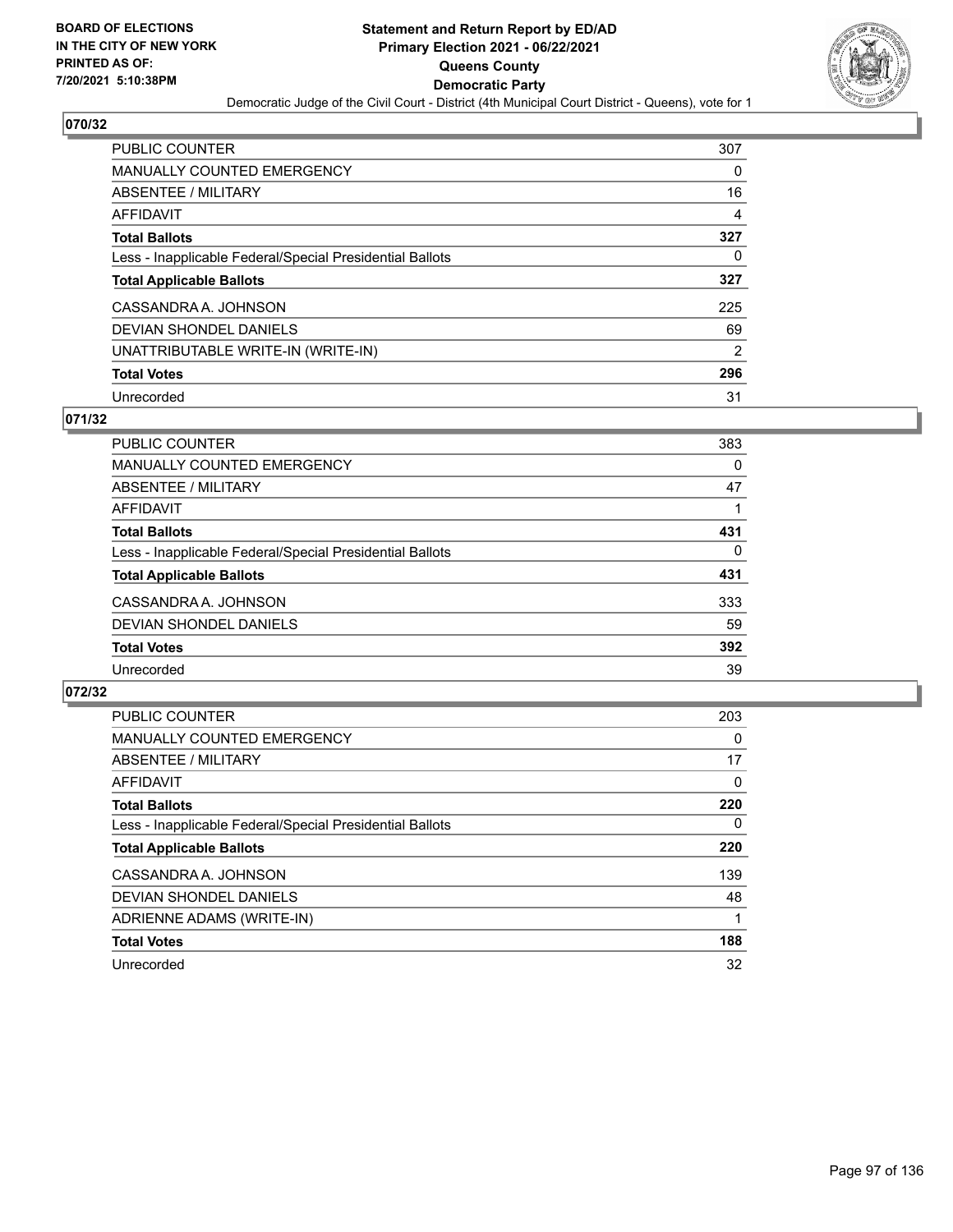

| PUBLIC COUNTER                                           | 232 |
|----------------------------------------------------------|-----|
| MANUALLY COUNTED EMERGENCY                               | 0   |
| ABSENTEE / MILITARY                                      | 21  |
| <b>AFFIDAVIT</b>                                         |     |
| <b>Total Ballots</b>                                     | 254 |
| Less - Inapplicable Federal/Special Presidential Ballots | 0   |
| <b>Total Applicable Ballots</b>                          | 254 |
| CASSANDRA A. JOHNSON                                     | 192 |
| DEVIAN SHONDEL DANIELS                                   | 40  |
| DWEYNIE ESTHER PAUL (WRITE-IN)                           | 1   |
| <b>Total Votes</b>                                       | 233 |
| Unrecorded                                               | 21  |

#### **074/32**

| <b>PUBLIC COUNTER</b>                                    | 144      |
|----------------------------------------------------------|----------|
| <b>MANUALLY COUNTED EMERGENCY</b>                        | 0        |
| ABSENTEE / MILITARY                                      | 10       |
| <b>AFFIDAVIT</b>                                         | $\Omega$ |
| <b>Total Ballots</b>                                     | 154      |
| Less - Inapplicable Federal/Special Presidential Ballots | $\Omega$ |
| <b>Total Applicable Ballots</b>                          | 154      |
| CASSANDRA A. JOHNSON                                     | 111      |
| <b>DEVIAN SHONDEL DANIELS</b>                            | 29       |
| UNATTRIBUTABLE WRITE-IN (WRITE-IN)                       |          |
| <b>Total Votes</b>                                       | 141      |
| Unrecorded                                               | 13       |

| <b>PUBLIC COUNTER</b>                                    | 244      |
|----------------------------------------------------------|----------|
| <b>MANUALLY COUNTED EMERGENCY</b>                        | $\Omega$ |
| ABSENTEE / MILITARY                                      | 24       |
| AFFIDAVIT                                                | $\Omega$ |
| <b>Total Ballots</b>                                     | 268      |
| Less - Inapplicable Federal/Special Presidential Ballots | $\Omega$ |
| <b>Total Applicable Ballots</b>                          | 268      |
| CASSANDRA A. JOHNSON                                     | 202      |
| DEVIAN SHONDEL DANIELS                                   | 45       |
| <b>Total Votes</b>                                       | 247      |
| Unrecorded                                               | 21       |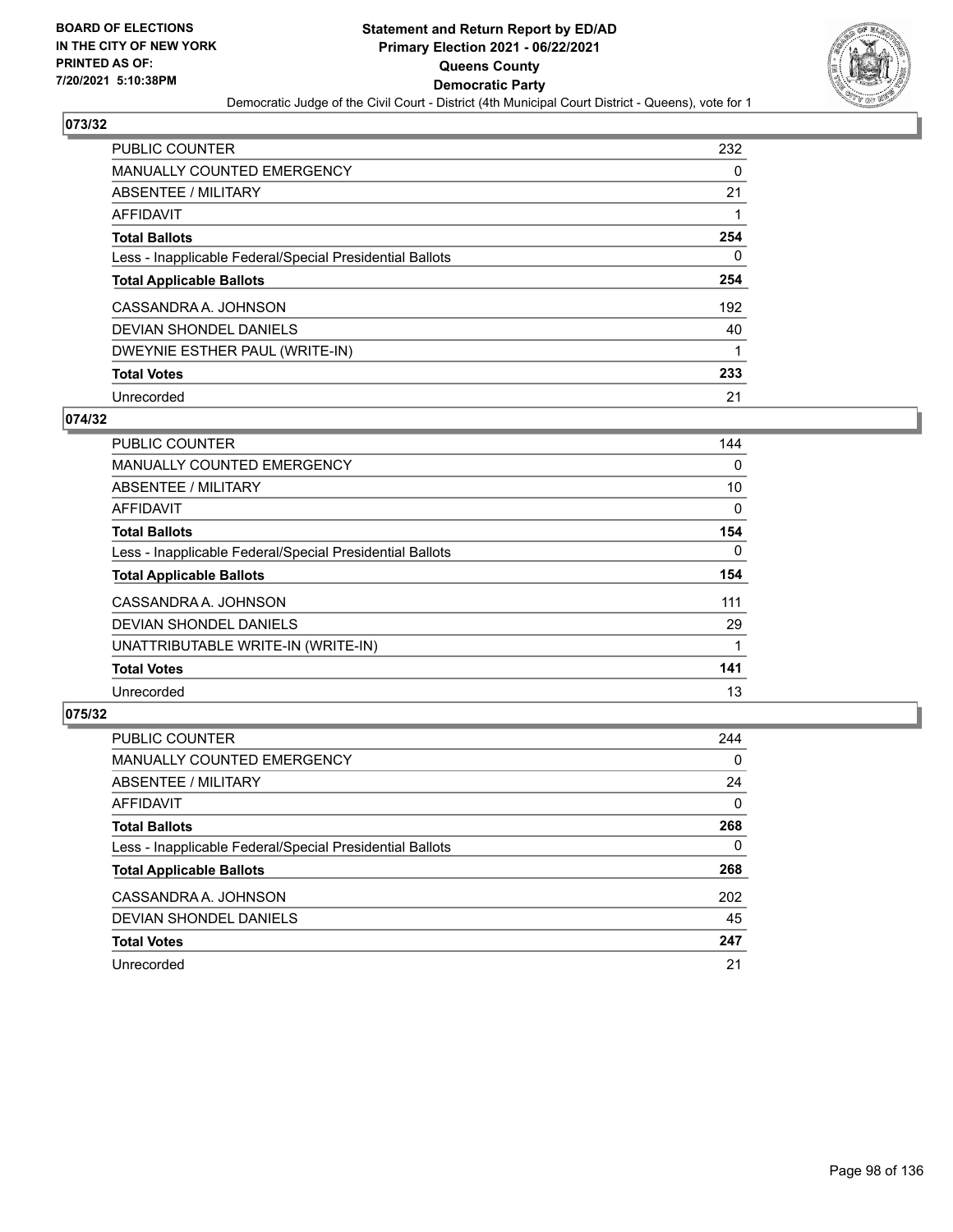

| <b>PUBLIC COUNTER</b>                                    | 142 |
|----------------------------------------------------------|-----|
| <b>MANUALLY COUNTED EMERGENCY</b>                        | 0   |
| ABSENTEE / MILITARY                                      | 16  |
| AFFIDAVIT                                                | 0   |
| <b>Total Ballots</b>                                     | 158 |
| Less - Inapplicable Federal/Special Presidential Ballots | 0   |
| <b>Total Applicable Ballots</b>                          | 158 |
| CASSANDRA A. JOHNSON                                     | 117 |
| DEVIAN SHONDEL DANIELS                                   | 30  |
| UNATTRIBUTABLE WRITE-IN (WRITE-IN)                       |     |
| <b>Total Votes</b>                                       | 148 |
| Unrecorded                                               | 10  |

#### **078/32**

| <b>PUBLIC COUNTER</b>                                    | 156      |
|----------------------------------------------------------|----------|
| <b>MANUALLY COUNTED EMERGENCY</b>                        | $\Omega$ |
| ABSENTEE / MILITARY                                      | 13       |
| <b>AFFIDAVIT</b>                                         | 0        |
| <b>Total Ballots</b>                                     | 169      |
| Less - Inapplicable Federal/Special Presidential Ballots | $\Omega$ |
| <b>Total Applicable Ballots</b>                          | 169      |
| CASSANDRA A. JOHNSON                                     | 128      |
| <b>DEVIAN SHONDEL DANIELS</b>                            | 24       |
| ADRIENNE ADAMS (WRITE-IN)                                |          |
| MARYAM GREENIDGE (WRITE-IN)                              |          |
| <b>Total Votes</b>                                       | 154      |
| Unrecorded                                               | 15       |

| <b>PUBLIC COUNTER</b>                                    | 189 |
|----------------------------------------------------------|-----|
| <b>MANUALLY COUNTED EMERGENCY</b>                        | 0   |
| ABSENTEE / MILITARY                                      | 32  |
| AFFIDAVIT                                                | 0   |
| <b>Total Ballots</b>                                     | 221 |
| Less - Inapplicable Federal/Special Presidential Ballots | 0   |
| <b>Total Applicable Ballots</b>                          | 221 |
| CASSANDRA A. JOHNSON                                     | 148 |
| DEVIAN SHONDEL DANIELS                                   | 37  |
| UNATTRIBUTABLE WRITE-IN (WRITE-IN)                       | 1   |
| <b>Total Votes</b>                                       | 186 |
| Unrecorded                                               | 35  |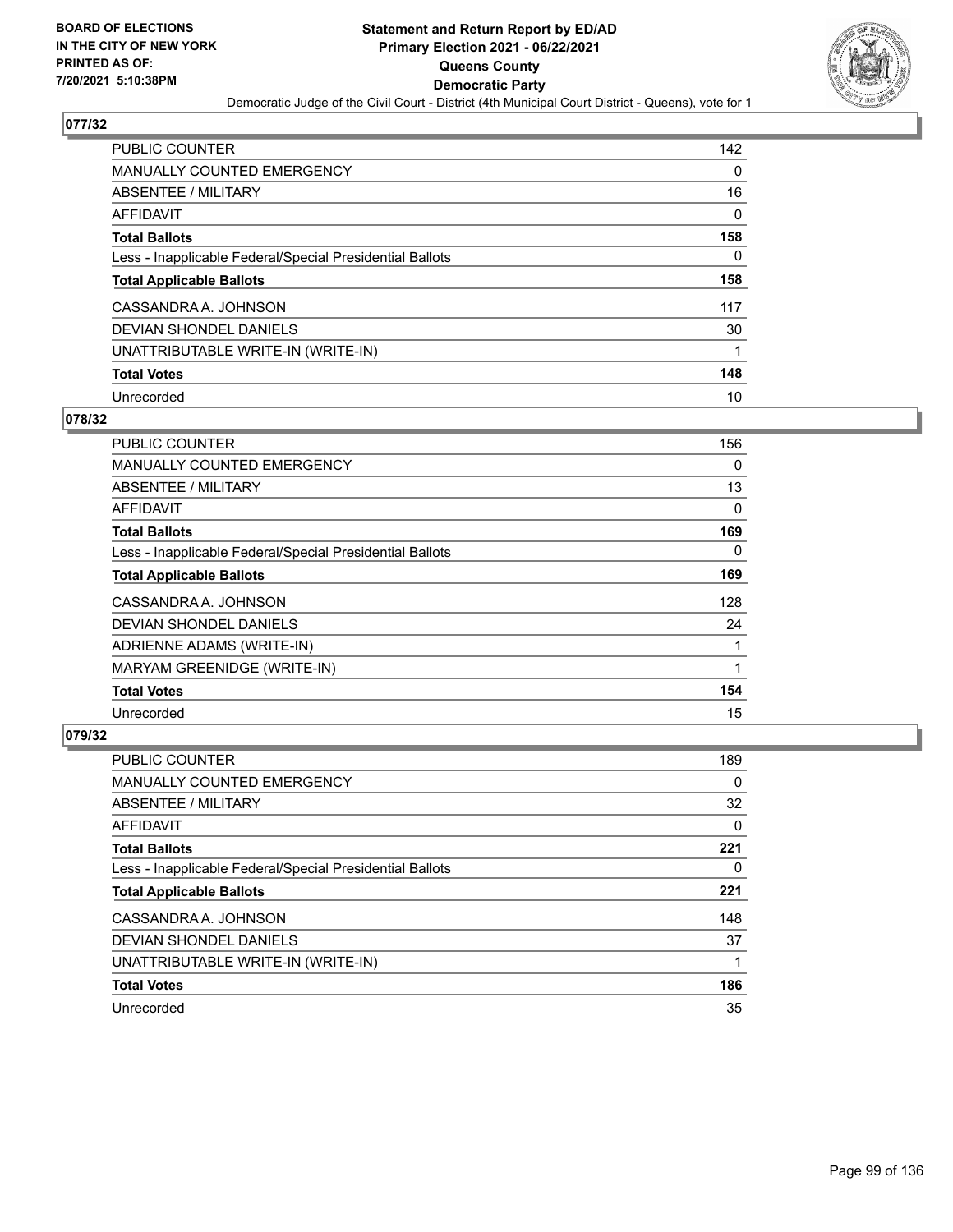

| <b>PUBLIC COUNTER</b>                                    | 138      |
|----------------------------------------------------------|----------|
| <b>MANUALLY COUNTED EMERGENCY</b>                        | $\Omega$ |
| ABSENTEE / MILITARY                                      | 29       |
| <b>AFFIDAVIT</b>                                         | $\Omega$ |
| <b>Total Ballots</b>                                     | 167      |
| Less - Inapplicable Federal/Special Presidential Ballots | 0        |
| <b>Total Applicable Ballots</b>                          | 167      |
| CASSANDRA A. JOHNSON                                     | 102      |
| DEVIAN SHONDEL DANIELS                                   | 22       |
| <b>Total Votes</b>                                       | 124      |
| Unrecorded                                               | 43       |

#### **081/32**

| <b>PUBLIC COUNTER</b>                                    | 111 |
|----------------------------------------------------------|-----|
| MANUALLY COUNTED EMERGENCY                               | 0   |
| ABSENTEE / MILITARY                                      | 6   |
| AFFIDAVIT                                                | 0   |
| <b>Total Ballots</b>                                     | 117 |
| Less - Inapplicable Federal/Special Presidential Ballots | 0   |
| <b>Total Applicable Ballots</b>                          | 117 |
| CASSANDRA A. JOHNSON                                     | 76  |
| DEVIAN SHONDEL DANIELS                                   | 20  |
| <b>Total Votes</b>                                       | 96  |
| Unrecorded                                               | 21  |

| PUBLIC COUNTER                                           | 115 |
|----------------------------------------------------------|-----|
| <b>MANUALLY COUNTED EMERGENCY</b>                        | 0   |
| ABSENTEE / MILITARY                                      | 18  |
| AFFIDAVIT                                                | 0   |
| <b>Total Ballots</b>                                     | 133 |
| Less - Inapplicable Federal/Special Presidential Ballots | 0   |
| <b>Total Applicable Ballots</b>                          | 133 |
| CASSANDRA A. JOHNSON                                     | 85  |
| DEVIAN SHONDEL DANIELS                                   | 31  |
| <b>Total Votes</b>                                       | 116 |
| Unrecorded                                               | 17  |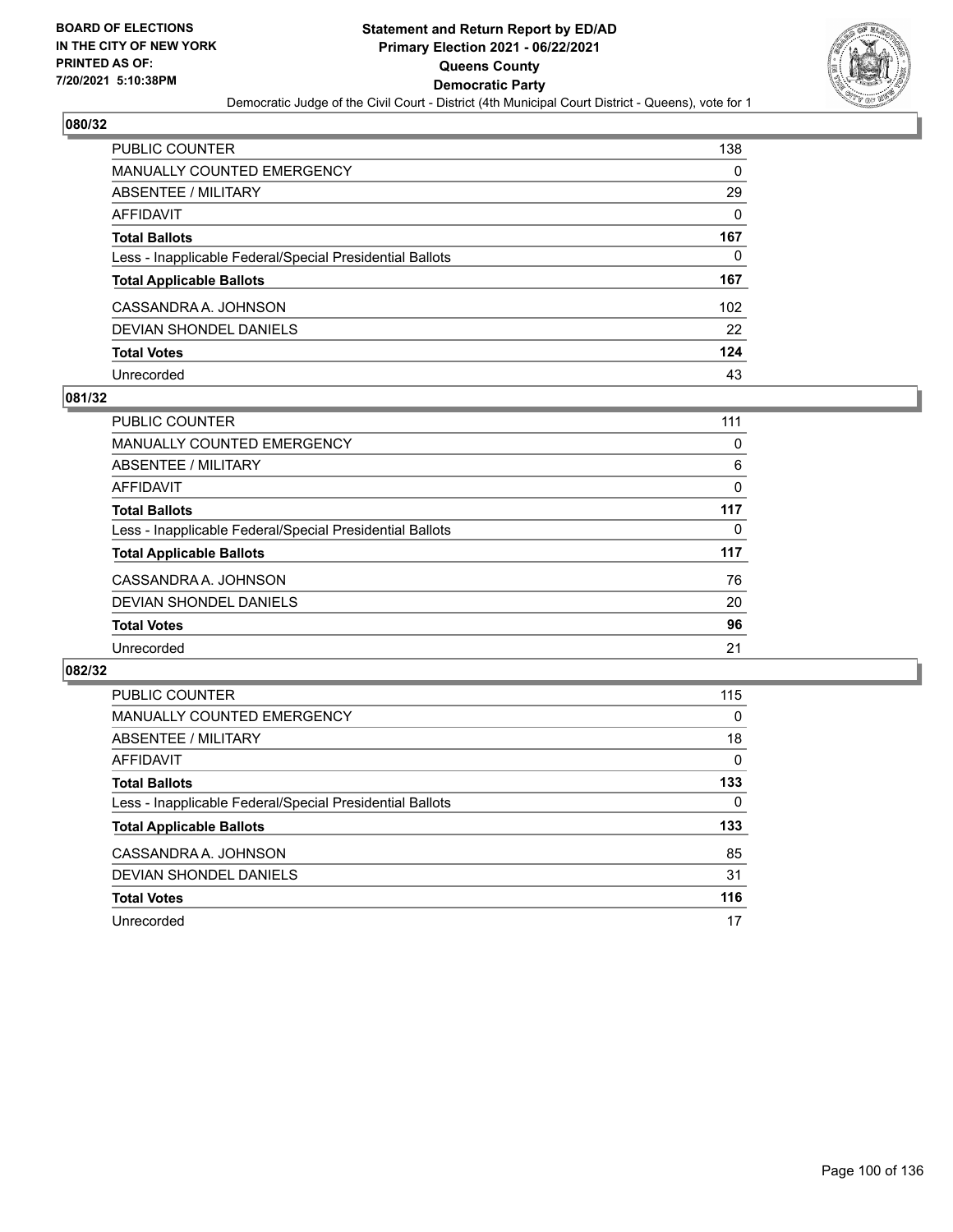

| <b>PUBLIC COUNTER</b>                                    | 121      |
|----------------------------------------------------------|----------|
| <b>MANUALLY COUNTED EMERGENCY</b>                        | 0        |
| ABSENTEE / MILITARY                                      | 21       |
| <b>AFFIDAVIT</b>                                         | $\Omega$ |
| <b>Total Ballots</b>                                     | 142      |
| Less - Inapplicable Federal/Special Presidential Ballots | $\Omega$ |
| <b>Total Applicable Ballots</b>                          | 142      |
| CASSANDRA A. JOHNSON                                     | 96       |
| DEVIAN SHONDEL DANIELS                                   | 27       |
| <b>Total Votes</b>                                       | 123      |
| Unrecorded                                               | 19       |

| PUBLIC COUNTER                                           | 119 |
|----------------------------------------------------------|-----|
| <b>MANUALLY COUNTED EMERGENCY</b>                        | 0   |
| ABSENTEE / MILITARY                                      | 21  |
| AFFIDAVIT                                                |     |
| <b>Total Ballots</b>                                     | 141 |
| Less - Inapplicable Federal/Special Presidential Ballots | 0   |
| <b>Total Applicable Ballots</b>                          | 141 |
| CASSANDRA A. JOHNSON                                     | 112 |
| <b>DEVIAN SHONDEL DANIELS</b>                            | 18  |
| NANTASHA WILLIAMS (WRITE-IN)                             |     |
| <b>Total Votes</b>                                       | 131 |
| Unrecorded                                               | 10  |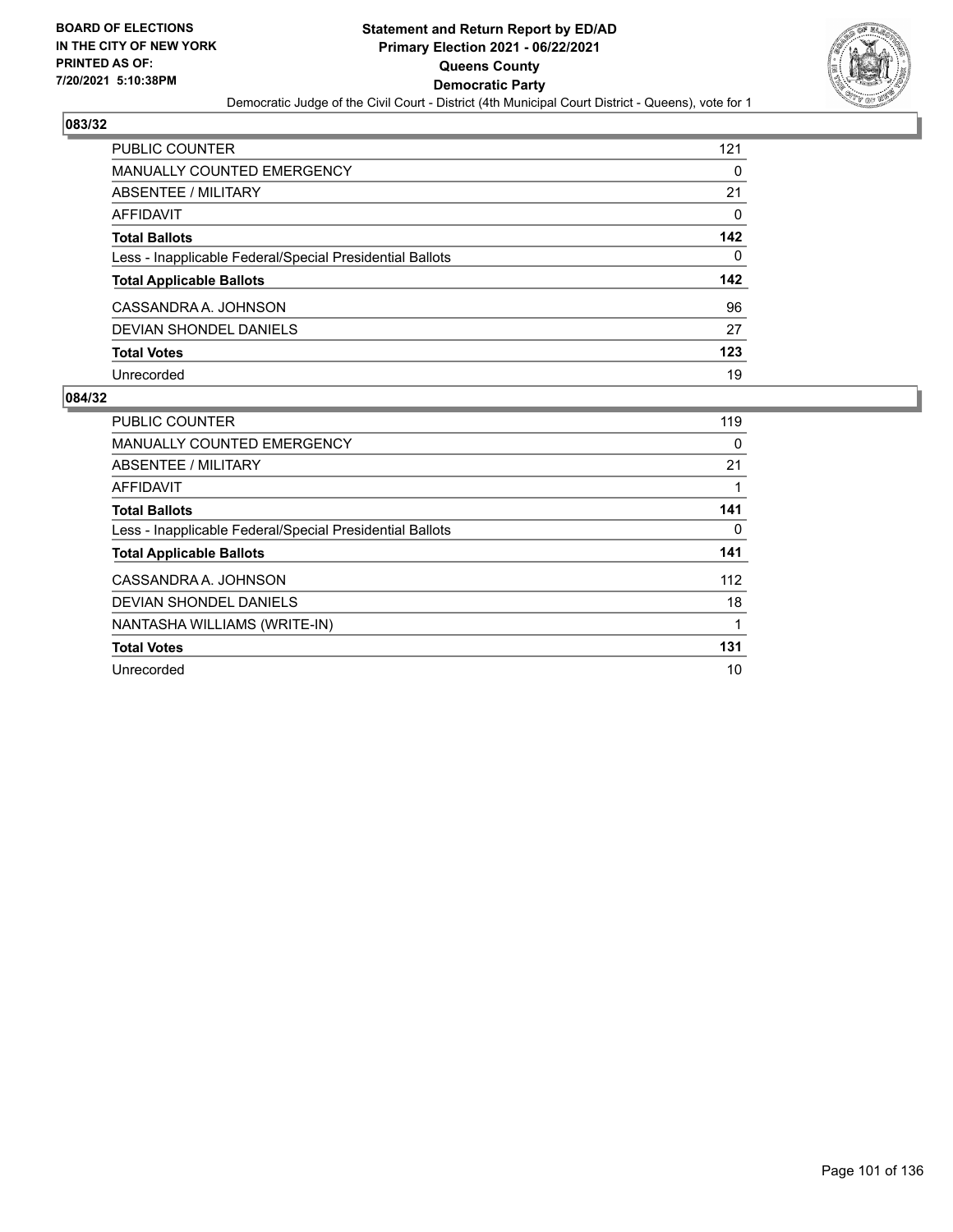

| <b>PUBLIC COUNTER</b>                                    | 190 |
|----------------------------------------------------------|-----|
| <b>MANUALLY COUNTED EMERGENCY</b>                        | 0   |
| <b>ABSENTEE / MILITARY</b>                               | 48  |
| <b>AFFIDAVIT</b>                                         | 2   |
| <b>Total Ballots</b>                                     | 240 |
| Less - Inapplicable Federal/Special Presidential Ballots | 0   |
| <b>Total Applicable Ballots</b>                          | 240 |
| CASSANDRA A. JOHNSON                                     | 120 |
| <b>DEVIAN SHONDEL DANIELS</b>                            | 27  |
| <b>Total Votes</b>                                       | 147 |
| Unrecorded                                               | 93  |

#### **002/33**

| <b>PUBLIC COUNTER</b>                                    | 155 |
|----------------------------------------------------------|-----|
| <b>MANUALLY COUNTED EMERGENCY</b>                        | 0   |
| ABSENTEE / MILITARY                                      | 37  |
| AFFIDAVIT                                                | 0   |
| <b>Total Ballots</b>                                     | 192 |
| Less - Inapplicable Federal/Special Presidential Ballots | 0   |
| <b>Total Applicable Ballots</b>                          | 192 |
| CASSANDRA A. JOHNSON                                     | 100 |
| DEVIAN SHONDEL DANIELS                                   | 19  |
| <b>Total Votes</b>                                       | 119 |
| Unrecorded                                               | 73  |

| <b>PUBLIC COUNTER</b>                                    | 179      |
|----------------------------------------------------------|----------|
| MANUALLY COUNTED EMERGENCY                               | $\Omega$ |
| ABSENTEE / MILITARY                                      | 76       |
| AFFIDAVIT                                                | 4        |
| <b>Total Ballots</b>                                     | 259      |
| Less - Inapplicable Federal/Special Presidential Ballots | 0        |
| <b>Total Applicable Ballots</b>                          | 259      |
| CASSANDRA A. JOHNSON                                     | 112      |
|                                                          |          |
| DEVIAN SHONDEL DANIELS                                   | 30       |
| <b>Total Votes</b>                                       | 142      |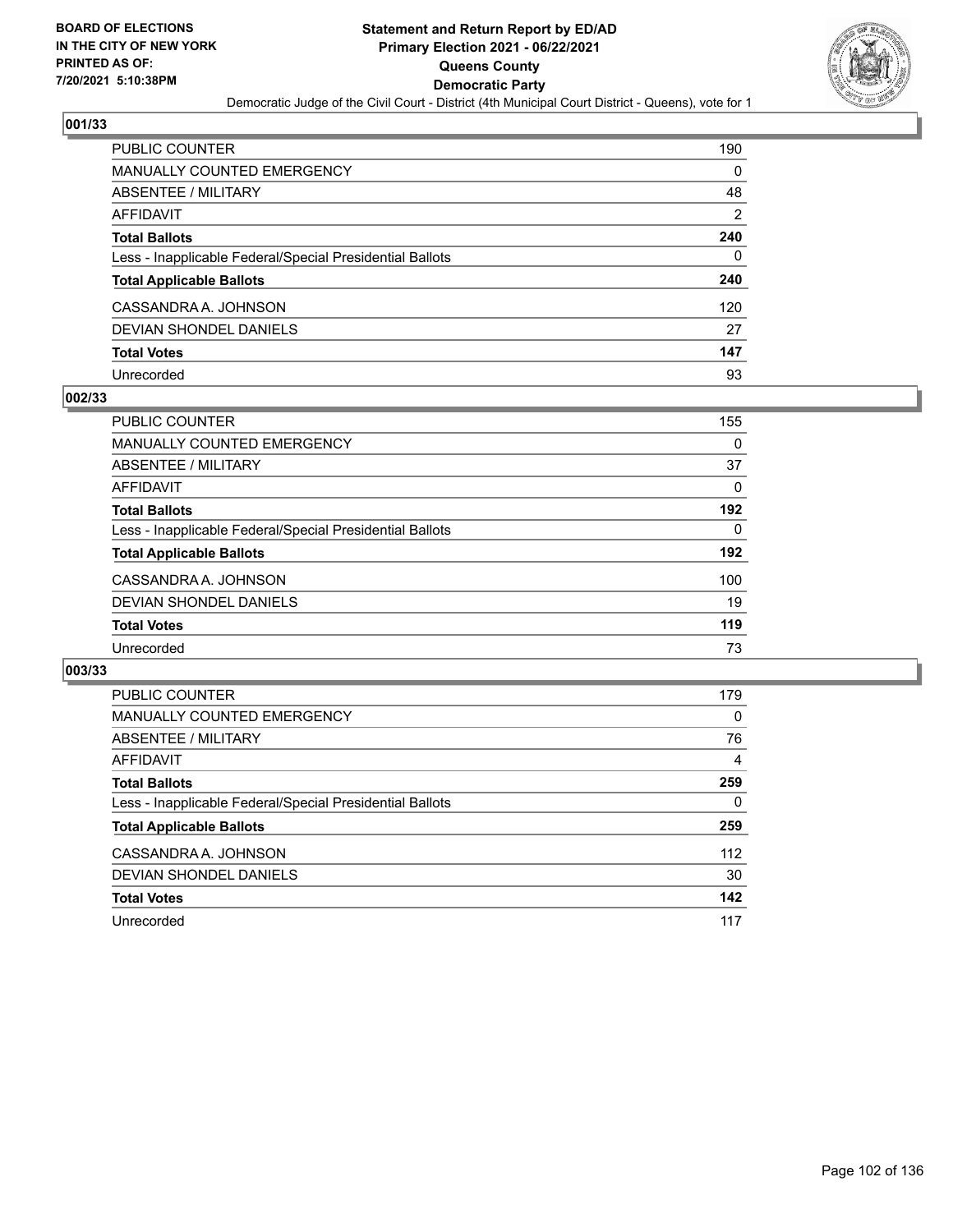

| <b>PUBLIC COUNTER</b>                                    | 170 |
|----------------------------------------------------------|-----|
| <b>MANUALLY COUNTED EMERGENCY</b>                        | 0   |
| ABSENTEE / MILITARY                                      | 77  |
| AFFIDAVIT                                                | 0   |
| <b>Total Ballots</b>                                     | 247 |
| Less - Inapplicable Federal/Special Presidential Ballots | 0   |
| <b>Total Applicable Ballots</b>                          | 247 |
| CASSANDRA A. JOHNSON                                     | 115 |
| DEVIAN SHONDEL DANIELS                                   | 23  |
| UNATTRIBUTABLE WRITE-IN (WRITE-IN)                       |     |
| <b>Total Votes</b>                                       | 139 |
| Unrecorded                                               | 108 |

#### **005/33**

| PUBLIC COUNTER                                           | 164      |
|----------------------------------------------------------|----------|
| MANUALLY COUNTED EMERGENCY                               | $\Omega$ |
| ABSENTEE / MILITARY                                      | 48       |
| AFFIDAVIT                                                | 3        |
| <b>Total Ballots</b>                                     | 215      |
| Less - Inapplicable Federal/Special Presidential Ballots | $\Omega$ |
| <b>Total Applicable Ballots</b>                          | 215      |
| CASSANDRA A. JOHNSON                                     | 115      |
| <b>DEVIAN SHONDEL DANIELS</b>                            | 19       |
| <b>Total Votes</b>                                       | 134      |
| Unrecorded                                               | 81       |

| <b>PUBLIC COUNTER</b>                                    | 151      |
|----------------------------------------------------------|----------|
| MANUALLY COUNTED EMERGENCY                               | $\Omega$ |
| ABSENTEE / MILITARY                                      | 47       |
| AFFIDAVIT                                                |          |
| <b>Total Ballots</b>                                     | 199      |
| Less - Inapplicable Federal/Special Presidential Ballots | $\Omega$ |
| <b>Total Applicable Ballots</b>                          | 199      |
| CASSANDRA A. JOHNSON                                     | 117      |
| DEVIAN SHONDEL DANIELS                                   | 29       |
| <b>Total Votes</b>                                       | 146      |
| Unrecorded                                               | 53       |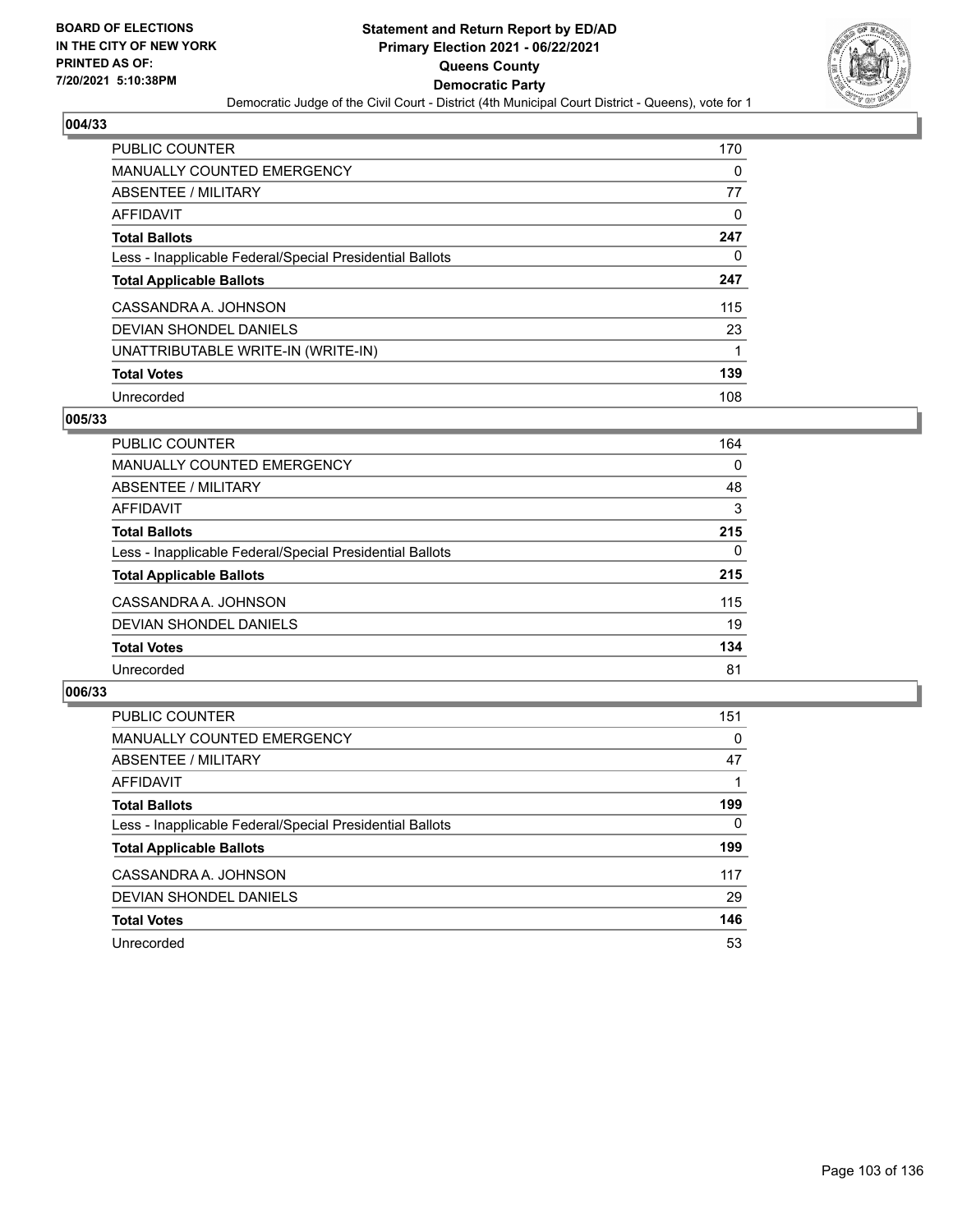

| PUBLIC COUNTER                                           | 150 |
|----------------------------------------------------------|-----|
| <b>MANUALLY COUNTED EMERGENCY</b>                        | 0   |
| <b>ABSENTEE / MILITARY</b>                               | 38  |
| AFFIDAVIT                                                |     |
| <b>Total Ballots</b>                                     | 189 |
| Less - Inapplicable Federal/Special Presidential Ballots | 0   |
| <b>Total Applicable Ballots</b>                          | 189 |
| CASSANDRA A. JOHNSON                                     | 87  |
| <b>DEVIAN SHONDEL DANIELS</b>                            | 26  |
| <b>Total Votes</b>                                       | 113 |
| Unrecorded                                               | 76  |

#### **008/33**

| <b>PUBLIC COUNTER</b>                                    | 204      |
|----------------------------------------------------------|----------|
| MANUALLY COUNTED EMERGENCY                               | $\Omega$ |
| ABSENTEE / MILITARY                                      | 29       |
| <b>AFFIDAVIT</b>                                         | 0        |
| <b>Total Ballots</b>                                     | 233      |
| Less - Inapplicable Federal/Special Presidential Ballots | 0        |
| <b>Total Applicable Ballots</b>                          | 233      |
| CASSANDRA A. JOHNSON                                     | 103      |
| DEVIAN SHONDEL DANIELS                                   | 25       |
| <b>Total Votes</b>                                       | 128      |
| Unrecorded                                               | 105      |

| <b>PUBLIC COUNTER</b>                                    | 149      |
|----------------------------------------------------------|----------|
| <b>MANUALLY COUNTED EMERGENCY</b>                        | 0        |
| ABSENTEE / MILITARY                                      | 29       |
| AFFIDAVIT                                                | $\Omega$ |
| <b>Total Ballots</b>                                     | 178      |
| Less - Inapplicable Federal/Special Presidential Ballots | $\Omega$ |
| <b>Total Applicable Ballots</b>                          | 178      |
| CASSANDRA A. JOHNSON                                     | 94       |
| <b>DEVIAN SHONDEL DANIELS</b>                            | 22       |
| HARRY RINTOUL (WRITE-IN)                                 |          |
| JOSEPH J FINN (WRITE-IN)                                 | 2        |
| <b>Total Votes</b>                                       | 119      |
| Unrecorded                                               | 59       |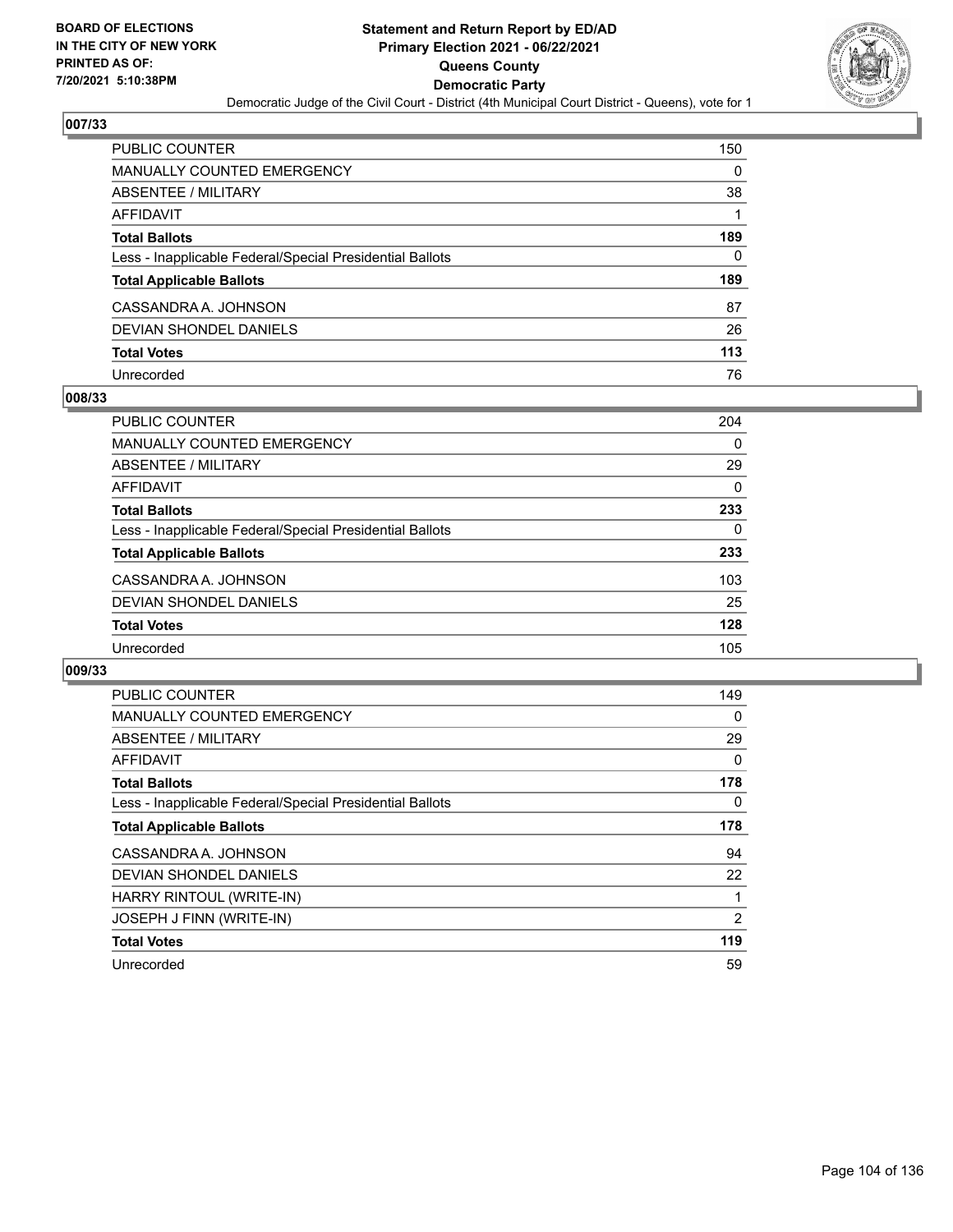

| <b>PUBLIC COUNTER</b>                                    | 112      |
|----------------------------------------------------------|----------|
| <b>MANUALLY COUNTED EMERGENCY</b>                        | $\Omega$ |
| ABSENTEE / MILITARY                                      | 46       |
| AFFIDAVIT                                                | $\Omega$ |
| <b>Total Ballots</b>                                     | 158      |
| Less - Inapplicable Federal/Special Presidential Ballots | 0        |
| <b>Total Applicable Ballots</b>                          | 158      |
| CASSANDRA A. JOHNSON                                     | 55       |
| DEVIAN SHONDEL DANIELS                                   | 21       |
| <b>Total Votes</b>                                       | 76       |
| Unrecorded                                               | 82       |

#### **011/33**

| <b>PUBLIC COUNTER</b>                                    | 149 |
|----------------------------------------------------------|-----|
| <b>MANUALLY COUNTED EMERGENCY</b>                        | 0   |
| ABSENTEE / MILITARY                                      | 28  |
| <b>AFFIDAVIT</b>                                         | 0   |
| <b>Total Ballots</b>                                     | 177 |
| Less - Inapplicable Federal/Special Presidential Ballots | 0   |
| <b>Total Applicable Ballots</b>                          | 177 |
| CASSANDRA A. JOHNSON                                     | 90  |
| DEVIAN SHONDEL DANIELS                                   | 31  |
| LARA TRUMP (WRITE-IN)                                    |     |
| <b>Total Votes</b>                                       | 122 |
| Unrecorded                                               | 55  |

| PUBLIC COUNTER                                           | 153      |
|----------------------------------------------------------|----------|
| MANUALLY COUNTED EMERGENCY                               | 0        |
| ABSENTEE / MILITARY                                      | 26       |
| <b>AFFIDAVIT</b>                                         |          |
| <b>Total Ballots</b>                                     | 180      |
| Less - Inapplicable Federal/Special Presidential Ballots | $\Omega$ |
| <b>Total Applicable Ballots</b>                          | 180      |
| CASSANDRA A. JOHNSON                                     | 106      |
| DEVIAN SHONDEL DANIELS                                   | 15       |
| MICHAEL GAFFEY (WRITE-IN)                                |          |
| <b>Total Votes</b>                                       | 122      |
| Unrecorded                                               | 58       |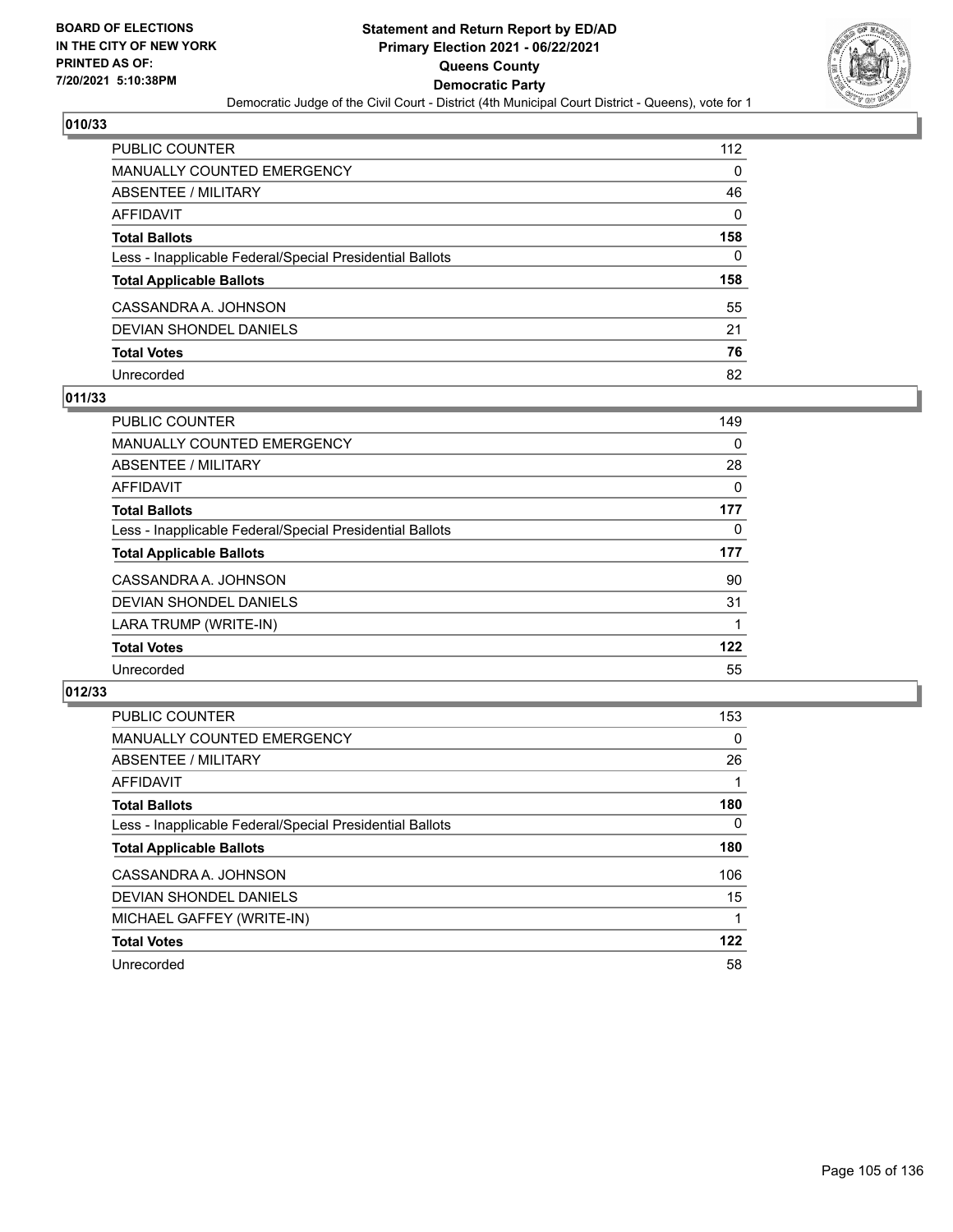

| <b>PUBLIC COUNTER</b>                                    | 151      |
|----------------------------------------------------------|----------|
| MANUALLY COUNTED EMERGENCY                               | 0        |
| ABSENTEE / MILITARY                                      | 34       |
| AFFIDAVIT                                                | $\Omega$ |
| <b>Total Ballots</b>                                     | 185      |
| Less - Inapplicable Federal/Special Presidential Ballots | 0        |
| <b>Total Applicable Ballots</b>                          | 185      |
| CASSANDRA A. JOHNSON                                     | 106      |
| DEVIAN SHONDEL DANIELS                                   | 16       |
| UNATTRIBUTABLE WRITE-IN (WRITE-IN)                       |          |
| <b>Total Votes</b>                                       | 123      |
| Unrecorded                                               | 62       |

#### **014/33**

| PUBLIC COUNTER                                           | 136      |
|----------------------------------------------------------|----------|
| <b>MANUALLY COUNTED EMERGENCY</b>                        | $\Omega$ |
| ABSENTEE / MILITARY                                      | 35       |
| AFFIDAVIT                                                | 0        |
| <b>Total Ballots</b>                                     | 171      |
| Less - Inapplicable Federal/Special Presidential Ballots | $\Omega$ |
| <b>Total Applicable Ballots</b>                          | 171      |
| CASSANDRA A. JOHNSON                                     | 92       |
| DEVIAN SHONDEL DANIELS                                   | 27       |
| <b>Total Votes</b>                                       | 119      |
| Unrecorded                                               | 52       |

| PUBLIC COUNTER                                           | 154      |
|----------------------------------------------------------|----------|
| <b>MANUALLY COUNTED EMERGENCY</b>                        | $\Omega$ |
| ABSENTEE / MILITARY                                      | 13       |
| AFFIDAVIT                                                | 0        |
| <b>Total Ballots</b>                                     | 167      |
| Less - Inapplicable Federal/Special Presidential Ballots | 0        |
| <b>Total Applicable Ballots</b>                          | 167      |
| CASSANDRA A. JOHNSON                                     | 97       |
| DEVIAN SHONDEL DANIELS                                   | 17       |
| <b>Total Votes</b>                                       | 114      |
| Unrecorded                                               | 53       |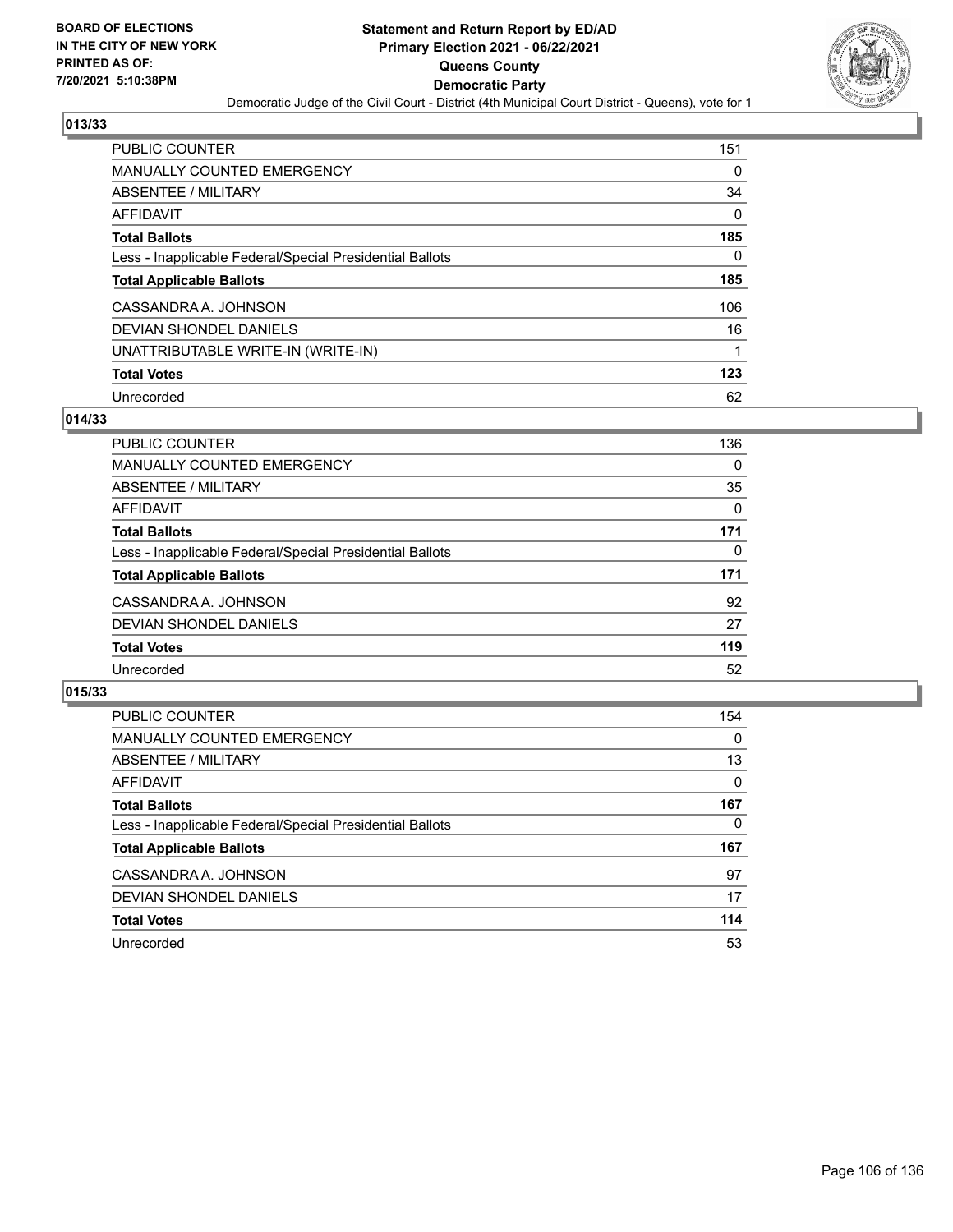

| PUBLIC COUNTER                                           | 22            |
|----------------------------------------------------------|---------------|
| <b>MANUALLY COUNTED EMERGENCY</b>                        | 0             |
| <b>ABSENTEE / MILITARY</b>                               |               |
| AFFIDAVIT                                                |               |
| <b>Total Ballots</b>                                     | 24            |
| Less - Inapplicable Federal/Special Presidential Ballots | $\Omega$      |
| <b>Total Applicable Ballots</b>                          | 24            |
| CASSANDRA A. JOHNSON                                     | 19            |
| <b>DEVIAN SHONDEL DANIELS</b>                            | $\mathcal{P}$ |
| <b>Total Votes</b>                                       | 21            |
| Unrecorded                                               | 3             |

### **017/33**

| PUBLIC COUNTER                                           | 165      |
|----------------------------------------------------------|----------|
| MANUALLY COUNTED EMERGENCY                               | 0        |
| ABSENTEE / MILITARY                                      | 9        |
| AFFIDAVIT                                                | $\Omega$ |
| <b>Total Ballots</b>                                     | 174      |
| Less - Inapplicable Federal/Special Presidential Ballots | 0        |
| <b>Total Applicable Ballots</b>                          | 174      |
| CASSANDRA A. JOHNSON                                     | 92       |
| DEVIAN SHONDEL DANIELS                                   | 24       |
| <b>Total Votes</b>                                       | 116      |
| Unrecorded                                               | 58       |

| <b>PUBLIC COUNTER</b>                                    | 95  |
|----------------------------------------------------------|-----|
| <b>MANUALLY COUNTED EMERGENCY</b>                        | 0   |
| ABSENTEE / MILITARY                                      | 21  |
| AFFIDAVIT                                                |     |
| <b>Total Ballots</b>                                     | 117 |
| Less - Inapplicable Federal/Special Presidential Ballots | 0   |
| <b>Total Applicable Ballots</b>                          | 117 |
| CASSANDRA A. JOHNSON                                     | 61  |
| DEVIAN SHONDEL DANIELS                                   | 14  |
| UNATTRIBUTABLE WRITE-IN (WRITE-IN)                       |     |
| <b>Total Votes</b>                                       | 76  |
| Unrecorded                                               | 41  |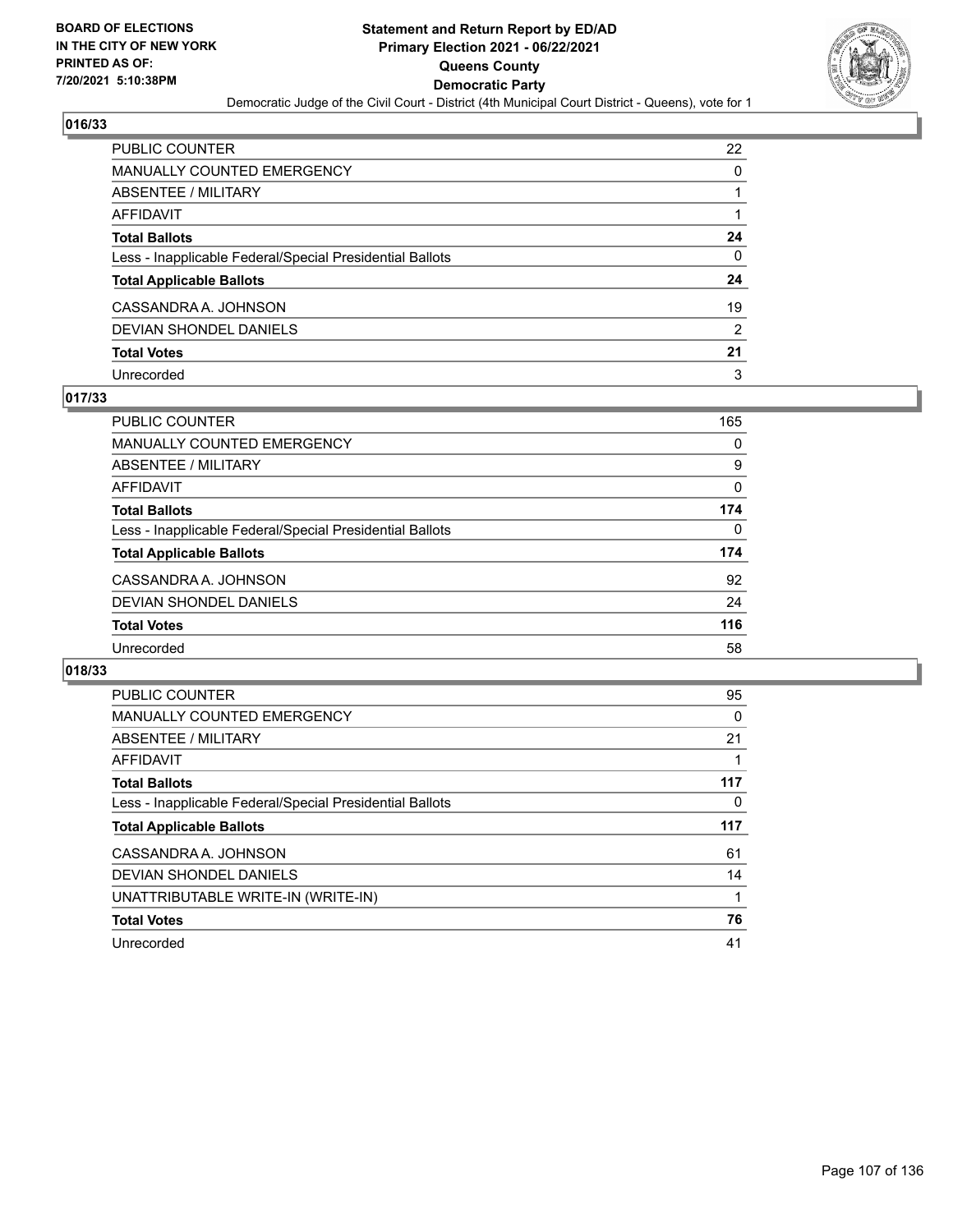

| <b>PUBLIC COUNTER</b>                                    | 165      |
|----------------------------------------------------------|----------|
| <b>MANUALLY COUNTED EMERGENCY</b>                        | 0        |
| ABSENTEE / MILITARY                                      | 17       |
| <b>AFFIDAVIT</b>                                         | $\Omega$ |
| <b>Total Ballots</b>                                     | 182      |
| Less - Inapplicable Federal/Special Presidential Ballots | 0        |
| <b>Total Applicable Ballots</b>                          | 182      |
| CASSANDRA A. JOHNSON                                     | 111      |
| DEVIAN SHONDEL DANIELS                                   | 22       |
| <b>Total Votes</b>                                       | 133      |
| Unrecorded                                               | 49       |

#### **020/33**

| PUBLIC COUNTER                                           | 144      |
|----------------------------------------------------------|----------|
| MANUALLY COUNTED EMERGENCY                               | $\Omega$ |
| ABSENTEE / MILITARY                                      | 36       |
| AFFIDAVIT                                                | $\Omega$ |
| <b>Total Ballots</b>                                     | 180      |
| Less - Inapplicable Federal/Special Presidential Ballots | 0        |
| <b>Total Applicable Ballots</b>                          | 180      |
| CASSANDRA A. JOHNSON                                     | 82       |
| DEVIAN SHONDEL DANIELS                                   | 29       |
| <b>Total Votes</b>                                       | 111      |
| Unrecorded                                               | 69       |

| PUBLIC COUNTER                                           | 177 |
|----------------------------------------------------------|-----|
| <b>MANUALLY COUNTED EMERGENCY</b>                        | 0   |
| ABSENTEE / MILITARY                                      | 11  |
| AFFIDAVIT                                                |     |
| <b>Total Ballots</b>                                     | 189 |
| Less - Inapplicable Federal/Special Presidential Ballots | 0   |
| <b>Total Applicable Ballots</b>                          | 189 |
| CASSANDRA A. JOHNSON                                     | 103 |
| <b>DEVIAN SHONDEL DANIELS</b>                            | 27  |
| <b>Total Votes</b>                                       | 130 |
| Unrecorded                                               | 59  |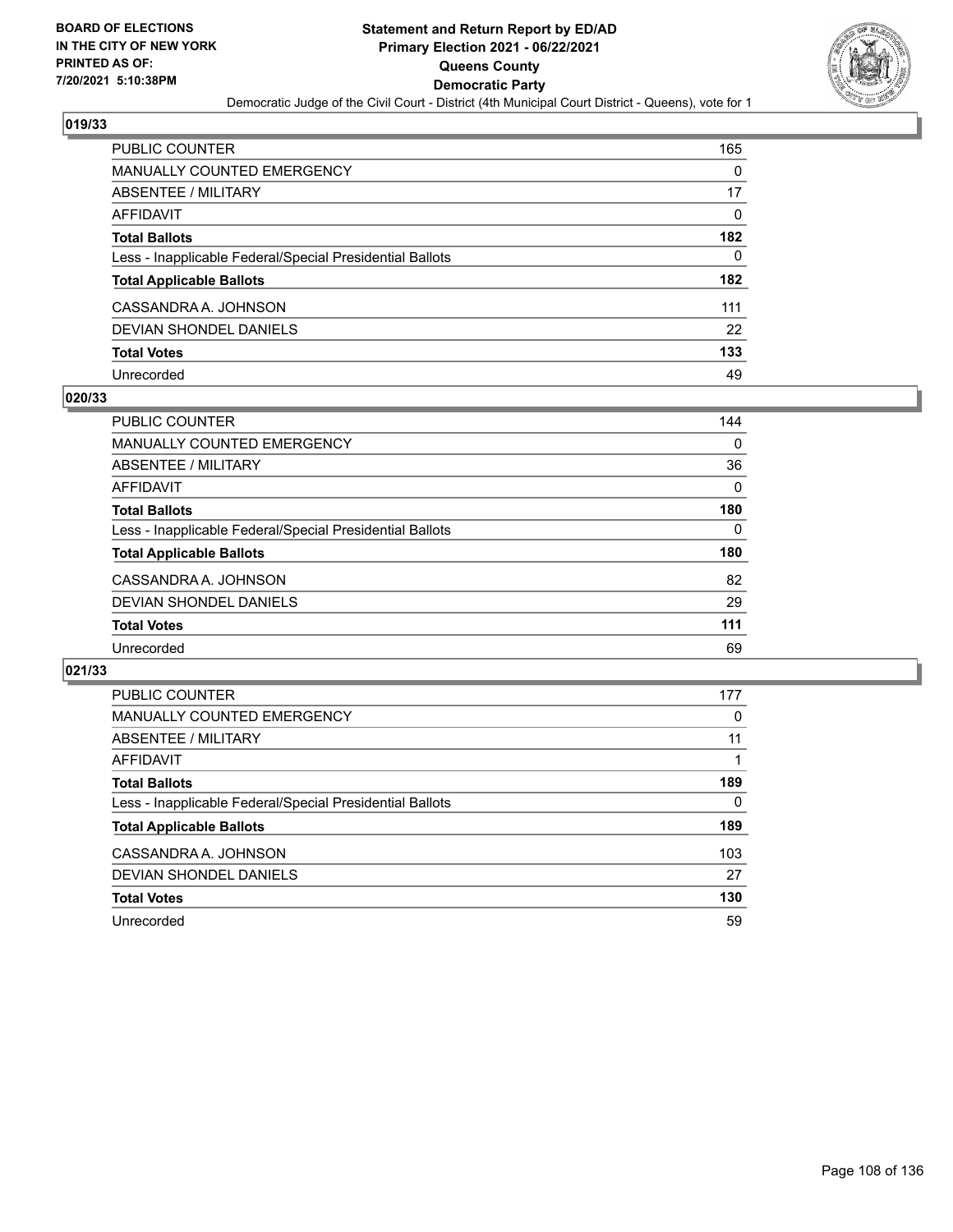

| <b>PUBLIC COUNTER</b>                                    | 112 |
|----------------------------------------------------------|-----|
| <b>MANUALLY COUNTED EMERGENCY</b>                        | 0   |
| ABSENTEE / MILITARY                                      | 11  |
| AFFIDAVIT                                                |     |
| <b>Total Ballots</b>                                     | 124 |
| Less - Inapplicable Federal/Special Presidential Ballots | 0   |
| <b>Total Applicable Ballots</b>                          | 124 |
| CASSANDRA A. JOHNSON                                     | 77  |
| DEVIAN SHONDEL DANIELS                                   | 15  |
| <b>Total Votes</b>                                       | 92  |
| Unrecorded                                               | 32  |

#### **023/33**

| <b>PUBLIC COUNTER</b>                                    | 138      |
|----------------------------------------------------------|----------|
| <b>MANUALLY COUNTED EMERGENCY</b>                        | $\Omega$ |
| ABSENTEE / MILITARY                                      | 34       |
| AFFIDAVIT                                                |          |
| <b>Total Ballots</b>                                     | 173      |
| Less - Inapplicable Federal/Special Presidential Ballots | $\Omega$ |
| <b>Total Applicable Ballots</b>                          | 173      |
| CASSANDRA A. JOHNSON                                     | 102      |
| DEVIAN SHONDEL DANIELS                                   | 15       |
| UNATTRIBUTABLE WRITE-IN (WRITE-IN)                       |          |
| <b>Total Votes</b>                                       | 118      |
| Unrecorded                                               | 55       |

| <b>PUBLIC COUNTER</b>                                    | 102 <sub>2</sub> |
|----------------------------------------------------------|------------------|
| MANUALLY COUNTED EMERGENCY                               | $\Omega$         |
| ABSENTEE / MILITARY                                      | 12               |
| AFFIDAVIT                                                | $\Omega$         |
| <b>Total Ballots</b>                                     | 114              |
| Less - Inapplicable Federal/Special Presidential Ballots | $\Omega$         |
| <b>Total Applicable Ballots</b>                          | 114              |
| CASSANDRA A. JOHNSON                                     | 66               |
| DEVIAN SHONDEL DANIELS                                   | 18               |
| <b>Total Votes</b>                                       | 84               |
| Unrecorded                                               | 30               |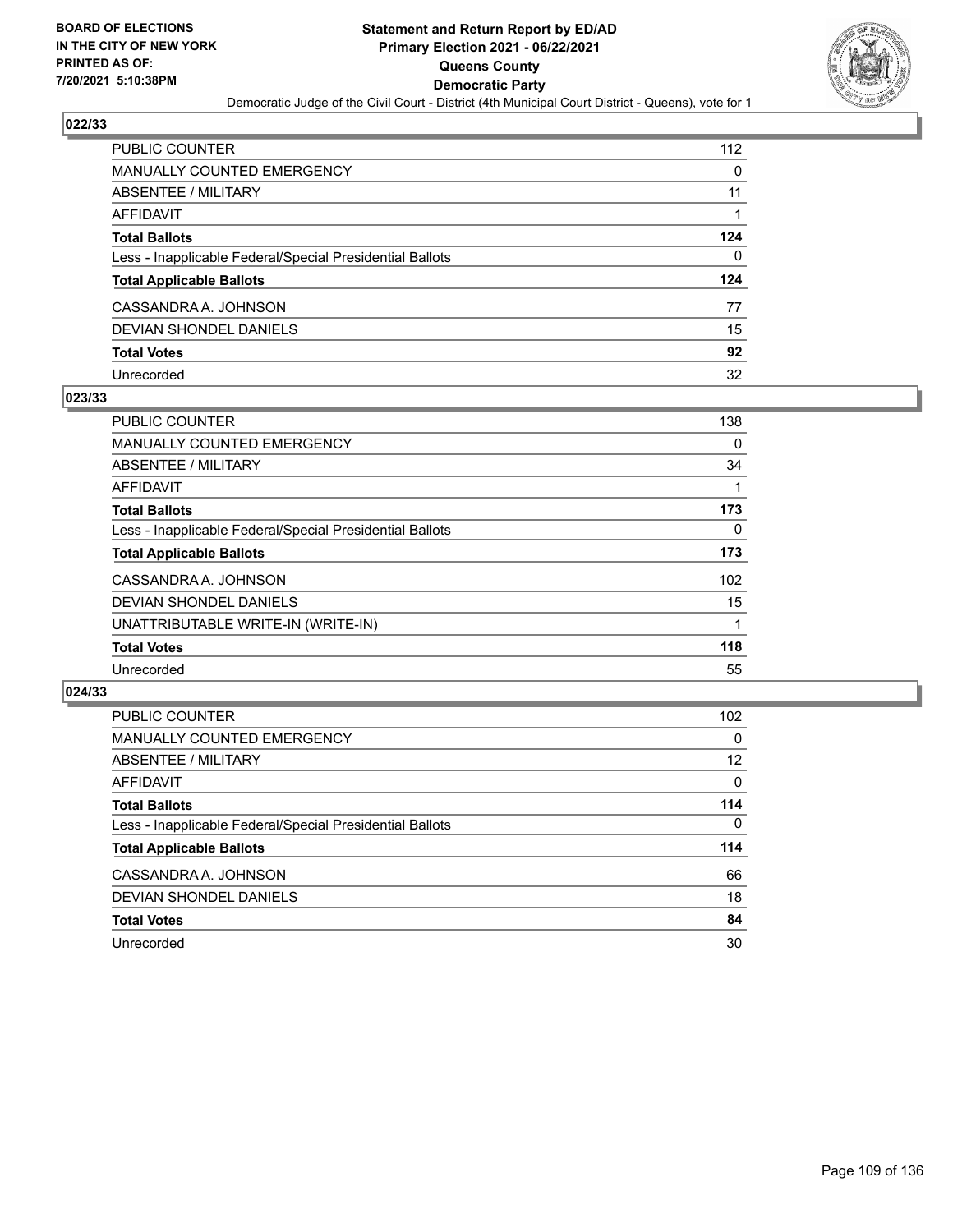

| PUBLIC COUNTER                                           | 153      |
|----------------------------------------------------------|----------|
| <b>MANUALLY COUNTED EMERGENCY</b>                        | 0        |
| ABSENTEE / MILITARY                                      | 24       |
| AFFIDAVIT                                                | $\Omega$ |
| <b>Total Ballots</b>                                     | 177      |
| Less - Inapplicable Federal/Special Presidential Ballots | 0        |
| <b>Total Applicable Ballots</b>                          | 177      |
| CASSANDRA A. JOHNSON                                     | 100      |
| DEVIAN SHONDEL DANIELS                                   | 25       |
| <b>Total Votes</b>                                       | 125      |
| Unrecorded                                               | 52       |

### **026/33**

| <b>PUBLIC COUNTER</b>                                    | 140 |
|----------------------------------------------------------|-----|
| <b>MANUALLY COUNTED EMERGENCY</b>                        | 0   |
| ABSENTEE / MILITARY                                      | 18  |
| AFFIDAVIT                                                | 3   |
| <b>Total Ballots</b>                                     | 161 |
| Less - Inapplicable Federal/Special Presidential Ballots | 0   |
| <b>Total Applicable Ballots</b>                          | 161 |
| CASSANDRA A. JOHNSON                                     | 85  |
| DEVIAN SHONDEL DANIELS                                   | 24  |
| JORGE M CORREA JR (WRITE-IN)                             |     |
| <b>Total Votes</b>                                       | 110 |
| Unrecorded                                               | 51  |

| <b>PUBLIC COUNTER</b>                                    | 118      |
|----------------------------------------------------------|----------|
| MANUALLY COUNTED EMERGENCY                               | 0        |
| ABSENTEE / MILITARY                                      | 17       |
| <b>AFFIDAVIT</b>                                         | $\Omega$ |
| <b>Total Ballots</b>                                     | 135      |
| Less - Inapplicable Federal/Special Presidential Ballots | $\Omega$ |
| <b>Total Applicable Ballots</b>                          | 135      |
| CASSANDRA A. JOHNSON                                     | 82       |
| DEVIAN SHONDEL DANIELS                                   | 17       |
| FRED FLINSTONE (WRITE-IN)                                |          |
| <b>Total Votes</b>                                       | 100      |
| Unrecorded                                               | 35       |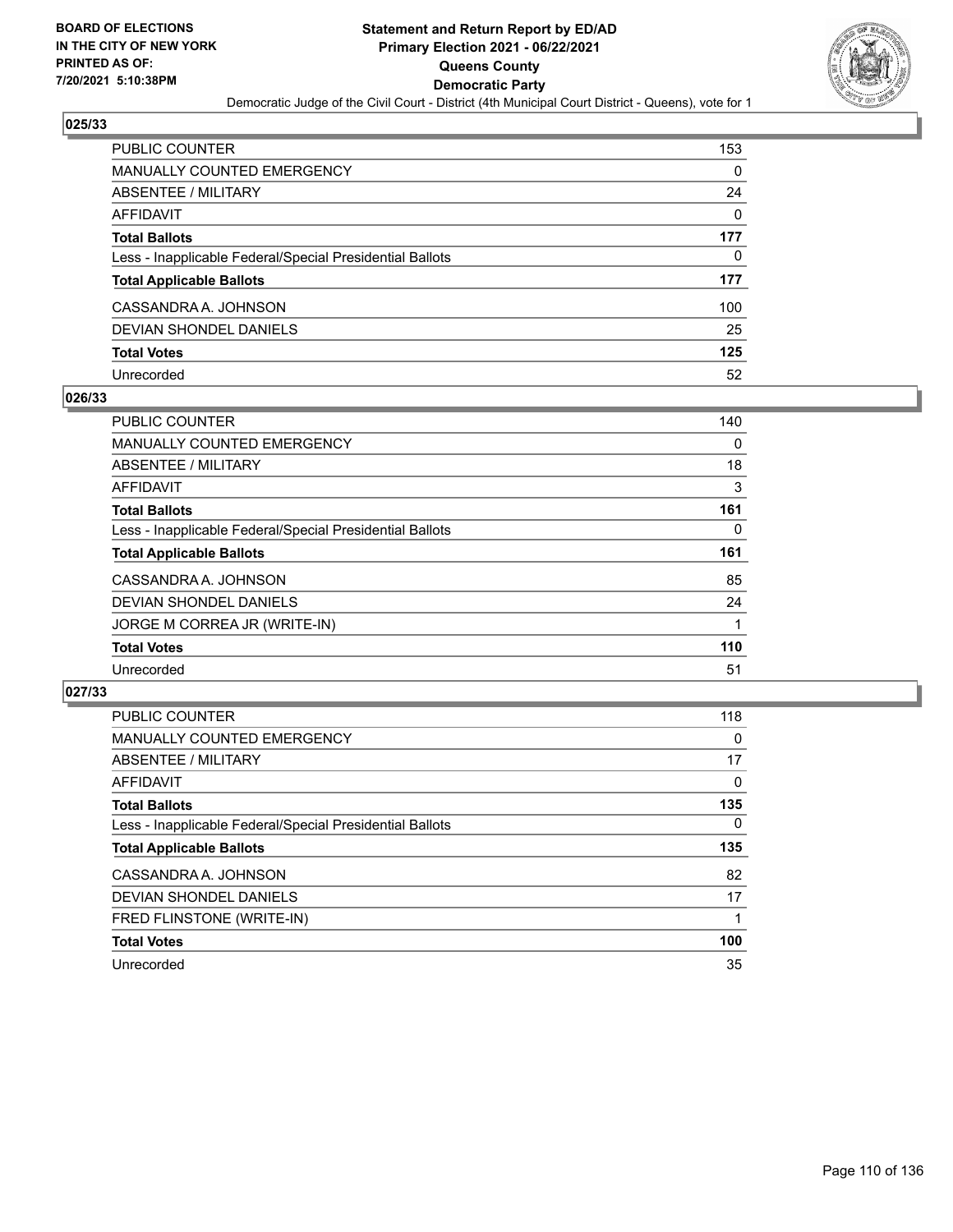

| PUBLIC COUNTER                                           | 184 |
|----------------------------------------------------------|-----|
| <b>MANUALLY COUNTED EMERGENCY</b>                        | 0   |
| ABSENTEE / MILITARY                                      | 16  |
| AFFIDAVIT                                                |     |
| <b>Total Ballots</b>                                     | 201 |
| Less - Inapplicable Federal/Special Presidential Ballots | 0   |
| <b>Total Applicable Ballots</b>                          | 201 |
| CASSANDRA A. JOHNSON                                     | 120 |
| DEVIAN SHONDEL DANIELS                                   | 27  |
| <b>Total Votes</b>                                       | 147 |
| Unrecorded                                               | 54  |

### **029/33**

| PUBLIC COUNTER                                           | 216      |
|----------------------------------------------------------|----------|
| <b>MANUALLY COUNTED EMERGENCY</b>                        | $\Omega$ |
| ABSENTEE / MILITARY                                      | 39       |
| AFFIDAVIT                                                | 0        |
| <b>Total Ballots</b>                                     | 255      |
| Less - Inapplicable Federal/Special Presidential Ballots | 0        |
| <b>Total Applicable Ballots</b>                          | 255      |
| CASSANDRA A. JOHNSON                                     | 184      |
| DEVIAN SHONDEL DANIELS                                   | 25       |
| <b>Total Votes</b>                                       | 209      |
| Unrecorded                                               | 46       |

| <b>PUBLIC COUNTER</b>                                    | 177 |
|----------------------------------------------------------|-----|
| <b>MANUALLY COUNTED EMERGENCY</b>                        | 0   |
| ABSENTEE / MILITARY                                      | 24  |
| <b>AFFIDAVIT</b>                                         | 2   |
| <b>Total Ballots</b>                                     | 203 |
| Less - Inapplicable Federal/Special Presidential Ballots | 0   |
| <b>Total Applicable Ballots</b>                          | 203 |
| CASSANDRA A. JOHNSON                                     | 130 |
| DEVIAN SHONDEL DANIELS                                   | 45  |
| <b>Total Votes</b>                                       | 175 |
| Unrecorded                                               | 28  |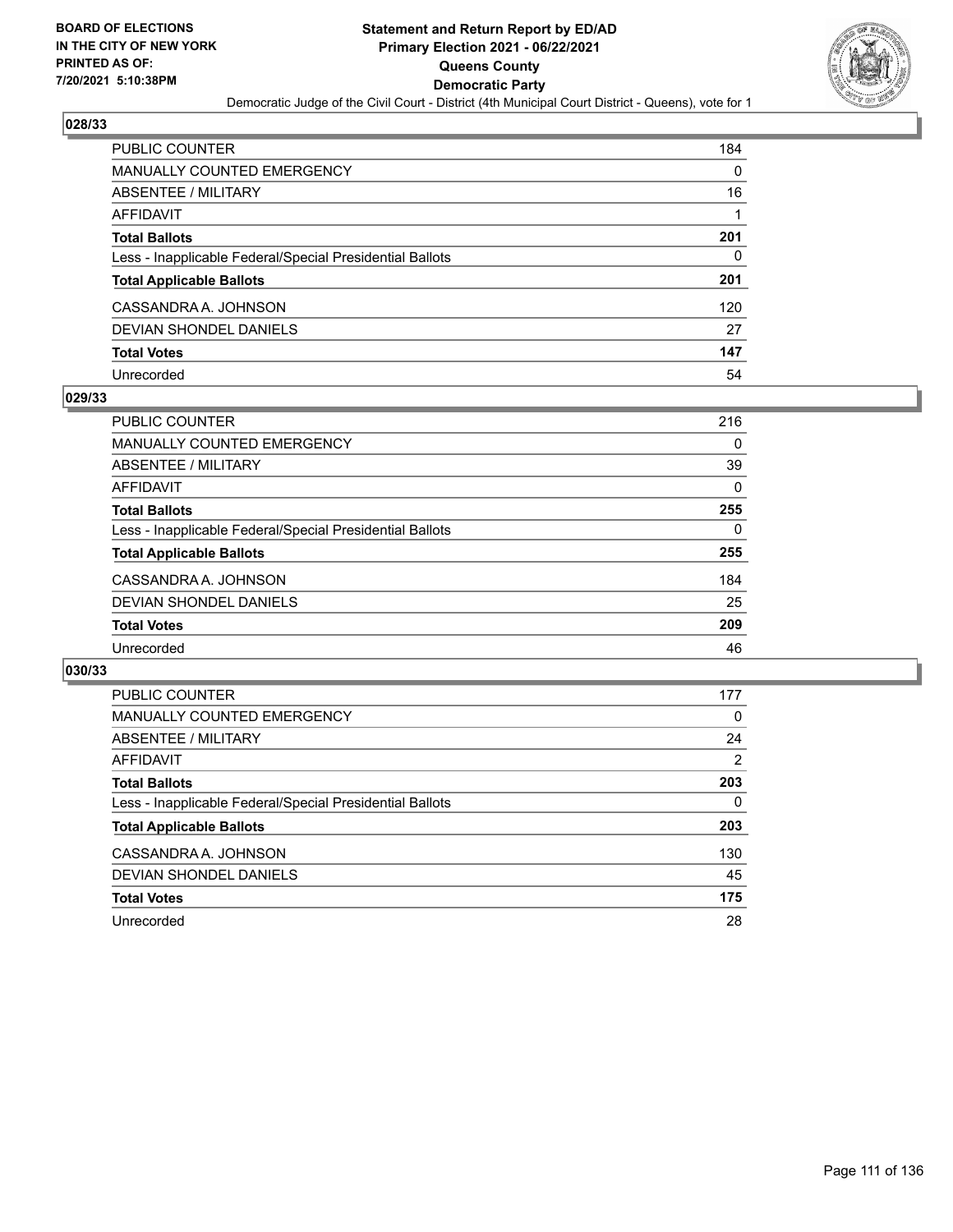

| PUBLIC COUNTER                                           | 193      |
|----------------------------------------------------------|----------|
| <b>MANUALLY COUNTED EMERGENCY</b>                        | $\Omega$ |
| <b>ABSENTEE / MILITARY</b>                               | 24       |
| <b>AFFIDAVIT</b>                                         | $\Omega$ |
| <b>Total Ballots</b>                                     | 217      |
| Less - Inapplicable Federal/Special Presidential Ballots | 0        |
| <b>Total Applicable Ballots</b>                          | 217      |
| CASSANDRA A. JOHNSON                                     | 148      |
| <b>DEVIAN SHONDEL DANIELS</b>                            | 23       |
| <b>Total Votes</b>                                       | 171      |
| Unrecorded                                               | 46       |

### **032/33**

| <b>PUBLIC COUNTER</b>                                    | 234 |
|----------------------------------------------------------|-----|
| MANUALLY COUNTED EMERGENCY                               | 0   |
| ABSENTEE / MILITARY                                      | 31  |
| AFFIDAVIT                                                | 0   |
| <b>Total Ballots</b>                                     | 265 |
| Less - Inapplicable Federal/Special Presidential Ballots | 0   |
| <b>Total Applicable Ballots</b>                          | 265 |
| CASSANDRA A. JOHNSON                                     | 190 |
| DEVIAN SHONDEL DANIELS                                   | 34  |
| <b>Total Votes</b>                                       | 224 |
| Unrecorded                                               | 41  |

| PUBLIC COUNTER                                           | 181 |
|----------------------------------------------------------|-----|
| <b>MANUALLY COUNTED EMERGENCY</b>                        | 0   |
| ABSENTEE / MILITARY                                      | 25  |
| AFFIDAVIT                                                |     |
| <b>Total Ballots</b>                                     | 207 |
| Less - Inapplicable Federal/Special Presidential Ballots | 0   |
| <b>Total Applicable Ballots</b>                          | 207 |
| CASSANDRA A. JOHNSON                                     | 155 |
| DEVIAN SHONDEL DANIELS                                   | 21  |
| <b>Total Votes</b>                                       | 176 |
| Unrecorded                                               | 31  |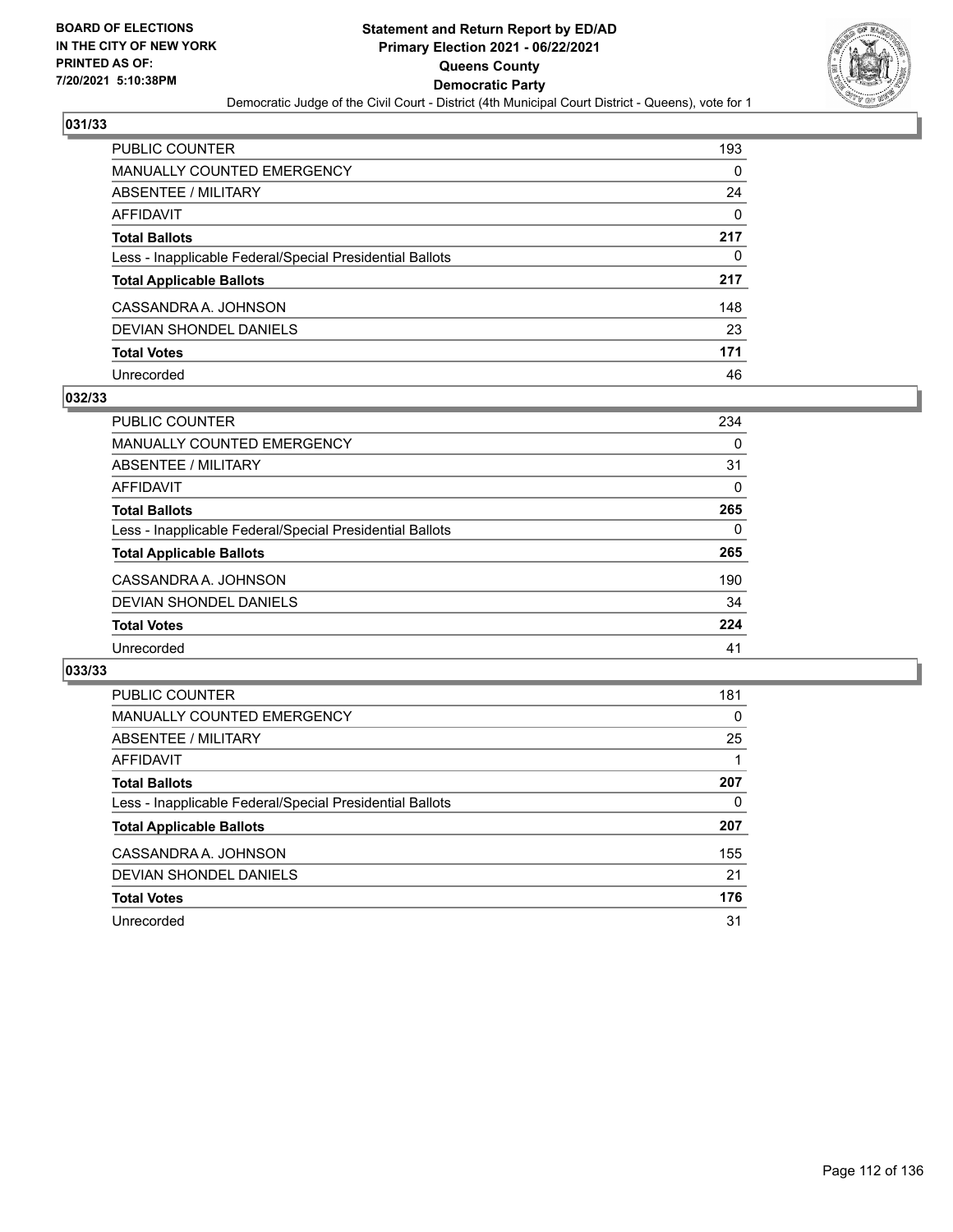

| <b>PUBLIC COUNTER</b>                                    | 189 |
|----------------------------------------------------------|-----|
| <b>MANUALLY COUNTED EMERGENCY</b>                        | 0   |
| ABSENTEE / MILITARY                                      | 23  |
| <b>AFFIDAVIT</b>                                         | 0   |
| <b>Total Ballots</b>                                     | 212 |
| Less - Inapplicable Federal/Special Presidential Ballots | 0   |
| <b>Total Applicable Ballots</b>                          | 212 |
| CASSANDRA A. JOHNSON                                     | 153 |
| DEVIAN SHONDEL DANIELS                                   | 35  |
| <b>Total Votes</b>                                       | 188 |
| Unrecorded                                               | 24  |

### **035/33**

| <b>PUBLIC COUNTER</b>                                    | 212      |
|----------------------------------------------------------|----------|
| <b>MANUALLY COUNTED EMERGENCY</b>                        | $\Omega$ |
| ABSENTEE / MILITARY                                      | 17       |
| AFFIDAVIT                                                |          |
| <b>Total Ballots</b>                                     | 230      |
| Less - Inapplicable Federal/Special Presidential Ballots | 0        |
| <b>Total Applicable Ballots</b>                          | 230      |
| CASSANDRA A. JOHNSON                                     | 153      |
| <b>DEVIAN SHONDEL DANIELS</b>                            | 38       |
| STEPHEN REED (WRITE-IN)                                  |          |
| UNATTRIBUTABLE WRITE-IN (WRITE-IN)                       |          |
| <b>Total Votes</b>                                       | 193      |
| Unrecorded                                               | 37       |

| <b>PUBLIC COUNTER</b>                                    | 209 |
|----------------------------------------------------------|-----|
| MANUALLY COUNTED EMERGENCY                               | 0   |
| ABSENTEE / MILITARY                                      | 27  |
| AFFIDAVIT                                                | 0   |
| <b>Total Ballots</b>                                     | 236 |
| Less - Inapplicable Federal/Special Presidential Ballots | 0   |
| <b>Total Applicable Ballots</b>                          | 236 |
| CASSANDRA A. JOHNSON                                     | 162 |
| DEVIAN SHONDEL DANIELS                                   | 20  |
| <b>Total Votes</b>                                       | 182 |
| Unrecorded                                               | 54  |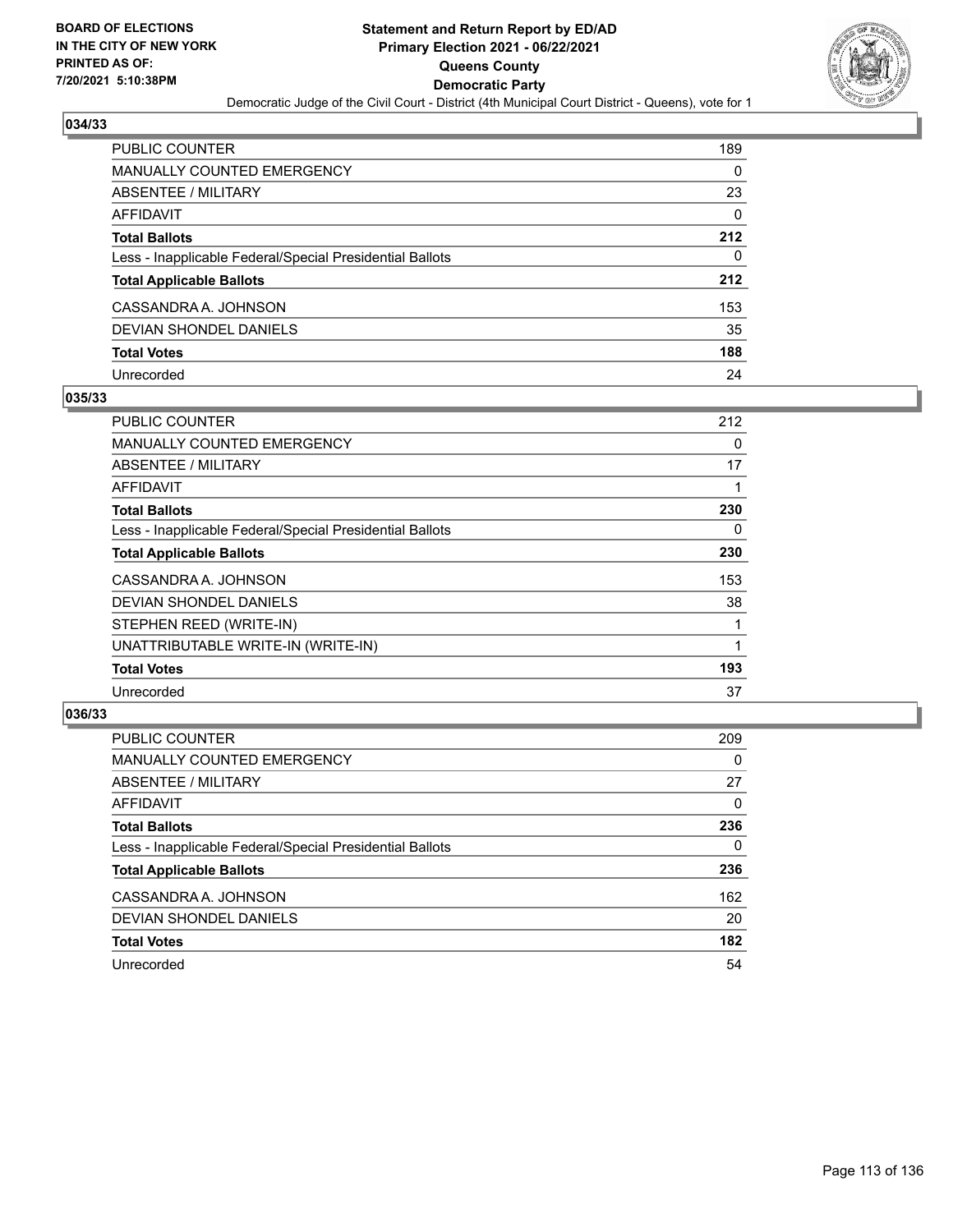

| <b>PUBLIC COUNTER</b>                                    | 240 |
|----------------------------------------------------------|-----|
| <b>MANUALLY COUNTED EMERGENCY</b>                        | 0   |
| ABSENTEE / MILITARY                                      | 30  |
| <b>AFFIDAVIT</b>                                         |     |
| <b>Total Ballots</b>                                     | 271 |
| Less - Inapplicable Federal/Special Presidential Ballots | 0   |
| <b>Total Applicable Ballots</b>                          | 271 |
| CASSANDRA A. JOHNSON                                     | 175 |
| DEVIAN SHONDEL DANIELS                                   | 41  |
| <b>Total Votes</b>                                       | 216 |
| Unrecorded                                               | 55  |

### **038/33**

| PUBLIC COUNTER                                           | 195 |
|----------------------------------------------------------|-----|
| MANUALLY COUNTED EMERGENCY                               | 0   |
| ABSENTEE / MILITARY                                      | 43  |
| AFFIDAVIT                                                | 0   |
| <b>Total Ballots</b>                                     | 238 |
| Less - Inapplicable Federal/Special Presidential Ballots | 0   |
| <b>Total Applicable Ballots</b>                          | 238 |
| CASSANDRA A. JOHNSON                                     | 152 |
| DEVIAN SHONDEL DANIELS                                   | 33  |
| <b>Total Votes</b>                                       | 185 |
| Unrecorded                                               | 53  |

| PUBLIC COUNTER                                           | 211 |
|----------------------------------------------------------|-----|
| <b>MANUALLY COUNTED EMERGENCY</b>                        | 0   |
| ABSENTEE / MILITARY                                      | 36  |
| AFFIDAVIT                                                | 0   |
| <b>Total Ballots</b>                                     | 247 |
| Less - Inapplicable Federal/Special Presidential Ballots | 0   |
| <b>Total Applicable Ballots</b>                          | 247 |
| CASSANDRA A. JOHNSON                                     | 160 |
| DEVIAN SHONDEL DANIELS                                   | 32  |
| UNATTRIBUTABLE WRITE-IN (WRITE-IN)                       | 2   |
| <b>Total Votes</b>                                       | 194 |
| Unrecorded                                               | 53  |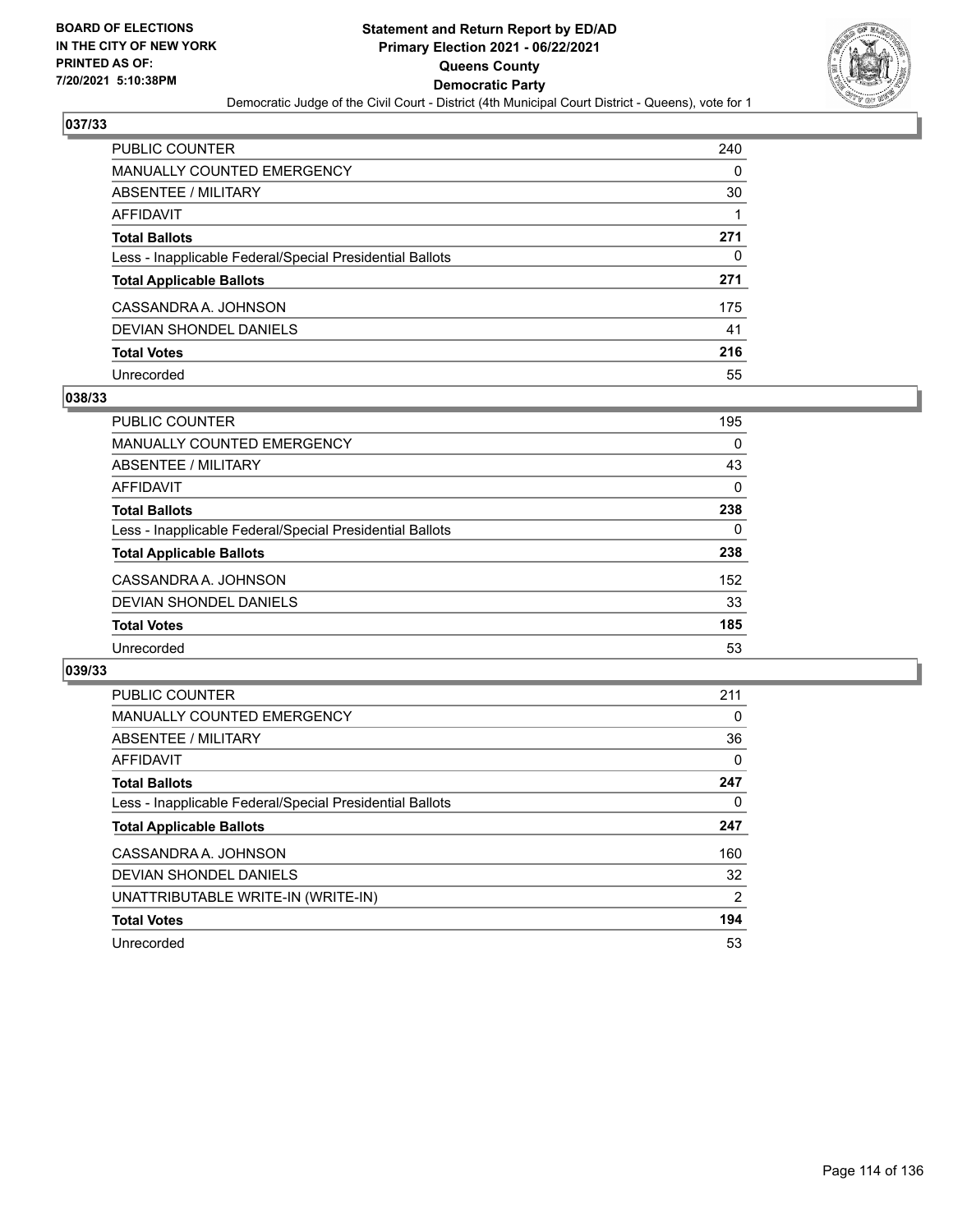

| <b>PUBLIC COUNTER</b>                                    | 198 |
|----------------------------------------------------------|-----|
| <b>MANUALLY COUNTED EMERGENCY</b>                        | 0   |
| ABSENTEE / MILITARY                                      | 25  |
| AFFIDAVIT                                                |     |
| <b>Total Ballots</b>                                     | 224 |
| Less - Inapplicable Federal/Special Presidential Ballots | 0   |
| <b>Total Applicable Ballots</b>                          | 224 |
| CASSANDRA A. JOHNSON                                     | 153 |
| DEVIAN SHONDEL DANIELS                                   | 32  |
| UNATTRIBUTABLE WRITE-IN (WRITE-IN)                       |     |
| <b>Total Votes</b>                                       | 186 |
| Unrecorded                                               | 38  |

#### **041/33**

| <b>PUBLIC COUNTER</b>                                    | 213      |
|----------------------------------------------------------|----------|
| MANUALLY COUNTED EMERGENCY                               | $\Omega$ |
| ABSENTEE / MILITARY                                      | 26       |
| AFFIDAVIT                                                |          |
| <b>Total Ballots</b>                                     | 240      |
| Less - Inapplicable Federal/Special Presidential Ballots | $\Omega$ |
| <b>Total Applicable Ballots</b>                          | 240      |
| CASSANDRA A. JOHNSON                                     | 167      |
| DEVIAN SHONDEL DANIELS                                   | 25       |
| <b>Total Votes</b>                                       | 192      |
| Unrecorded                                               | 48       |

| <b>PUBLIC COUNTER</b>                                    | 191      |
|----------------------------------------------------------|----------|
| <b>MANUALLY COUNTED EMERGENCY</b>                        | $\Omega$ |
| ABSENTEE / MILITARY                                      | 28       |
| AFFIDAVIT                                                |          |
| <b>Total Ballots</b>                                     | 220      |
| Less - Inapplicable Federal/Special Presidential Ballots | $\Omega$ |
| <b>Total Applicable Ballots</b>                          | 220      |
| CASSANDRA A. JOHNSON                                     | 146      |
| DEVIAN SHONDEL DANIELS                                   | 29       |
| <b>Total Votes</b>                                       | 175      |
| Unrecorded                                               | 45       |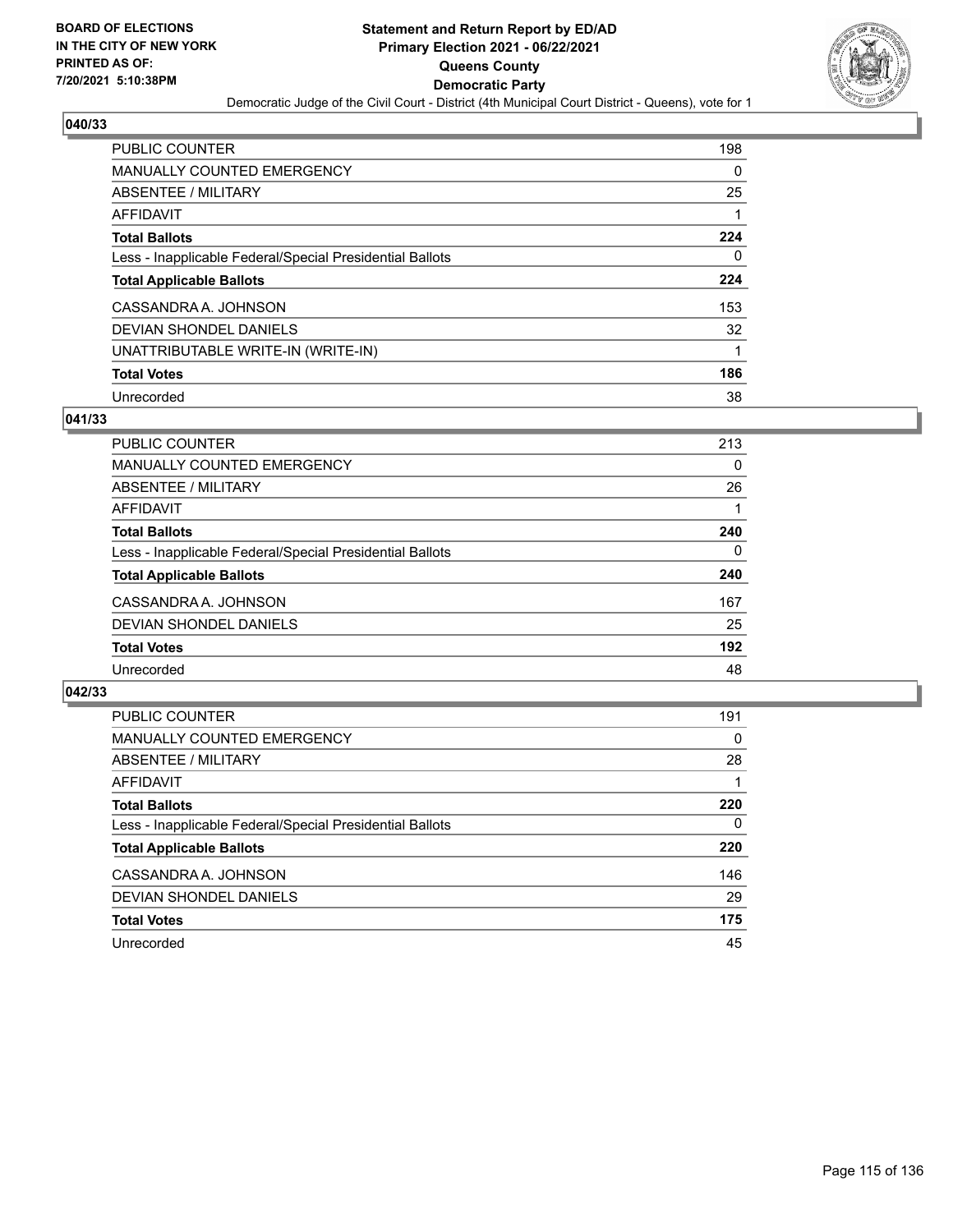

| PUBLIC COUNTER                                           | 130      |
|----------------------------------------------------------|----------|
| <b>MANUALLY COUNTED EMERGENCY</b>                        | 0        |
| <b>ABSENTEE / MILITARY</b>                               | 17       |
| <b>AFFIDAVIT</b>                                         | $\Omega$ |
| <b>Total Ballots</b>                                     | 147      |
| Less - Inapplicable Federal/Special Presidential Ballots | 0        |
| <b>Total Applicable Ballots</b>                          | 147      |
| CASSANDRA A. JOHNSON                                     | 88       |
| <b>DEVIAN SHONDEL DANIELS</b>                            | 23       |
| <b>Total Votes</b>                                       | 111      |
| Unrecorded                                               | 36       |

### **044/33**

| PUBLIC COUNTER                                           | 216      |
|----------------------------------------------------------|----------|
| MANUALLY COUNTED EMERGENCY                               | $\Omega$ |
| ABSENTEE / MILITARY                                      | 30       |
| AFFIDAVIT                                                | 0        |
| <b>Total Ballots</b>                                     | 246      |
| Less - Inapplicable Federal/Special Presidential Ballots | 0        |
| <b>Total Applicable Ballots</b>                          | 246      |
| CASSANDRA A. JOHNSON                                     | 161      |
| DEVIAN SHONDEL DANIELS                                   | 40       |
| <b>Total Votes</b>                                       | 201      |
| Unrecorded                                               | 45       |

| PUBLIC COUNTER                                           | 240      |
|----------------------------------------------------------|----------|
| <b>MANUALLY COUNTED EMERGENCY</b>                        | 0        |
| ABSENTEE / MILITARY                                      | 25       |
| AFFIDAVIT                                                | 0        |
| <b>Total Ballots</b>                                     | 265      |
| Less - Inapplicable Federal/Special Presidential Ballots | $\Omega$ |
| <b>Total Applicable Ballots</b>                          | 265      |
| CASSANDRA A. JOHNSON                                     | 186      |
| DEVIAN SHONDEL DANIELS                                   | 22       |
| UNATTRIBUTABLE WRITE-IN (WRITE-IN)                       |          |
| <b>Total Votes</b>                                       | 209      |
| Unrecorded                                               | 56       |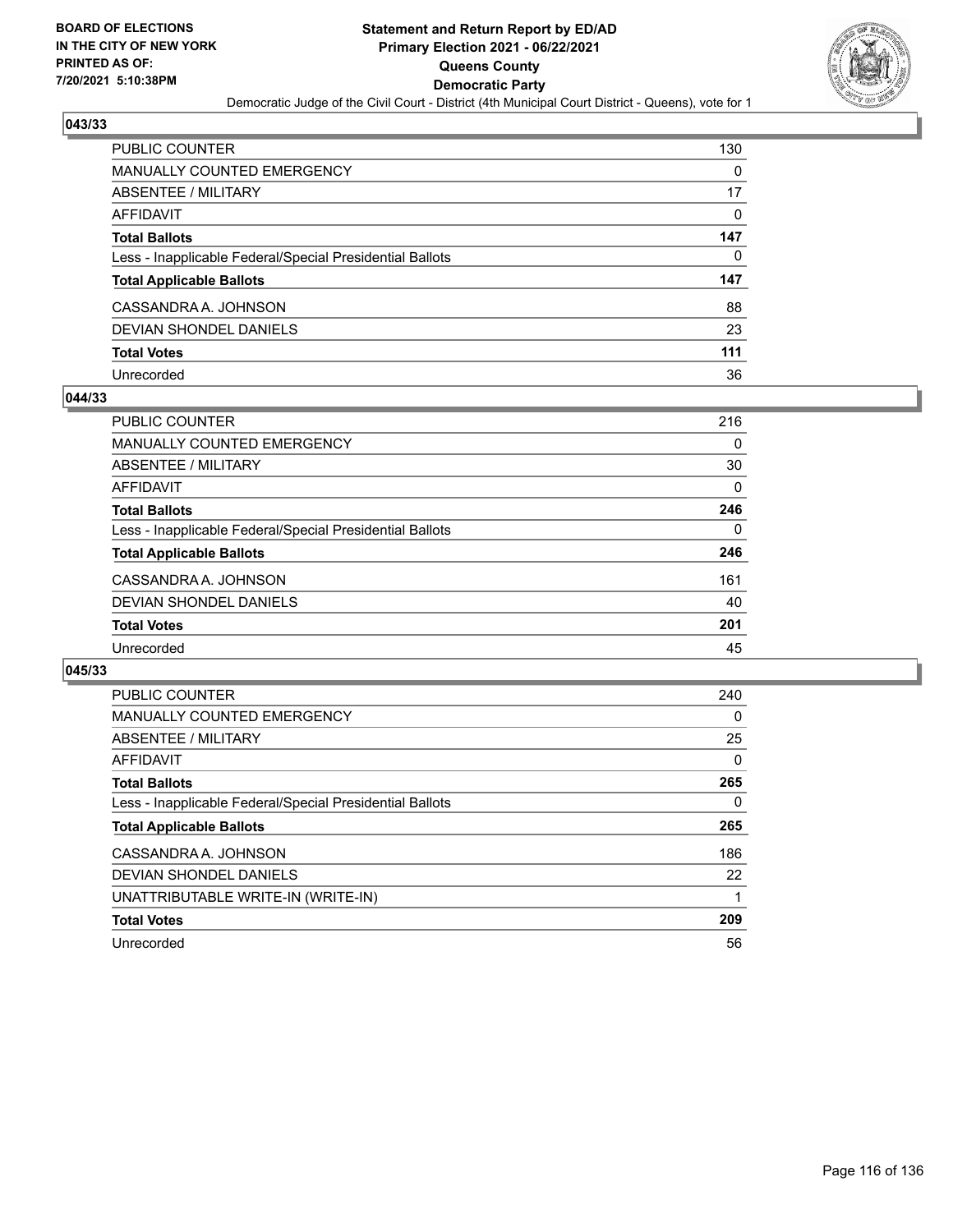

| PUBLIC COUNTER                                           | 215      |
|----------------------------------------------------------|----------|
| <b>MANUALLY COUNTED EMERGENCY</b>                        | 0        |
| <b>ABSENTEE / MILITARY</b>                               | 21       |
| <b>AFFIDAVIT</b>                                         | $\Omega$ |
| <b>Total Ballots</b>                                     | 236      |
| Less - Inapplicable Federal/Special Presidential Ballots | $\Omega$ |
| <b>Total Applicable Ballots</b>                          | 236      |
| CASSANDRA A. JOHNSON                                     | 154      |
| <b>DEVIAN SHONDEL DANIELS</b>                            | 32       |
| <b>Total Votes</b>                                       | 186      |
| Unrecorded                                               | 50       |

### **047/33**

| PUBLIC COUNTER                                           | 178      |
|----------------------------------------------------------|----------|
| <b>MANUALLY COUNTED EMERGENCY</b>                        | 0        |
| ABSENTEE / MILITARY                                      | 36       |
| AFFIDAVIT                                                | $\Omega$ |
| <b>Total Ballots</b>                                     | 214      |
| Less - Inapplicable Federal/Special Presidential Ballots | $\Omega$ |
| <b>Total Applicable Ballots</b>                          | 214      |
| CASSANDRA A. JOHNSON                                     | 150      |
| DEVIAN SHONDEL DANIELS                                   | 20       |
| <b>Total Votes</b>                                       | 170      |
| Unrecorded                                               | 44       |

| <b>PUBLIC COUNTER</b>                                    | 204      |
|----------------------------------------------------------|----------|
| <b>MANUALLY COUNTED EMERGENCY</b>                        | $\Omega$ |
| ABSENTEE / MILITARY                                      | 23       |
| <b>AFFIDAVIT</b>                                         | 0        |
| <b>Total Ballots</b>                                     | 227      |
| Less - Inapplicable Federal/Special Presidential Ballots | 0        |
| <b>Total Applicable Ballots</b>                          | 227      |
| CASSANDRA A. JOHNSON                                     | 144      |
| DEVIAN SHONDEL DANIELS                                   | 32       |
| <b>Total Votes</b>                                       | 176      |
| Unrecorded                                               | 51       |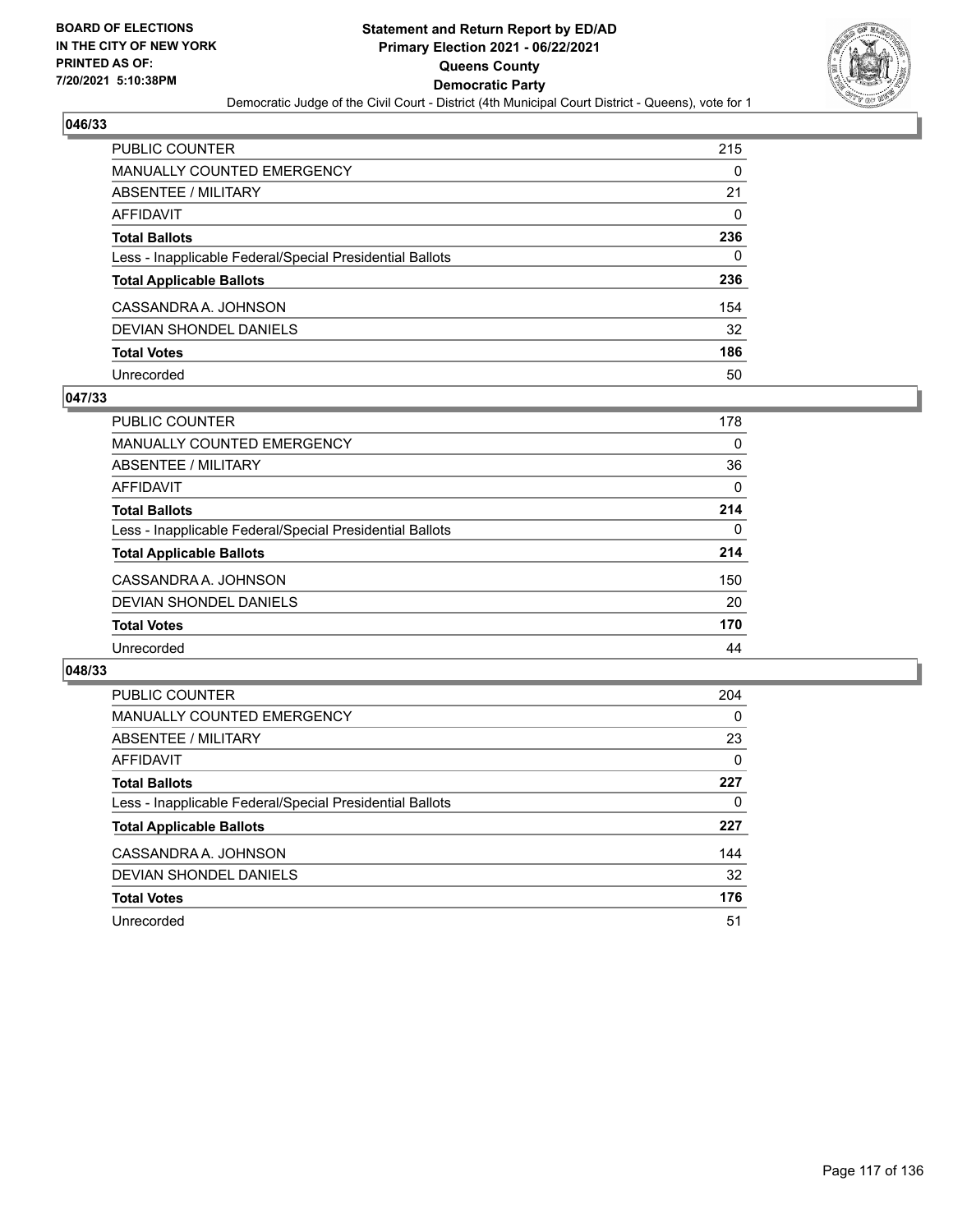

| <b>PUBLIC COUNTER</b>                                    | 159 |
|----------------------------------------------------------|-----|
| <b>MANUALLY COUNTED EMERGENCY</b>                        | 0   |
| ABSENTEE / MILITARY                                      | 19  |
| AFFIDAVIT                                                |     |
| <b>Total Ballots</b>                                     | 179 |
| Less - Inapplicable Federal/Special Presidential Ballots | 0   |
| <b>Total Applicable Ballots</b>                          | 179 |
| CASSANDRA A. JOHNSON                                     | 111 |
| DEVIAN SHONDEL DANIELS                                   | 26  |
| <b>GRACE VEE (WRITE-IN)</b>                              | 1   |
| <b>Total Votes</b>                                       | 138 |
| Unrecorded                                               | 41  |

#### **050/33**

| <b>PUBLIC COUNTER</b>                                    | 162      |
|----------------------------------------------------------|----------|
| <b>MANUALLY COUNTED EMERGENCY</b>                        | 0        |
| ABSENTEE / MILITARY                                      | 12       |
| <b>AFFIDAVIT</b>                                         | $\Omega$ |
| <b>Total Ballots</b>                                     | 174      |
| Less - Inapplicable Federal/Special Presidential Ballots | $\Omega$ |
| <b>Total Applicable Ballots</b>                          | 174      |
| CASSANDRA A. JOHNSON                                     | 107      |
| <b>DEVIAN SHONDEL DANIELS</b>                            | 29       |
| UNATTRIBUTABLE WRITE-IN (WRITE-IN)                       |          |
| <b>Total Votes</b>                                       | 137      |
| Unrecorded                                               | 37       |

| <b>PUBLIC COUNTER</b>                                    | 176      |
|----------------------------------------------------------|----------|
| <b>MANUALLY COUNTED EMERGENCY</b>                        | $\Omega$ |
| ABSENTEE / MILITARY                                      | 15       |
| <b>AFFIDAVIT</b>                                         | $\Omega$ |
| <b>Total Ballots</b>                                     | 191      |
| Less - Inapplicable Federal/Special Presidential Ballots | $\Omega$ |
| <b>Total Applicable Ballots</b>                          | 191      |
| CASSANDRA A. JOHNSON                                     | 126      |
| DEVIAN SHONDEL DANIELS                                   | 25       |
| CHARLTON D'SOUZA (WRITE-IN)                              |          |
| <b>Total Votes</b>                                       | 152      |
| Unrecorded                                               | 39       |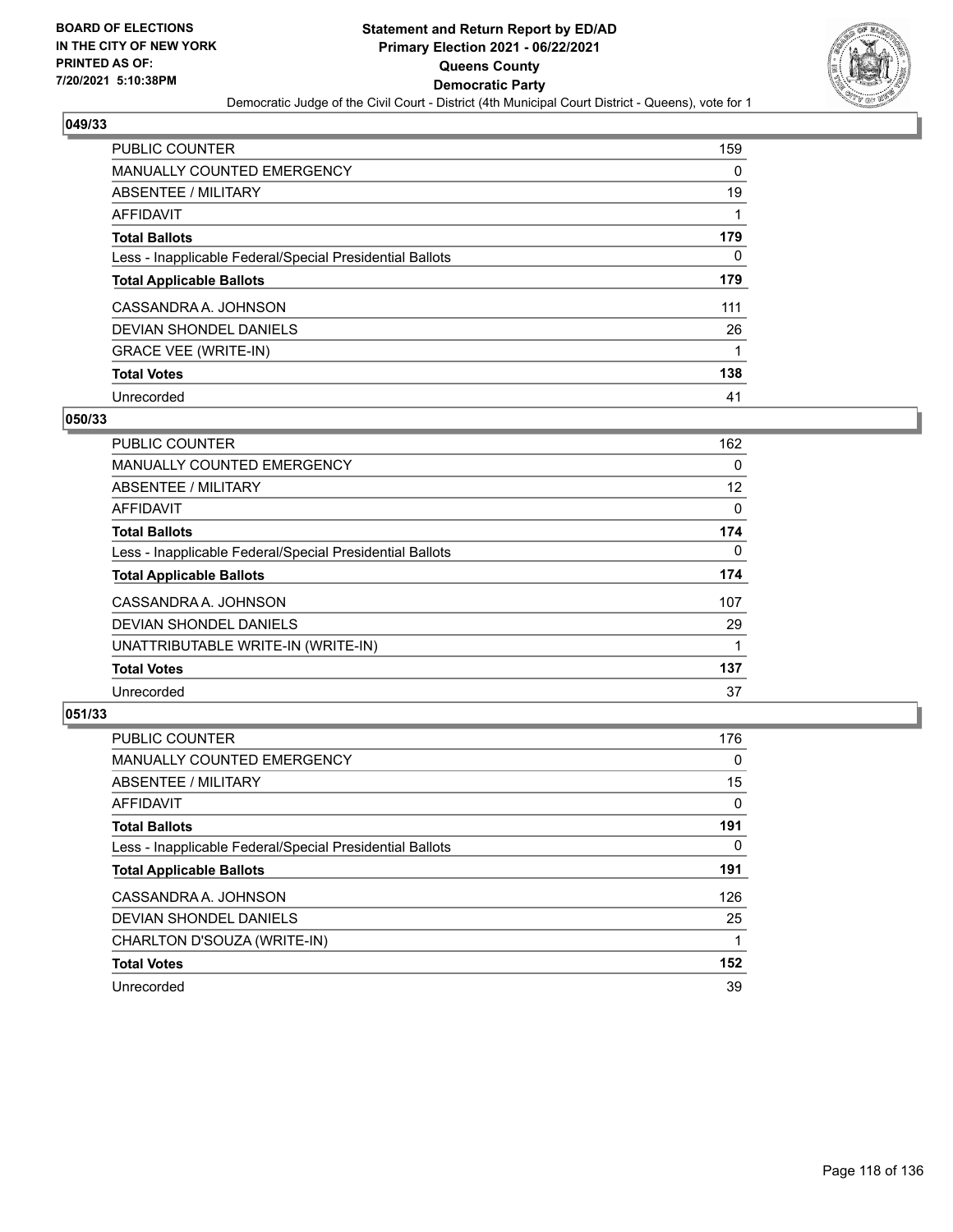

| <b>PUBLIC COUNTER</b>                                    | 213            |
|----------------------------------------------------------|----------------|
| <b>MANUALLY COUNTED EMERGENCY</b>                        | 0              |
| ABSENTEE / MILITARY                                      | 21             |
| AFFIDAVIT                                                | 0              |
| <b>Total Ballots</b>                                     | 234            |
| Less - Inapplicable Federal/Special Presidential Ballots | 0              |
| <b>Total Applicable Ballots</b>                          | 234            |
| CASSANDRA A. JOHNSON                                     | 133            |
| DEVIAN SHONDEL DANIELS                                   | 36             |
| UNATTRIBUTABLE WRITE-IN (WRITE-IN)                       | $\overline{2}$ |
| <b>Total Votes</b>                                       | 171            |
| Unrecorded                                               | 63             |

#### **053/33**

| <b>PUBLIC COUNTER</b>                                    | 182      |
|----------------------------------------------------------|----------|
| <b>MANUALLY COUNTED EMERGENCY</b>                        | $\Omega$ |
| ABSENTEE / MILITARY                                      | 20       |
| AFFIDAVIT                                                | 0        |
| <b>Total Ballots</b>                                     | 202      |
| Less - Inapplicable Federal/Special Presidential Ballots | $\Omega$ |
| <b>Total Applicable Ballots</b>                          | 202      |
| CASSANDRA A. JOHNSON                                     | 144      |
| DEVIAN SHONDEL DANIELS                                   | 26       |
| <b>Total Votes</b>                                       | 170      |
| Unrecorded                                               | 32       |

| <b>PUBLIC COUNTER</b>                                    | 219      |
|----------------------------------------------------------|----------|
| MANUALLY COUNTED EMERGENCY                               | 0        |
| ABSENTEE / MILITARY                                      | 46       |
| <b>AFFIDAVIT</b>                                         | $\Omega$ |
| <b>Total Ballots</b>                                     | 265      |
| Less - Inapplicable Federal/Special Presidential Ballots | $\Omega$ |
| <b>Total Applicable Ballots</b>                          | 265      |
| CASSANDRA A. JOHNSON                                     | 188      |
| DEVIAN SHONDEL DANIELS                                   | 30       |
| PAMELA F MOORE (WRITE-IN)                                |          |
| <b>Total Votes</b>                                       | 219      |
| Unrecorded                                               | 46       |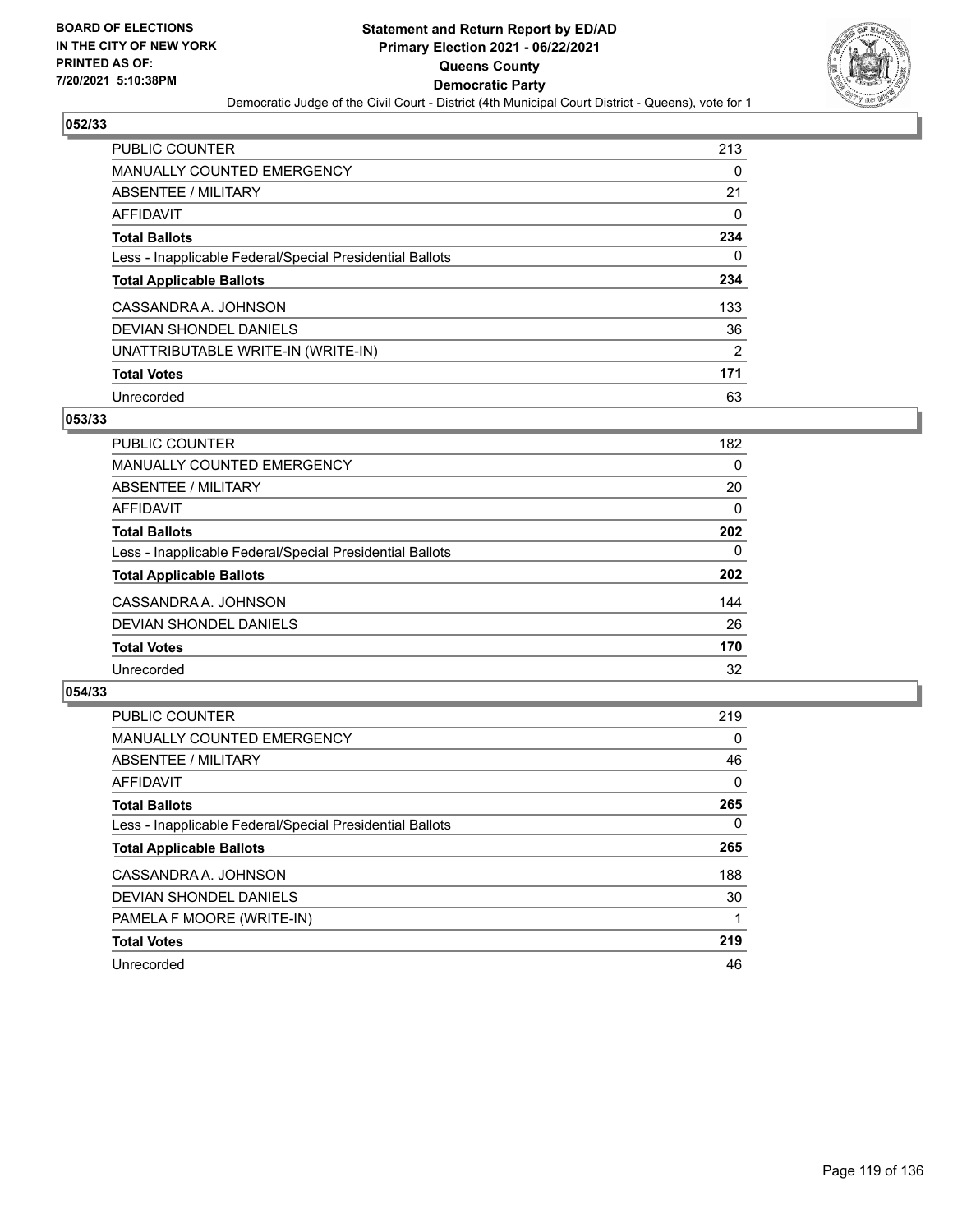

| <b>PUBLIC COUNTER</b>                                    | 203 |
|----------------------------------------------------------|-----|
| <b>MANUALLY COUNTED EMERGENCY</b>                        | 0   |
| ABSENTEE / MILITARY                                      | 39  |
| AFFIDAVIT                                                | 0   |
| <b>Total Ballots</b>                                     | 242 |
| Less - Inapplicable Federal/Special Presidential Ballots | 0   |
| <b>Total Applicable Ballots</b>                          | 242 |
| CASSANDRA A. JOHNSON                                     | 173 |
| DEVIAN SHONDEL DANIELS                                   | 22  |
| ERROLL HOLDER (WRITE-IN)                                 | 1   |
| <b>Total Votes</b>                                       | 196 |
| Unrecorded                                               | 46  |

#### **056/33**

| <b>PUBLIC COUNTER</b>                                    | 271      |
|----------------------------------------------------------|----------|
| <b>MANUALLY COUNTED EMERGENCY</b>                        | 0        |
| ABSENTEE / MILITARY                                      | 36       |
| <b>AFFIDAVIT</b>                                         | 0        |
| <b>Total Ballots</b>                                     | 307      |
| Less - Inapplicable Federal/Special Presidential Ballots | $\Omega$ |
| <b>Total Applicable Ballots</b>                          | 307      |
| CASSANDRA A. JOHNSON                                     | 206      |
| DEVIAN SHONDEL DANIELS                                   | 39       |
| UNATTRIBUTABLE WRITE-IN (WRITE-IN)                       | 2        |
| <b>Total Votes</b>                                       | 247      |
| Unrecorded                                               | 60       |

| <b>PUBLIC COUNTER</b>                                    | 270      |
|----------------------------------------------------------|----------|
| <b>MANUALLY COUNTED EMERGENCY</b>                        | $\Omega$ |
| ABSENTEE / MILITARY                                      | 34       |
| AFFIDAVIT                                                | $\Omega$ |
| <b>Total Ballots</b>                                     | 304      |
| Less - Inapplicable Federal/Special Presidential Ballots | $\Omega$ |
| <b>Total Applicable Ballots</b>                          | 304      |
| CASSANDRA A. JOHNSON                                     | 188      |
| DEVIAN SHONDEL DANIELS                                   | 41       |
| <b>Total Votes</b>                                       | 229      |
| Unrecorded                                               | 75       |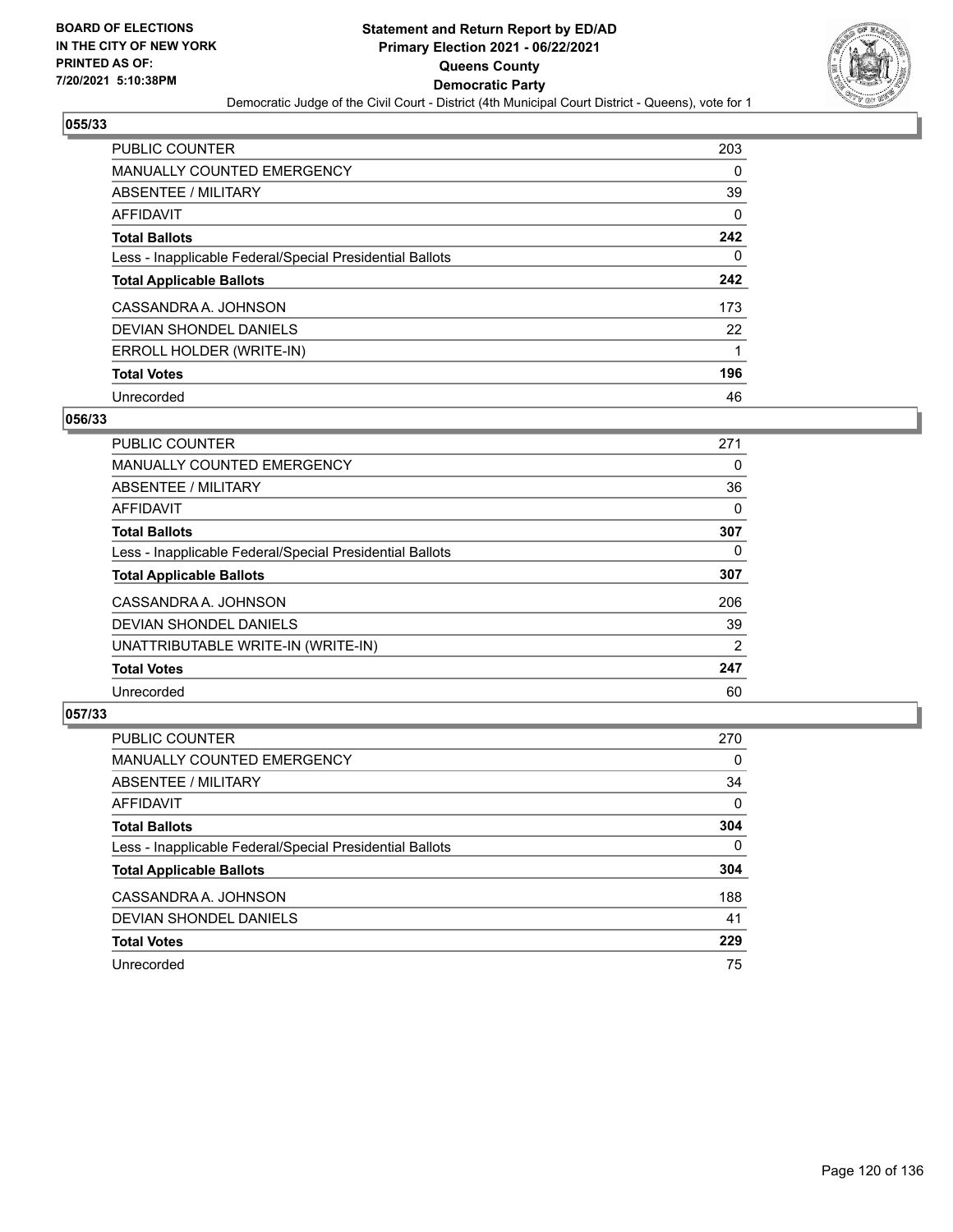

| <b>PUBLIC COUNTER</b>                                    | 225      |
|----------------------------------------------------------|----------|
| <b>MANUALLY COUNTED EMERGENCY</b>                        | 0        |
| ABSENTEE / MILITARY                                      | 39       |
| AFFIDAVIT                                                | $\Omega$ |
| <b>Total Ballots</b>                                     | 264      |
| Less - Inapplicable Federal/Special Presidential Ballots | 0        |
| <b>Total Applicable Ballots</b>                          | 264      |
| CASSANDRA A. JOHNSON                                     | 170      |
| DEVIAN SHONDEL DANIELS                                   | 46       |
| <b>Total Votes</b>                                       | 216      |
| Unrecorded                                               | 48       |

### **059/33**

| PUBLIC COUNTER                                           | 263 |
|----------------------------------------------------------|-----|
| <b>MANUALLY COUNTED EMERGENCY</b>                        | 0   |
| ABSENTEE / MILITARY                                      | 29  |
| AFFIDAVIT                                                | 0   |
| <b>Total Ballots</b>                                     | 292 |
| Less - Inapplicable Federal/Special Presidential Ballots | 0   |
| <b>Total Applicable Ballots</b>                          | 292 |
| CASSANDRA A. JOHNSON                                     | 209 |
| <b>DEVIAN SHONDEL DANIELS</b>                            | 26  |
| <b>Total Votes</b>                                       | 235 |
| Unrecorded                                               | 57  |

| PUBLIC COUNTER                                           | 248 |
|----------------------------------------------------------|-----|
| <b>MANUALLY COUNTED EMERGENCY</b>                        | 0   |
| ABSENTEE / MILITARY                                      | 47  |
| AFFIDAVIT                                                |     |
| <b>Total Ballots</b>                                     | 296 |
| Less - Inapplicable Federal/Special Presidential Ballots | 0   |
| <b>Total Applicable Ballots</b>                          | 296 |
| CASSANDRA A. JOHNSON                                     | 175 |
| DEVIAN SHONDEL DANIELS                                   | 63  |
| <b>Total Votes</b>                                       | 238 |
| Unrecorded                                               | 58  |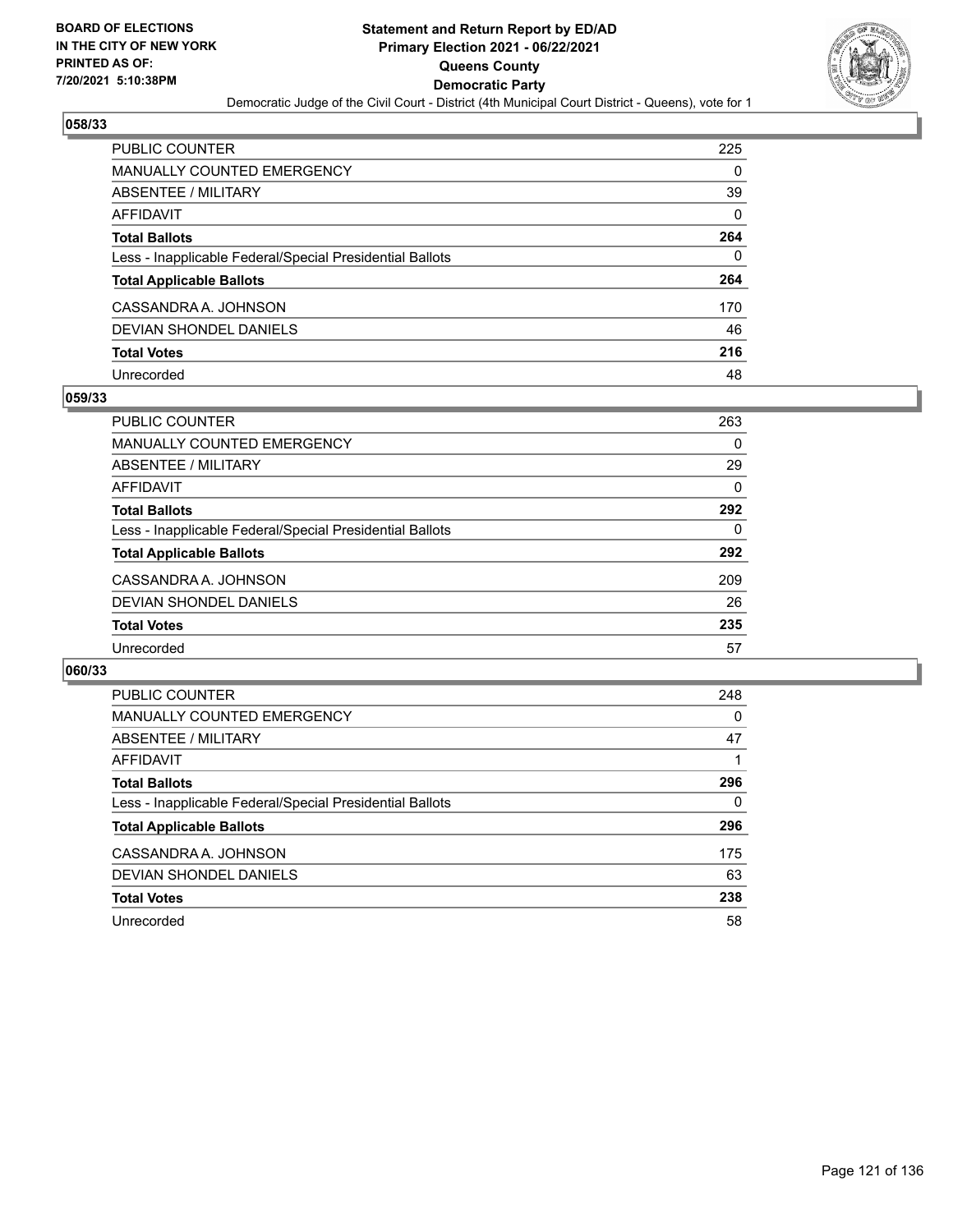

| <b>PUBLIC COUNTER</b>                                    | 203      |
|----------------------------------------------------------|----------|
| <b>MANUALLY COUNTED EMERGENCY</b>                        | 0        |
| ABSENTEE / MILITARY                                      | 23       |
| <b>AFFIDAVIT</b>                                         | $\Omega$ |
| <b>Total Ballots</b>                                     | 226      |
| Less - Inapplicable Federal/Special Presidential Ballots | 0        |
| <b>Total Applicable Ballots</b>                          | 226      |
| CASSANDRA A. JOHNSON                                     | 167      |
| DEVIAN SHONDEL DANIELS                                   | 34       |
| <b>Total Votes</b>                                       | 201      |
| Unrecorded                                               | 25       |

### **062/33**

| <b>PUBLIC COUNTER</b>                                    | 224 |
|----------------------------------------------------------|-----|
| <b>MANUALLY COUNTED EMERGENCY</b>                        | 0   |
| ABSENTEE / MILITARY                                      | 37  |
| AFFIDAVIT                                                | 0   |
| <b>Total Ballots</b>                                     | 261 |
| Less - Inapplicable Federal/Special Presidential Ballots | 0   |
| <b>Total Applicable Ballots</b>                          | 261 |
| CASSANDRA A. JOHNSON                                     | 155 |
| DEVIAN SHONDEL DANIELS                                   | 53  |
| UNATTRIBUTABLE WRITE-IN (WRITE-IN)                       |     |
| <b>Total Votes</b>                                       | 209 |
| Unrecorded                                               | 52  |

| <b>PUBLIC COUNTER</b>                                    | 261 |
|----------------------------------------------------------|-----|
| <b>MANUALLY COUNTED EMERGENCY</b>                        | 0   |
| ABSENTEE / MILITARY                                      | 36  |
| <b>AFFIDAVIT</b>                                         |     |
| <b>Total Ballots</b>                                     | 298 |
| Less - Inapplicable Federal/Special Presidential Ballots | 0   |
| <b>Total Applicable Ballots</b>                          | 298 |
| CASSANDRA A. JOHNSON                                     | 217 |
| <b>DEVIAN SHONDEL DANIELS</b>                            | 28  |
| <b>JASON MYLES CLARK (WRITE-IN)</b>                      |     |
| UNATTRIBUTABLE WRITE-IN (WRITE-IN)                       |     |
| <b>Total Votes</b>                                       | 247 |
| Unrecorded                                               | 51  |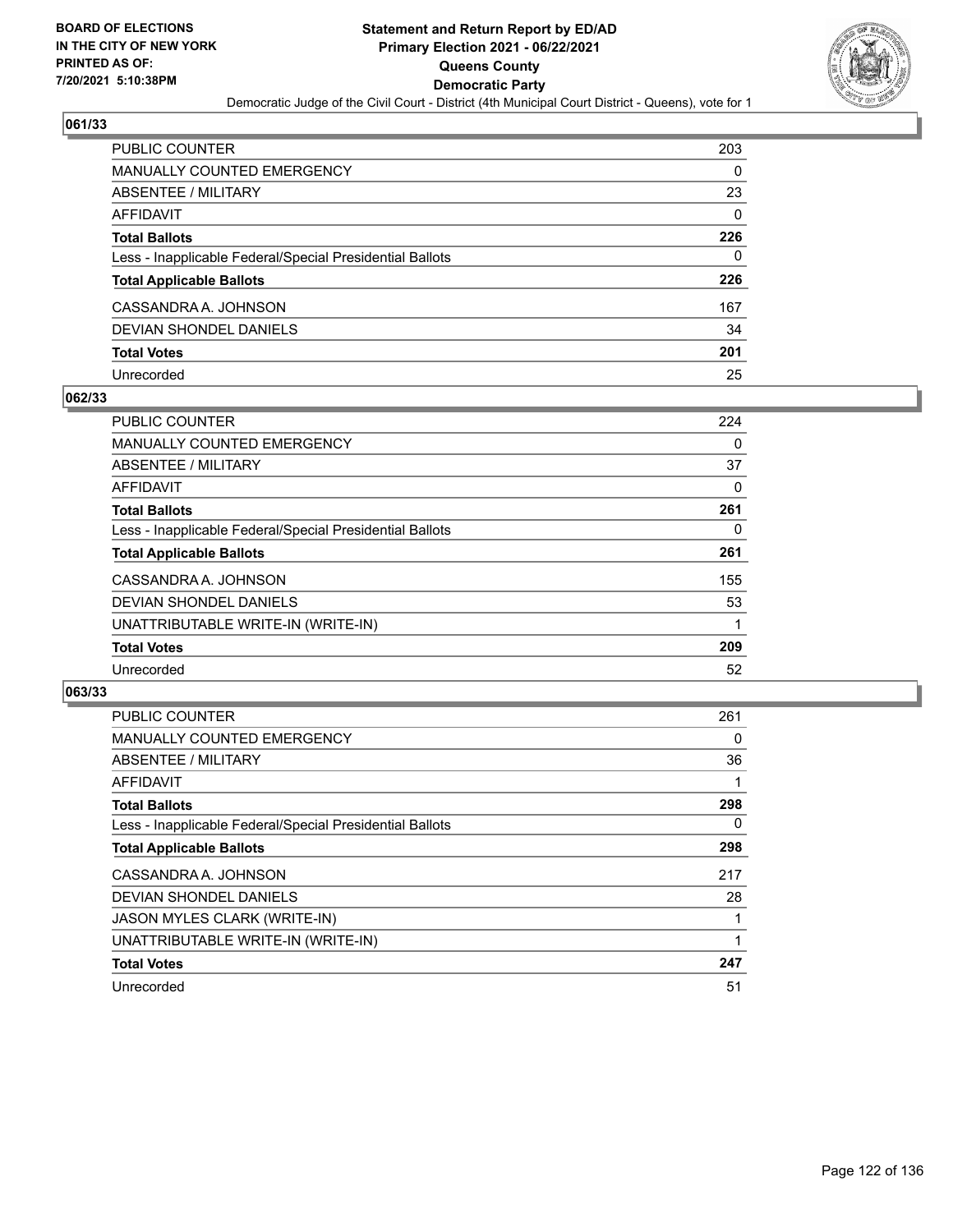

| <b>PUBLIC COUNTER</b>                                    | 261 |
|----------------------------------------------------------|-----|
| <b>MANUALLY COUNTED EMERGENCY</b>                        | 0   |
| ABSENTEE / MILITARY                                      | 27  |
| AFFIDAVIT                                                |     |
| <b>Total Ballots</b>                                     | 289 |
| Less - Inapplicable Federal/Special Presidential Ballots | 0   |
| <b>Total Applicable Ballots</b>                          | 289 |
| CASSANDRA A. JOHNSON                                     | 209 |
| DEVIAN SHONDEL DANIELS                                   | 23  |
| <b>Total Votes</b>                                       | 232 |
| Unrecorded                                               | 57  |

### **065/33**

| <b>PUBLIC COUNTER</b>                                    | 318      |
|----------------------------------------------------------|----------|
| <b>MANUALLY COUNTED EMERGENCY</b>                        | 0        |
| ABSENTEE / MILITARY                                      | 27       |
| AFFIDAVIT                                                | 0        |
| <b>Total Ballots</b>                                     | 345      |
| Less - Inapplicable Federal/Special Presidential Ballots | $\Omega$ |
| <b>Total Applicable Ballots</b>                          | 345      |
| CASSANDRA A. JOHNSON                                     | 241      |
| DEVIAN SHONDEL DANIELS                                   | 41       |
| UNATTRIBUTABLE WRITE-IN (WRITE-IN)                       |          |
| <b>Total Votes</b>                                       | 283      |
| Unrecorded                                               | 62       |

| <b>PUBLIC COUNTER</b>                                    | 322      |
|----------------------------------------------------------|----------|
| <b>MANUALLY COUNTED EMERGENCY</b>                        | $\Omega$ |
| ABSENTEE / MILITARY                                      | 48       |
| AFFIDAVIT                                                | 2        |
| <b>Total Ballots</b>                                     | 372      |
| Less - Inapplicable Federal/Special Presidential Ballots | $\Omega$ |
| <b>Total Applicable Ballots</b>                          | 372      |
| CASSANDRA A. JOHNSON                                     | 258      |
| <b>DEVIAN SHONDEL DANIELS</b>                            | 37       |
| UNATTRIBUTABLE WRITE-IN (WRITE-IN)                       |          |
| <b>Total Votes</b>                                       | 296      |
| Unrecorded                                               | 76       |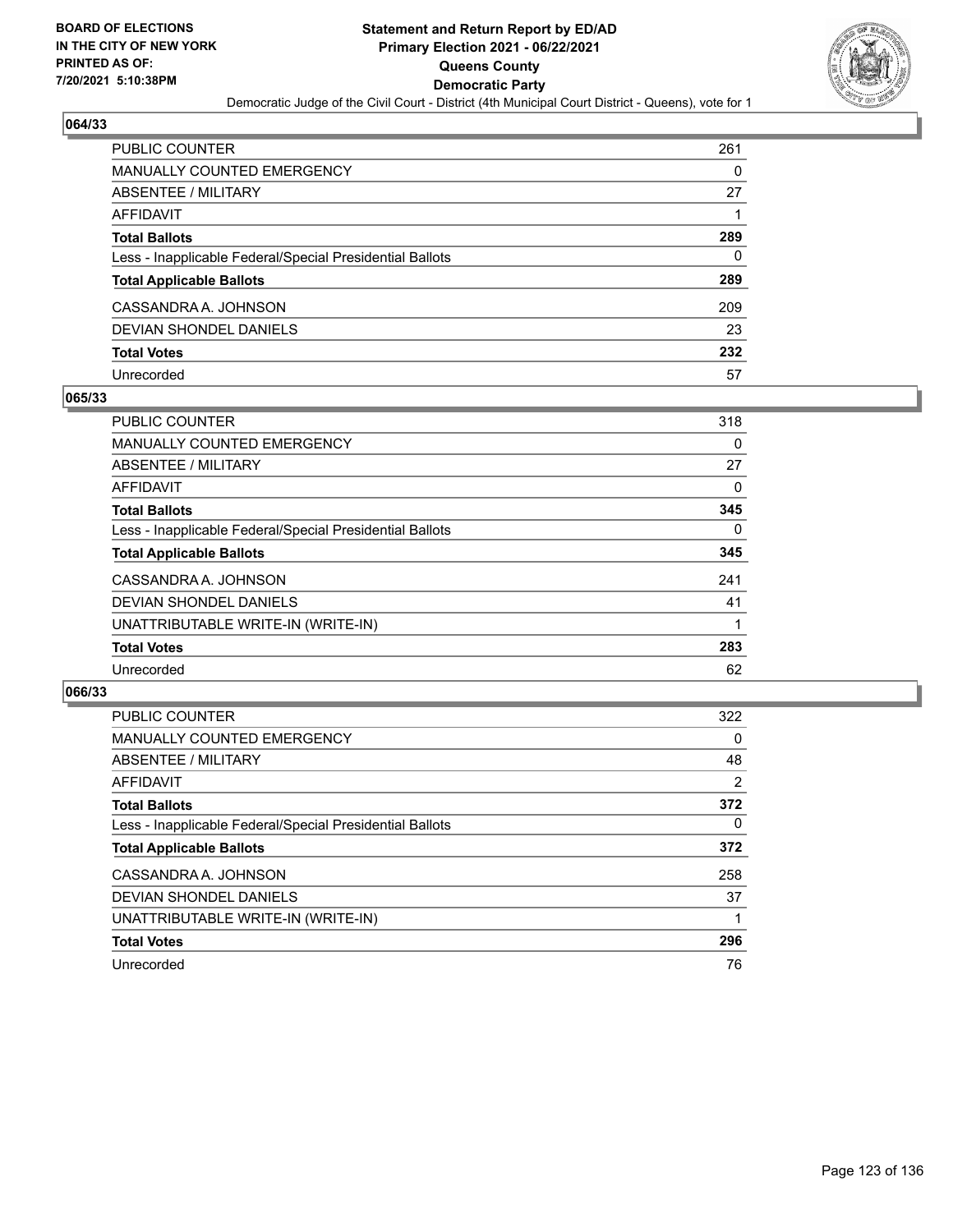

| PUBLIC COUNTER                                           | 286      |
|----------------------------------------------------------|----------|
| <b>MANUALLY COUNTED EMERGENCY</b>                        | 0        |
| <b>ABSENTEE / MILITARY</b>                               | 22       |
| <b>AFFIDAVIT</b>                                         | $\Omega$ |
| <b>Total Ballots</b>                                     | 308      |
| Less - Inapplicable Federal/Special Presidential Ballots | $\Omega$ |
| <b>Total Applicable Ballots</b>                          | 308      |
| CASSANDRA A. JOHNSON                                     | 225      |
| <b>DEVIAN SHONDEL DANIELS</b>                            | 23       |
| <b>Total Votes</b>                                       | 248      |
| Unrecorded                                               | 60       |

#### **068/33**

| <b>PUBLIC COUNTER</b>                                    | 281 |
|----------------------------------------------------------|-----|
| <b>MANUALLY COUNTED EMERGENCY</b>                        | 0   |
| ABSENTEE / MILITARY                                      | 33  |
| AFFIDAVIT                                                |     |
| <b>Total Ballots</b>                                     | 315 |
| Less - Inapplicable Federal/Special Presidential Ballots | 0   |
| <b>Total Applicable Ballots</b>                          | 315 |
| CASSANDRA A. JOHNSON                                     | 221 |
| <b>DEVIAN SHONDEL DANIELS</b>                            | 33  |
| LEROY G COMRIE JR (WRITE-IN)                             |     |
| UNATTRIBUTABLE WRITE-IN (WRITE-IN)                       |     |
| <b>Total Votes</b>                                       | 256 |
| Unrecorded                                               | 59  |

| <b>PUBLIC COUNTER</b>                                    | 298      |
|----------------------------------------------------------|----------|
| <b>MANUALLY COUNTED EMERGENCY</b>                        | 0        |
| ABSENTEE / MILITARY                                      | 26       |
| AFFIDAVIT                                                | $\Omega$ |
| <b>Total Ballots</b>                                     | 324      |
| Less - Inapplicable Federal/Special Presidential Ballots | 0        |
| <b>Total Applicable Ballots</b>                          | 324      |
| CASSANDRA A. JOHNSON                                     | 234      |
| DEVIAN SHONDEL DANIELS                                   | 32       |
| <b>Total Votes</b>                                       | 266      |
| Unrecorded                                               | 58       |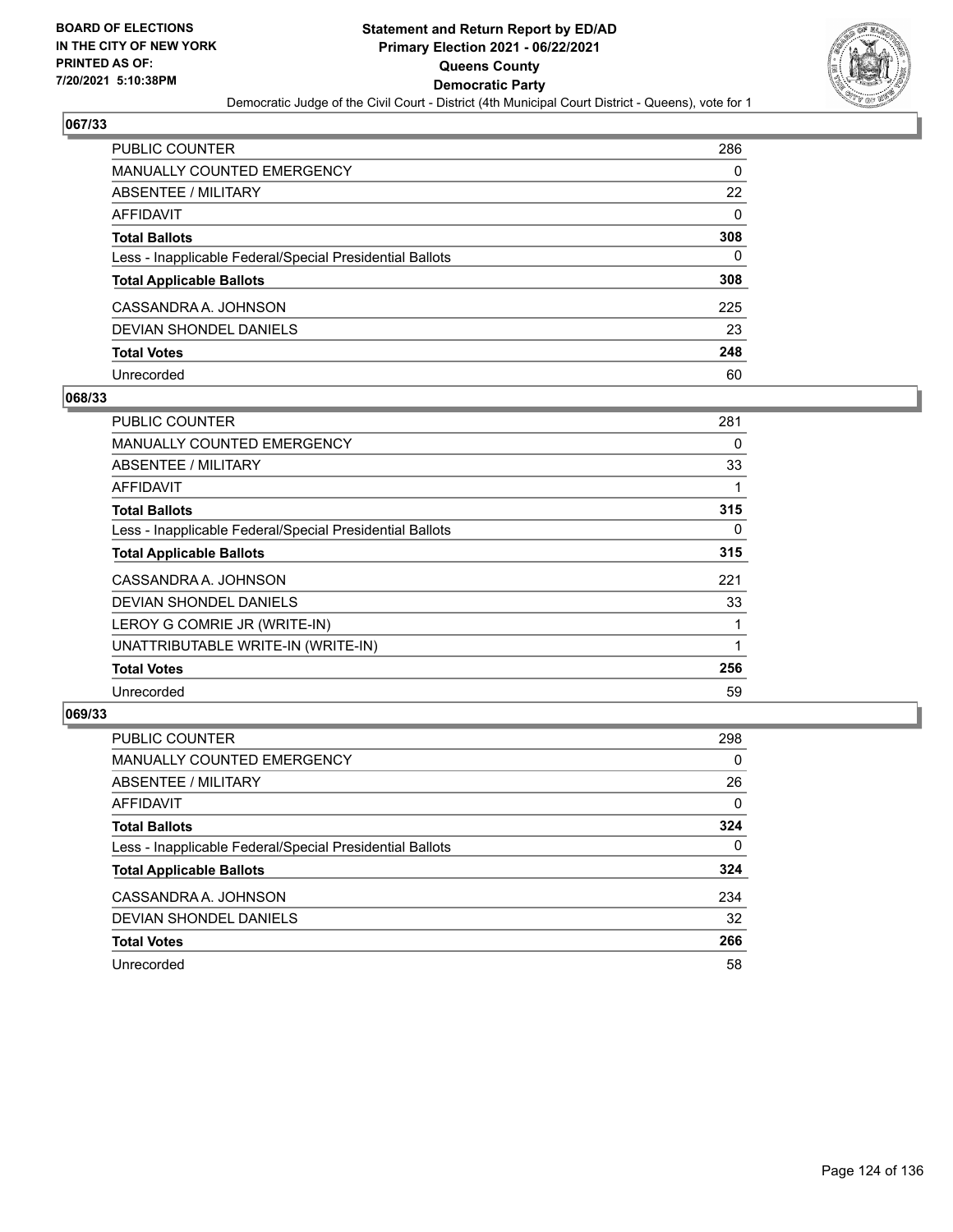

| <b>PUBLIC COUNTER</b>                                    | 291      |
|----------------------------------------------------------|----------|
| MANUALLY COUNTED EMERGENCY                               | 0        |
| ABSENTEE / MILITARY                                      | 39       |
| AFFIDAVIT                                                | $\Omega$ |
| <b>Total Ballots</b>                                     | 330      |
| Less - Inapplicable Federal/Special Presidential Ballots | 0        |
| <b>Total Applicable Ballots</b>                          | 330      |
| CASSANDRA A. JOHNSON                                     | 237      |
| DEVIAN SHONDEL DANIELS                                   | 24       |
| UNATTRIBUTABLE WRITE-IN (WRITE-IN)                       |          |
| <b>Total Votes</b>                                       | 262      |
| Unrecorded                                               | 68       |

### **071/33**

| <b>PUBLIC COUNTER</b>                                    | 284      |
|----------------------------------------------------------|----------|
| <b>MANUALLY COUNTED EMERGENCY</b>                        | 0        |
| ABSENTEE / MILITARY                                      | 44       |
| AFFIDAVIT                                                |          |
| <b>Total Ballots</b>                                     | 329      |
| Less - Inapplicable Federal/Special Presidential Ballots | $\Omega$ |
| <b>Total Applicable Ballots</b>                          | 329      |
| CASSANDRA A. JOHNSON                                     | 219      |
| <b>DEVIAN SHONDEL DANIELS</b>                            | 30       |
| CHARLES GREEN (WRITE-IN)                                 |          |
| <b>Total Votes</b>                                       | 250      |
| Unrecorded                                               | 79       |

| <b>PUBLIC COUNTER</b>                                    | 171 |
|----------------------------------------------------------|-----|
| <b>MANUALLY COUNTED EMERGENCY</b>                        | 0   |
| ABSENTEE / MILITARY                                      | 19  |
| AFFIDAVIT                                                |     |
| <b>Total Ballots</b>                                     | 191 |
| Less - Inapplicable Federal/Special Presidential Ballots | 0   |
| <b>Total Applicable Ballots</b>                          | 191 |
| CASSANDRA A. JOHNSON                                     | 145 |
| DEVIAN SHONDEL DANIELS                                   | 14  |
| <b>Total Votes</b>                                       | 159 |
| Unrecorded                                               | 32  |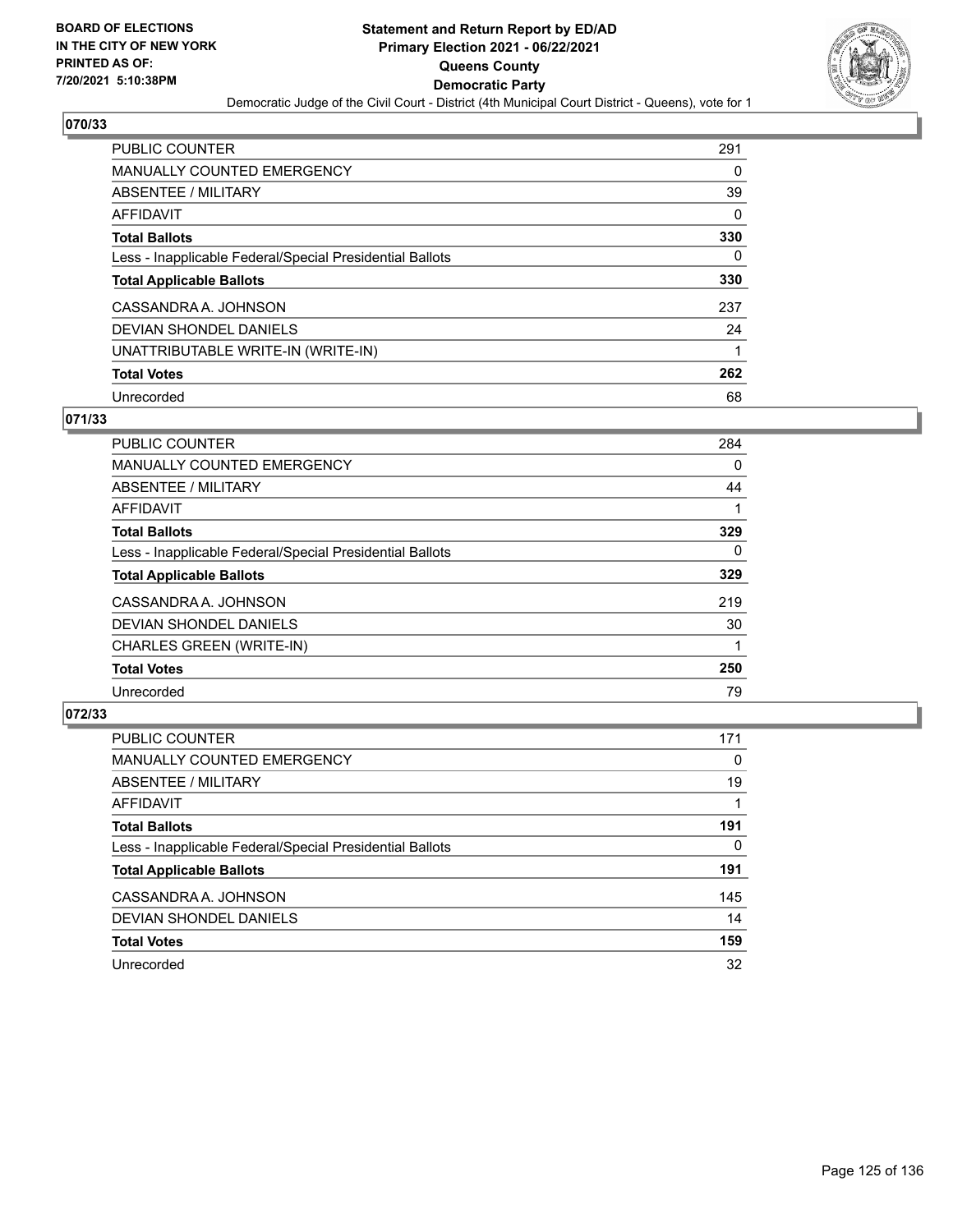

| <b>PUBLIC COUNTER</b>                                    | 183      |
|----------------------------------------------------------|----------|
| <b>MANUALLY COUNTED EMERGENCY</b>                        | $\Omega$ |
| ABSENTEE / MILITARY                                      | 27       |
| AFFIDAVIT                                                |          |
| <b>Total Ballots</b>                                     | 211      |
| Less - Inapplicable Federal/Special Presidential Ballots | 0        |
| <b>Total Applicable Ballots</b>                          | 211      |
| CASSANDRA A. JOHNSON                                     | 159      |
| DEVIAN SHONDEL DANIELS                                   | 21       |
| <b>Total Votes</b>                                       | 180      |
| Unrecorded                                               | 31       |

### **074/33**

| <b>PUBLIC COUNTER</b>                                    | 133 |
|----------------------------------------------------------|-----|
| MANUALLY COUNTED EMERGENCY                               | 0   |
| ABSENTEE / MILITARY                                      | 22  |
| AFFIDAVIT                                                |     |
| <b>Total Ballots</b>                                     | 156 |
| Less - Inapplicable Federal/Special Presidential Ballots | 0   |
| <b>Total Applicable Ballots</b>                          | 156 |
| CASSANDRA A. JOHNSON                                     | 83  |
| DEVIAN SHONDEL DANIELS                                   | 17  |
| <b>Total Votes</b>                                       | 100 |
| Unrecorded                                               | 56  |

| <b>PUBLIC COUNTER</b>                                    | 168 |
|----------------------------------------------------------|-----|
| MANUALLY COUNTED EMERGENCY                               | 0   |
| ABSENTEE / MILITARY                                      | 50  |
| AFFIDAVIT                                                | 4   |
| <b>Total Ballots</b>                                     | 222 |
| Less - Inapplicable Federal/Special Presidential Ballots | 0   |
|                                                          |     |
| <b>Total Applicable Ballots</b>                          | 222 |
| CASSANDRA A. JOHNSON                                     | 91  |
| DEVIAN SHONDEL DANIELS                                   | 39  |
| WILLIAM HERNANDEZ (WRITE-IN)                             |     |
| <b>Total Votes</b>                                       | 131 |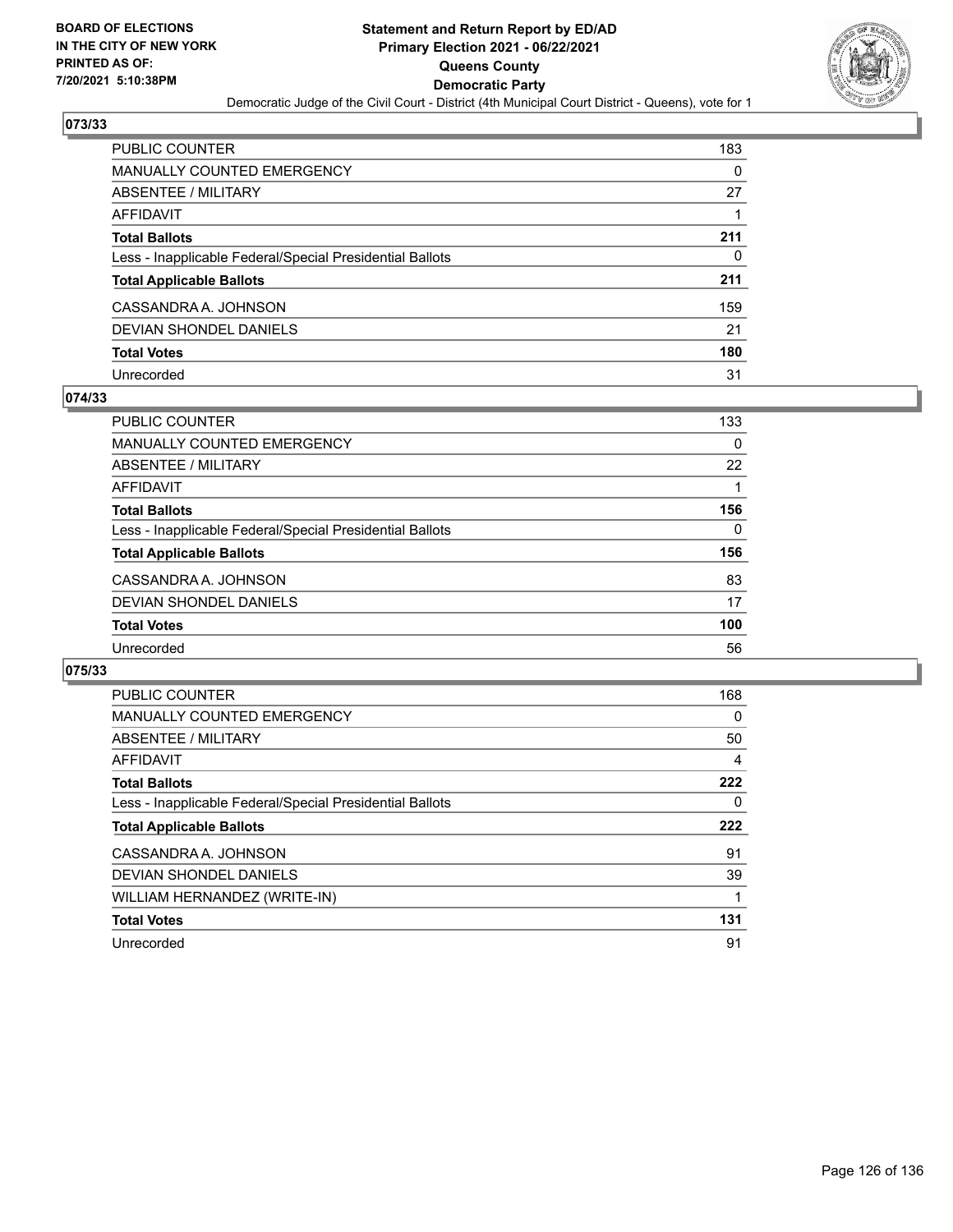

| <b>PUBLIC COUNTER</b>                                    | 160            |
|----------------------------------------------------------|----------------|
| <b>MANUALLY COUNTED EMERGENCY</b>                        | 0              |
| ABSENTEE / MILITARY                                      | 5              |
| AFFIDAVIT                                                | $\overline{2}$ |
| <b>Total Ballots</b>                                     | 167            |
| Less - Inapplicable Federal/Special Presidential Ballots | 0              |
| <b>Total Applicable Ballots</b>                          | 167            |
| CASSANDRA A. JOHNSON                                     | 95             |
| DEVIAN SHONDEL DANIELS                                   | 24             |
| <b>Total Votes</b>                                       | 119            |
| Unrecorded                                               | 48             |

### **077/33**

| <b>PUBLIC COUNTER</b>                                    | 198      |
|----------------------------------------------------------|----------|
| <b>MANUALLY COUNTED EMERGENCY</b>                        | $\Omega$ |
| ABSENTEE / MILITARY                                      | 28       |
| AFFIDAVIT                                                | $\Omega$ |
| <b>Total Ballots</b>                                     | 226      |
| Less - Inapplicable Federal/Special Presidential Ballots | 0        |
| <b>Total Applicable Ballots</b>                          | 226      |
| CASSANDRA A. JOHNSON                                     | 151      |
| DEVIAN SHONDEL DANIELS                                   | 26       |
| UNATTRIBUTABLE WRITE-IN (WRITE-IN)                       | 3        |
| <b>Total Votes</b>                                       | 180      |
| Unrecorded                                               | 46       |

| <b>PUBLIC COUNTER</b>                                    | 187      |
|----------------------------------------------------------|----------|
| <b>MANUALLY COUNTED EMERGENCY</b>                        | $\Omega$ |
| ABSENTEE / MILITARY                                      | 42       |
| AFFIDAVIT                                                | 2        |
| <b>Total Ballots</b>                                     | 231      |
| Less - Inapplicable Federal/Special Presidential Ballots | $\Omega$ |
| <b>Total Applicable Ballots</b>                          | 231      |
| CASSANDRA A. JOHNSON                                     | 154      |
| DEVIAN SHONDEL DANIELS                                   | 38       |
| UNATTRIBUTABLE WRITE-IN (WRITE-IN)                       |          |
| <b>Total Votes</b>                                       | 193      |
| Unrecorded                                               | 38       |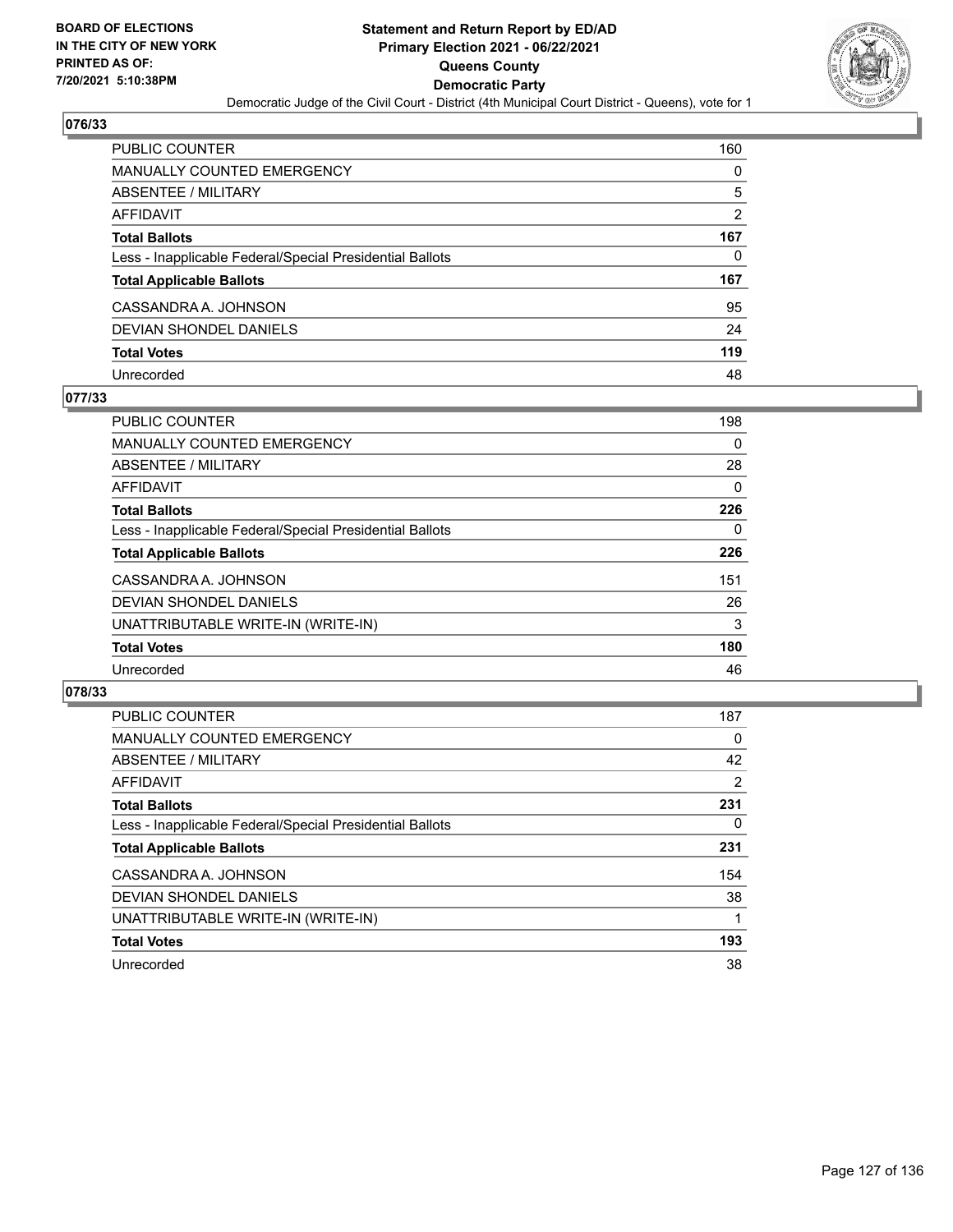

| PUBLIC COUNTER                                           | 133      |
|----------------------------------------------------------|----------|
| <b>MANUALLY COUNTED EMERGENCY</b>                        | 0        |
| ABSENTEE / MILITARY                                      | 20       |
| AFFIDAVIT                                                | $\Omega$ |
| <b>Total Ballots</b>                                     | 153      |
| Less - Inapplicable Federal/Special Presidential Ballots | 0        |
| <b>Total Applicable Ballots</b>                          | 153      |
| CASSANDRA A. JOHNSON                                     | 115      |
| DEVIAN SHONDEL DANIELS                                   | 18       |
| <b>Total Votes</b>                                       | 133      |
| Unrecorded                                               | 20       |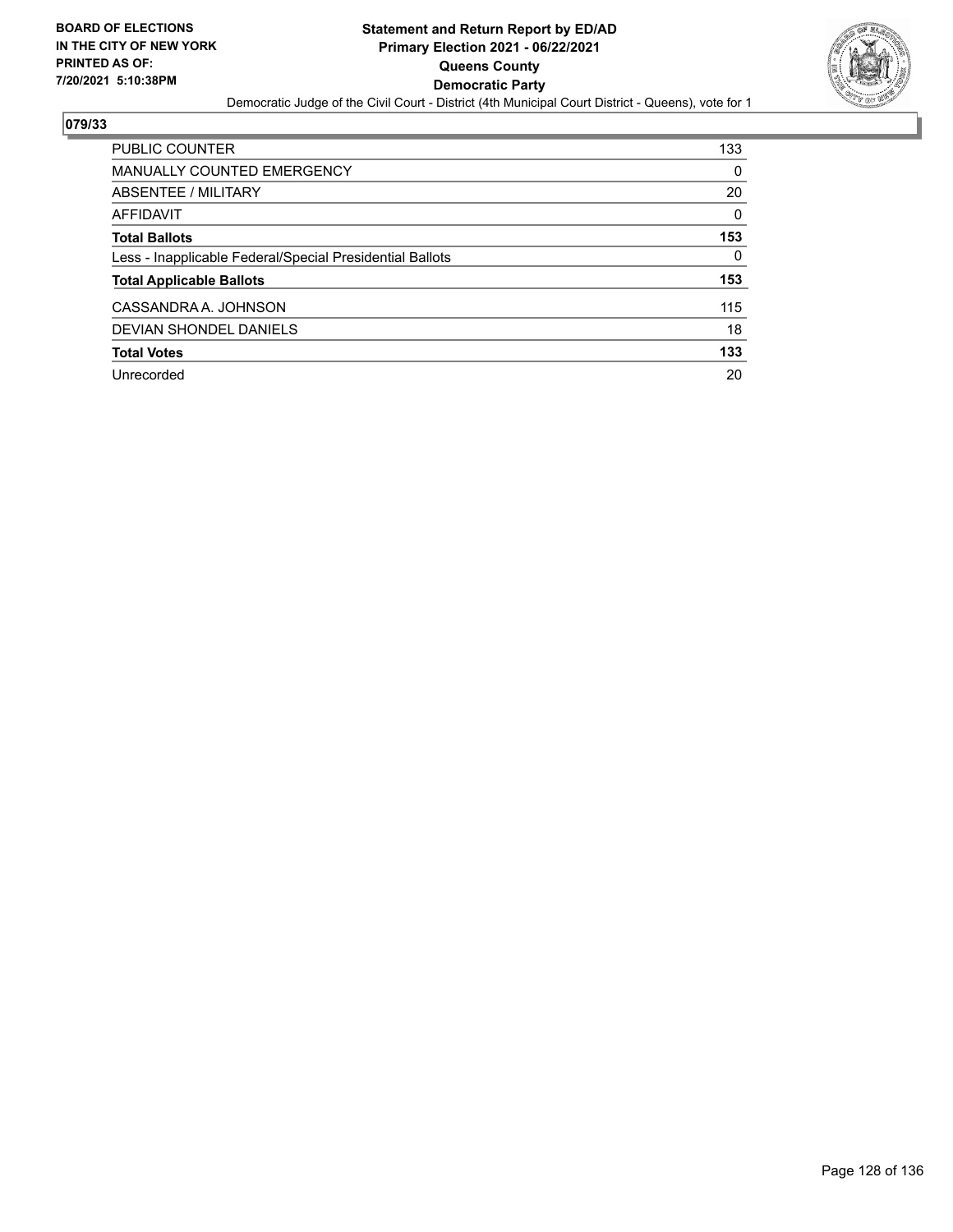

| PUBLIC COUNTER                                           | 72       |
|----------------------------------------------------------|----------|
| MANUALLY COUNTED EMERGENCY                               | 0        |
| <b>ABSENTEE / MILITARY</b>                               | 6        |
| <b>AFFIDAVIT</b>                                         | 0        |
| <b>Total Ballots</b>                                     | 78       |
| Less - Inapplicable Federal/Special Presidential Ballots | $\Omega$ |
| <b>Total Applicable Ballots</b>                          | 78       |
| CASSANDRA A. JOHNSON                                     | 45       |
| <b>DEVIAN SHONDEL DANIELS</b>                            | 11       |
| <b>Total Votes</b>                                       | 56       |
| Unrecorded                                               | 22       |

### **022/38**

| <b>PUBLIC COUNTER</b>                                    | 128      |
|----------------------------------------------------------|----------|
| <b>MANUALLY COUNTED EMERGENCY</b>                        | 0        |
| ABSENTEE / MILITARY                                      | 17       |
| AFFIDAVIT                                                | $\Omega$ |
| <b>Total Ballots</b>                                     | 145      |
| Less - Inapplicable Federal/Special Presidential Ballots | 0        |
| <b>Total Applicable Ballots</b>                          | 145      |
| CASSANDRA A. JOHNSON                                     | 86       |
| DEVIAN SHONDEL DANIELS                                   | 20       |
| UNATTRIBUTABLE WRITE-IN (WRITE-IN)                       |          |
| <b>Total Votes</b>                                       | 107      |
| Unrecorded                                               | 38       |

| <b>PUBLIC COUNTER</b>                                    | 39       |
|----------------------------------------------------------|----------|
| MANUALLY COUNTED EMERGENCY                               | $\Omega$ |
| ABSENTEE / MILITARY                                      | 20       |
| AFFIDAVIT                                                | $\Omega$ |
| <b>Total Ballots</b>                                     | 59       |
| Less - Inapplicable Federal/Special Presidential Ballots | $\Omega$ |
| <b>Total Applicable Ballots</b>                          | 59       |
| CASSANDRA A. JOHNSON                                     | 37       |
| DEVIAN SHONDEL DANIELS                                   | 10       |
| <b>Total Votes</b>                                       | 47       |
| Unrecorded                                               | 12       |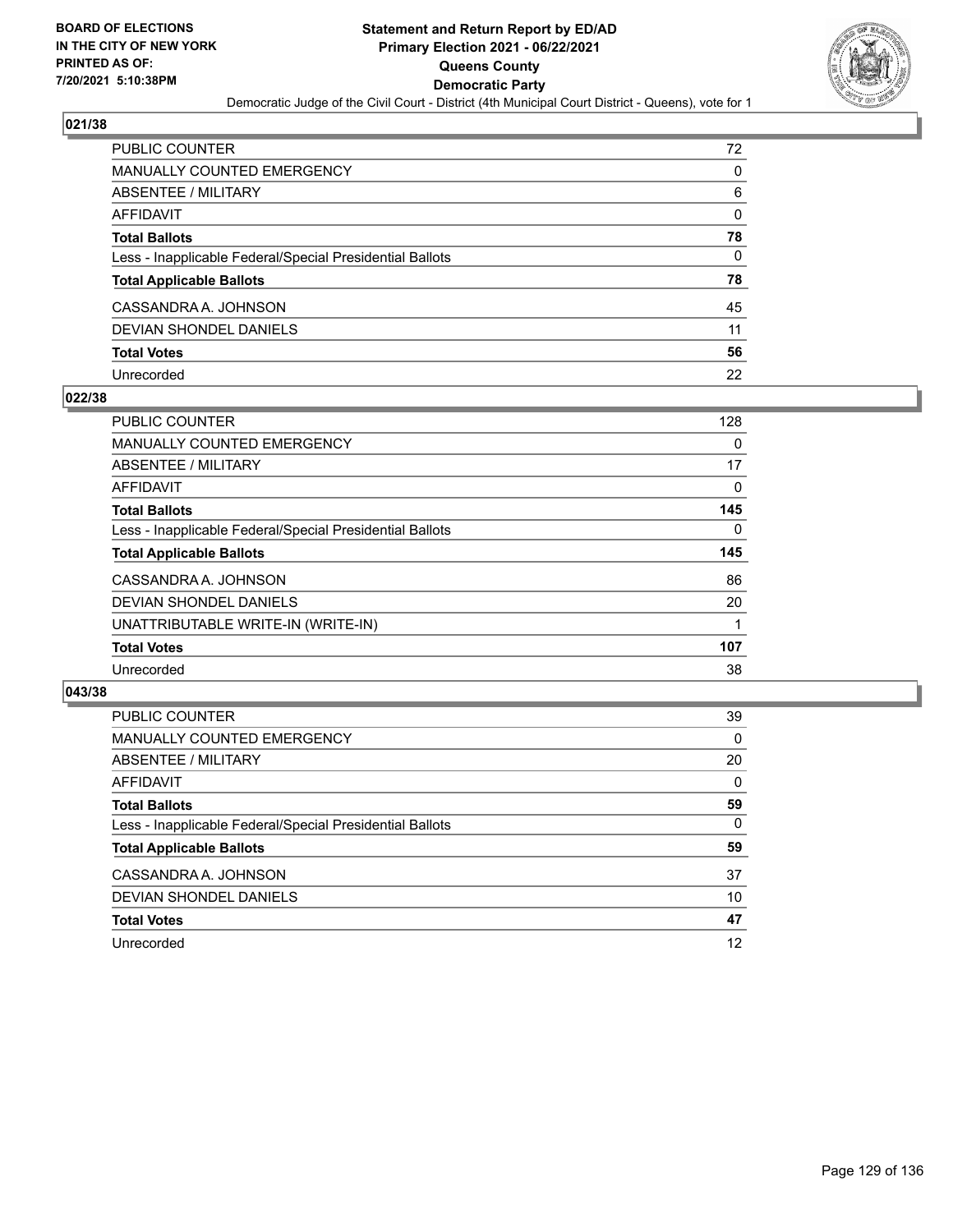

| <b>PUBLIC COUNTER</b>                                    | 92  |
|----------------------------------------------------------|-----|
| <b>MANUALLY COUNTED EMERGENCY</b>                        | 0   |
| ABSENTEE / MILITARY                                      | 13  |
| AFFIDAVIT                                                | 0   |
| <b>Total Ballots</b>                                     | 105 |
| Less - Inapplicable Federal/Special Presidential Ballots | 0   |
|                                                          |     |
| <b>Total Applicable Ballots</b>                          | 105 |
| CASSANDRA A. JOHNSON                                     | 55  |
| DEVIAN SHONDEL DANIELS                                   | 22  |
| MARTHA ARELLANO (WRITE-IN)                               |     |
| <b>Total Votes</b>                                       | 78  |

#### **046/38**

| PUBLIC COUNTER                                           | 65       |
|----------------------------------------------------------|----------|
| MANUALLY COUNTED EMERGENCY                               | 0        |
| ABSENTEE / MILITARY                                      | 8        |
| <b>AFFIDAVIT</b>                                         | $\Omega$ |
| <b>Total Ballots</b>                                     | 73       |
| Less - Inapplicable Federal/Special Presidential Ballots | $\Omega$ |
| <b>Total Applicable Ballots</b>                          | 73       |
| CASSANDRA A. JOHNSON                                     | 45       |
| DEVIAN SHONDEL DANIELS                                   | 6        |
| DAVID ORTIZ (WRITE-IN)                                   |          |
| <b>Total Votes</b>                                       | 52       |
| Unrecorded                                               | 21       |

| <b>PUBLIC COUNTER</b>                                    | 87       |
|----------------------------------------------------------|----------|
| <b>MANUALLY COUNTED EMERGENCY</b>                        | 0        |
| ABSENTEE / MILITARY                                      |          |
| AFFIDAVIT                                                | 0        |
| <b>Total Ballots</b>                                     | 94       |
| Less - Inapplicable Federal/Special Presidential Ballots | $\Omega$ |
| <b>Total Applicable Ballots</b>                          | 94       |
| CASSANDRA A. JOHNSON                                     | 50       |
| DEVIAN SHONDEL DANIELS                                   | 19       |
| <b>Total Votes</b>                                       | 69       |
| Unrecorded                                               | 25       |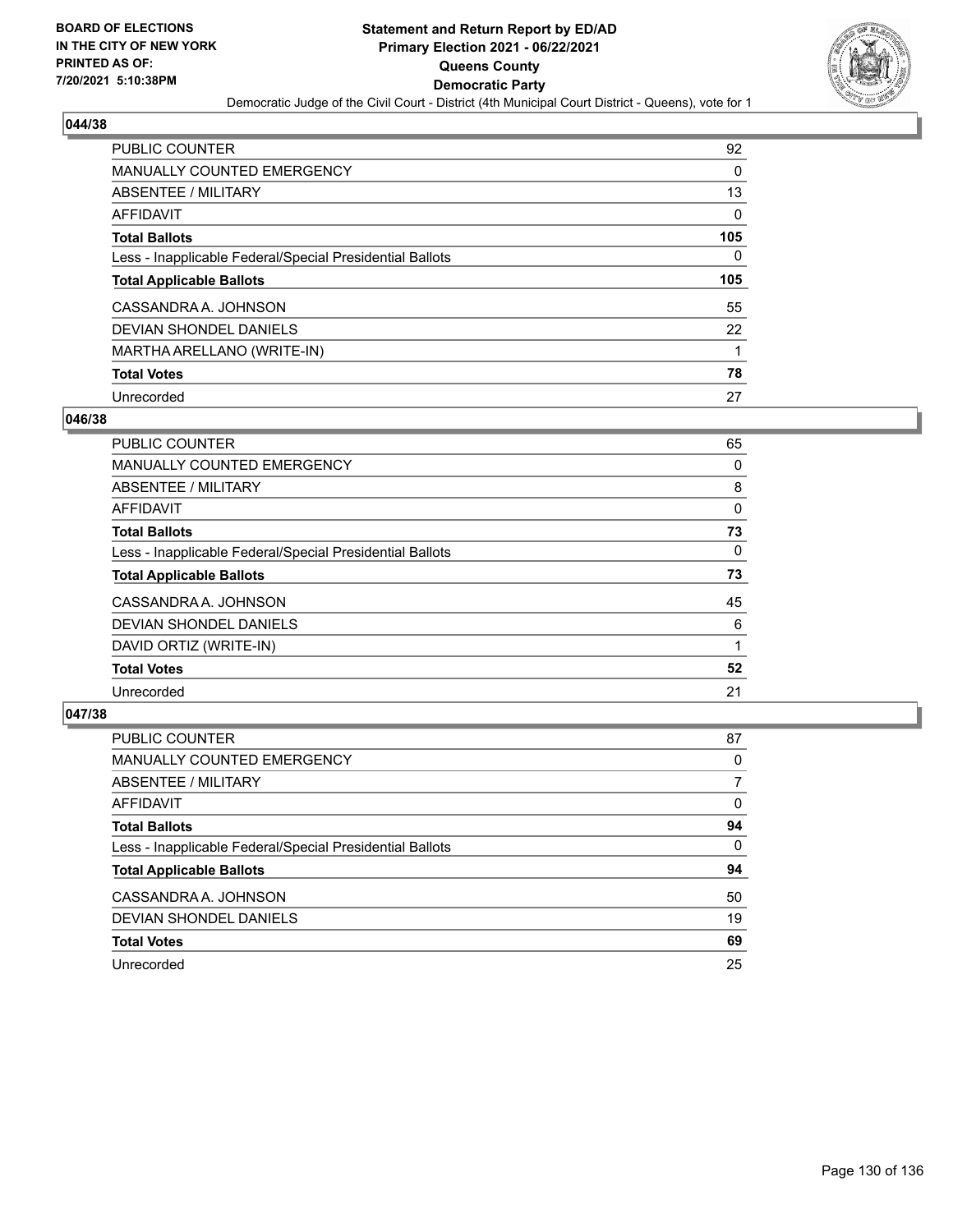

| PUBLIC COUNTER                                           | 102      |
|----------------------------------------------------------|----------|
| MANUALLY COUNTED EMERGENCY                               | 0        |
| <b>ABSENTEE / MILITARY</b>                               | 11       |
| <b>AFFIDAVIT</b>                                         | $\Omega$ |
| <b>Total Ballots</b>                                     | 113      |
| Less - Inapplicable Federal/Special Presidential Ballots | 0        |
| <b>Total Applicable Ballots</b>                          | 113      |
| CASSANDRA A. JOHNSON                                     | 70       |
| <b>DEVIAN SHONDEL DANIELS</b>                            | 18       |
| <b>Total Votes</b>                                       | 88       |
| Unrecorded                                               | 25       |

#### **049/38**

| <b>PUBLIC COUNTER</b>                                    | 75       |
|----------------------------------------------------------|----------|
| <b>MANUALLY COUNTED EMERGENCY</b>                        | 0        |
| ABSENTEE / MILITARY                                      | 9        |
| AFFIDAVIT                                                | $\Omega$ |
| <b>Total Ballots</b>                                     | 84       |
| Less - Inapplicable Federal/Special Presidential Ballots | 0        |
| <b>Total Applicable Ballots</b>                          | 84       |
| CASSANDRA A. JOHNSON                                     | 44       |
| DEVIAN SHONDEL DANIELS                                   | 13       |
| SAMANTHA N. ALBANESE (WRITE-IN)                          |          |
| <b>Total Votes</b>                                       | 58       |
| Unrecorded                                               | 26       |
|                                                          |          |

| <b>PUBLIC COUNTER</b>                                    | 93               |
|----------------------------------------------------------|------------------|
| MANUALLY COUNTED EMERGENCY                               | $\Omega$         |
| ABSENTEE / MILITARY                                      | 9                |
| AFFIDAVIT                                                | $\Omega$         |
| <b>Total Ballots</b>                                     | 102              |
| Less - Inapplicable Federal/Special Presidential Ballots | $\Omega$         |
| <b>Total Applicable Ballots</b>                          | 102 <sub>2</sub> |
| CASSANDRA A. JOHNSON                                     | 63               |
| DEVIAN SHONDEL DANIELS                                   | 17               |
| <b>Total Votes</b>                                       | 80               |
| Unrecorded                                               | 22               |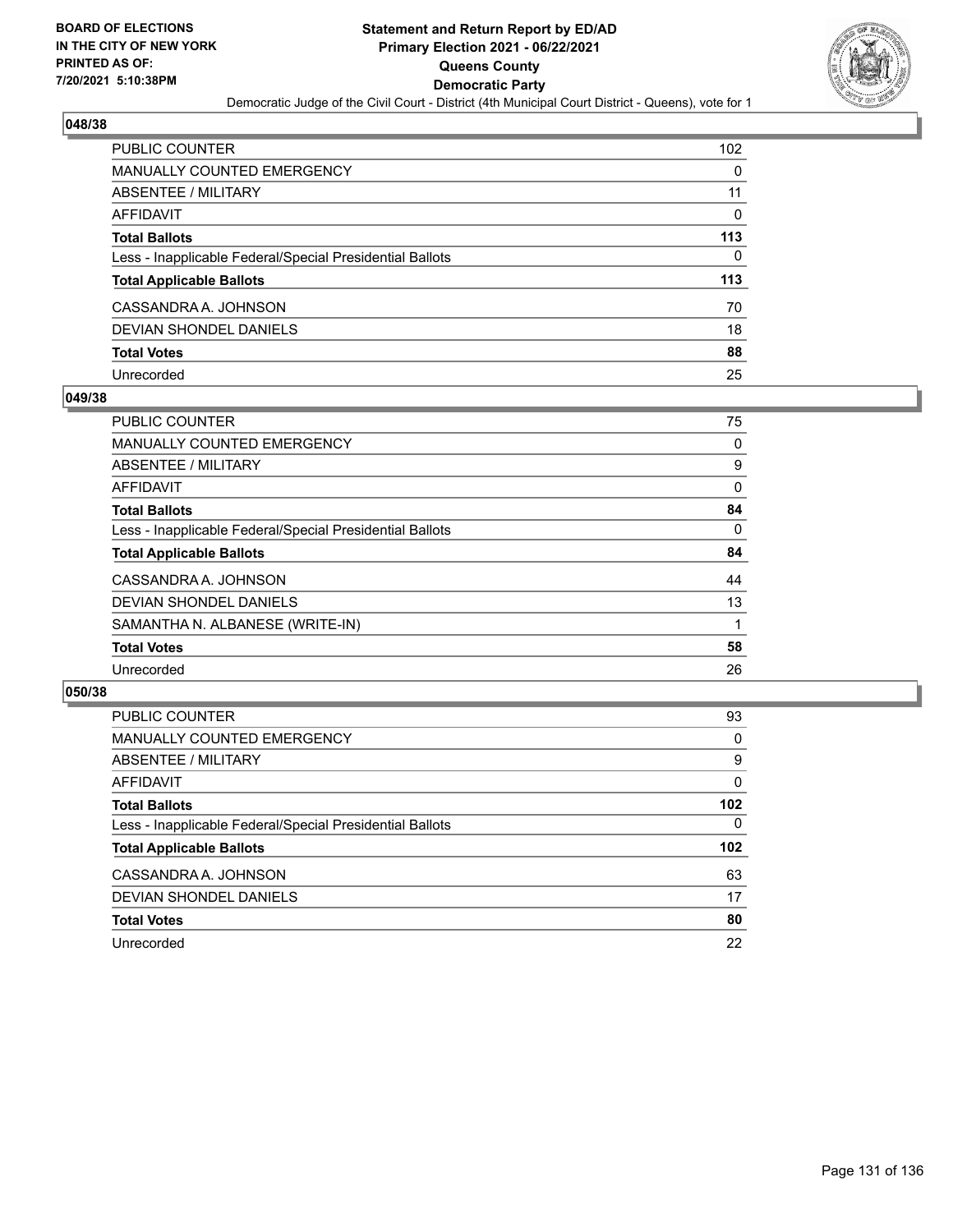

| <b>PUBLIC COUNTER</b>                                    | 102 |
|----------------------------------------------------------|-----|
| <b>MANUALLY COUNTED EMERGENCY</b>                        | 0   |
| ABSENTEE / MILITARY                                      | 35  |
| AFFIDAVIT                                                |     |
| <b>Total Ballots</b>                                     | 138 |
| Less - Inapplicable Federal/Special Presidential Ballots | 0   |
| <b>Total Applicable Ballots</b>                          | 138 |
| CASSANDRA A. JOHNSON                                     | 88  |
| DEVIAN SHONDEL DANIELS                                   | 17  |
| <b>Total Votes</b>                                       | 105 |
| Unrecorded                                               | 33  |

### **052/38**

| <b>PUBLIC COUNTER</b>                                    | 112 |
|----------------------------------------------------------|-----|
| MANUALLY COUNTED EMERGENCY                               | 0   |
| ABSENTEE / MILITARY                                      | 9   |
| AFFIDAVIT                                                | 0   |
| <b>Total Ballots</b>                                     | 121 |
| Less - Inapplicable Federal/Special Presidential Ballots | 0   |
| <b>Total Applicable Ballots</b>                          | 121 |
| CASSANDRA A. JOHNSON                                     | 74  |
| DEVIAN SHONDEL DANIELS                                   | 15  |
| <b>MOCHI LATA (WRITE-IN)</b>                             |     |
| <b>Total Votes</b>                                       | 90  |
| Unrecorded                                               | 31  |

| PUBLIC COUNTER                                           | 39       |
|----------------------------------------------------------|----------|
| MANUALLY COUNTED EMERGENCY                               | $\Omega$ |
| ABSENTEE / MILITARY                                      | 5        |
| AFFIDAVIT                                                | $\Omega$ |
| <b>Total Ballots</b>                                     | 44       |
| Less - Inapplicable Federal/Special Presidential Ballots | $\Omega$ |
| <b>Total Applicable Ballots</b>                          | 44       |
| CASSANDRA A. JOHNSON                                     | 28       |
| DEVIAN SHONDEL DANIELS                                   | 9        |
| <b>Total Votes</b>                                       | 37       |
| Unrecorded                                               |          |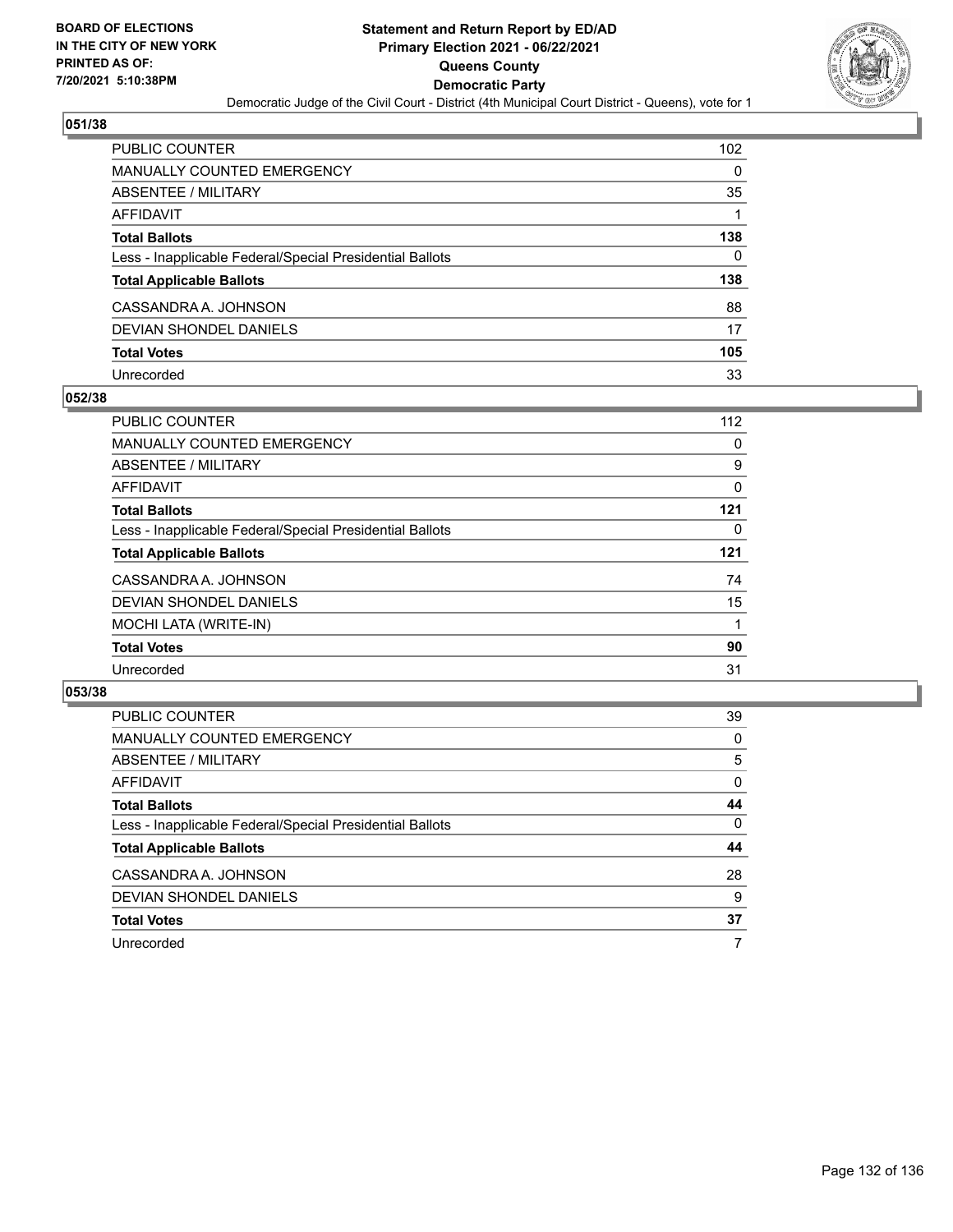

| PUBLIC COUNTER                                           | 131               |
|----------------------------------------------------------|-------------------|
| MANUALLY COUNTED EMERGENCY                               | 0                 |
| <b>ABSENTEE / MILITARY</b>                               | $12 \overline{ }$ |
| <b>AFFIDAVIT</b>                                         | $\Omega$          |
| <b>Total Ballots</b>                                     | 143               |
| Less - Inapplicable Federal/Special Presidential Ballots | $\Omega$          |
| <b>Total Applicable Ballots</b>                          | 143               |
| CASSANDRA A. JOHNSON                                     | 101               |
| <b>DEVIAN SHONDEL DANIELS</b>                            | 28                |
| <b>Total Votes</b>                                       | 129               |
| Unrecorded                                               | 14                |

### **055/38**

| <b>PUBLIC COUNTER</b>                                    | 117 |
|----------------------------------------------------------|-----|
| MANUALLY COUNTED EMERGENCY                               | 0   |
| ABSENTEE / MILITARY                                      | 10  |
| AFFIDAVIT                                                | 0   |
| <b>Total Ballots</b>                                     | 127 |
| Less - Inapplicable Federal/Special Presidential Ballots | 0   |
| <b>Total Applicable Ballots</b>                          | 127 |
| CASSANDRA A. JOHNSON                                     | 81  |
| DEVIAN SHONDEL DANIELS                                   | 18  |
| <b>Total Votes</b>                                       | 99  |
| Unrecorded                                               | 28  |

| <b>PUBLIC COUNTER</b>                                    | 98  |
|----------------------------------------------------------|-----|
| MANUALLY COUNTED EMERGENCY                               | 0   |
| ABSENTEE / MILITARY                                      | 20  |
| AFFIDAVIT                                                | 0   |
| <b>Total Ballots</b>                                     | 118 |
| Less - Inapplicable Federal/Special Presidential Ballots | 0   |
|                                                          |     |
| <b>Total Applicable Ballots</b>                          | 118 |
| CASSANDRA A. JOHNSON                                     | 83  |
| DEVIAN SHONDEL DANIELS                                   | 13  |
| JAVIN RIVERA (WRITE-IN)                                  | 2   |
| <b>Total Votes</b>                                       | 98  |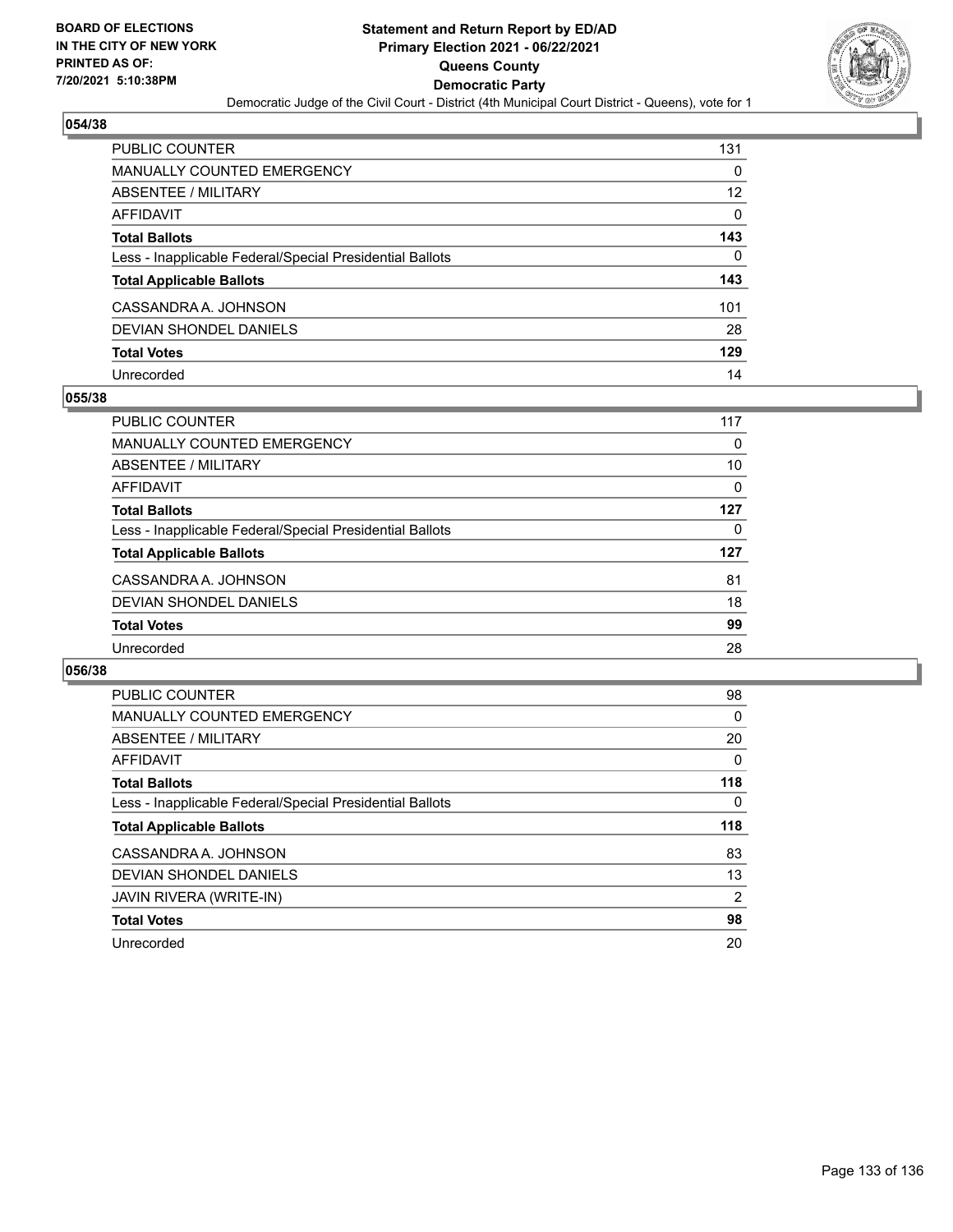

| PUBLIC COUNTER                                           | 143      |
|----------------------------------------------------------|----------|
| <b>MANUALLY COUNTED EMERGENCY</b>                        | 0        |
| ABSENTEE / MILITARY                                      | 16       |
| AFFIDAVIT                                                | $\Omega$ |
| <b>Total Ballots</b>                                     | 159      |
| Less - Inapplicable Federal/Special Presidential Ballots | 0        |
| <b>Total Applicable Ballots</b>                          | 159      |
| CASSANDRA A. JOHNSON                                     | 106      |
| DEVIAN SHONDEL DANIELS                                   | 21       |
| <b>Total Votes</b>                                       | 127      |
| Unrecorded                                               | 32       |

### **058/38**

| <b>PUBLIC COUNTER</b>                                    | 146      |
|----------------------------------------------------------|----------|
| <b>MANUALLY COUNTED EMERGENCY</b>                        | $\Omega$ |
| ABSENTEE / MILITARY                                      | 12       |
| <b>AFFIDAVIT</b>                                         | $\Omega$ |
| <b>Total Ballots</b>                                     | 158      |
| Less - Inapplicable Federal/Special Presidential Ballots | 0        |
| <b>Total Applicable Ballots</b>                          | 158      |
| CASSANDRA A. JOHNSON                                     | 110      |
| <b>DEVIAN SHONDEL DANIELS</b>                            | 17       |
| RUDRANATH MARAGH (WRITE-IN)                              |          |
| <b>Total Votes</b>                                       | 128      |
| Unrecorded                                               | 30       |

| <b>PUBLIC COUNTER</b>                                    | 140 |
|----------------------------------------------------------|-----|
| <b>MANUALLY COUNTED EMERGENCY</b>                        | 0   |
| ABSENTEE / MILITARY                                      | 14  |
| <b>AFFIDAVIT</b>                                         | 0   |
| <b>Total Ballots</b>                                     | 154 |
| Less - Inapplicable Federal/Special Presidential Ballots | 0   |
| <b>Total Applicable Ballots</b>                          | 154 |
| CASSANDRA A. JOHNSON                                     | 108 |
| DEVIAN SHONDEL DANIELS                                   | 25  |
| <b>GRANT LALLY (WRITE-IN)</b>                            | 1   |
| RICHARD FOGAL (WRITE-IN)                                 | 1   |
| <b>Total Votes</b>                                       | 135 |
| Unrecorded                                               | 19  |
| 061/38 COMBINED into: 067/38                             |     |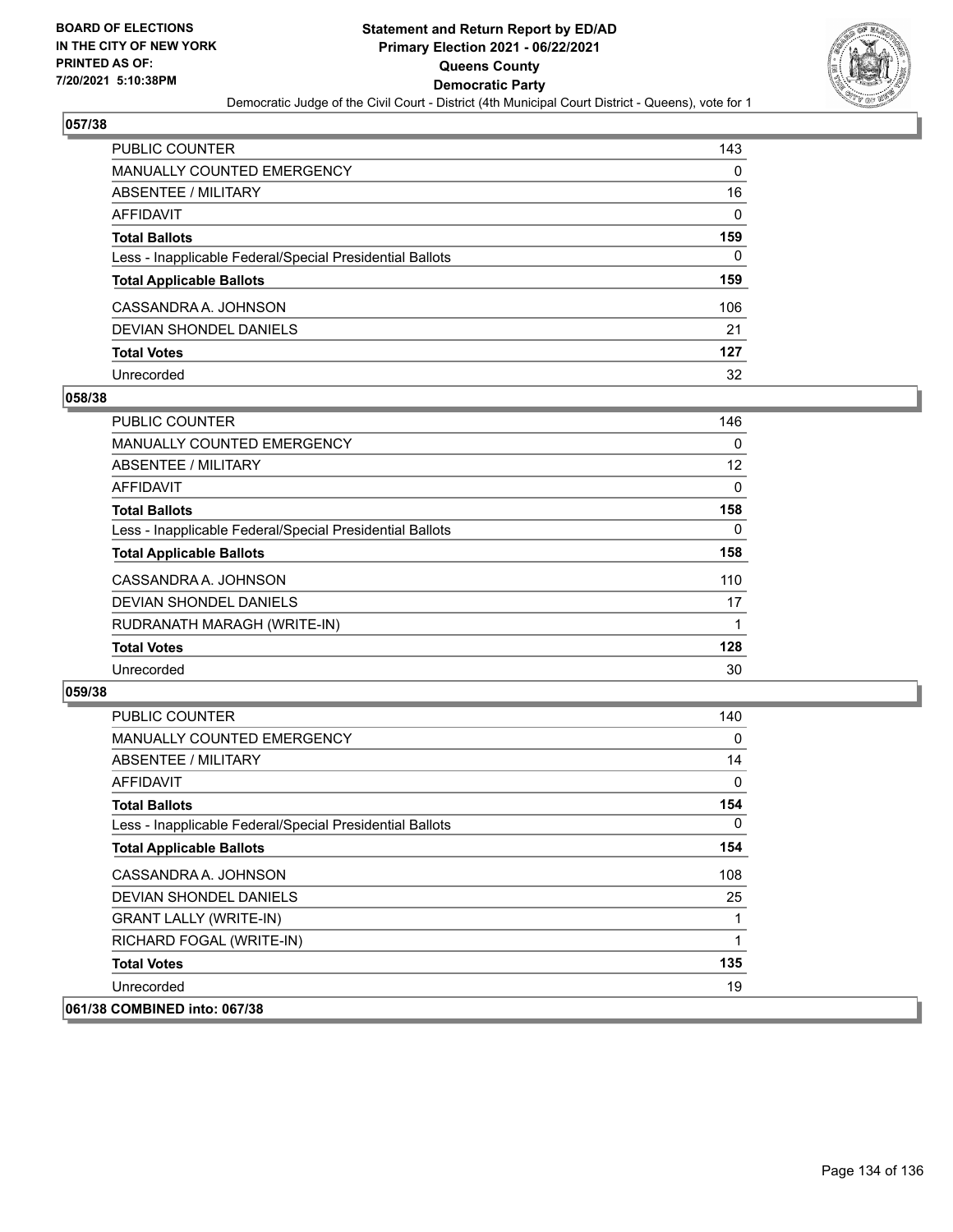

| PUBLIC COUNTER                                           | 85 |
|----------------------------------------------------------|----|
| <b>MANUALLY COUNTED EMERGENCY</b>                        | 0  |
| <b>ABSENTEE / MILITARY</b>                               | 9  |
| <b>AFFIDAVIT</b>                                         | 0  |
| <b>Total Ballots</b>                                     | 94 |
| Less - Inapplicable Federal/Special Presidential Ballots | 0  |
| <b>Total Applicable Ballots</b>                          | 94 |
| CASSANDRA A. JOHNSON                                     | 68 |
| <b>DEVIAN SHONDEL DANIELS</b>                            | 10 |
| <b>Total Votes</b>                                       | 78 |
| Unrecorded                                               | 16 |

### **067/38**

| PUBLIC COUNTER                                           | 78       |
|----------------------------------------------------------|----------|
| <b>MANUALLY COUNTED EMERGENCY</b>                        | 0        |
| ABSENTEE / MILITARY                                      | 5        |
| AFFIDAVIT                                                | $\Omega$ |
| <b>Total Ballots</b>                                     | 83       |
| Less - Inapplicable Federal/Special Presidential Ballots | 0        |
| <b>Total Applicable Ballots</b>                          | 83       |
| CASSANDRA A. JOHNSON                                     | 46       |
| DEVIAN SHONDEL DANIELS                                   | 14       |
| <b>Total Votes</b>                                       | 60       |
| Unrecorded                                               | 23       |

| PUBLIC COUNTER                                           | 99       |
|----------------------------------------------------------|----------|
| <b>MANUALLY COUNTED EMERGENCY</b>                        | 0        |
| ABSENTEE / MILITARY                                      | 14       |
| AFFIDAVIT                                                | $\Omega$ |
| <b>Total Ballots</b>                                     | 113      |
| Less - Inapplicable Federal/Special Presidential Ballots | 0        |
| <b>Total Applicable Ballots</b>                          | 113      |
|                                                          |          |
| CASSANDRA A. JOHNSON                                     | 74       |
| DEVIAN SHONDEL DANIELS                                   | 10       |
| UNATTRIBUTABLE WRITE-IN (WRITE-IN)                       |          |
| <b>Total Votes</b>                                       | 85       |